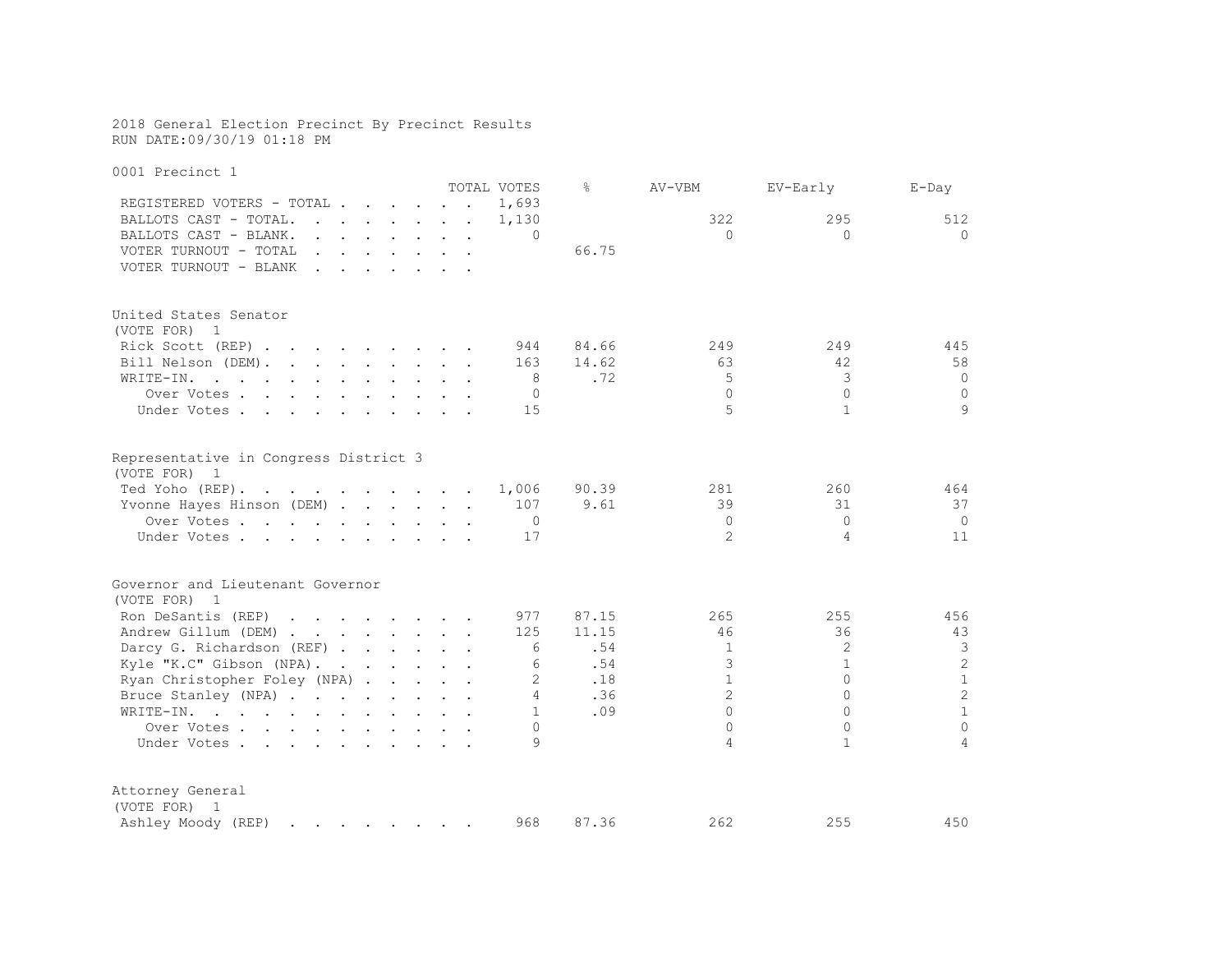| Sean Shaw (DEM)                         |  |  | 116 | 10.47 | 42  |     | 41       |
|-----------------------------------------|--|--|-----|-------|-----|-----|----------|
| Jeffrey Marc Siskind (NPA).             |  |  | 24  | 2.17  |     |     | 11       |
| Over Votes                              |  |  |     |       |     |     |          |
| Under Votes                             |  |  | 21  |       |     |     | 9        |
| Chief Financial Officer<br>(VOTE FOR) 1 |  |  |     |       |     |     |          |
| Jimmy Patronis (REP).                   |  |  | 990 | 90.08 | 273 | 258 | 458      |
| Jeremy Ring (DEM).                      |  |  | 109 | 9.92  | 39  | 31  | 39       |
| $\texttt{WRITE-IN.}$                    |  |  |     |       |     |     | $\Omega$ |
| Over Votes                              |  |  |     |       |     |     |          |
| Under Votes                             |  |  |     |       |     |     |          |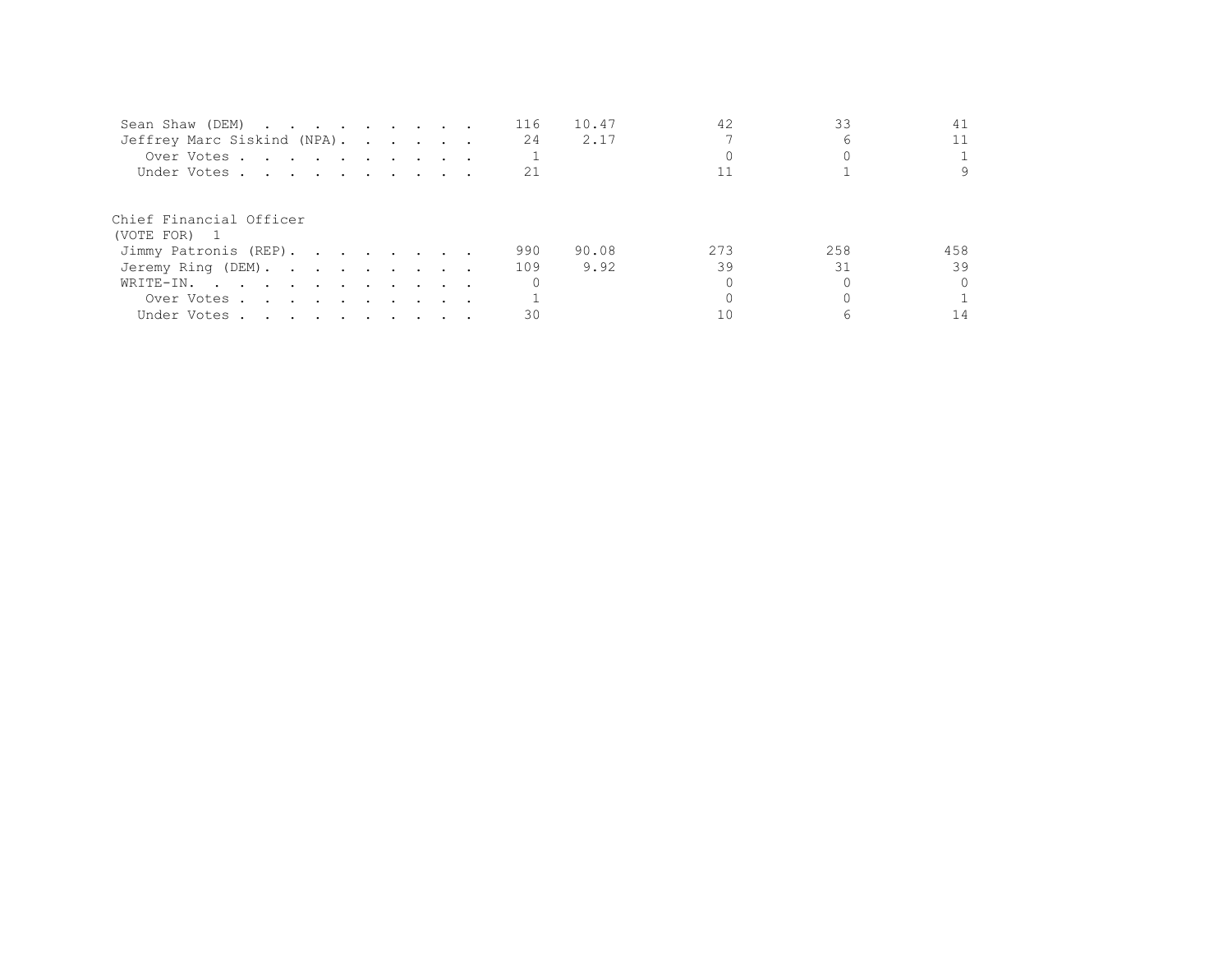PAGE 0001-02 RUN DATE:09/30/19 01:18 PM

|                                                                                                                                                                                                                                       | TOTAL VOTES    | $\frac{6}{5}$ | AV-VBM        | EV-Early       | $E$ -Day |
|---------------------------------------------------------------------------------------------------------------------------------------------------------------------------------------------------------------------------------------|----------------|---------------|---------------|----------------|----------|
| Commissioner of Agriculture                                                                                                                                                                                                           |                |               |               |                |          |
| (VOTE FOR)<br>$\overline{1}$                                                                                                                                                                                                          |                |               |               |                |          |
| Matt Caldwell (REP)                                                                                                                                                                                                                   | 978            | 87.95         | 266           | 253            | 458      |
| Nicole "Nikki" Fried (DEM).                                                                                                                                                                                                           | 134            | 12.05         | 48            | 38             | 48       |
| Over Votes.                                                                                                                                                                                                                           | $\circ$        |               | $\Omega$      | $\Omega$       | $\circ$  |
| Under Votes                                                                                                                                                                                                                           | 18             |               | 8             | $\overline{4}$ | 6        |
| State Representative District 19                                                                                                                                                                                                      |                |               |               |                |          |
| (VOTE FOR) 1                                                                                                                                                                                                                          |                |               |               |                |          |
| Bobby Payne (REP).                                                                                                                                                                                                                    | 970            | 88.67         | 265           | 250            | 454      |
| Paul Still (DEM)                                                                                                                                                                                                                      | 124            | 11.33         | 48            | 37             | 39       |
| Over Votes.                                                                                                                                                                                                                           | 0              |               | $\Omega$<br>9 | $\Omega$       | $\circ$  |
| Under Votes                                                                                                                                                                                                                           | 36             |               |               | 8              | 19       |
| County Commissioner District 2                                                                                                                                                                                                        |                |               |               |                |          |
| (VOTE FOR) 1                                                                                                                                                                                                                          |                |               |               |                |          |
| Kenny Thompson (REP).                                                                                                                                                                                                                 | 629            | 56.11         | 186           | 182            | 261      |
| James "Jamie" Clemons (NPA)                                                                                                                                                                                                           | 392            | 34.97         | 112           | 83             | 196      |
| John F. Crawford (NPA)                                                                                                                                                                                                                | 100            | 8.92          | 24            | 25             | 51       |
| Over Votes                                                                                                                                                                                                                            | $\circ$        |               | $\Omega$      | $\Omega$       | $\Omega$ |
| Under Votes                                                                                                                                                                                                                           | 9              |               | $\Omega$      | 5              | 4        |
| Circuit Judge 8th Judicial Circuit Group 8                                                                                                                                                                                            |                |               |               |                |          |
| (VOTE FOR) 1                                                                                                                                                                                                                          |                |               |               |                |          |
| David Robertson                                                                                                                                                                                                                       | 775            | 78.76         | 235           | 185            | 355      |
| Gloria Walker                                                                                                                                                                                                                         | 209            | 21.24         | 62            | 70             | 77       |
| Over Votes                                                                                                                                                                                                                            | $\overline{1}$ |               | $\Omega$      | $\Omega$       | 1        |
| Under Votes                                                                                                                                                                                                                           | 145            |               | 25            | 40             | 79       |
| Supreme Court Justice Alan Lawson<br>(VOTE FOR) 1                                                                                                                                                                                     |                |               |               |                |          |
| $\mathbf{r}$ , and $\mathbf{r}$ , and $\mathbf{r}$ , and $\mathbf{r}$ , and $\mathbf{r}$ , and $\mathbf{r}$<br>Yes                                                                                                                    | 637            | 66.42         | 193           | 163            | 281      |
| and the contract of the contract of the contract of the contract of the contract of the contract of the contract of the contract of the contract of the contract of the contract of the contract of the contract of the contra<br>No. | 322            | 33.58         | 100           | 79             | 143      |
| Over Votes                                                                                                                                                                                                                            | $\mathbf{1}$   |               | $\Omega$      | $\Omega$       | 1        |
| Under Votes                                                                                                                                                                                                                           | 170            |               | 29            | 53             | 87       |
|                                                                                                                                                                                                                                       |                |               |               |                |          |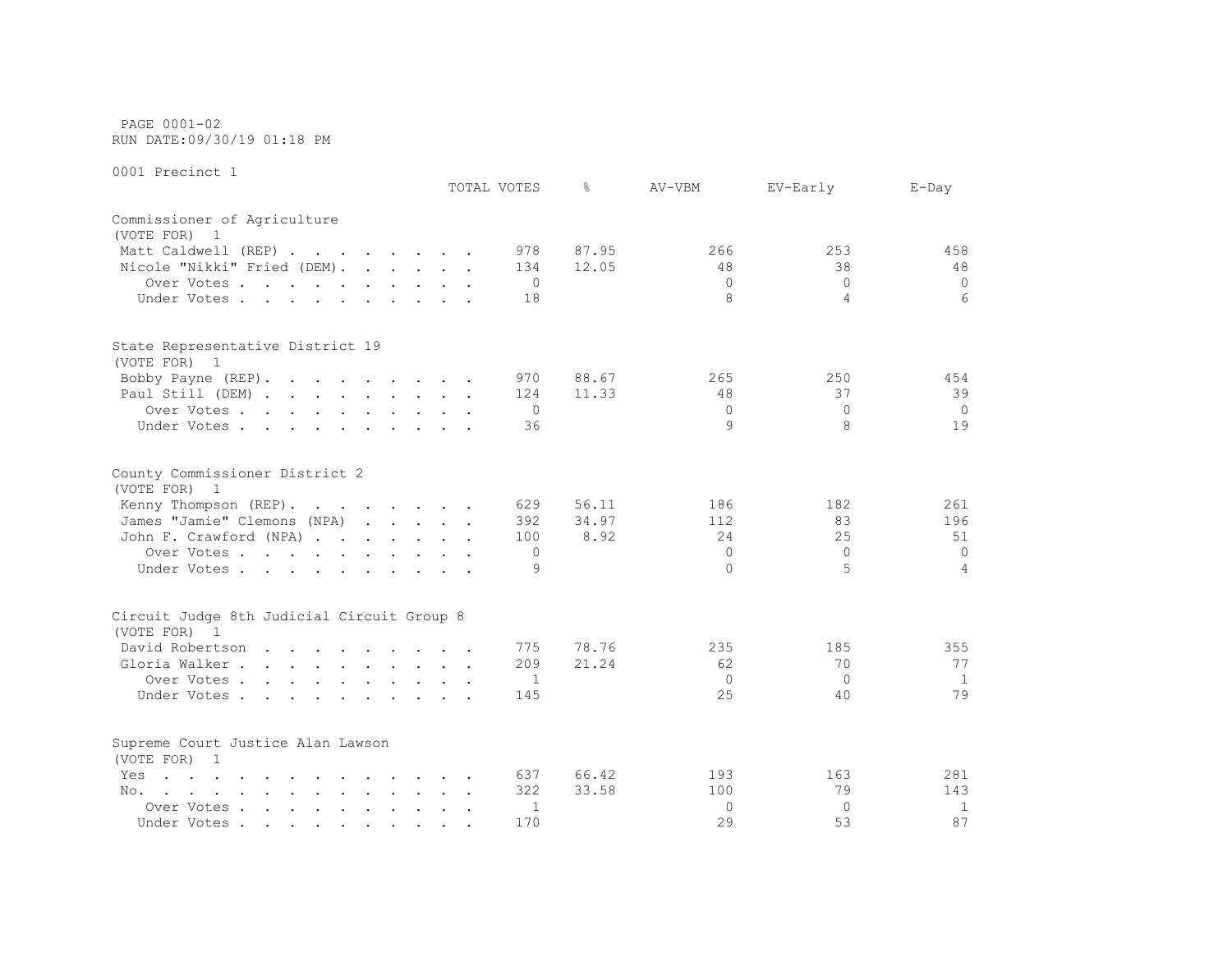| First District Court of Appeal Harvey Jay<br>(VOTE FOR) 1                                                          |  |  |  |  |  |          |       |     |          |          |
|--------------------------------------------------------------------------------------------------------------------|--|--|--|--|--|----------|-------|-----|----------|----------|
| Yes<br>$\mathbf{r}$ , and $\mathbf{r}$ , and $\mathbf{r}$ , and $\mathbf{r}$ , and $\mathbf{r}$ , and $\mathbf{r}$ |  |  |  |  |  | 608      | 63.87 | 180 | 159      | 269      |
| No.                                                                                                                |  |  |  |  |  | 344      | 36.13 | 111 | 80       | 153      |
| Over Votes                                                                                                         |  |  |  |  |  |          |       |     |          | $\Omega$ |
| Under Votes                                                                                                        |  |  |  |  |  | 177      |       | 30  | 56       | 90       |
| First District Court of Appeal Stephanie Ray<br>(VOTE FOR) 1                                                       |  |  |  |  |  |          |       |     |          |          |
| Yes.                                                                                                               |  |  |  |  |  | 608      | 64.48 | 186 | 156      | 266      |
| No.                                                                                                                |  |  |  |  |  | 335      | 35.52 | 106 | 83       | 146      |
| Over Votes                                                                                                         |  |  |  |  |  | $\Omega$ |       |     | $\Omega$ | $\cap$   |
| Under Votes                                                                                                        |  |  |  |  |  | 187      |       | 30  | 56       | 100      |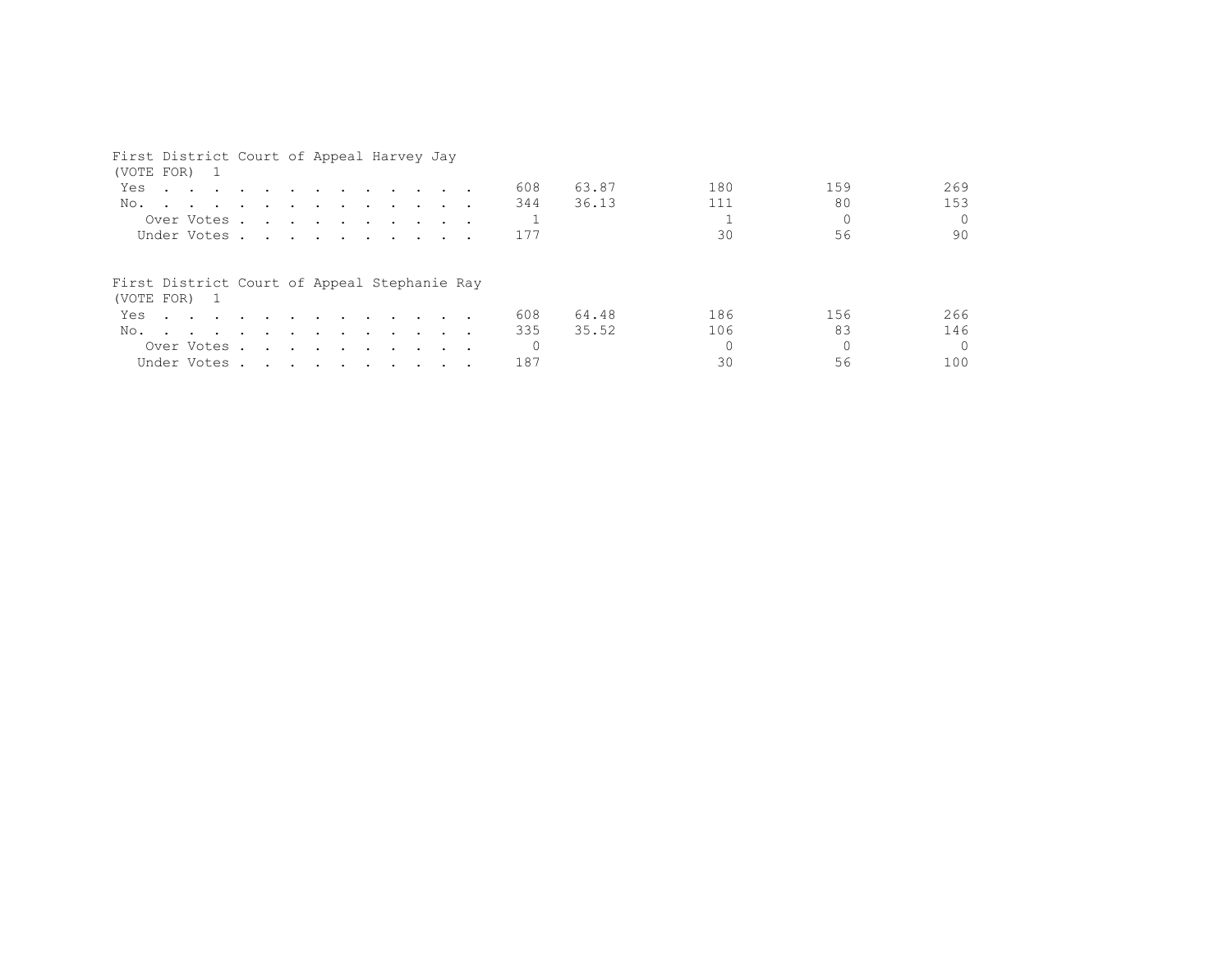PAGE 0001-03 RUN DATE:09/30/19 01:18 PM

0001 Precinct 1 TOTAL VOTES % AV-VBM EV-Early E-Day First District Court of Appeal Brad Thomas (VOTE FOR) 1 Yes . . . . . . . . . . . . 601 63.73 173 173 159 269 No. . . . . . . . . . . . 342 36.27 119 81 142 Over Votes . . . . . . . . . . 1 0 0 1 1 Under Votes . . . . . . . . . . 186 30 55 100 First District Court of Appeal Kemmerly Thomas (VOTE FOR) 1 Yes . . . . . . . . . . . . 594 62.66 182 182 152 260 No. . . . . . . . . . . . . 354 37.34 111 37 156 Over Votes . . . . . . . . . . 0 0 0 0 Under Votes . . . . . . . . . . 182 29 56 96 First District Court of Appeal Allen Winsor (VOTE FOR) 1 Yes . . . . . . . . . . . . 604 63.31 176 161 267 No. . . . . . . . . . . . 350 36.69 117 80 153 Over Votes . . . . . . . . . . 0 0 0 0 Under Votes . . . . . . . . . . 176 29 54 92 Soil & Water Conservation District Supervisor District 3 (VOTE FOR) 1 Justin Hilderbrandt . . . . . . . . 586 67.05 152 153 281 Paul McDavid . . . . . . . . . 288 32.95 118 67 103 Over Votes . . . . . . . . . . 0 0 0 0 Under Votes . . . . . . . . . 256 52 75 128 Amendment 1 (VOTE FOR) 1

Yes . . . . . . . . . . . . . 692 64.25 214 186 291 No. . . . . . . . . . . . 385 35.75 96 92 197 Over Votes . . . . . . . . . . . 4 2 0 2 2 Under Votes . . . . . . . . . . 49 10 17 22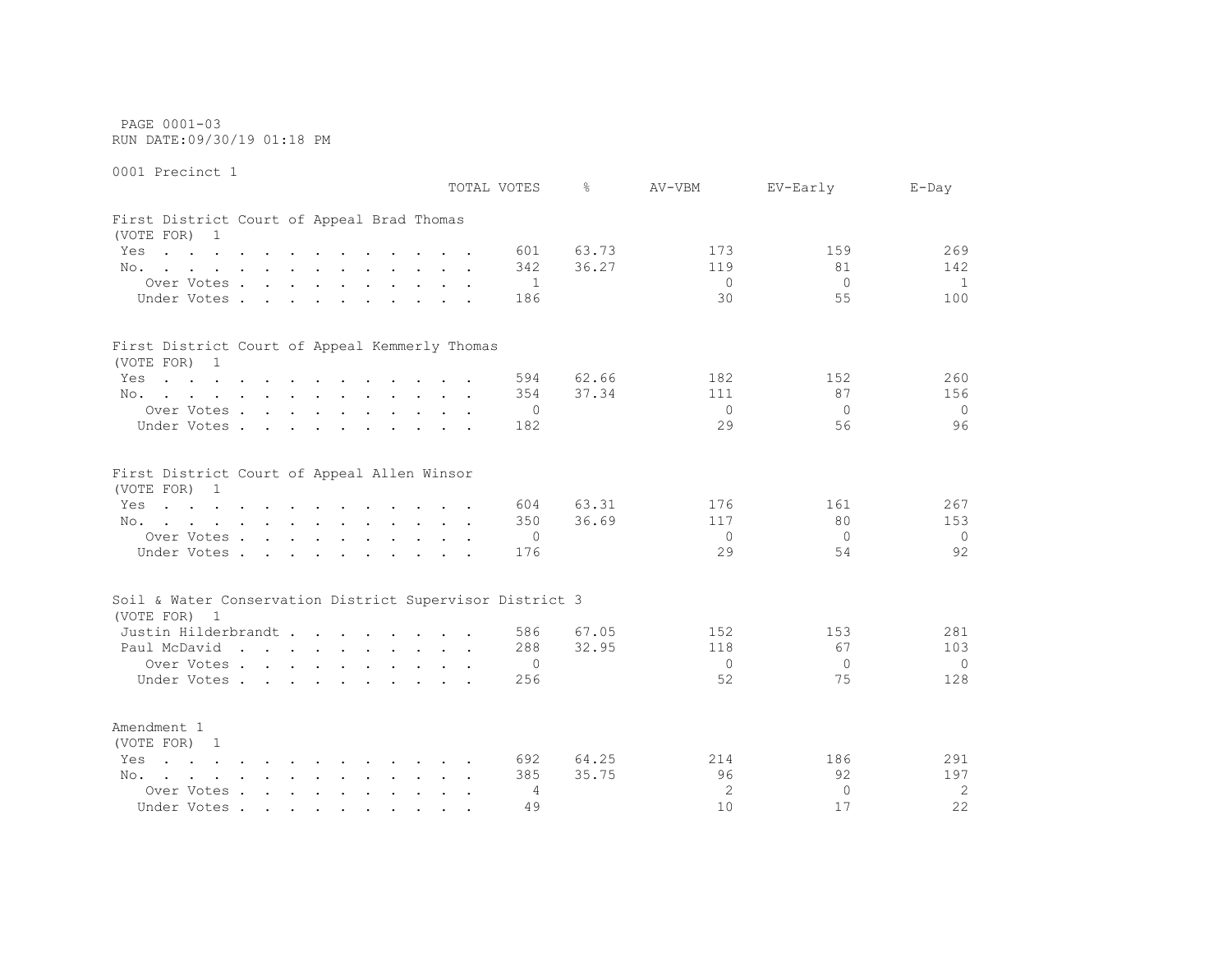| (VOTE FOR) 1                                                                                                                                                                                                                          |                                                                                                                 |                      |        |        |                                                                       |               |         |                      |     |       |     |     |          |
|---------------------------------------------------------------------------------------------------------------------------------------------------------------------------------------------------------------------------------------|-----------------------------------------------------------------------------------------------------------------|----------------------|--------|--------|-----------------------------------------------------------------------|---------------|---------|----------------------|-----|-------|-----|-----|----------|
| Yes<br>the contract of the contract of the contract of the contract of the contract of the contract of the contract of                                                                                                                |                                                                                                                 |                      | $\sim$ | $\sim$ | $\sim$                                                                | $\sim$ $\sim$ |         |                      | 834 | 77.51 | 252 | 211 | 370      |
| No.                                                                                                                                                                                                                                   |                                                                                                                 |                      |        |        |                                                                       |               |         |                      | 242 | 22.49 | 60  | 65  | 117      |
| Over Votes.                                                                                                                                                                                                                           | $\ddot{\phantom{0}}$                                                                                            |                      |        |        | $\mathbf{r}$ , and $\mathbf{r}$ , and $\mathbf{r}$ , and $\mathbf{r}$ |               | $\cdot$ | $\cdot$ $\cdot$      | 0   |       |     |     |          |
| Under Votes.                                                                                                                                                                                                                          | $\sim$ $\sim$ $\sim$ $\sim$ $\sim$                                                                              |                      |        |        | $\sim$ $\sim$ $\sim$ $\sim$                                           |               |         | $\cdot$ $\cdot$      | 54  |       | 10  | 19  | 25       |
| Amendment 3<br>(VOTE FOR) 1                                                                                                                                                                                                           |                                                                                                                 |                      |        |        |                                                                       |               |         |                      |     |       |     |     |          |
| Yes                                                                                                                                                                                                                                   |                                                                                                                 |                      |        |        | $\sim$                                                                | $\sim$        |         |                      | 759 | 68.87 | 238 | 193 | 328      |
| No.<br>and the contract of the contract of the contract of the contract of the contract of the contract of the contract of the contract of the contract of the contract of the contract of the contract of the contract of the contra |                                                                                                                 |                      |        | $\sim$ | $\sim$                                                                | $\sim$        | $\cdot$ |                      | 343 | 31.13 | 80  | 94  | 168      |
| Over Votes.                                                                                                                                                                                                                           | $\sim$                                                                                                          | $\sim$ $\sim$ $\sim$ |        | $\sim$ | $\sim$                                                                | $\sim$        | $\cdot$ | $\sim$ $\sim$ $\sim$ |     |       |     |     | $\Omega$ |
| Under Votes .                                                                                                                                                                                                                         | the contract of the contract of the contract of the contract of the contract of the contract of the contract of |                      |        |        |                                                                       |               |         |                      | 27  |       |     |     | 16       |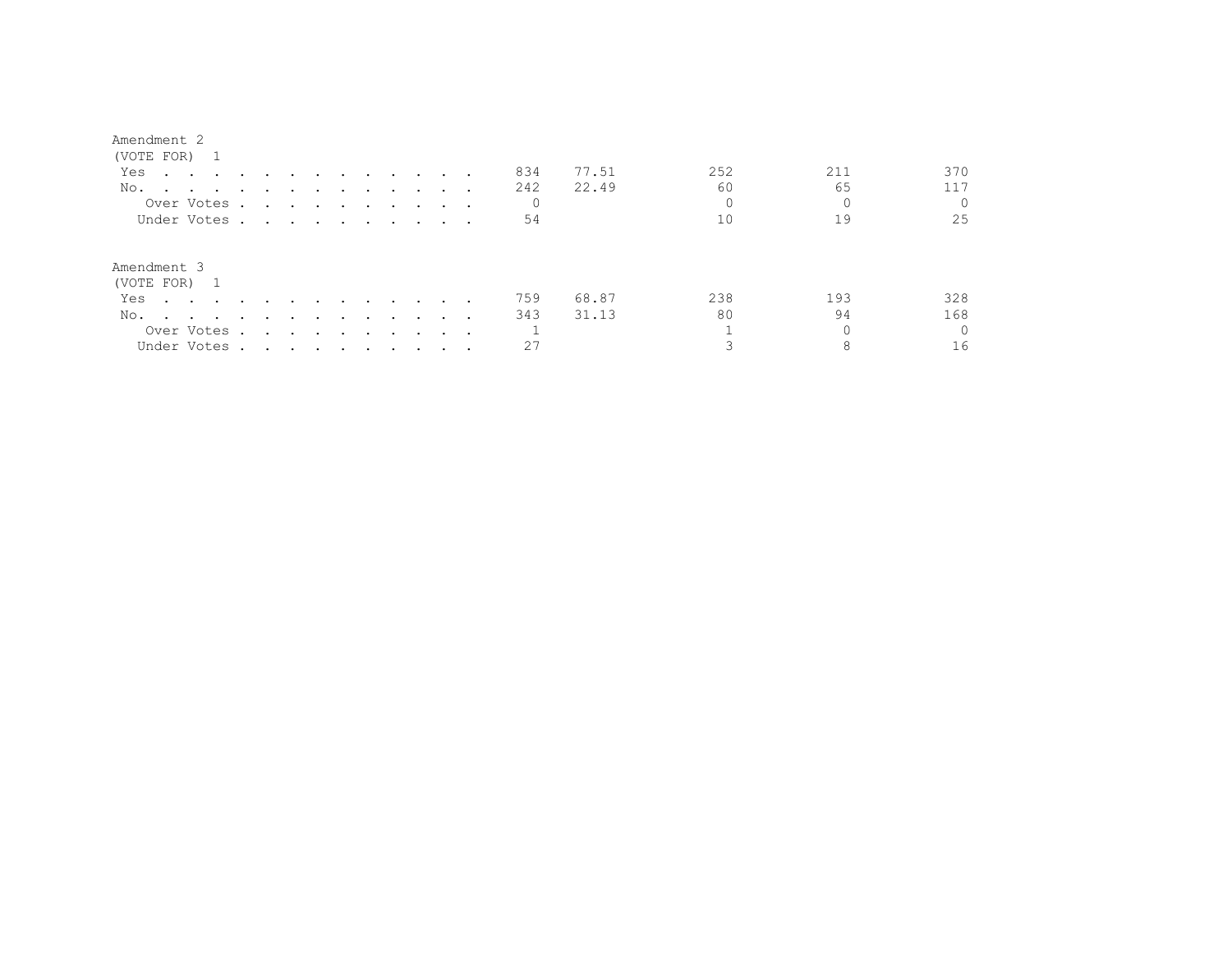PAGE 0001-04 RUN DATE:09/30/19 01:18 PM

|                                                                                                                        |                             |        |        |        |                                                           |  |                      | TOTAL VOTES    | ⊱     | AV-VBM       | EV-Early | $E$ -Day       |
|------------------------------------------------------------------------------------------------------------------------|-----------------------------|--------|--------|--------|-----------------------------------------------------------|--|----------------------|----------------|-------|--------------|----------|----------------|
| Amendment 4                                                                                                            |                             |        |        |        |                                                           |  |                      |                |       |              |          |                |
| (VOTE FOR) 1                                                                                                           |                             |        |        |        |                                                           |  |                      |                |       |              |          |                |
| Yes<br>the contract of the contract of the contract of the contract of the contract of the contract of the contract of |                             |        |        |        |                                                           |  |                      | 504            | 45.94 | 168          | 133      | 202            |
| No.                                                                                                                    |                             |        |        |        |                                                           |  |                      | 593            | 54.06 | 149          | 155      | 289            |
| Over Votes                                                                                                             |                             |        |        |        |                                                           |  |                      | $\overline{1}$ |       | $\mathbf{0}$ | $\Omega$ | 1              |
| Under Votes.                                                                                                           | $\sim$                      | $\sim$ | $\sim$ | $\sim$ |                                                           |  |                      | 32             |       | 5            | 7        | 20             |
| Amendment 5                                                                                                            |                             |        |        |        |                                                           |  |                      |                |       |              |          |                |
| (VOTE FOR) 1                                                                                                           |                             |        |        |        |                                                           |  |                      |                |       |              |          |                |
| Yes<br>the contract of the contract of the contract of the contract of the contract of the contract of the contract of |                             |        |        |        |                                                           |  |                      | 837            | 77.72 | 251          | 224      | 361            |
| No.                                                                                                                    |                             |        |        |        |                                                           |  |                      | 240            | 22.28 | 63           | 56       | 121            |
| Over Votes                                                                                                             |                             |        |        |        |                                                           |  |                      | 2              |       | $\Omega$     | $\Omega$ | 2              |
| Under Votes                                                                                                            |                             |        |        |        | $\mathbf{r}$ , $\mathbf{r}$ , $\mathbf{r}$ , $\mathbf{r}$ |  |                      | 51             |       | 8            | 15       | 28             |
| Amendment 6                                                                                                            |                             |        |        |        |                                                           |  |                      |                |       |              |          |                |
| (VOTE FOR) 1                                                                                                           |                             |        |        |        |                                                           |  |                      |                |       |              |          |                |
| the contract of the contract of the contract of the contract of the contract of the contract of the contract of<br>Yes |                             |        |        |        |                                                           |  |                      | 698            | 64.87 | 208          | 191      | 298            |
| No.                                                                                                                    |                             |        |        |        |                                                           |  |                      | 378            | 35.13 | 105          | 84       | 189            |
| Over Votes                                                                                                             |                             |        |        |        |                                                           |  |                      | 3              |       | $\mathbf{1}$ | 2        | $\circ$        |
| Under Votes.                                                                                                           | $\mathbf{r}$ . $\mathbf{r}$ |        | $\sim$ | $\sim$ |                                                           |  |                      | 51             |       | 8            | 18       | 25             |
| Amendment 7                                                                                                            |                             |        |        |        |                                                           |  |                      |                |       |              |          |                |
| (VOTE FOR) 1                                                                                                           |                             |        |        |        |                                                           |  |                      |                |       |              |          |                |
| Yes<br>the contract of the contract of the contract of the contract of the contract of the contract of the contract of |                             |        |        |        |                                                           |  |                      | 750            | 70.96 | 219          | 193      | 337            |
| No.                                                                                                                    |                             |        |        |        |                                                           |  |                      | 307            | 29.04 | 89           | 80       | 138            |
| Over Votes                                                                                                             |                             |        |        |        |                                                           |  |                      | $\overline{0}$ |       | $\circ$      | $\Omega$ | $\overline{0}$ |
| Under Votes                                                                                                            |                             |        |        |        |                                                           |  |                      | 73             |       | 14           | 22       | 37             |
| Amendment 9                                                                                                            |                             |        |        |        |                                                           |  |                      |                |       |              |          |                |
| (VOTE FOR) 1                                                                                                           |                             |        |        |        |                                                           |  |                      |                |       |              |          |                |
| the contract of the contract of the contract of the contract of the contract of the contract of the contract of<br>Yes |                             |        |        |        |                                                           |  |                      | 494            | 46.08 | 157          | 127      | 210            |
| No.                                                                                                                    |                             |        |        |        |                                                           |  |                      | 578            | 53.92 | 154          | 151      | 272            |
| Over Votes                                                                                                             |                             |        |        |        |                                                           |  | $\ddot{\phantom{a}}$ | 1              |       | $\mathbf{0}$ | $\Omega$ | 1              |
| Under Votes                                                                                                            |                             |        |        |        |                                                           |  |                      | 57             |       | 11           | 17       | 29             |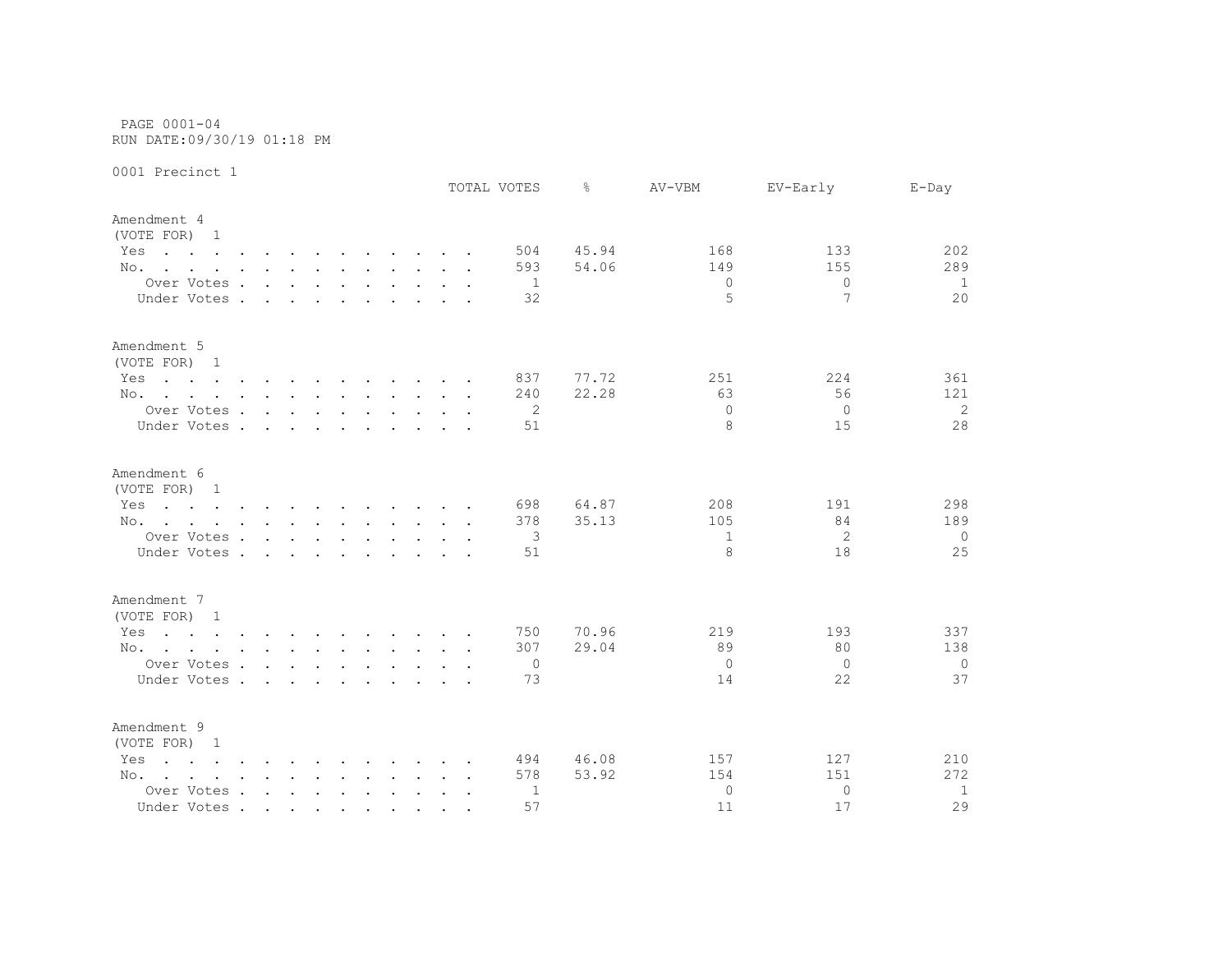| Amendment 10                               |                      |                                                                                                                 |               |                  |                         |                      |                             |                      |                             |        |          |       |          |     |          |
|--------------------------------------------|----------------------|-----------------------------------------------------------------------------------------------------------------|---------------|------------------|-------------------------|----------------------|-----------------------------|----------------------|-----------------------------|--------|----------|-------|----------|-----|----------|
| (VOTE FOR) 1                               |                      |                                                                                                                 |               |                  |                         |                      |                             |                      |                             |        |          |       |          |     |          |
| Yes<br>the contract of the contract of the |                      | and the state of the state                                                                                      |               |                  | $\ddot{\phantom{0}}$    | $\sim$               | $\sim$ $\sim$ $\sim$ $\sim$ |                      |                             |        | 675      | 65.03 | 206      | 177 | 291      |
| No.<br>$\sim$ $\sim$ $\sim$ $\sim$         | $\ddot{\phantom{a}}$ | $\bullet$                                                                                                       |               |                  |                         |                      | $\bullet$                   |                      |                             |        | 363      | 34.97 | 99       | 94  | 170      |
| Over Votes                                 |                      | $\sim$                                                                                                          | $\sim$        | $\cdot$          | $\sim 100$              | $\ddot{\phantom{0}}$ | $\ddot{\phantom{0}}$        | $\bullet$            | $\sim$ $\sim$               |        | 2        |       | $\Omega$ | 0   | 2        |
| Under Votes.                               |                      | the contract of the contract of the contract of the contract of the contract of                                 |               |                  |                         |                      |                             |                      | $\sim$ $\sim$ $\sim$ $\sim$ |        | 90       |       | 17       | 24  | 49       |
| Amendment 11<br>(VOTE FOR) 1               |                      |                                                                                                                 |               |                  |                         |                      |                             |                      |                             |        |          |       |          |     |          |
| Yes<br>$\sim$ $\sim$ $\sim$ $\sim$         | $\ddot{\phantom{a}}$ |                                                                                                                 |               |                  |                         | $\cdot$              | $\ddot{\phantom{0}}$        |                      |                             |        | 570      | 55.99 | 173      | 139 | 257      |
| No.<br>$\sim$<br><b>Contract Contract</b>  | $\cdot$              |                                                                                                                 |               |                  |                         | $\cdot$              |                             |                      |                             |        | 448      | 44.01 | 127      | 118 | 203      |
| Over Votes .                               |                      |                                                                                                                 | $\sim$ $\sim$ | $\sim$ 100 $\pm$ | $\sim 100$ km s $^{-1}$ | $\ddot{\phantom{0}}$ | $\cdot$                     | $\ddot{\phantom{1}}$ | $\sim 100$                  | $\sim$ | $\Omega$ |       |          |     | $\Omega$ |
| Under Votes.                               |                      | the contract of the contract of the contract of the contract of the contract of the contract of the contract of |               |                  |                         |                      |                             |                      |                             | $\sim$ | 112      |       | 22       | 38  | 52       |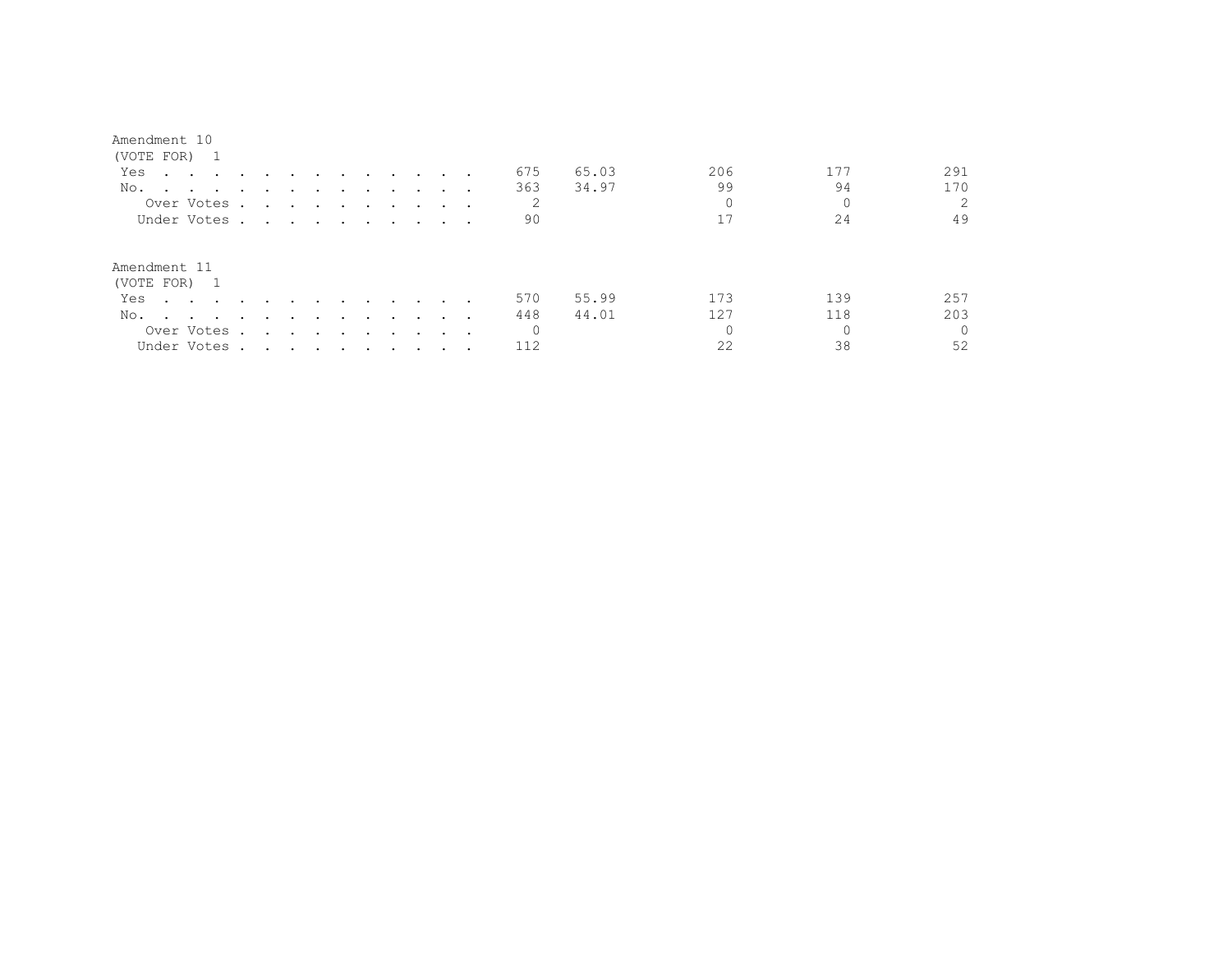PAGE 0001-05 RUN DATE:09/30/19 01:18 PM

|                                                        |        |                                                                                                                 |                      |                  |        |                      |               |                      |                              | TOTAL VOTES | 옹     | AV-VBM | EV-Early | $E$ -Day |
|--------------------------------------------------------|--------|-----------------------------------------------------------------------------------------------------------------|----------------------|------------------|--------|----------------------|---------------|----------------------|------------------------------|-------------|-------|--------|----------|----------|
| Amendment 12<br>(VOTE FOR)<br>$\overline{1}$           |        |                                                                                                                 |                      |                  |        |                      |               |                      |                              |             |       |        |          |          |
| Yes<br>$\cdot$ $\cdot$<br>$\sim$ $\sim$                | $\sim$ | $\ddot{\phantom{a}}$                                                                                            |                      |                  | $\sim$ | $\sim$               | $\sim$ $\sim$ | $\sim$ $\sim$ $\sim$ |                              | 782         | 73.77 | 243    | 206      | 332      |
| No.<br>$\sim$ $\sim$                                   |        |                                                                                                                 |                      |                  |        |                      |               |                      | $\cdot$ $\cdot$ $\cdot$      | 278         | 26.23 | 65     | 69       | 144      |
| Over Votes.                                            |        | $\ddot{\phantom{0}}$                                                                                            | $\sim$ $\sim$        | $\sim$ 100 $\mu$ | $\sim$ | $\ddot{\phantom{1}}$ | $\cdot$       | $\ddot{\phantom{1}}$ | $\sim$ 100 $\sim$ 100 $\sim$ |             |       |        | $\Omega$ | $\Omega$ |
| Under Votes.                                           |        | the contract of the contract of the contract of the contract of the contract of the contract of the contract of |                      |                  |        |                      |               |                      | $\cdot$ $\cdot$ $\cdot$      | 69          |       | 13     | 20       | 36       |
| Amendment 13                                           |        |                                                                                                                 |                      |                  |        |                      |               |                      |                              |             |       |        |          |          |
| (VOTE FOR) 1                                           |        |                                                                                                                 |                      |                  |        |                      |               |                      |                              |             |       |        |          |          |
| Yes<br>$\sim$ $\sim$ $\sim$ $\sim$ $\sim$              |        |                                                                                                                 |                      |                  |        |                      |               | $\sim$               |                              | 493         | 44.90 | 165    | 142      | 185      |
| No.<br>the contract of the contract of the contract of |        | $\ddot{\phantom{a}}$                                                                                            |                      | $\sim$ $\sim$    |        |                      |               |                      | $\cdot$ $\cdot$ $\cdot$      | 605         | 55.10 | 151    | 143      | 311      |
| Over Votes                                             | $\sim$ | $\ddot{\phantom{a}}$                                                                                            | $\ddot{\phantom{0}}$ | $\sim$           | $\sim$ | $\sim$ $\sim$        | $\cdot$       |                      | $\cdots$                     |             |       |        | $\Omega$ | $\Omega$ |
| Under Votes.                                           |        | the contract of the contract of the contract of the contract of the contract of the contract of the contract of |                      |                  |        |                      |               |                      |                              | 31          |       | 5      | 10       | 16       |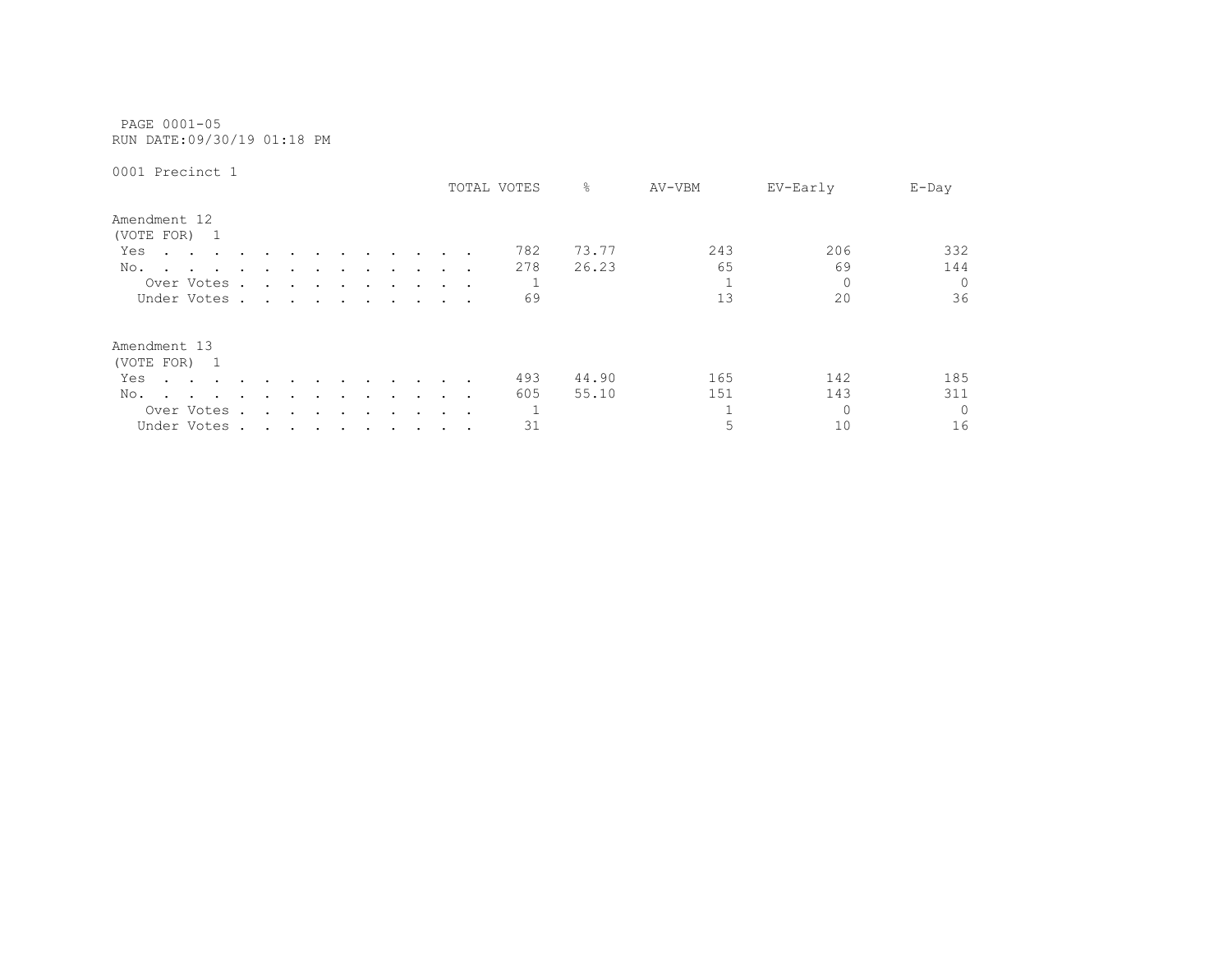PAGE 0002-01 RUN DATE:09/30/19 01:18 PM

0002 Precinct 2 TOTAL VOTES % AV-VBM EV-Early E-Day REGISTERED VOTERS - TOTAL . . . . . . 768 BALLOTS CAST - TOTAL. . . . . . . 499 141 137 220 BALLOTS CAST - BLANK. . . . . . . . 0 0 0 0 VOTER TURNOUT - TOTAL  $\ldots$  . . . . . . 64.97 VOTER TURNOUT - BLANK . . . . . . . United States Senator (VOTE FOR) 1 Rick Scott (REP) . . . . . . . 221 44.65 73 51 96 Bill Nelson (DEM). . . . . . . . 272 54.95 67 85 120 WRITE-IN. . . . . . . . . . . . 2 .40 0 1 1 1 Over Votes . . . . . . . . . . 0 0 0 0 Under Votes . . . . . . . . . . 4 1 0 3 Representative in Congress District 3 (VOTE FOR) 1 Ted Yoho (REP) . . . . . . . . . . 239 48.88 85 56 97 Yvonne Hayes Hinson (DEM) . . . . . 250 51.12 54 80 116 Over Votes . . . . . . . . . . 0 0 0 0 Under Votes . . . . . . . . . . 10 2 1 2 1 7 Governor and Lieutenant Governor (VOTE FOR) 1 Ron DeSantis (REP) . . . . . . . 216 43.55 74 54 87 Andrew Gillum (DEM) . . . . . . . 274 55.24 63 82 129 Darcy G. Richardson (REF) . . . . . 2 .40 0 0 2 2 Kyle "K.C" Gibson (NPA). . . . . . 2 .40 1 1 1 0 Ryan Christopher Foley (NPA) . . . . . 0 0 0 0 Bruce Stanley (NPA) . . . . . . . . 0 0 0 0 WRITE-IN. . . . . . . . . . . . 2 .40 1 0 1 Over Votes . . . . . . . . . . 0 0 0 0 Under Votes . . . . . . . . . . 3 2 0 1 Attorney General (VOTE FOR) 1 Ashley Moody (REP) . . . . . . . 229 46.73 83 53 92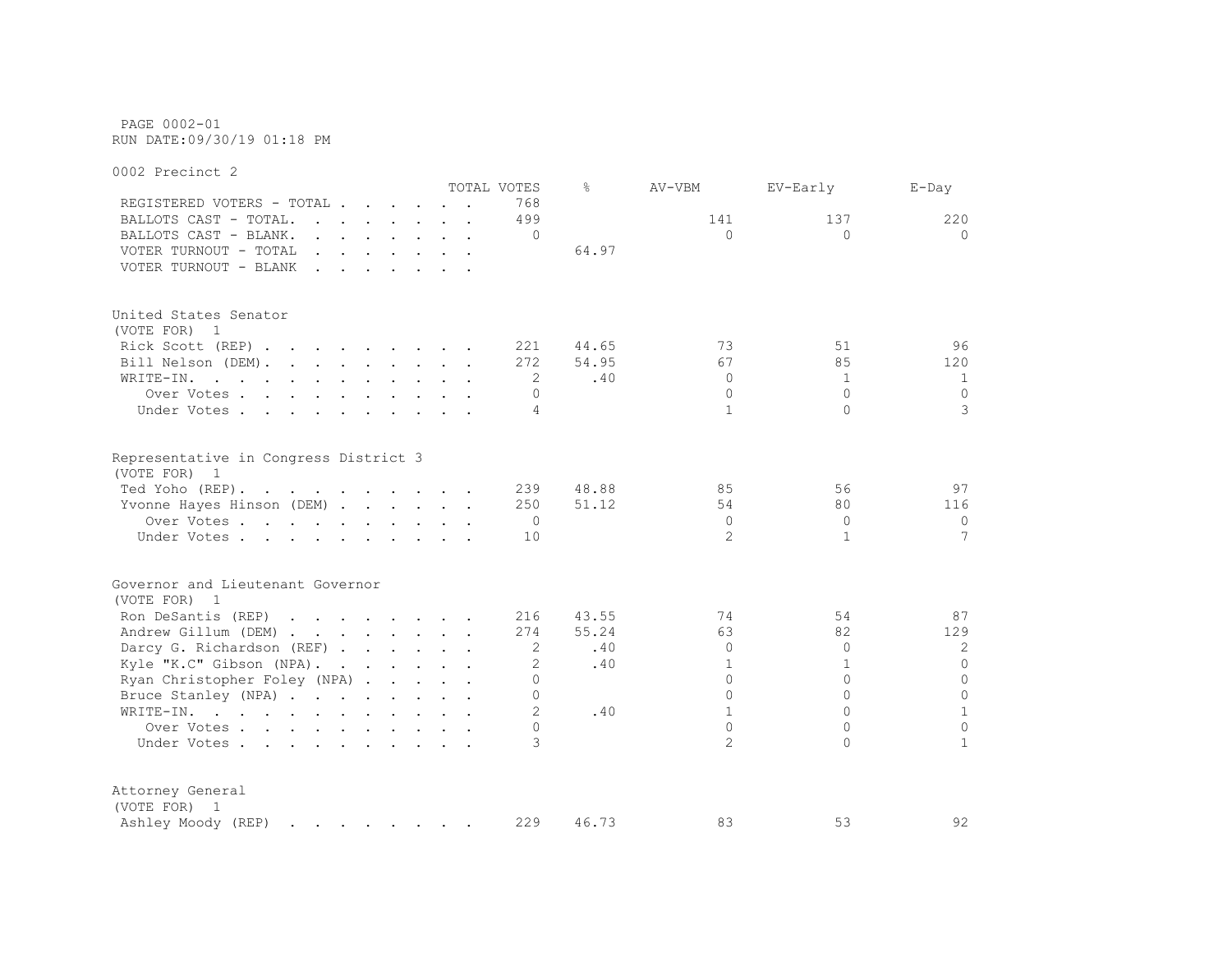| Sean Shaw (DEM)             |  |  | 252 | 51.43 | 54             | 80 | 118      |
|-----------------------------|--|--|-----|-------|----------------|----|----------|
| Jeffrey Marc Siskind (NPA). |  |  |     | 1.84  | $\mathfrak{D}$ |    |          |
| Over Votes                  |  |  |     |       |                |    | $\Omega$ |
| Under Votes                 |  |  |     |       |                |    | 6        |
| Chief Financial Officer     |  |  |     |       |                |    |          |
| (VOTE FOR) 1                |  |  |     |       |                |    |          |
| Jimmy Patronis (REP).       |  |  | 235 | 48.16 | 84             | 54 | 96       |
| Jeremy Ring (DEM).          |  |  | 253 | 51.84 | 54             | 81 | 118      |
| WRITE-IN.                   |  |  |     |       |                |    | $\Omega$ |
| Over Votes                  |  |  |     |       |                |    | $\Omega$ |
| Under Votes                 |  |  | 11  |       |                |    | 6        |
| Commissioner of Agriculture |  |  |     |       |                |    |          |
| (VOTE FOR) 1                |  |  |     |       |                |    |          |
| Matt Caldwell (REP)         |  |  | 232 | 47.54 | 82             | 53 | 96       |
| Nicole "Nikki" Fried (DEM). |  |  | 256 | 52.46 | 56             | 80 | 120      |
| Over Votes                  |  |  |     |       |                |    | $\Omega$ |
| Under Votes                 |  |  | 11  |       |                |    |          |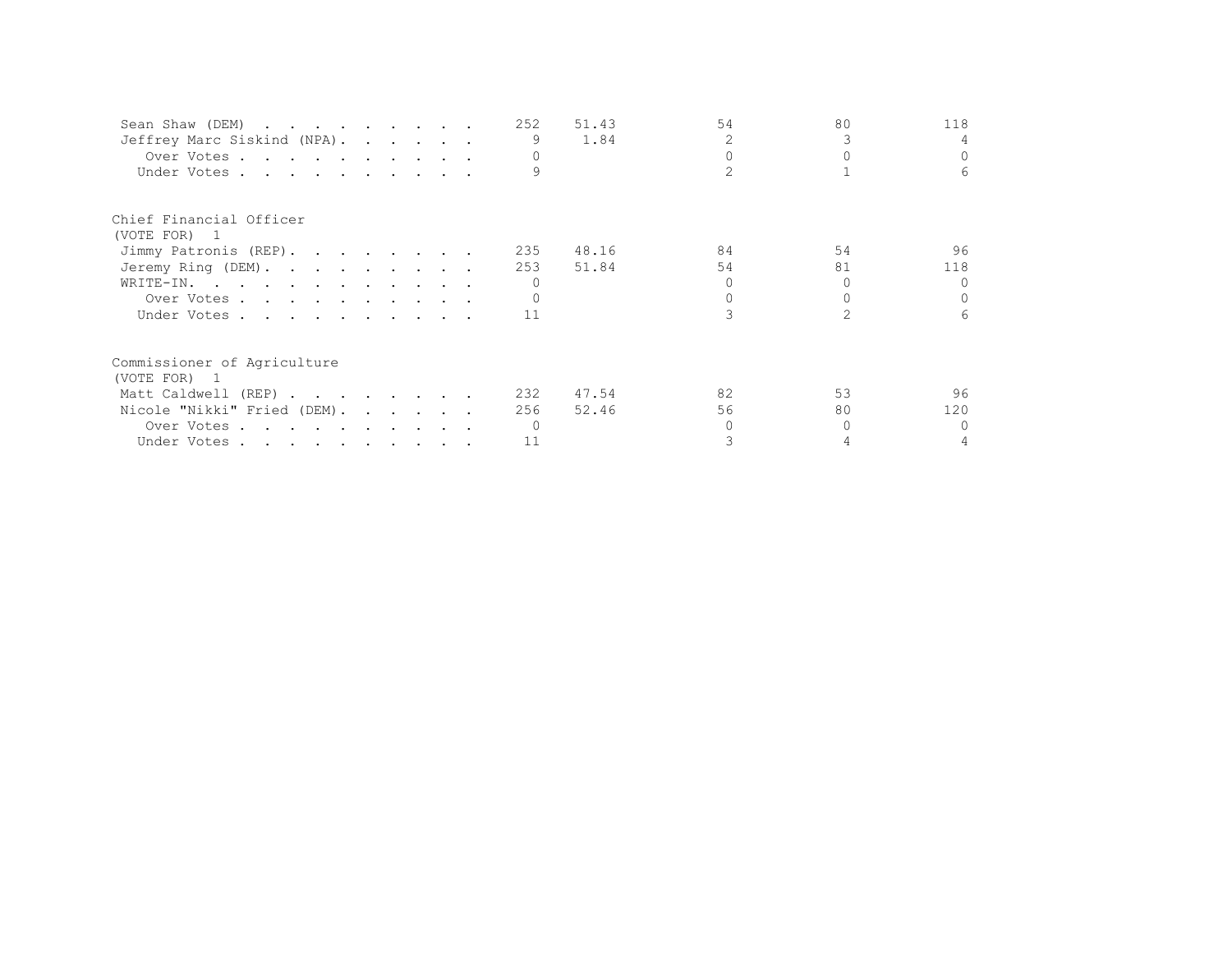PAGE 0002-02 RUN DATE:09/30/19 01:18 PM

|                                                                                                                        | TOTAL VOTES    | ⊱     | AV-VBM         | EV-Early       | $E$ -Day       |
|------------------------------------------------------------------------------------------------------------------------|----------------|-------|----------------|----------------|----------------|
| State Representative District 19<br>(VOTE FOR) 1                                                                       |                |       |                |                |                |
| Bobby Payne (REP).                                                                                                     | 226            | 46.60 | 79             | 52             | 94             |
| Paul Still (DEM)                                                                                                       | 259            | 53.40 | 58             | 83             | 118            |
| Over Votes                                                                                                             | $\circ$        |       | $\mathbf{0}$   | $\Omega$       | 0              |
| Under Votes                                                                                                            | 14             |       | 4              | $\overline{2}$ | 8              |
| Circuit Judge 8th Judicial Circuit Group 8                                                                             |                |       |                |                |                |
| (VOTE FOR) 1                                                                                                           |                |       |                |                |                |
| David Robertson                                                                                                        | 178            | 38.61 | 63             | 42             | 73             |
| Gloria Walker                                                                                                          | 283            | 61.39 | 69             | 84             | 129            |
| Over Votes                                                                                                             | $\circ$        |       | $\Omega$       | $\Omega$       | $\Omega$       |
| Under Votes                                                                                                            | 38             |       | 9              | 11             | 18             |
| Supreme Court Justice Alan Lawson<br>(VOTE FOR) 1                                                                      |                |       |                |                |                |
| the contract of the contract of the contract of the contract of the contract of the contract of the contract of<br>Yes | 276            | 62.30 | 90             | 65             | 120            |
| No.                                                                                                                    | 167            | 37.70 | 37             | 51             | 79             |
| Over Votes                                                                                                             | -1             |       | 1              | $\Omega$       | $\circ$        |
| Under Votes                                                                                                            | 55             |       | 13             | 21             | 21             |
| First District Court of Appeal Harvey Jay                                                                              |                |       |                |                |                |
| (VOTE FOR) 1                                                                                                           |                |       |                |                |                |
| Yes<br>the contract of the contract of the contract of the contract of                                                 | 268            | 60.09 | 83             | 61             | 123            |
| No.                                                                                                                    | 178            | 39.91 | 44             | 55             | 79             |
| Over Votes                                                                                                             | $\overline{0}$ |       | $\overline{0}$ | $\Omega$       | $\overline{0}$ |
| Under Votes                                                                                                            | 53             |       | 14             | 21             | 18             |
|                                                                                                                        |                |       |                |                |                |
| First District Court of Appeal Stephanie Ray<br>(VOTE FOR) 1                                                           |                |       |                |                |                |
| $\mathbf{r}$ , and $\mathbf{r}$ , and $\mathbf{r}$ , and $\mathbf{r}$ , and $\mathbf{r}$ , and $\mathbf{r}$<br>Yes     | 284            | 64.11 | 92             | 63             | 128            |
| No.                                                                                                                    | 159            | 35.89 | 35             | 51             | 73             |
| Over Votes                                                                                                             | 0              |       | $\Omega$       | $\Omega$       | $\overline{0}$ |
| Under Votes                                                                                                            | 56             |       | 14             | 23             | 19             |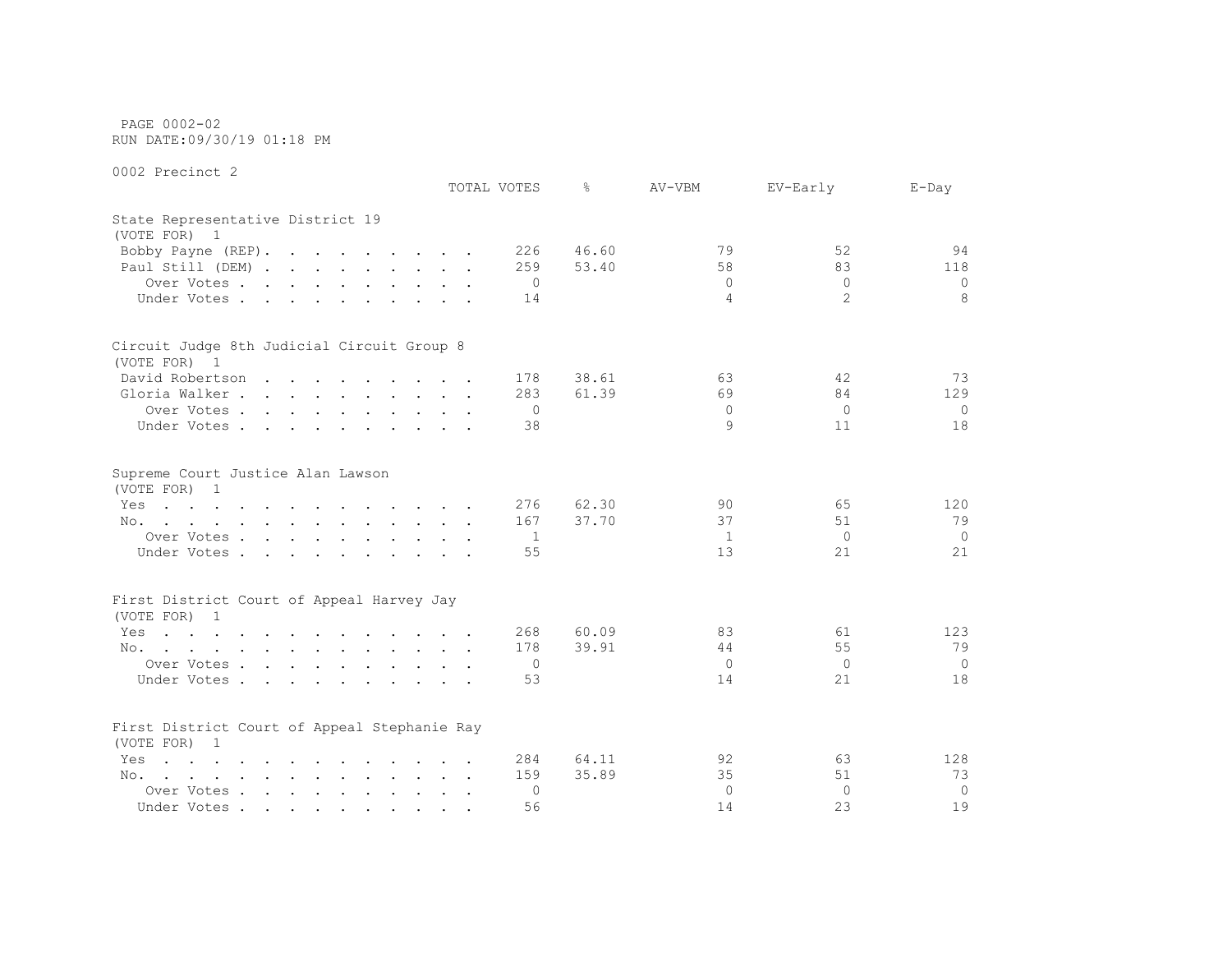### First District Court of Appeal Brad Thomas

| (VOTE FOR) 1                                                                                                                                                                                                                             |  |  |  |  |  |     |       |    |    |          |
|------------------------------------------------------------------------------------------------------------------------------------------------------------------------------------------------------------------------------------------|--|--|--|--|--|-----|-------|----|----|----------|
| Yes<br>$\mathbf{r}$ . The contract of the contract of the contract of the contract of the contract of the contract of the contract of the contract of the contract of the contract of the contract of the contract of the contract of th |  |  |  |  |  | 270 | 61.50 | 88 | 60 | 121      |
| No.                                                                                                                                                                                                                                      |  |  |  |  |  | 169 | 38.50 | 38 | 52 | 79       |
| Over Votes                                                                                                                                                                                                                               |  |  |  |  |  |     |       |    |    | 0        |
| Under Votes                                                                                                                                                                                                                              |  |  |  |  |  | 60  |       | 15 | 25 | 20       |
| First District Court of Appeal Kemmerly Thomas<br>(VOTE FOR) 1                                                                                                                                                                           |  |  |  |  |  |     |       |    |    |          |
| Yes                                                                                                                                                                                                                                      |  |  |  |  |  | 266 | 60.45 | 89 | 53 | 123      |
| No.                                                                                                                                                                                                                                      |  |  |  |  |  | 174 | 39.55 | 38 | 60 | 76       |
| Over Votes                                                                                                                                                                                                                               |  |  |  |  |  |     |       |    |    | $\Omega$ |
| Under Votes                                                                                                                                                                                                                              |  |  |  |  |  |     |       |    |    |          |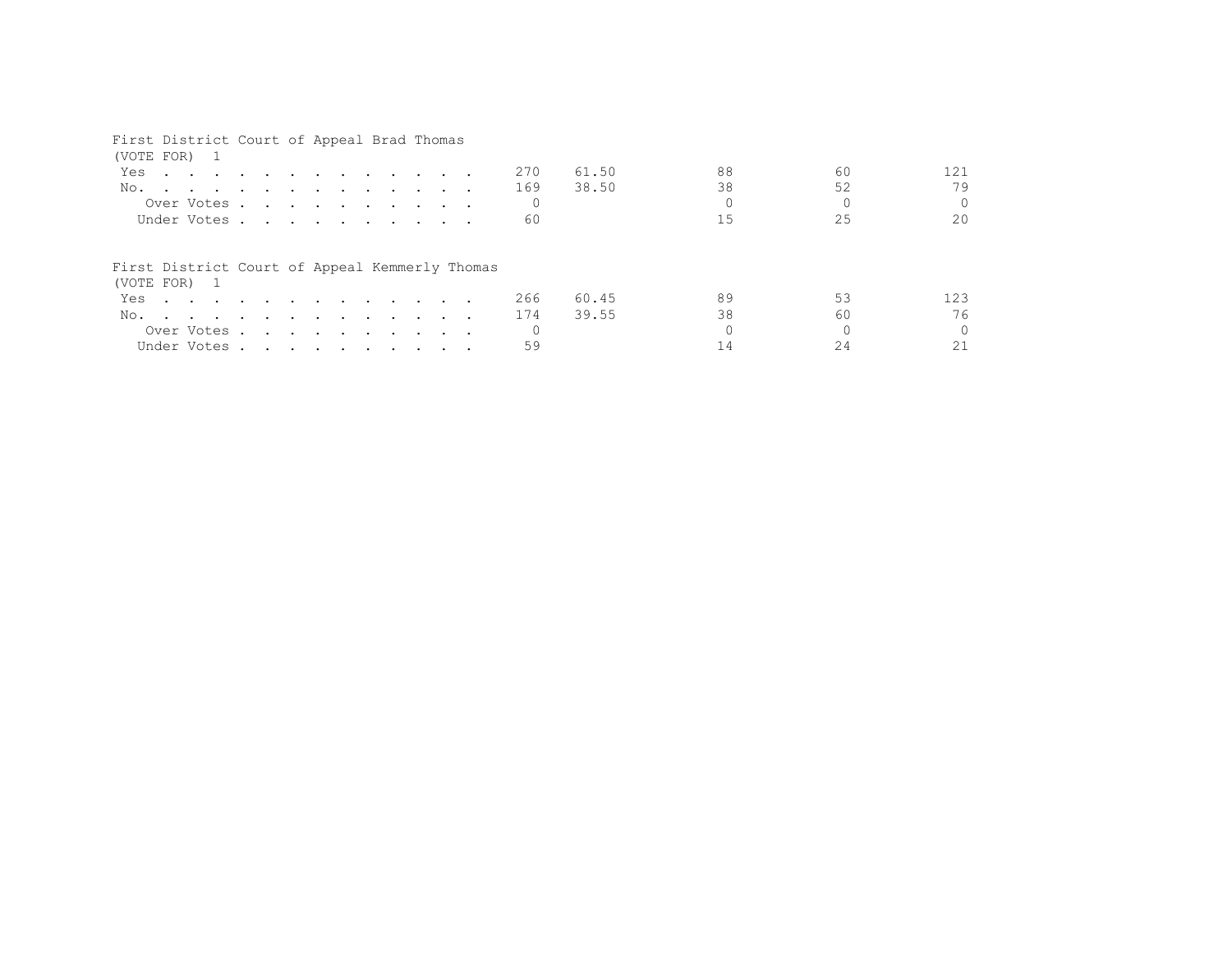PAGE 0002-03 RUN DATE:09/30/19 01:18 PM

0002 Precinct 2

 TOTAL VOTES % AV-VBM EV-Early E-Day First District Court of Appeal Allen Winsor (VOTE FOR) 1 Yes . . . . . . . . . . . . 258 58.50 82 58 58 117 No. . . . . . . . . . . . 183 41.50 45 57 81 Over Votes . . . . . . . . . . 0 0 0 0 Under Votes . . . . . . . . . . 58 14 22 22 Soil & Water Conservation District Supervisor District 3 (VOTE FOR) 1 Justin Hilderbrandt . . . . . . 197 46.14 54 52 52 91 Paul McDavid . . . . . . . . . 230 53.86 69 60 100 Over Votes . . . . . . . . . . 0 0 0 0 Under Votes . . . . . . . . . . 72 18 25 29 Amendment 1 (VOTE FOR) 1 Yes . . . . . . . . . . . 224 47.16 76 62 85 No. . . . . . . . . . . . 251 52.84 59 59 66 126 Over Votes . . . . . . . . . . 0 0 0 0 Under Votes . . . . . . . . . . 24 6 9 9 Amendment 2 (VOTE FOR) 1 Yes . . . . . . . . . . . . 291 61.52 104 105 75 111 No. . . . . . . . . . . . 182 38.48 31 32 3999 Over Votes . . . . . . . . . . 0 0 0 0 Under Votes . . . . . . . . . . 26 6 10 10 Amendment 3 (VOTE FOR) 1 Yes . . . . . . . . . . . 360 75.31 109 109 94 156 No. . . . . . . . . . . . 118 24.69 26 35 57 Over Votes . . . . . . . . . . 0 0 0 0 Under Votes . . . . . . . . . . 21 6 8 8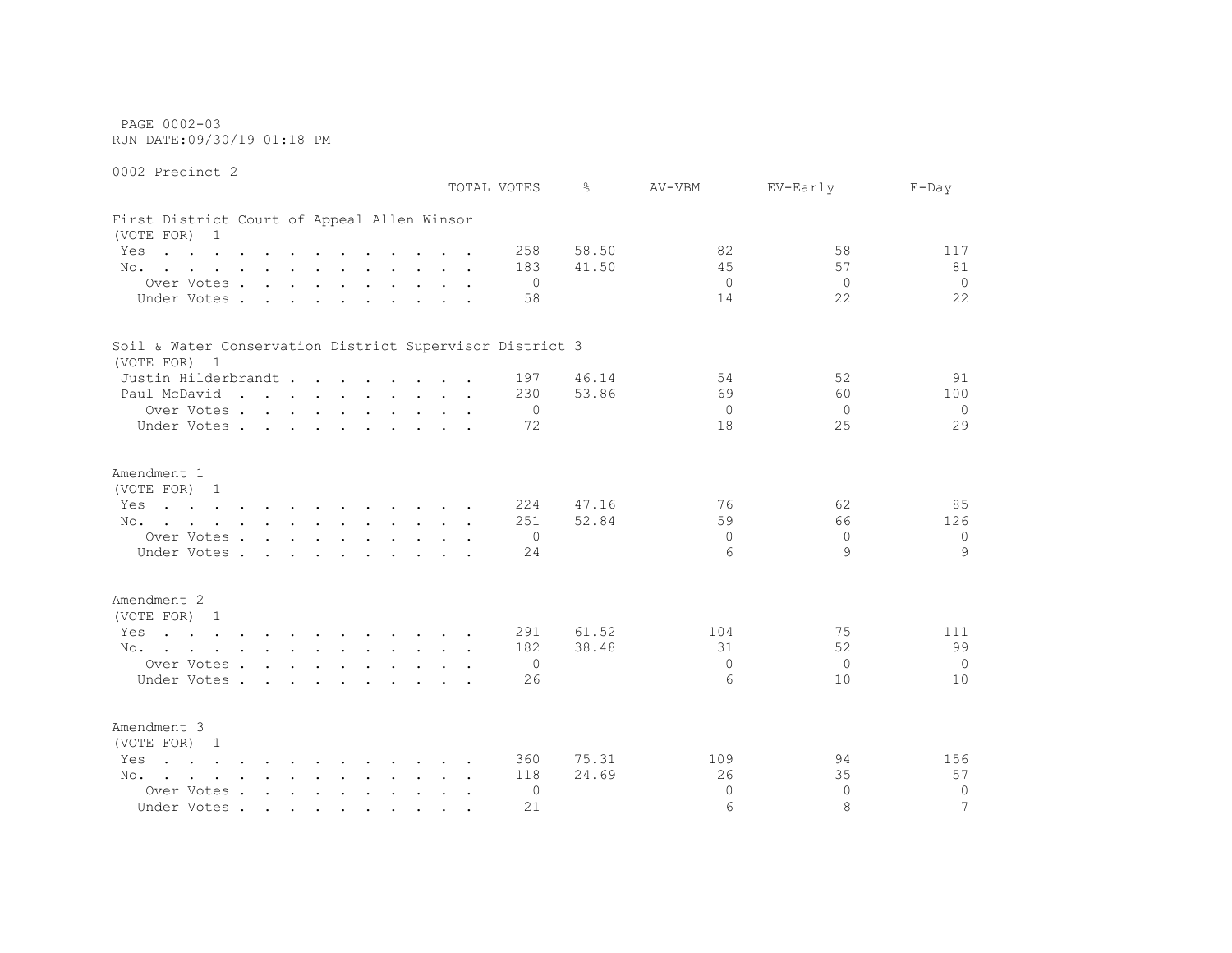| (VOTE FOR)                                                                                                             |                                                                                                                 |        |        |        |                                                                                                                 |                         |   |         |       |     |    |     |
|------------------------------------------------------------------------------------------------------------------------|-----------------------------------------------------------------------------------------------------------------|--------|--------|--------|-----------------------------------------------------------------------------------------------------------------|-------------------------|---|---------|-------|-----|----|-----|
| Yes<br>the contract of the contract of the contract of the contract of the contract of the contract of the contract of |                                                                                                                 |        |        |        | $\sim$ $\sim$ $\sim$ $\sim$ $\sim$                                                                              |                         |   | 345     | 71.43 | 96  | 92 | 156 |
| No.                                                                                                                    |                                                                                                                 |        |        |        |                                                                                                                 |                         |   | 138     | 28.57 | 41  | 38 | 59  |
| Over Votes.                                                                                                            | the contract of the contract of the contract of the contract of the contract of the contract of the contract of |        |        |        |                                                                                                                 |                         |   | $\circ$ |       |     |    |     |
| Under Votes                                                                                                            |                                                                                                                 |        |        |        |                                                                                                                 |                         |   | 16      |       |     |    |     |
| Amendment 5<br>(VOTE FOR) 1                                                                                            |                                                                                                                 |        |        |        |                                                                                                                 |                         |   |         |       |     |    |     |
| Yes<br>$\sim$ $\sim$ $\sim$ $\sim$ $\sim$ $\sim$                                                                       |                                                                                                                 |        |        |        | $\sim$ $\sim$ $\sim$                                                                                            | $\cdot$ $\cdot$ $\cdot$ |   | 288     | 61.28 | 102 |    | 108 |
| No.<br>the contract of the contract of the contract of the contract of the contract of                                 | $\sim$                                                                                                          | $\sim$ | $\sim$ | $\sim$ | $\sim$ $\sim$ $\sim$                                                                                            | $\sim$ $\sim$           |   | 182     | 38.72 | 33  | 51 | 98  |
| Over Votes .                                                                                                           | $\sim$                                                                                                          |        |        |        | the contract of the contract of the contract of the contract of the contract of the contract of the contract of |                         | . |         |       |     |    |     |
| Under Votes.                                                                                                           | the contract of the contract of the contract of the contract of the contract of the contract of the contract of |        |        |        |                                                                                                                 |                         |   | 28      |       |     | a  |     |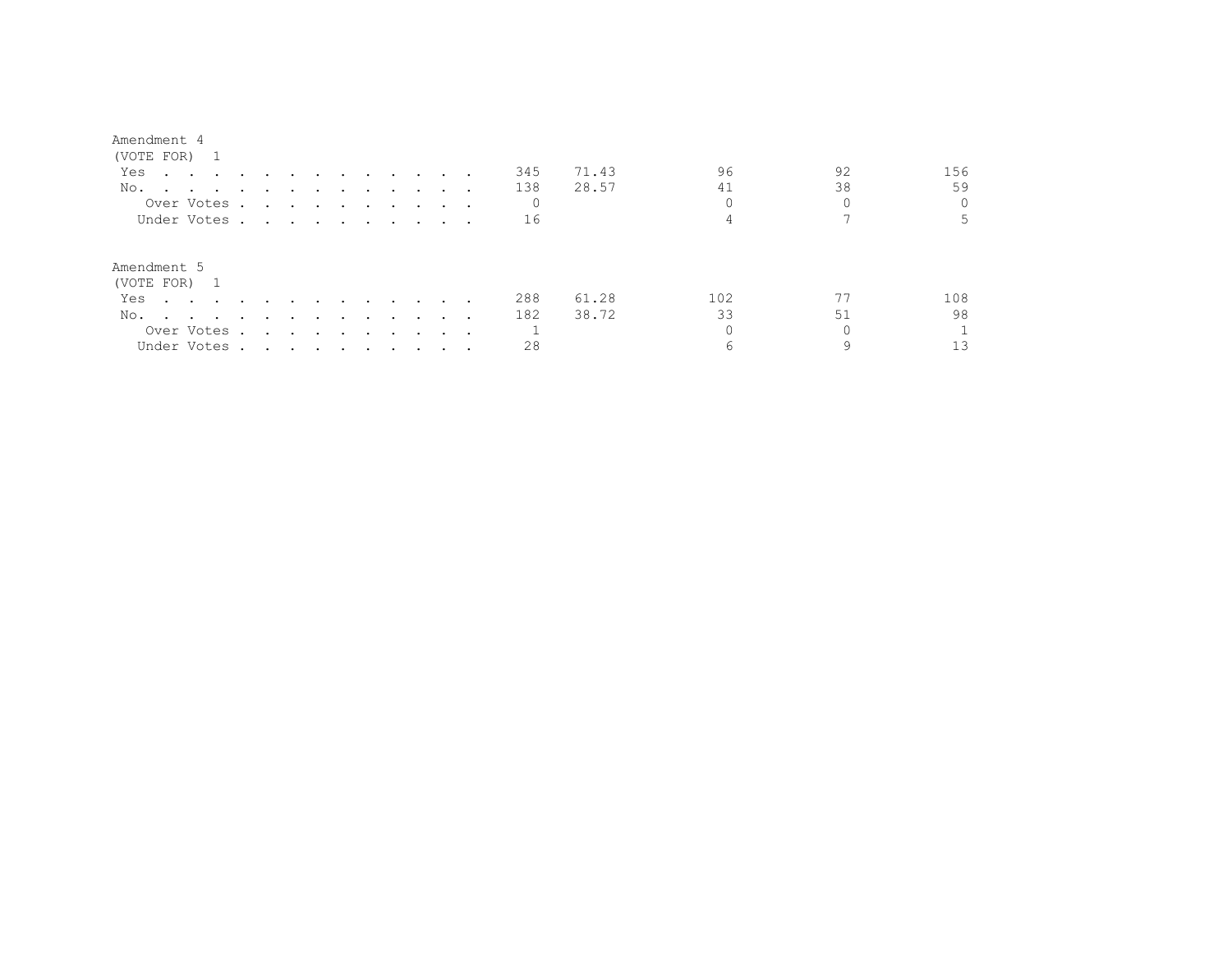PAGE 0002-04 RUN DATE:09/30/19 01:18 PM

|                                                                                                                                                                                                                                              |                                        |        |              |               |                                                           |  |  | TOTAL VOTES    | ⊱     | AV-VBM         | EV-Early | $E$ -Day       |
|----------------------------------------------------------------------------------------------------------------------------------------------------------------------------------------------------------------------------------------------|----------------------------------------|--------|--------------|---------------|-----------------------------------------------------------|--|--|----------------|-------|----------------|----------|----------------|
| Amendment 6<br>(VOTE FOR) 1                                                                                                                                                                                                                  |                                        |        |              |               |                                                           |  |  |                |       |                |          |                |
| Yes<br>the contract of the contract of the contract of the contract of the contract of the contract of the contract of                                                                                                                       |                                        |        |              |               |                                                           |  |  | 281            | 59.53 | 88             | 74       | 118            |
| No.                                                                                                                                                                                                                                          |                                        |        |              |               |                                                           |  |  | 191            | 40.47 | 49             | 53       | 89             |
| Over Votes                                                                                                                                                                                                                                   |                                        |        |              |               |                                                           |  |  | 2              |       | $\Omega$       | $\Omega$ | 2              |
| Under Votes .                                                                                                                                                                                                                                | $\sim$                                 | $\sim$ | $\mathbf{r}$ | $\sim$        |                                                           |  |  | 25             |       | $\overline{4}$ | 10       | 11             |
| Amendment 7<br>(VOTE FOR) 1                                                                                                                                                                                                                  |                                        |        |              |               |                                                           |  |  |                |       |                |          |                |
| Yes<br>the contract of the contract of the contract of the contract of                                                                                                                                                                       |                                        |        |              |               |                                                           |  |  | 324            | 69.08 | 101            | 83       | 139            |
| No.                                                                                                                                                                                                                                          |                                        |        |              |               |                                                           |  |  | 145            | 30.92 | 31             | 44       | 70             |
| Over Votes                                                                                                                                                                                                                                   |                                        |        |              |               |                                                           |  |  | $\overline{0}$ |       | $\Omega$       | $\Omega$ | $\overline{0}$ |
| Under Votes                                                                                                                                                                                                                                  |                                        |        |              |               | $\sim$ $\sim$ $\sim$ $\sim$ $\sim$                        |  |  | 30             |       | 9              | 10       | 11             |
| Amendment 9<br>(VOTE FOR) 1                                                                                                                                                                                                                  |                                        |        |              |               |                                                           |  |  |                |       |                |          |                |
| the contract of the contract of the contract of the contract of the contract of the contract of the contract of<br>Yes                                                                                                                       |                                        |        |              |               |                                                           |  |  | 319            | 68.45 | 92             | 79       | 147            |
| No.                                                                                                                                                                                                                                          |                                        |        |              |               |                                                           |  |  | 147            | 31.55 | 38             | 45       | 64             |
| Over Votes                                                                                                                                                                                                                                   |                                        |        |              |               |                                                           |  |  | 0              |       | $\Omega$       | $\Omega$ | 0              |
| Under Votes.                                                                                                                                                                                                                                 | $\mathbf{r}$ . The set of $\mathbf{r}$ |        | $\sim$       | $\sim$ $\sim$ | $\mathbf{r}$ , $\mathbf{r}$ , $\mathbf{r}$ , $\mathbf{r}$ |  |  | 33             |       | 11             | 13       | 9              |
| Amendment 10                                                                                                                                                                                                                                 |                                        |        |              |               |                                                           |  |  |                |       |                |          |                |
| (VOTE FOR) 1                                                                                                                                                                                                                                 |                                        |        |              |               |                                                           |  |  |                |       |                |          |                |
| the contract of the contract of the contract of the contract of the contract of the contract of the contract of<br>Yes                                                                                                                       |                                        |        |              |               |                                                           |  |  | 290            | 62.77 | 99             | 75       | 115            |
| No.                                                                                                                                                                                                                                          |                                        |        |              |               |                                                           |  |  | 172            | 37.23 | 32             | 48       | 92             |
| Over Votes                                                                                                                                                                                                                                   |                                        |        |              |               |                                                           |  |  | 0              |       | $\Omega$       | $\Omega$ | $\overline{0}$ |
| Under Votes                                                                                                                                                                                                                                  |                                        |        |              |               |                                                           |  |  | 37             |       | 10             | 14       | 13             |
| Amendment 11<br>(VOTE FOR) 1                                                                                                                                                                                                                 |                                        |        |              |               |                                                           |  |  |                |       |                |          |                |
| Yes<br>$\mathbf{r}$ . The state of the state of the state $\mathbf{r}$ is the state of the state of the state of the state of the state of the state of the state of the state of the state of the state of the state of the state of the st |                                        |        |              |               |                                                           |  |  | 247            | 54.29 | 79             | 64       | 104            |
| No.                                                                                                                                                                                                                                          |                                        |        |              |               |                                                           |  |  | 208            | 45.71 | 48             | 58       | 101            |
| Over Votes                                                                                                                                                                                                                                   |                                        |        |              |               |                                                           |  |  | 0              |       | $\Omega$       | $\Omega$ | $\circ$        |
| Under Votes                                                                                                                                                                                                                                  |                                        |        |              |               |                                                           |  |  | 44             |       | 14             | 15       | 15             |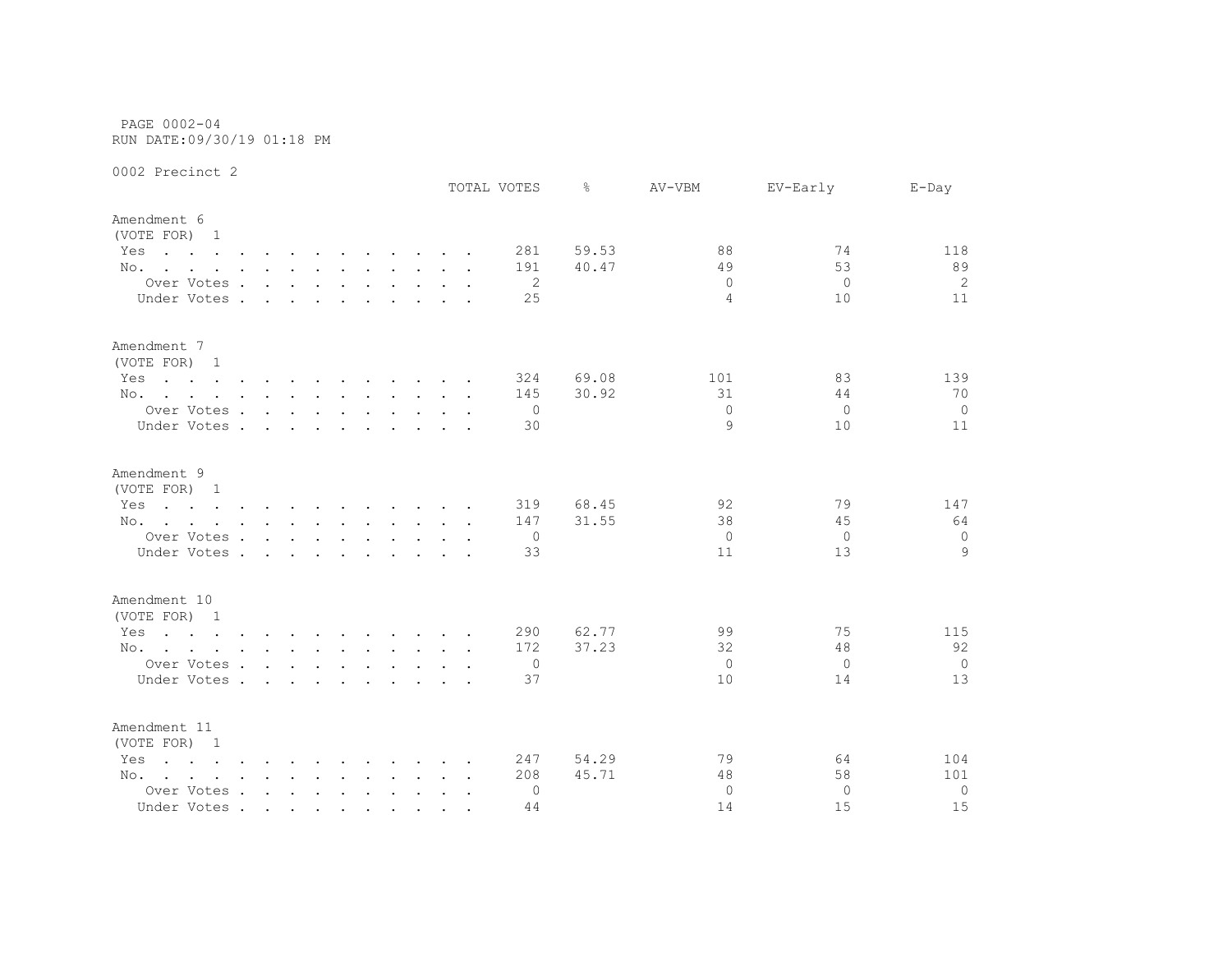| (VOTE FOR)                                                                                                             |                                                                                                                 |                      |                                                                                                                 |        |                                   |               |  |          |       |     |    |     |
|------------------------------------------------------------------------------------------------------------------------|-----------------------------------------------------------------------------------------------------------------|----------------------|-----------------------------------------------------------------------------------------------------------------|--------|-----------------------------------|---------------|--|----------|-------|-----|----|-----|
| Yes<br>the contract of the contract of the contract of the contract of the contract of the contract of the contract of |                                                                                                                 |                      |                                                                                                                 |        | and the state of the state of the |               |  | 305      | 65.73 | 104 | 80 | 120 |
| No.                                                                                                                    |                                                                                                                 |                      |                                                                                                                 |        |                                   |               |  | 159      | 34.27 | 26  | 42 | 91  |
| Over Votes.                                                                                                            |                                                                                                                 |                      | the contract of the contract of the contract of the contract of the contract of the contract of the contract of |        |                                   |               |  |          |       |     |    |     |
| Under Votes                                                                                                            |                                                                                                                 |                      |                                                                                                                 |        |                                   |               |  | 35       |       |     | 15 |     |
| Amendment 13<br>(VOTE FOR) 1                                                                                           |                                                                                                                 |                      |                                                                                                                 |        |                                   |               |  |          |       |     |    |     |
| Yes                                                                                                                    |                                                                                                                 |                      |                                                                                                                 |        | $\sim$ $\sim$ $\sim$              |               |  | 277      | 57.59 | 73  | 75 | 128 |
| No.<br>the contract of the contract of the contract of the contract of the contract of                                 | $\sim$                                                                                                          | $\sim$ $\sim$ $\sim$ |                                                                                                                 | $\sim$ | $\sim$ $\sim$ $\sim$              | $\sim$ $\sim$ |  | 204      | 42.41 | 63  | 54 | 87  |
| Over Votes .                                                                                                           | $\sim$                                                                                                          |                      | the contract of the contract of the contract of the contract of the contract of the contract of the contract of |        |                                   |               |  | $\Omega$ |       |     |    |     |
| Under Votes.                                                                                                           | the contract of the contract of the contract of the contract of the contract of the contract of the contract of |                      |                                                                                                                 |        |                                   |               |  | 18       |       |     |    |     |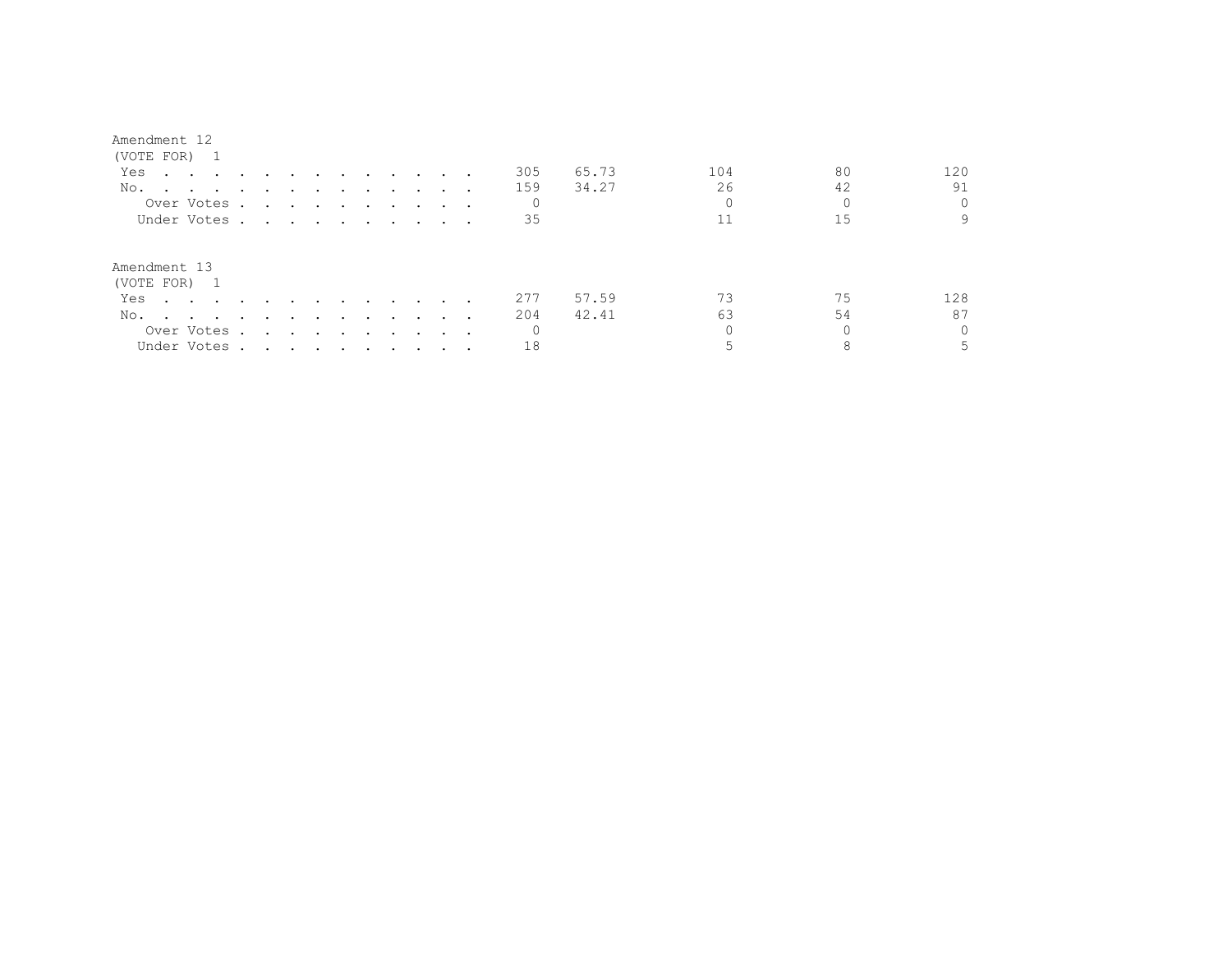PAGE 0003-01 RUN DATE:09/30/19 01:18 PM

0003 Precinct 3 TOTAL VOTES % AV-VBM EV-Early E-Day REGISTERED VOTERS - TOTAL . . . . . . 659 BALLOTS CAST - TOTAL. . . . . . 419 184 98 137 184 BALLOTS CAST - BLANK. . . . . . . . 0 0 0 0 VOTER TURNOUT - TOTAL . . . . . . . . 63.58 VOTER TURNOUT - BLANK . . . . . . . United States Senator (VOTE FOR) 1 Rick Scott (REP) . . . . . . . . 349 83.69 83 111 155 Bill Nelson (DEM). . . . . . . . . 65 15.59 15 15 25 25 25 WRITE-IN. . . . . . . . . . . . 3 .72 0 1 2 Over Votes . . . . . . . . . . 0 0 0 0 Under Votes . . . . . . . . . . . 2 0 0 2 2 Representative in Congress District 3 (VOTE FOR) 1 Ted Yoho (REP). . . . . . . . . . 367 88.01 86 116 165 Yvonne Hayes Hinson (DEM) . . . . . 50 11.99 12 20 18 Over Votes . . . . . . . . . . 0 0 0 0 Under Votes . . . . . . . . . . . 2 0 1 1 1 1 Governor and Lieutenant Governor (VOTE FOR) 1 Ron DeSantis (REP) . . . . . . . 349 84.30 82 112 155 Andrew Gillum (DEM) . . . . . . . 55 13.29 11 22 22 Darcy G. Richardson (REF) . . . . . 1 . 24 0 0 1 1 Kyle "K.C" Gibson (NPA). . . . . . . 0 0 0 0 Ryan Christopher Foley (NPA) . . . . 5 1.21 0 2 3 Bruce Stanley (NPA) . . . . . . . . 4 .97 2 1 1 1 WRITE-IN. . . . . . . . . . . . 0 0 0 0 Over Votes . . . . . . . . . . 2 1 0 1 Under Votes . . . . . . . . . . 3 2 0 1 Attorney General (VOTE FOR) 1 Ashley Moody (REP) . . . . . . . 351 84.58 81 111 159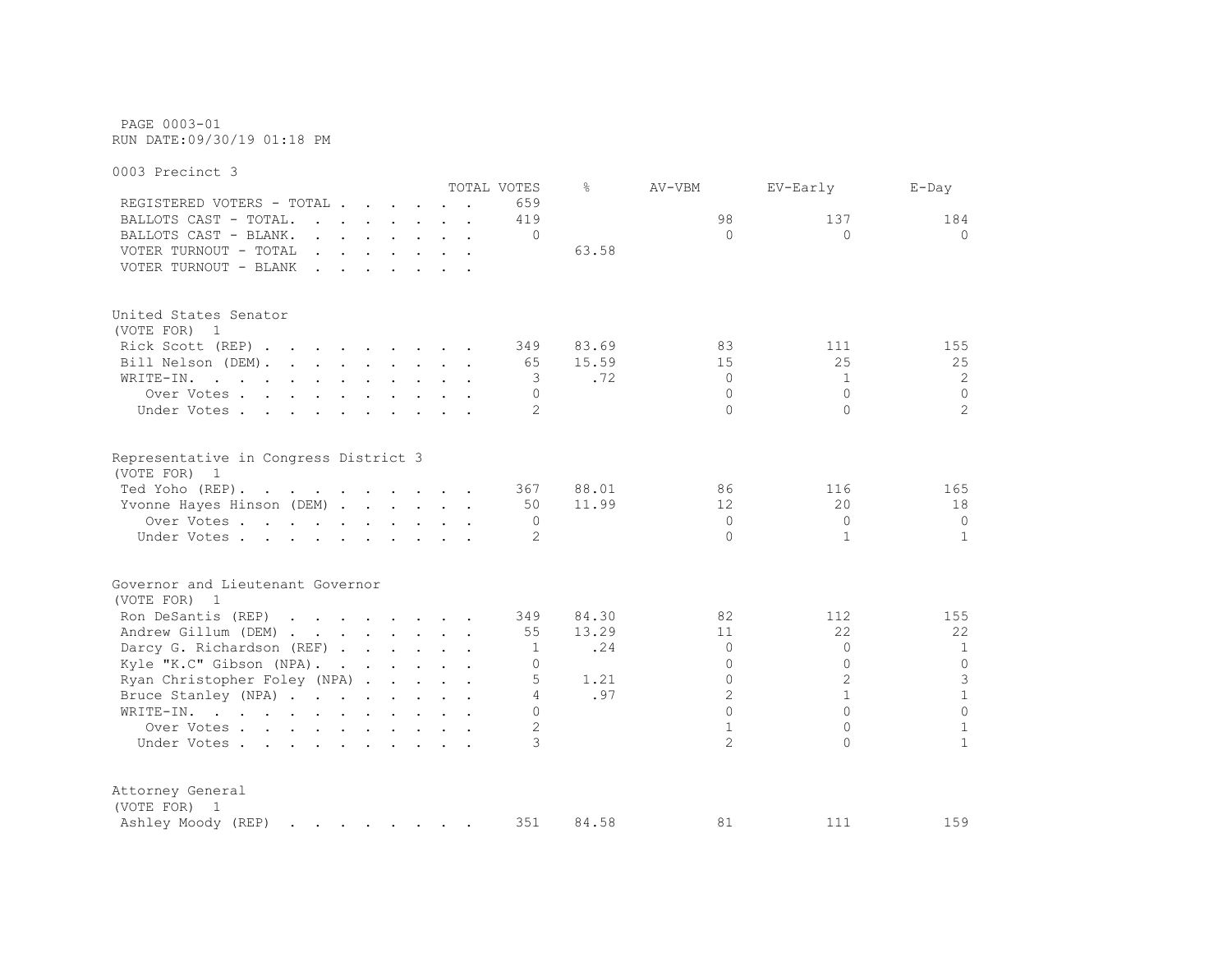| Sean Shaw (DEM)             |  |  | 56  | 13.49 | 11 | 24  | 21       |
|-----------------------------|--|--|-----|-------|----|-----|----------|
| Jeffrey Marc Siskind (NPA). |  |  | 8   | 1.93  |    |     |          |
| Over Votes                  |  |  |     |       |    |     | $\Omega$ |
| Under Votes                 |  |  |     |       |    |     |          |
| Chief Financial Officer     |  |  |     |       |    |     |          |
| (VOTE FOR) 1                |  |  |     |       |    |     |          |
| Jimmy Patronis (REP).       |  |  | 344 | 84.11 | 83 | 107 | 154      |
| Jeremy Ring (DEM).          |  |  | 65  | 15.89 | 13 | 28  | 24       |
| WRITE-IN.                   |  |  |     |       |    |     | $\cap$   |
| Over Votes                  |  |  |     |       |    |     | $\Omega$ |
| Under Votes                 |  |  | 10  |       |    |     | 6        |
| Commissioner of Agriculture |  |  |     |       |    |     |          |
| (VOTE FOR) 1                |  |  |     |       |    |     |          |
| Matt Caldwell (REP)         |  |  | 346 | 84.18 | 82 | 106 | 158      |
| Nicole "Nikki" Fried (DEM). |  |  | 65  | 15.82 | 14 | 29  | 22       |
| Over Votes                  |  |  |     |       |    |     | $\Omega$ |
| Under Votes                 |  |  |     |       |    |     |          |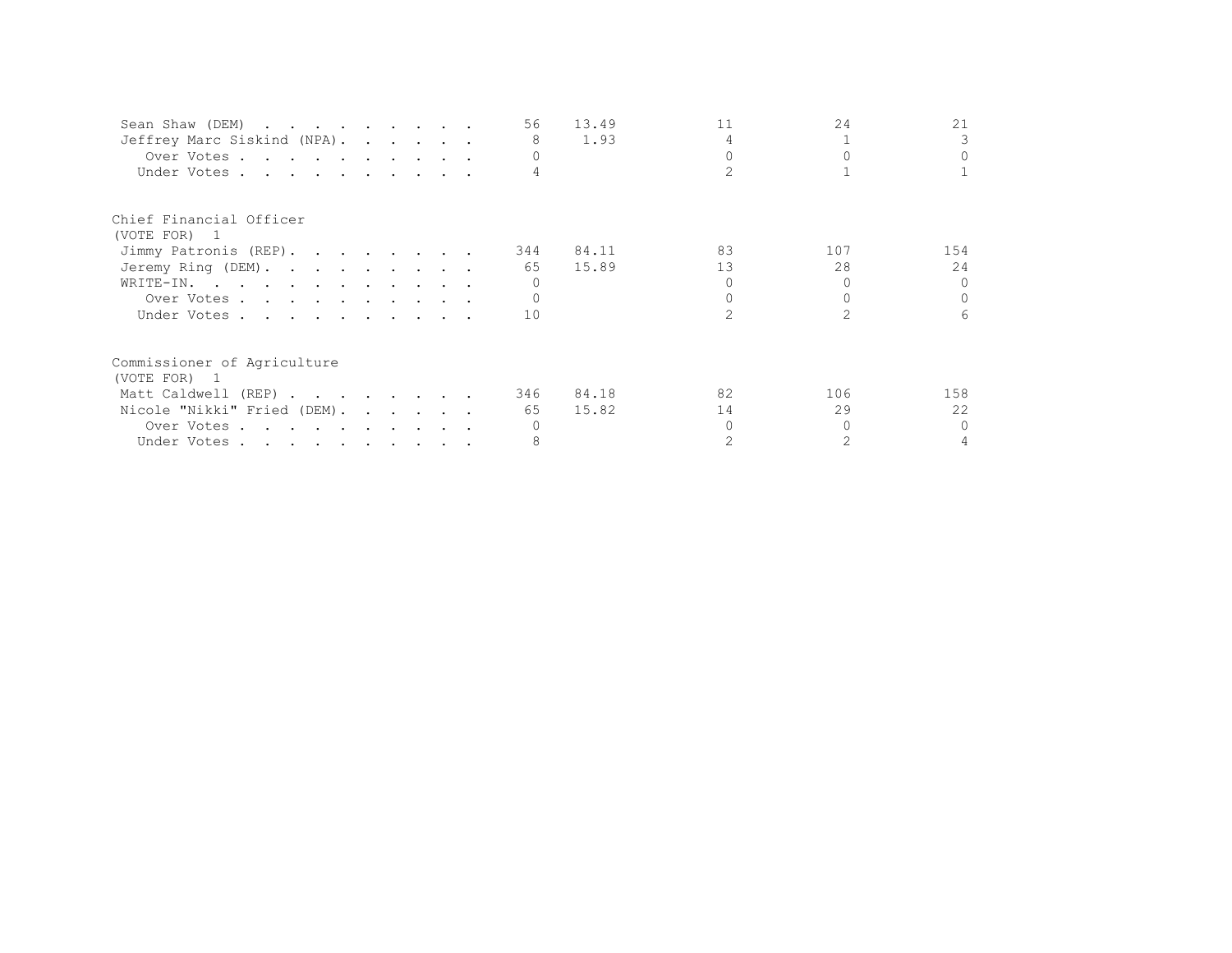PAGE 0003-02 RUN DATE:09/30/19 01:18 PM

|                                                                                                                             | TOTAL VOTES          | ⊱              | AV-VBM                    | EV-Early                         | $E$ -Day                    |
|-----------------------------------------------------------------------------------------------------------------------------|----------------------|----------------|---------------------------|----------------------------------|-----------------------------|
| State Representative District 19<br>(VOTE FOR) 1                                                                            |                      |                |                           |                                  |                             |
| Bobby Payne (REP).                                                                                                          | 341                  | 83.17          | 82                        | 102                              | 157                         |
| Paul Still (DEM)                                                                                                            | 69                   | 16.83          | 15                        | 32                               | 22                          |
| Over Votes                                                                                                                  | $\Omega$             |                | $\circ$                   | $\Omega$                         | $\circ$                     |
| Under Votes                                                                                                                 | 9                    |                | $\mathbf{1}$              | 3                                | 5                           |
| County Commissioner District 2<br>(VOTE FOR) 1                                                                              |                      |                |                           |                                  |                             |
| Kenny Thompson (REP).                                                                                                       | 206                  | 49.88          | 52                        | 61                               | 93                          |
| James "Jamie" Clemons (NPA)                                                                                                 | 154                  | 37.29          | 36                        | 51                               | 67                          |
| John F. Crawford (NPA)                                                                                                      | 53                   | 12.83          | 10                        | 21                               | 22                          |
| Over Votes                                                                                                                  | $\Omega$             |                | $\Omega$                  | $\Omega$                         | 0                           |
| Under Votes                                                                                                                 | 6                    |                | $\Omega$                  | 4                                | $\mathfrak{L}$              |
| Circuit Judge 8th Judicial Circuit Group 8<br>(VOTE FOR) 1<br>David Robertson<br>Gloria Walker<br>Over Votes<br>Under Votes | 265<br>89<br>0<br>65 | 74.86<br>25.14 | 74<br>13<br>$\circ$<br>11 | 83<br>31<br>$\overline{0}$<br>23 | 108<br>45<br>$\Omega$<br>31 |
| Supreme Court Justice Alan Lawson<br>(VOTE FOR) 1                                                                           |                      |                |                           |                                  |                             |
| Yes<br>the contract of the contract of the contract of the contract of the contract of the contract of the contract of      | 205                  | 56.01          | 48                        | 77                               | 80                          |
| No.                                                                                                                         | 161                  | 43.99          | 38                        | 47                               | 76                          |
| Over Votes                                                                                                                  | $\circ$              |                | $\Omega$                  | $\Omega$                         | $\Omega$                    |
| Under Votes.                                                                                                                | 53                   |                | 12                        | 13                               | 28                          |
| First District Court of Appeal Harvey Jay<br>(VOTE FOR) 1                                                                   |                      |                |                           |                                  |                             |
| the contract of the contract of the contract of the<br>Yes                                                                  | 201                  | 56.15          | 54                        | 70                               | 77                          |
| No.                                                                                                                         | 157                  | 43.85          | 33                        | 50                               | 74                          |
| Over Votes                                                                                                                  | $\Omega$             |                | $\mathbf{0}$              | $\Omega$                         | $\overline{0}$              |
| Under Votes                                                                                                                 | 61                   |                | 11                        | 17                               | 33                          |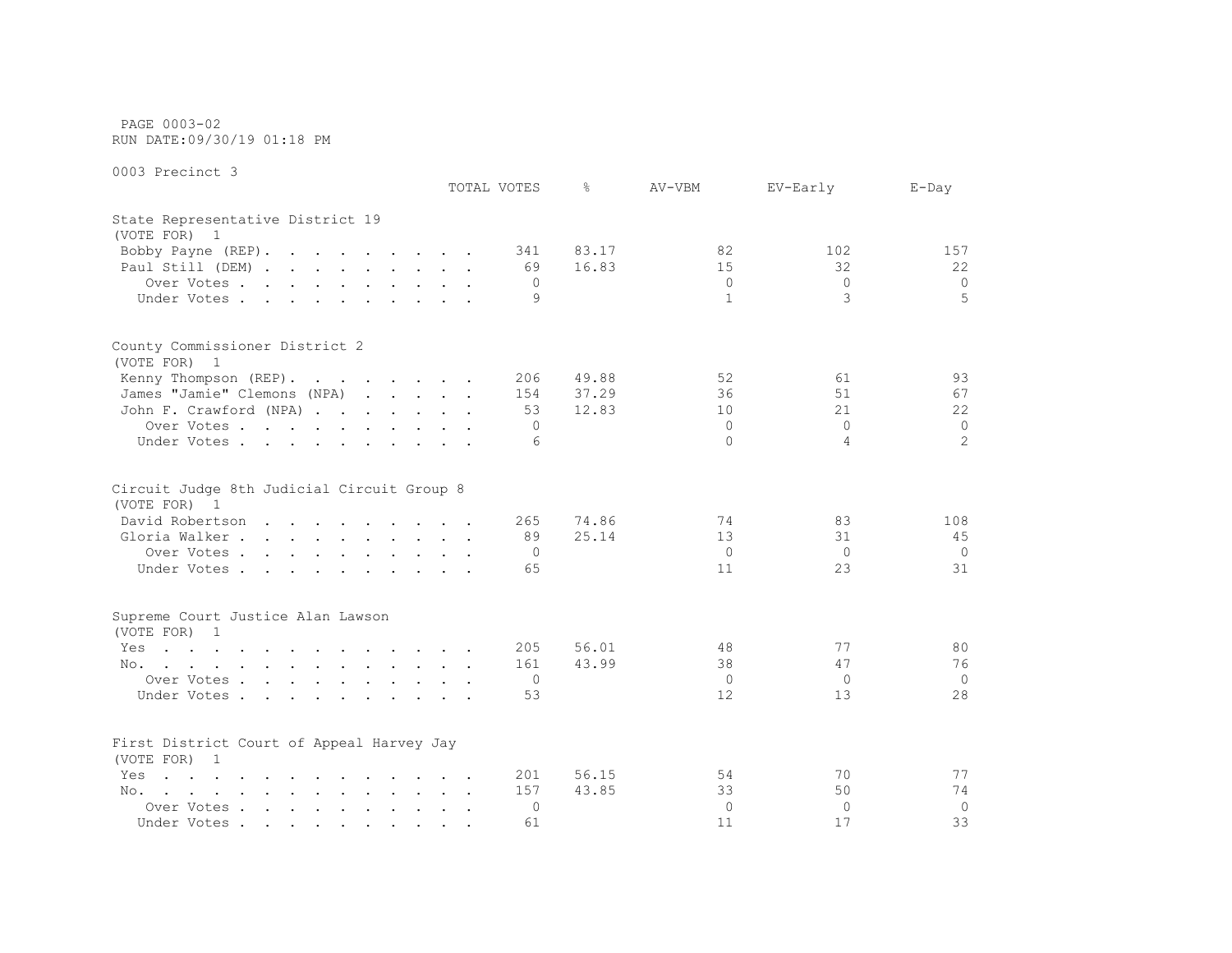| First District Court of Appeal Stephanie Ray<br>(VOTE FOR) 1 |  |                                                                                                                 |  |  |  |  |  |     |       |    |    |          |
|--------------------------------------------------------------|--|-----------------------------------------------------------------------------------------------------------------|--|--|--|--|--|-----|-------|----|----|----------|
| Yes                                                          |  | the contract of the contract of the contract of the contract of the contract of the contract of the contract of |  |  |  |  |  | 204 | 57.14 | 53 | 69 | 82       |
| No.                                                          |  |                                                                                                                 |  |  |  |  |  | 153 | 42.86 | 33 | 50 | 70       |
|                                                              |  | Over Votes                                                                                                      |  |  |  |  |  |     |       |    |    | $\Omega$ |
|                                                              |  | Under Votes                                                                                                     |  |  |  |  |  | 62  |       | 12 | 18 | 32       |
| First District Court of Appeal Brad Thomas<br>(VOTE FOR) 1   |  |                                                                                                                 |  |  |  |  |  |     |       |    |    |          |
| Yes                                                          |  | the contract of the contract of the contract of the contract of the contract of the contract of the contract of |  |  |  |  |  | 198 | 55.31 | 48 | 69 | 81       |
| No.                                                          |  |                                                                                                                 |  |  |  |  |  | 160 | 44.69 | 39 | 50 | 71       |
|                                                              |  | Over Votes.                                                                                                     |  |  |  |  |  |     |       |    |    | $\Omega$ |
|                                                              |  | Under Votes                                                                                                     |  |  |  |  |  | 61  |       |    | 18 | 32       |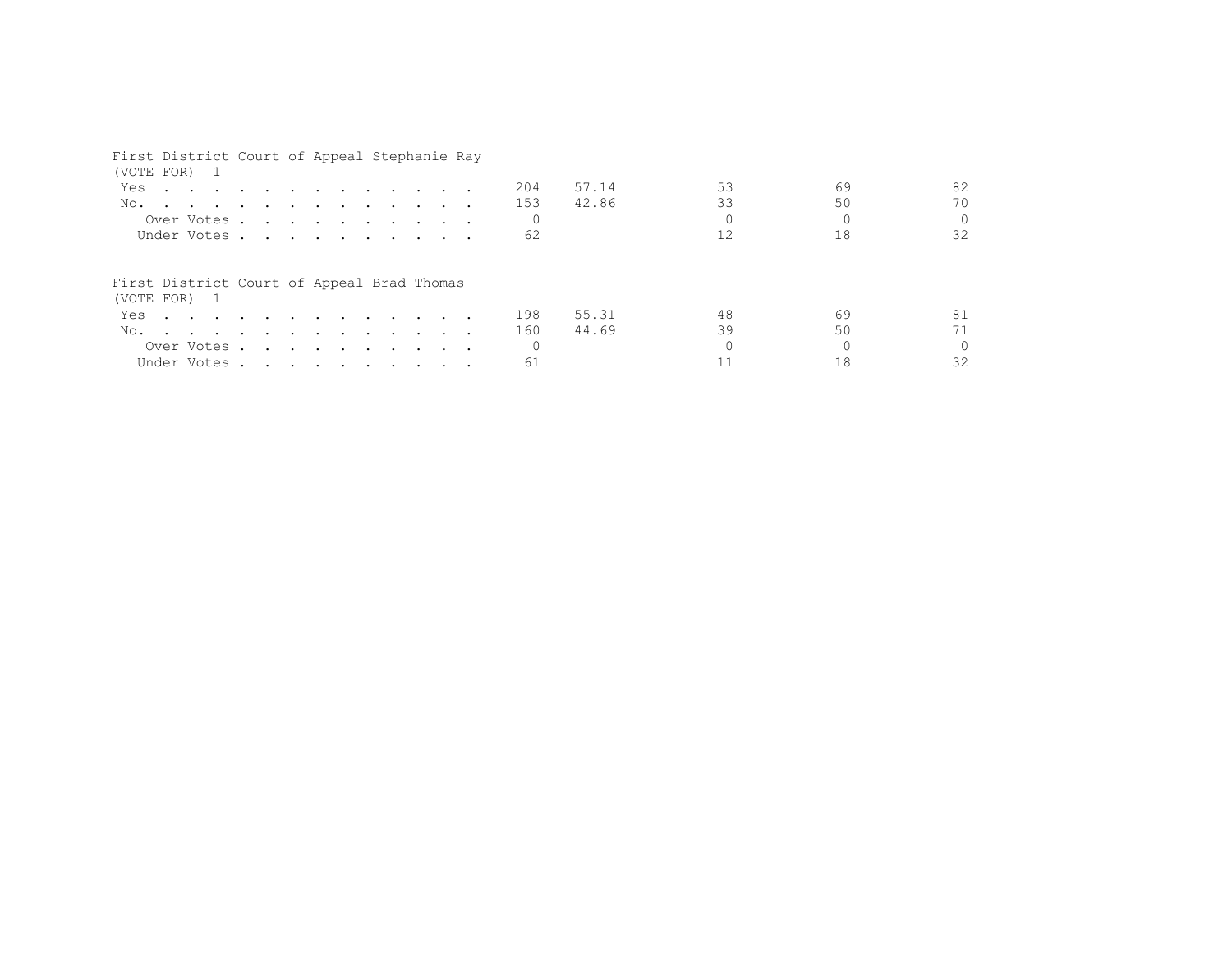PAGE 0003-03 RUN DATE:09/30/19 01:18 PM

0003 Precinct 3

 TOTAL VOTES % AV-VBM EV-Early E-Day First District Court of Appeal Kemmerly Thomas (VOTE FOR) 1 Yes . . . . . . . . . . . 201 55.83 50 50 70 81 No. . . . . . . . . . . . 159 44.17 37 51 51 71 Over Votes . . . . . . . . . . 0 0 0 0 Under Votes . . . . . . . . . . 59 11 16 32 First District Court of Appeal Allen Winsor (VOTE FOR) 1 Yes . . . . . . . . . . . . 198 55.15 52 52 70 56 76 No. . . . . . . . . . . . 161 44.85 35 35 50 76 Over Votes . . . . . . . . . . 0 0 0 0 Under Votes . . . . . . . . . . 60 11 17 32 Soil & Water Conservation District Supervisor District 3 (VOTE FOR) 1 Justin Hilderbrandt . . . . . . . . 210 63.25 47 73 90 Paul McDavid . . . . . . . . . 122 36.75 40 39 43 Over Votes . . . . . . . . . . 0 0 0 0 Under Votes . . . . . . . . . . 87 11 25 51 Amendment 1 (VOTE FOR) 1 Yes . . . . . . . . . . . 263 65.26 66 93 104 No. . . . . . . . . . . . 140 34.74 27 40 73 Over Votes . . . . . . . . . . 0 0 0 0 Under Votes . . . . . . . . . . . 16 5 4 Amendment 2 (VOTE FOR) 1 Yes . . . . . . . . . . . 300 75.57 306 76 95 129 No. . . . . . . . . . . . 97 24.43 18 38 41 Over Votes . . . . . . . . . . 0 0 0 0 Under Votes . . . . . . . . . . 22 4 4 4 14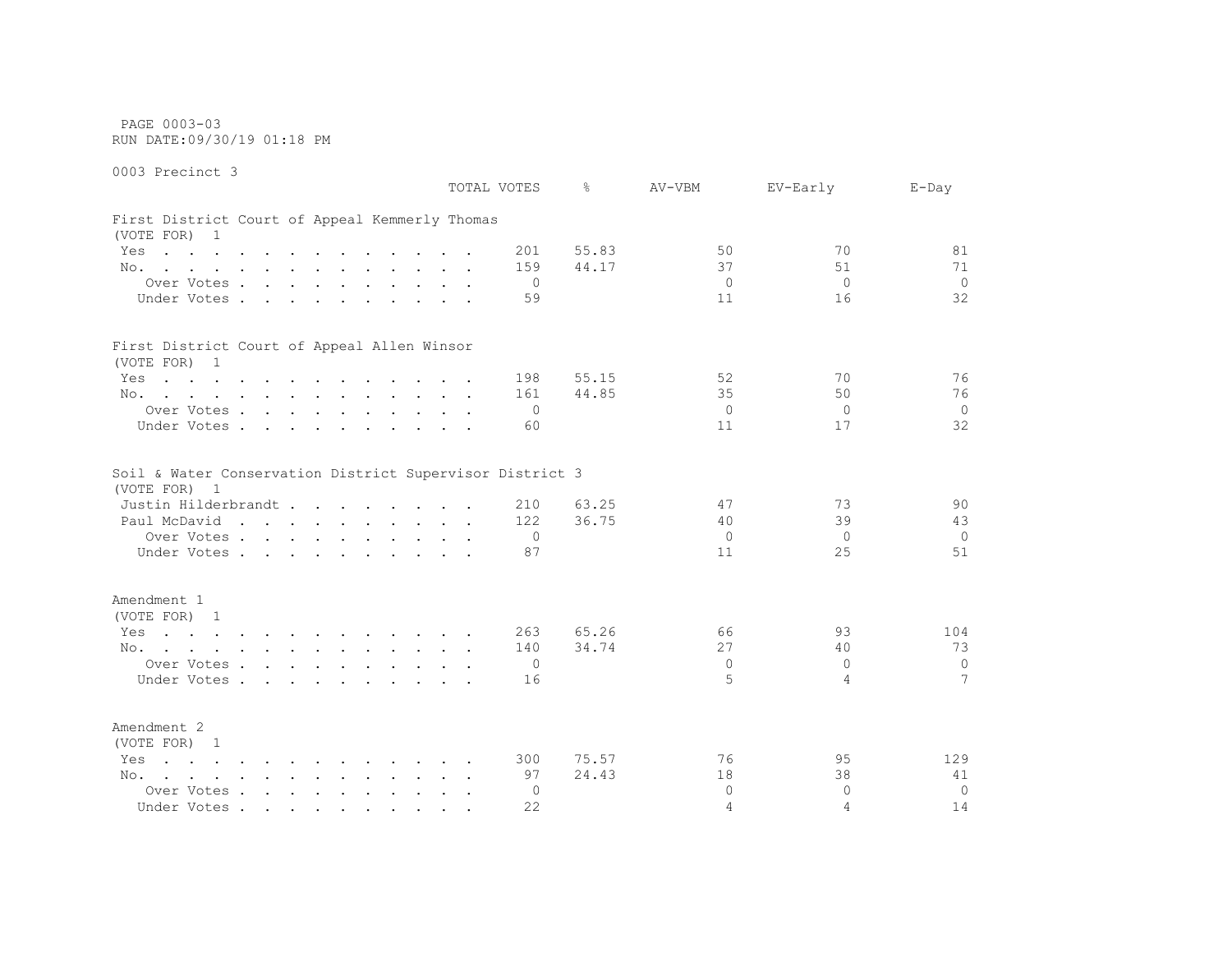| (VOTE FOR)                                                                  |        |        |                                                                          |                                                                                                                                                                                                                                      |  |  |     |       |    |    |                |  |
|-----------------------------------------------------------------------------|--------|--------|--------------------------------------------------------------------------|--------------------------------------------------------------------------------------------------------------------------------------------------------------------------------------------------------------------------------------|--|--|-----|-------|----|----|----------------|--|
| Yes<br>$\sim$ $\sim$ $\sim$ $\sim$                                          |        |        |                                                                          | $\sim$ $\sim$                                                                                                                                                                                                                        |  |  | 297 | 72.62 | 79 | 94 | 124            |  |
| No.<br>$\sim$ $\sim$<br>$\sim$<br>$\sim$ $\sim$<br>$\sim$                   | $\sim$ | $\sim$ |                                                                          | $\cdot$                                                                                                                                                                                                                              |  |  | 112 | 27.38 | 18 | 36 | 58             |  |
| Over Votes.                                                                 |        |        |                                                                          | <u>in the contract of the contract of the contract of the contract of the contract of the contract of the contract of the contract of the contract of the contract of the contract of the contract of the contract of the contra</u> |  |  |     |       |    |    |                |  |
| Under Votes                                                                 |        |        |                                                                          |                                                                                                                                                                                                                                      |  |  | 10  |       |    |    | $\mathfrak{D}$ |  |
| Amendment 4<br>(VOTE FOR)<br>$\overline{1}$                                 |        |        |                                                                          |                                                                                                                                                                                                                                      |  |  |     |       |    |    |                |  |
| Yes<br>$\sim$ $\sim$ $\sim$ $\sim$                                          |        |        |                                                                          |                                                                                                                                                                                                                                      |  |  | 195 | 48.03 | 51 | 58 | 86             |  |
| No.<br>المنابعة والمستنقل والمستنقل والمستنقل والمستنقل والمستنقل والمستنقل |        |        |                                                                          |                                                                                                                                                                                                                                      |  |  | 211 | 51.97 | 45 | 71 | 95             |  |
| Over Votes .                                                                |        |        |                                                                          | the contract of the contract of the contract of the contract of the contract of the contract of the contract of                                                                                                                      |  |  |     |       |    |    |                |  |
| Under Votes.                                                                |        |        | $\mathbf{r}$ , $\mathbf{r}$ , $\mathbf{r}$ , $\mathbf{r}$ , $\mathbf{r}$ |                                                                                                                                                                                                                                      |  |  | 13  |       |    |    |                |  |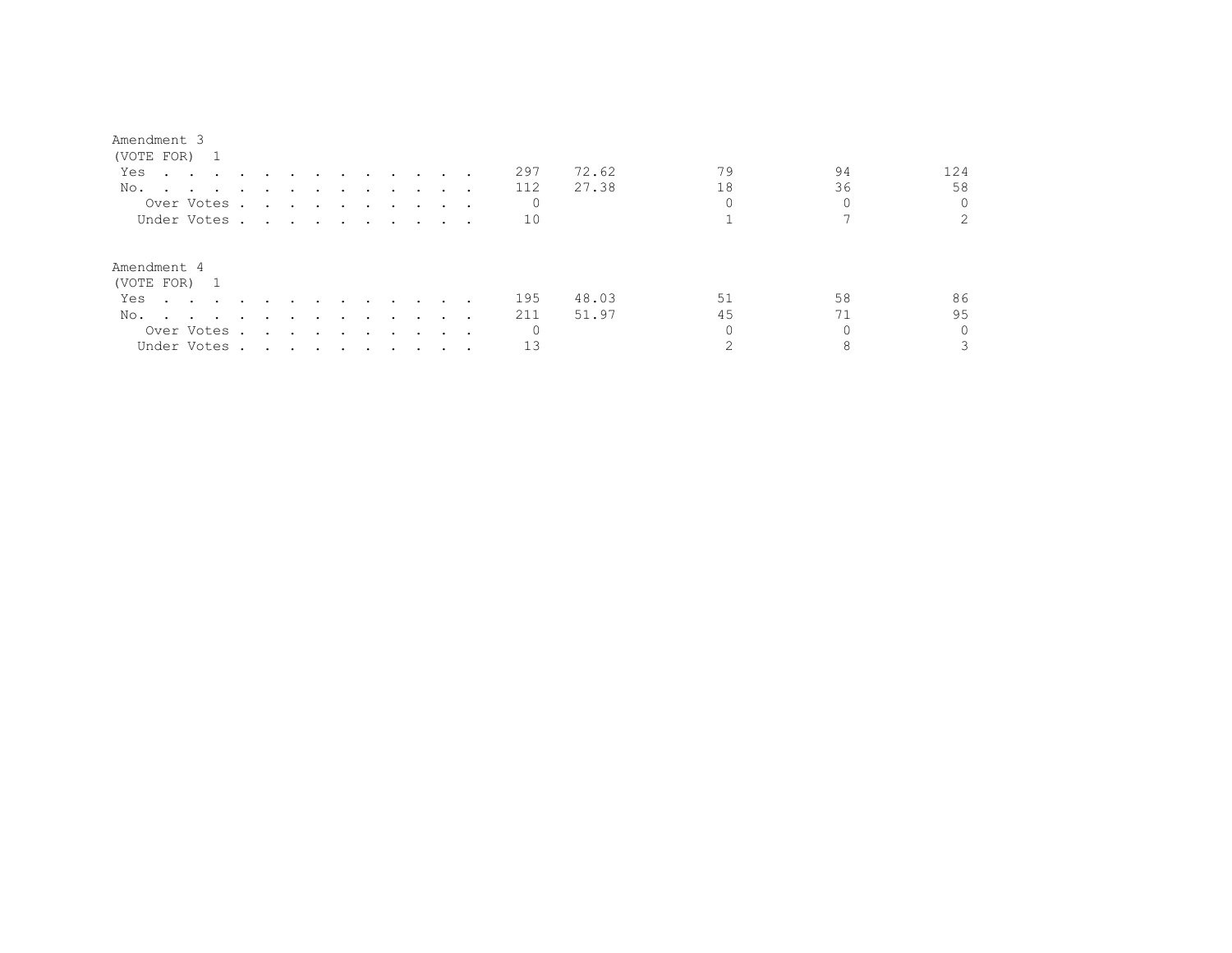PAGE 0003-04 RUN DATE:09/30/19 01:18 PM

|                                                                                                                        |                                                                                                                 |        |        |  |  | TOTAL VOTES | ⊱     | AV-VBM         | EV-Early | $E$ -Day        |
|------------------------------------------------------------------------------------------------------------------------|-----------------------------------------------------------------------------------------------------------------|--------|--------|--|--|-------------|-------|----------------|----------|-----------------|
| Amendment 5<br>(VOTE FOR) 1                                                                                            |                                                                                                                 |        |        |  |  |             |       |                |          |                 |
| Yes<br>the contract of the contract of the contract of the contract of the contract of the contract of the contract of |                                                                                                                 |        |        |  |  | 315         | 78.16 | 86             | 92       | 137             |
| No.                                                                                                                    |                                                                                                                 |        |        |  |  | 88          | 21.84 | 10             | 37       | 41              |
| Over Votes                                                                                                             |                                                                                                                 |        |        |  |  | $\Omega$    |       | $\Omega$       | $\Omega$ | $\circ$         |
| Under Votes .                                                                                                          | $\sim$ $\sim$ $\sim$                                                                                            | $\sim$ | $\sim$ |  |  | 16          |       | $\overline{2}$ | 8        | 6               |
| Amendment 6<br>(VOTE FOR) 1                                                                                            |                                                                                                                 |        |        |  |  |             |       |                |          |                 |
| Yes<br>the contract of the contract of the contract of the contract of the contract of the contract of the contract of |                                                                                                                 |        |        |  |  | 257         | 63.93 | 62             | 85       | 110             |
| No.                                                                                                                    |                                                                                                                 |        |        |  |  | 145         | 36.07 | 34             | 43       | 68              |
| Over Votes                                                                                                             |                                                                                                                 |        |        |  |  | 0           |       | $\Omega$       | $\Omega$ | $\circ$         |
| Under Votes                                                                                                            |                                                                                                                 |        |        |  |  | 17          |       | $\overline{2}$ | 9        | 6               |
| Amendment 7                                                                                                            |                                                                                                                 |        |        |  |  |             |       |                |          |                 |
| (VOTE FOR) 1                                                                                                           |                                                                                                                 |        |        |  |  |             |       |                |          |                 |
| the contract of the contract of the contract of the contract of the contract of the contract of the contract of<br>Yes |                                                                                                                 |        |        |  |  | 293         | 73.62 | 70             | 87       | 136             |
| No.                                                                                                                    |                                                                                                                 |        |        |  |  | 105         | 26.38 | 24             | 39       | 42              |
| Over Votes                                                                                                             |                                                                                                                 |        |        |  |  | 0           |       | $\Omega$       | $\circ$  | $\circ$         |
| Under Votes.                                                                                                           | the contract of the contract of the contract of the contract of the contract of the contract of the contract of |        |        |  |  | 21          |       | $\overline{4}$ | 11       | 6               |
| Amendment 9                                                                                                            |                                                                                                                 |        |        |  |  |             |       |                |          |                 |
| (VOTE FOR) 1                                                                                                           |                                                                                                                 |        |        |  |  |             |       |                |          |                 |
| the contract of the contract of the contract of the contract of the contract of the contract of the contract of<br>Yes |                                                                                                                 |        |        |  |  | 206         | 51.50 | 57             | 66       | 83              |
| No.                                                                                                                    |                                                                                                                 |        |        |  |  | 194         | 48.50 | 38             | 61       | 95              |
| Over Votes                                                                                                             |                                                                                                                 |        |        |  |  | 0           |       | $\Omega$       | $\Omega$ | $\circ$         |
| Under Votes                                                                                                            |                                                                                                                 |        |        |  |  | 19          |       | 3              | 10       | $6\overline{6}$ |
| Amendment 10<br>(VOTE FOR) 1                                                                                           |                                                                                                                 |        |        |  |  |             |       |                |          |                 |
| $\mathbf{r}$ , and $\mathbf{r}$ , and $\mathbf{r}$ , and $\mathbf{r}$ , and $\mathbf{r}$ , and $\mathbf{r}$<br>Yes     |                                                                                                                 |        |        |  |  | 286         | 72.41 | 72             | 86       | 128             |
| No.                                                                                                                    |                                                                                                                 |        |        |  |  | 109         | 27.59 | 24             | 39       | 46              |
| Over Votes                                                                                                             |                                                                                                                 |        |        |  |  | 1           |       | $\Omega$       | $\Omega$ | $\mathbf{1}$    |
| Under Votes                                                                                                            |                                                                                                                 |        |        |  |  | 23          |       | $\overline{2}$ | 12       | $\mathsf{Q}$    |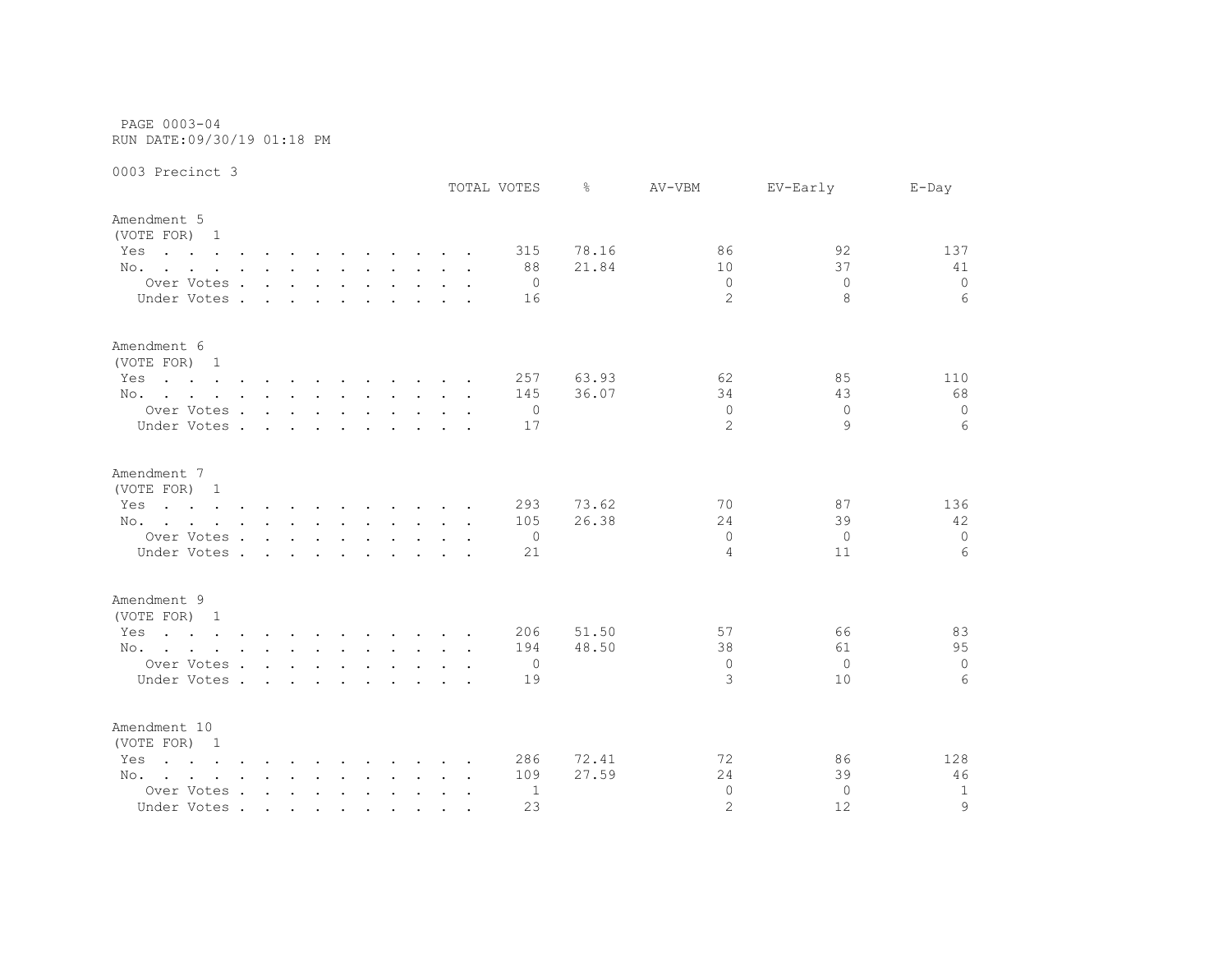| (VOTE FOR) 1                                                                    |                                                                                                                                                                                                                               |                                 |               |               |                                                                                                                                                             |               |  |     |       |    |    |          |
|---------------------------------------------------------------------------------|-------------------------------------------------------------------------------------------------------------------------------------------------------------------------------------------------------------------------------|---------------------------------|---------------|---------------|-------------------------------------------------------------------------------------------------------------------------------------------------------------|---------------|--|-----|-------|----|----|----------|
| Yes<br>$\mathbf{r}$ , and $\mathbf{r}$ , and $\mathbf{r}$ , and $\mathbf{r}$    |                                                                                                                                                                                                                               |                                 | $\sim$ $\sim$ | $\sim$ $\sim$ | $\sim$ $\sim$ $\sim$                                                                                                                                        |               |  | 224 | 59.89 | 60 | 75 | 89       |
| No.<br>$\sim$ $\sim$ $\sim$ $\sim$ $\sim$                                       |                                                                                                                                                                                                                               |                                 |               |               |                                                                                                                                                             |               |  | 150 | 40.11 | 32 | 42 | 76       |
| Over Votes .                                                                    |                                                                                                                                                                                                                               |                                 |               |               | $\begin{array}{cccccccccccccccccc} \bullet & \bullet & \bullet & \bullet & \bullet & \bullet & \bullet & \bullet & \bullet & \bullet & \bullet \end{array}$ |               |  |     |       |    |    |          |
| Under Votes                                                                     |                                                                                                                                                                                                                               |                                 |               |               |                                                                                                                                                             |               |  | 44  |       | 6  | 20 | 18       |
| Amendment 12<br>(VOTE FOR) 1                                                    |                                                                                                                                                                                                                               |                                 |               |               |                                                                                                                                                             |               |  |     |       |    |    |          |
| Yes<br>$\sim$ $\sim$ $\sim$ $\sim$ $\sim$                                       | $\sim$                                                                                                                                                                                                                        |                                 |               |               | $\sim$ $\sim$ $\sim$                                                                                                                                        |               |  | 304 | 76.19 | 81 | 98 | 125      |
| No.                                                                             |                                                                                                                                                                                                                               |                                 |               |               |                                                                                                                                                             | $\sim$ $\sim$ |  | 95  | 23.81 | 15 | 28 | 52       |
| the contract of the contract of the contract of the contract of the contract of | $\ddot{\phantom{a}}$                                                                                                                                                                                                          | $\sim$                          | $\sim$        | $\bullet$     | $\sim$ $\sim$ $\sim$                                                                                                                                        |               |  |     |       |    |    | $\Omega$ |
| Over Votes .                                                                    | $\sim$                                                                                                                                                                                                                        | <b>Contract Contract Street</b> |               | $\sim$        | $\sim$ $\sim$ $\sim$                                                                                                                                        |               |  |     |       |    |    |          |
| Under Votes .                                                                   | . The contribution of the contribution of the contribution of the contribution of the contribution of the contribution of the contribution of the contribution of the contribution of the contribution of the contribution of |                                 |               |               |                                                                                                                                                             |               |  | 19  |       |    |    |          |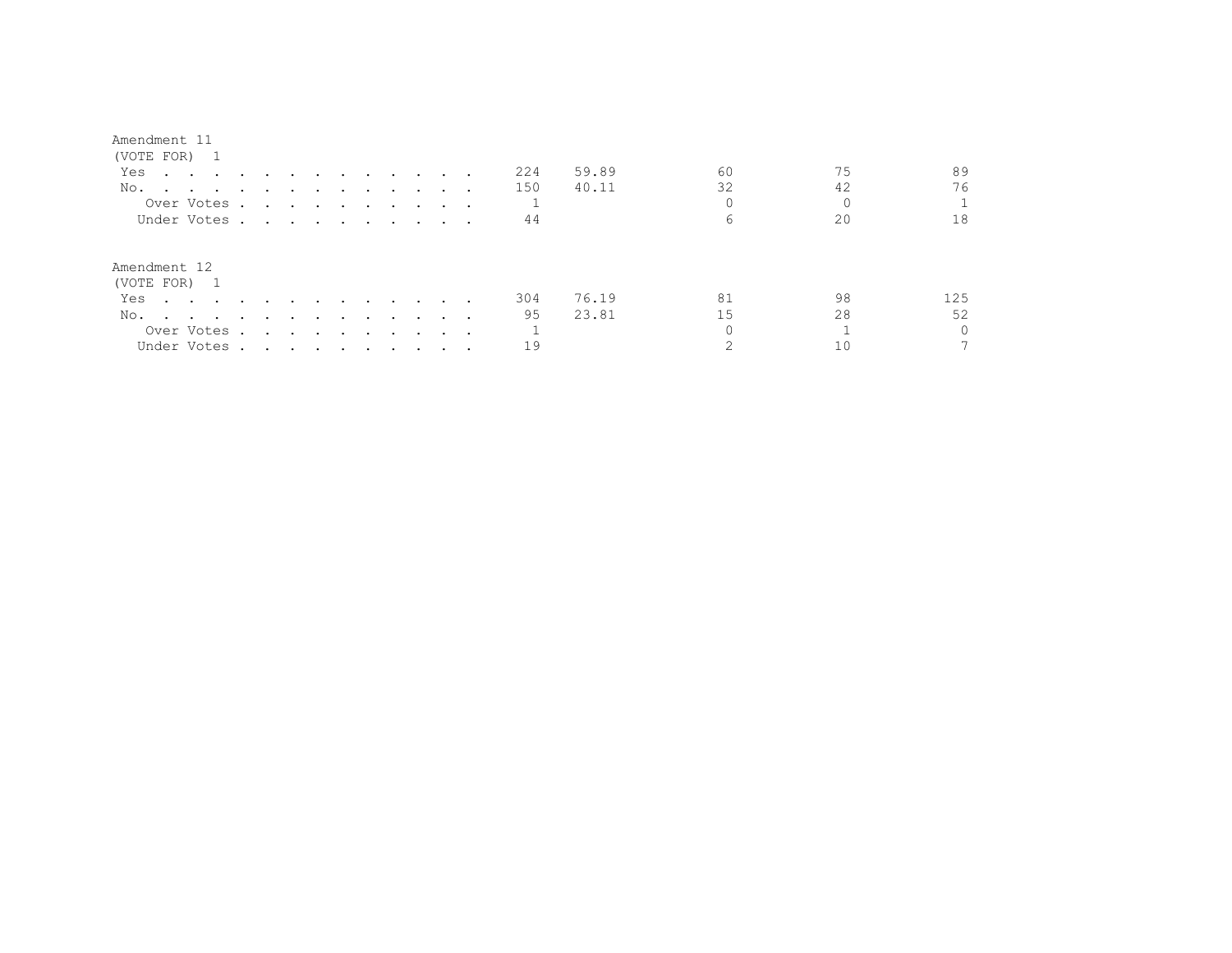PAGE 0003-05 RUN DATE:09/30/19 01:18 PM

|              |  |                                                                                                                 |  |  |  |  |  | TOTAL VOTES | ⊱     | AV-VBM | EV-Early | $E$ -Day      |
|--------------|--|-----------------------------------------------------------------------------------------------------------------|--|--|--|--|--|-------------|-------|--------|----------|---------------|
| Amendment 13 |  |                                                                                                                 |  |  |  |  |  |             |       |        |          |               |
| (VOTE FOR) 1 |  |                                                                                                                 |  |  |  |  |  |             |       |        |          |               |
| Yes.         |  |                                                                                                                 |  |  |  |  |  | 196         | 47.46 | 58     | 75       | 63            |
| No.          |  | the contract of the contract of the contract of the contract of the contract of the contract of the contract of |  |  |  |  |  | 217         | 52.54 | 40     | 58       | 119           |
|              |  | Over Votes                                                                                                      |  |  |  |  |  |             |       |        |          | $\Omega$      |
|              |  | Under Votes                                                                                                     |  |  |  |  |  |             |       |        |          | $\mathcal{P}$ |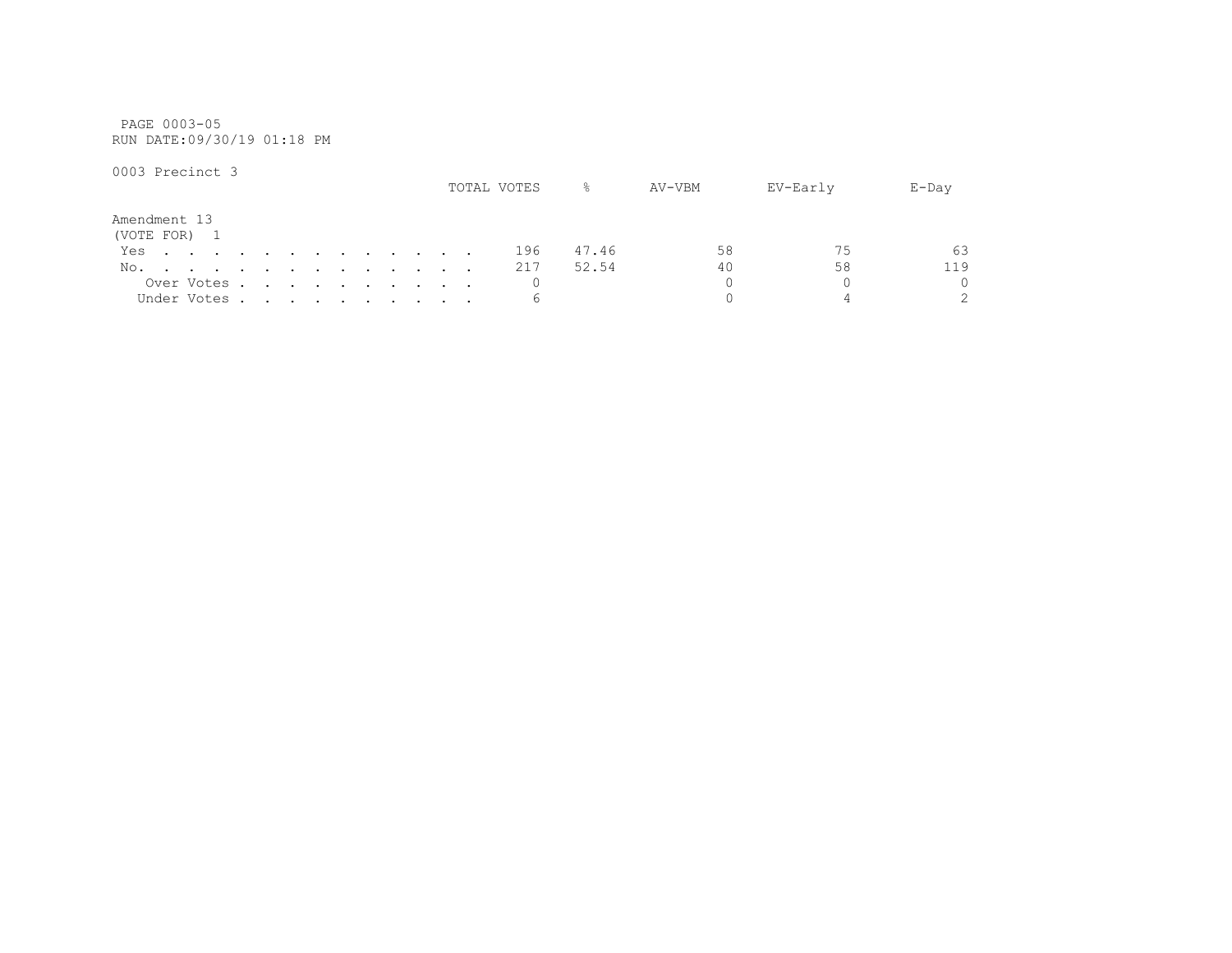PAGE 0004-01 RUN DATE:09/30/19 01:18 PM

0004 Precinct 4 TOTAL VOTES % AV-VBM EV-Early E-Day REGISTERED VOTERS - TOTAL . . . . . . 1,276 BALLOTS CAST - TOTAL. . . . . . 871 204 272 395 BALLOTS CAST - BLANK. . . . . . . . 0 0 0 0 VOTER TURNOUT - TOTAL . . . . . . . . 68.26 VOTER TURNOUT - BLANK . . . . . . . United States Senator (VOTE FOR) 1 Rick Scott (REP) . . . . . . . 702 81.44 171 203 328 Bill Nelson (DEM). . . . . . . . 157 18.21 32 66 59 WRITE-IN. . . . . . . . . . . 3 .35 0 1 2 Over Votes . . . . . . . . . . 0 0 0 0 Under Votes . . . . . . . . . . 9  $1$  2 6 Representative in Congress District 3 (VOTE FOR) 1 Ted Yoho (REP). . . . . . . . . 716 83.74 173 210 333 Yvonne Hayes Hinson (DEM) . . . . . 139 16.26 27 62 50 Over Votes . . . . . . . . . . 0 0 0 0 Under Votes . . . . . . . . . . 16 4 0 12 Governor and Lieutenant Governor (VOTE FOR) 1 Ron DeSantis (REP) . . . . . . . 709 81.68 169 209 331 Andrew Gillum (DEM) . . . . . . . 150 17.28 32 59 59 Darcy G. Richardson (REF) . . . . . 7 .81 2 3 3 2 2 Kyle "K.C" Gibson (NPA). . . . . . 2 .23 0 1 1 1 Ryan Christopher Foley (NPA) . . . . . 0 0 0 0 Bruce Stanley (NPA) . . . . . . . . 0 0 0 0 WRITE-IN. . . . . . . . . . . . 0 0 0 0 Over Votes . . . . . . . . . . 0 0 0 0 Under Votes . . . . . . . . . . 3 1 0 2 Attorney General (VOTE FOR) 1 Ashley Moody (REP) . . . . . . . 704 83.02 165 208 331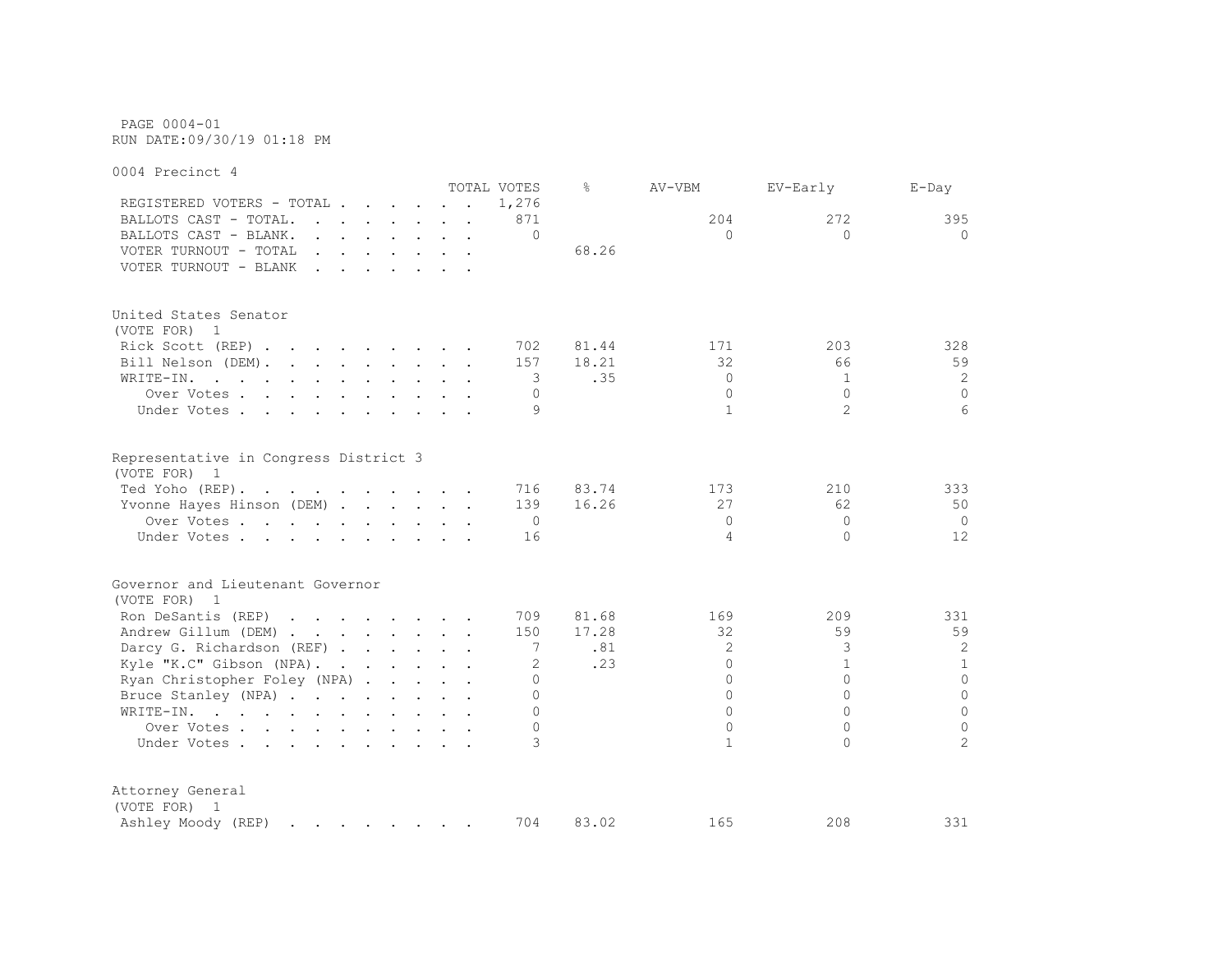| Sean Shaw (DEM)             |  |  | 134 | 15.80 | 30  | 60  | 44       |
|-----------------------------|--|--|-----|-------|-----|-----|----------|
| Jeffrey Marc Siskind (NPA). |  |  | 10  | 1.18  |     |     | 5.       |
| Over Votes                  |  |  |     |       |     |     | $\Omega$ |
| Under Votes                 |  |  | 23  |       |     |     | 15       |
| Chief Financial Officer     |  |  |     |       |     |     |          |
| (VOTE FOR) 1                |  |  |     |       |     |     |          |
| Jimmy Patronis (REP).       |  |  | 711 | 84.24 | 172 | 211 | 328      |
| Jeremy Ring (DEM).          |  |  | 133 | 15.76 | 27  | 56  | 50       |
| WRITE-IN.                   |  |  |     |       |     |     | $\cap$   |
| Over Votes                  |  |  |     |       |     |     | $\cap$   |
| Under Votes                 |  |  | 27  |       |     |     | 17       |
| Commissioner of Agriculture |  |  |     |       |     |     |          |
| (VOTE FOR) 1                |  |  |     |       |     |     |          |
| Matt Caldwell (REP)         |  |  | 707 | 82.50 | 170 | 207 | 330      |
| Nicole "Nikki" Fried (DEM). |  |  | 150 | 17.50 | 31  | 65  | 54       |
| Over Votes                  |  |  |     |       |     |     | $\Omega$ |
| Under Votes                 |  |  | 14  |       |     |     | 11       |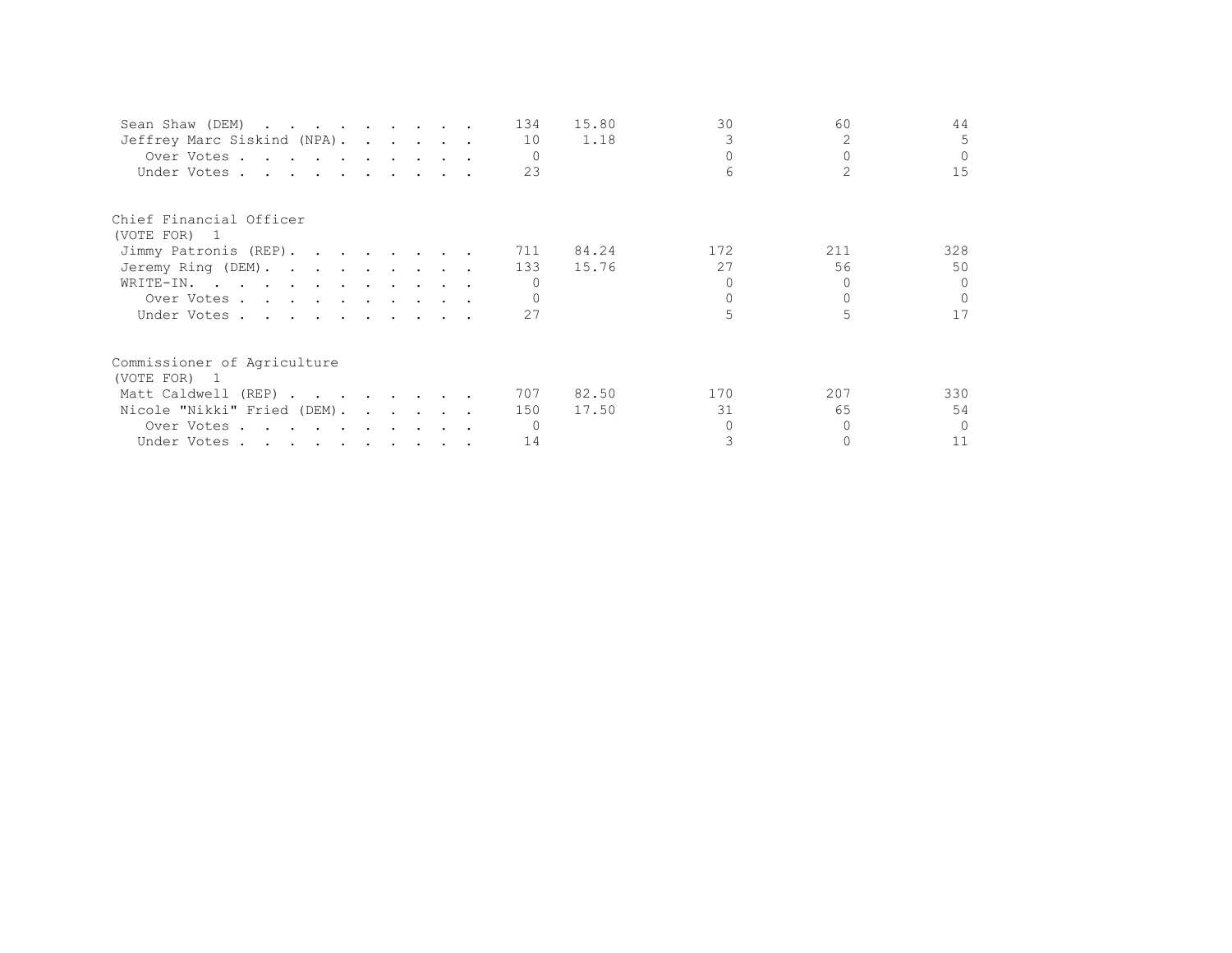PAGE 0004-02 RUN DATE:09/30/19 01:18 PM

|                                                                                                                                                                                                                                          | TOTAL VOTES |              | 옹     | AV-VBM         | EV-Early     | $E$ -Day |
|------------------------------------------------------------------------------------------------------------------------------------------------------------------------------------------------------------------------------------------|-------------|--------------|-------|----------------|--------------|----------|
| State Representative District 19<br>(VOTE FOR) 1                                                                                                                                                                                         |             |              |       |                |              |          |
| Bobby Payne (REP).                                                                                                                                                                                                                       |             | 700          | 82.94 | 169            | 205          | 326      |
| Paul Still (DEM)                                                                                                                                                                                                                         |             | 144          | 17.06 | 33             | 59           | 52       |
| Over Votes                                                                                                                                                                                                                               |             | $\mathbf{0}$ |       | $\mathbf{0}$   | $\mathbf{0}$ | $\circ$  |
| Under Votes                                                                                                                                                                                                                              |             | 27           |       | $\overline{2}$ | 8            | 17       |
|                                                                                                                                                                                                                                          |             |              |       |                |              |          |
| County Commissioner District 2<br>(VOTE FOR) 1                                                                                                                                                                                           |             |              |       |                |              |          |
| Kenny Thompson (REP).                                                                                                                                                                                                                    |             | 412          | 48.82 | 105            | 133          | 174      |
| James "Jamie" Clemons (NPA)                                                                                                                                                                                                              |             | 357          | 42.30 | 79             | 114          | 164      |
| John F. Crawford (NPA)                                                                                                                                                                                                                   |             | 75           | 8.89  | 8              | 21           | 46       |
| Over Votes                                                                                                                                                                                                                               |             | $\Omega$     |       | $\Omega$       | $\Omega$     | $\Omega$ |
| Under Votes                                                                                                                                                                                                                              |             | 27           |       | 12             | $\Delta$     | 11       |
|                                                                                                                                                                                                                                          |             |              |       |                |              |          |
| Circuit Judge 8th Judicial Circuit Group 8<br>(VOTE FOR) 1                                                                                                                                                                               |             |              |       |                |              |          |
| David Robertson                                                                                                                                                                                                                          |             | 567          | 75.60 | 153            | 165          | 249      |
| Gloria Walker                                                                                                                                                                                                                            |             | 183          | 24.40 | 36             | 72           | 75       |
| Over Votes                                                                                                                                                                                                                               |             | $\circ$      |       | $\Omega$       | $\Omega$     | $\Omega$ |
| Under Votes                                                                                                                                                                                                                              |             | 121          |       | 15             | 35           | 71       |
|                                                                                                                                                                                                                                          |             |              |       |                |              |          |
| Supreme Court Justice Alan Lawson<br>(VOTE FOR) 1                                                                                                                                                                                        |             |              |       |                |              |          |
| the contract of the contract of the contract of the<br>Yes                                                                                                                                                                               |             | 459          | 62.88 | 124            | 150          | 185      |
| No.                                                                                                                                                                                                                                      |             | 271          | 37.12 | 58             | 87           | 126      |
| Over Votes                                                                                                                                                                                                                               |             | $\circ$      |       | $\Omega$       | $\Omega$     | $\Omega$ |
| Under Votes.                                                                                                                                                                                                                             |             | 141          |       | 22             | 35           | 84       |
| First District Court of Appeal Harvey Jay<br>(VOTE FOR) 1                                                                                                                                                                                |             |              |       |                |              |          |
| $\mathbf{r}$ . The contract of the contract of the contract of the contract of the contract of the contract of the contract of the contract of the contract of the contract of the contract of the contract of the contract of th<br>Yes |             | 436          | 60.81 | 124            | 144          | 168      |
| the contract of the contract of the contract of the contract of the contract of the contract of the contract of<br>No.                                                                                                                   |             | 281          | 39.19 | 56             | 90           | 135      |
| Over Votes                                                                                                                                                                                                                               |             | $\Omega$     |       | $\Omega$       | $\Omega$     | $\Omega$ |
| Under Votes                                                                                                                                                                                                                              |             | 154          |       | 2.4            | 38           | 92       |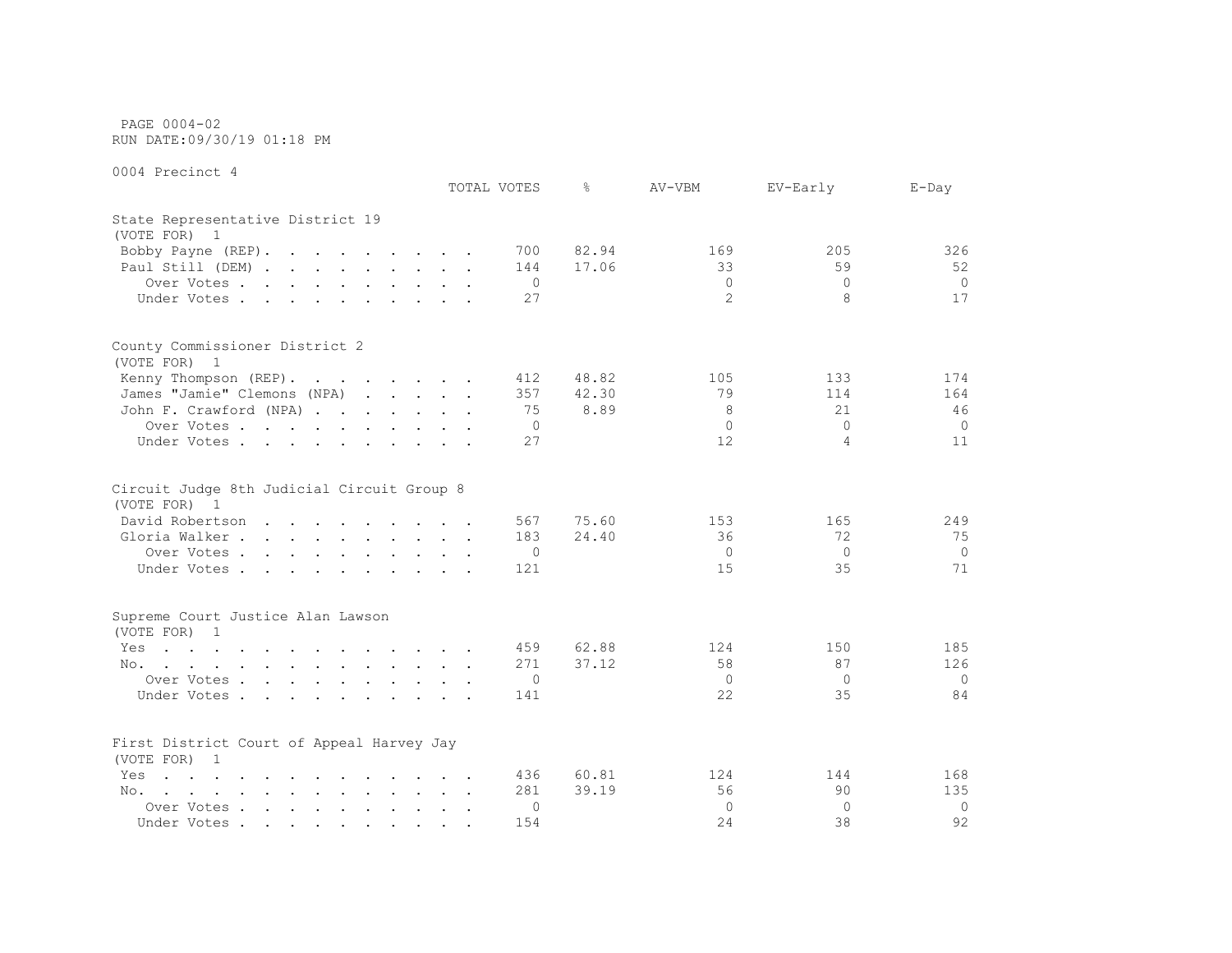| First District Court of Appeal Stephanie Ray<br>(VOTE FOR) 1                                                       |  |  |  |  |          |       |     |     |          |
|--------------------------------------------------------------------------------------------------------------------|--|--|--|--|----------|-------|-----|-----|----------|
| Yes<br>$\mathbf{r}$ , and $\mathbf{r}$ , and $\mathbf{r}$ , and $\mathbf{r}$ , and $\mathbf{r}$ , and $\mathbf{r}$ |  |  |  |  | 430      | 60.65 | 126 | 140 | 164      |
| No.                                                                                                                |  |  |  |  | 279      | 39.35 | 53  | 91  | 135      |
| Over Votes                                                                                                         |  |  |  |  |          |       |     |     | $\Omega$ |
| Under Votes                                                                                                        |  |  |  |  | 162      |       | 25  | 41  | 96       |
| First District Court of Appeal Brad Thomas<br>(VOTE FOR) 1                                                         |  |  |  |  |          |       |     |     |          |
| Yes.                                                                                                               |  |  |  |  | 444      | 62.45 | 127 | 142 | 175      |
| No.                                                                                                                |  |  |  |  | 267      | 37.55 | 53  | 89  | 125      |
| Over Votes                                                                                                         |  |  |  |  | $\Omega$ |       |     |     | $\cap$   |
| Under Votes                                                                                                        |  |  |  |  | 160      |       | 24  |     | 95       |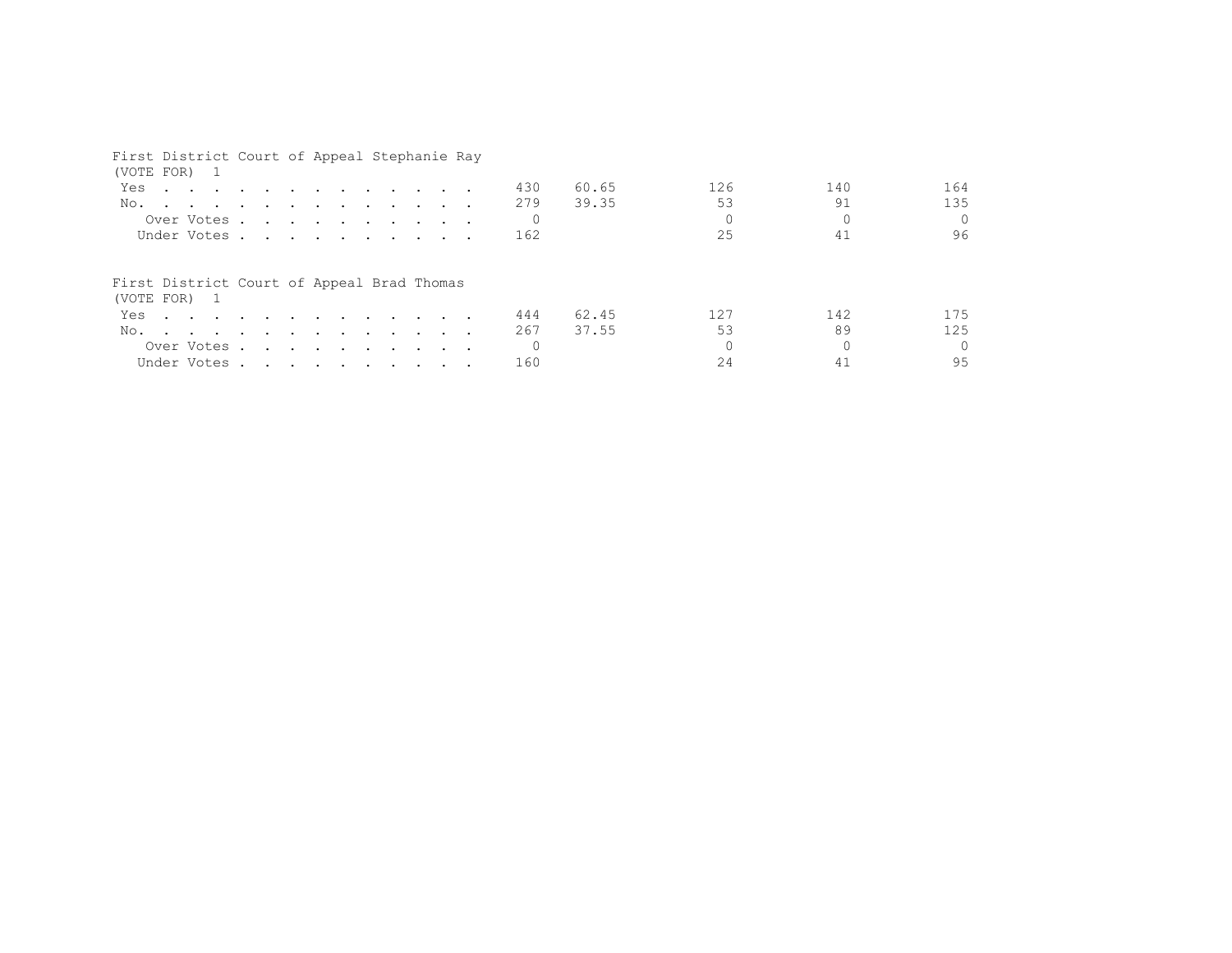PAGE 0004-03 RUN DATE:09/30/19 01:18 PM

0004 Precinct 4 TOTAL VOTES % AV-VBM EV-Early E-Day First District Court of Appeal Kemmerly Thomas (VOTE FOR) 1 Yes . . . . . . . . . . . . 427 60.06 123 137 167 No. . . . . . . . . . . . 284 39.94 57 92 135 Over Votes . . . . . . . . . . 0 0 0 0 Under Votes . . . . . . . . . 160 24 43 93 First District Court of Appeal Allen Winsor (VOTE FOR) 1 Yes . . . . . . . . . . . . 432 61.10 123 139 170 No. . . . . . . . . . . . . 275 38.90 56 89 130 Over Votes . . . . . . . . . . 0 0 0 0 Under Votes . . . . . . . . . 164 25 44 95 Soil & Water Conservation District Supervisor District 3 (VOTE FOR) 1 Justin Hilderbrandt . . . . . . . . 430 64.18 106 122 202 Paul McDavid . . . . . . . . . 240 35.82 68 82 90 Over Votes . . . . . . . . . . 0 0 0 0 Under Votes . . . . . . . . . . 201 30 68 103 Amendment 1 (VOTE FOR) 1 Yes . . . . . . . . . . . . 492 60.00 124 152 216 No. . . . . . . . . . . . 328 40.00 13 108 147 Over Votes . . . . . . . . . . 1 1 0 0 Under Votes . . . . . . . . . . 50 6 12 32 Amendment 2 (VOTE FOR) 1 Yes . . . . . . . . . . . . 598 73.37 157 186 255 No. . . . . . . . . . . . 217 26.63 44 70 103 Over Votes . . . . . . . . . . 1 0 1 0 Under Votes . . . . . . . . . . 55 37 37 37 37 37 37 37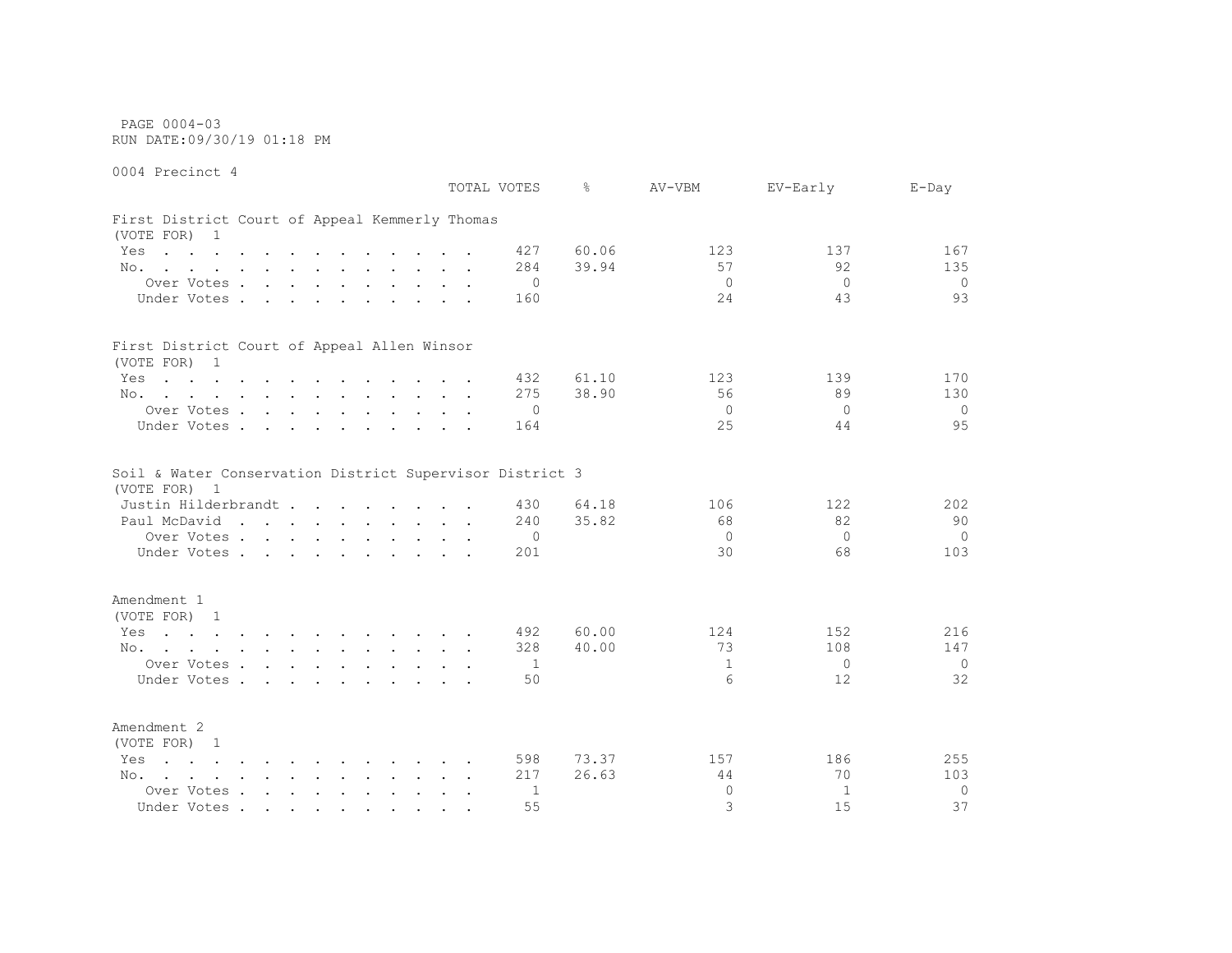| (VOTE FOR) 1                                                                                                                                                                                                                          |                                                                                                                 |        |        |               |                                                                                                                 |                               |               |                                 |     |       |     |     |          |
|---------------------------------------------------------------------------------------------------------------------------------------------------------------------------------------------------------------------------------------|-----------------------------------------------------------------------------------------------------------------|--------|--------|---------------|-----------------------------------------------------------------------------------------------------------------|-------------------------------|---------------|---------------------------------|-----|-------|-----|-----|----------|
| Yes<br>$\mathbf{r}$ , and $\mathbf{r}$ , and $\mathbf{r}$ , and $\mathbf{r}$                                                                                                                                                          |                                                                                                                 |        |        |               |                                                                                                                 | and the state of the state of |               |                                 | 570 | 68.92 | 148 | 179 | 243      |
| No.<br>$\sim$ $\sim$ $\sim$ $\sim$ $\sim$                                                                                                                                                                                             |                                                                                                                 |        |        |               |                                                                                                                 |                               |               |                                 | 257 | 31.08 | 50  | 83  | 124      |
| Over Votes.                                                                                                                                                                                                                           | the contract of the contract of the contract of the contract of the contract of the contract of the contract of |        |        |               |                                                                                                                 |                               |               |                                 |     |       |     |     |          |
| Under Votes                                                                                                                                                                                                                           |                                                                                                                 |        |        |               |                                                                                                                 |                               |               |                                 | 44  |       | 6   | 10  | 28       |
| Amendment 4<br>(VOTE FOR) 1                                                                                                                                                                                                           |                                                                                                                 |        |        |               |                                                                                                                 |                               |               |                                 |     |       |     |     |          |
| Yes<br>$\sim$ $\sim$ $\sim$ $\sim$ $\sim$ $\sim$                                                                                                                                                                                      |                                                                                                                 |        |        | $\sim$ $\sim$ | $\sim$ $\sim$ $\sim$                                                                                            |                               |               | $\cdot$ $\cdot$ $\cdot$ $\cdot$ | 360 | 43.22 | 84  | 127 | 149      |
| No.<br>and the contract of the contract of the contract of the contract of the contract of the contract of the contract of the contract of the contract of the contract of the contract of the contract of the contract of the contra | $\sim$                                                                                                          | $\sim$ | $\sim$ | $\sim$        | $\sim$ $\sim$ $\sim$                                                                                            |                               | $\sim$ $\sim$ |                                 | 473 | 56.78 | 112 | 135 | 226      |
| Over Votes .                                                                                                                                                                                                                          |                                                                                                                 |        |        |               | the contract of the contract of the contract of the contract of the contract of the contract of the contract of |                               |               |                                 | 2   |       |     |     | $\Omega$ |
| Under Votes.                                                                                                                                                                                                                          | the contract of the contract of the contract of the contract of the contract of the contract of the contract of |        |        |               |                                                                                                                 |                               |               |                                 | 36  |       |     | 9   | 20       |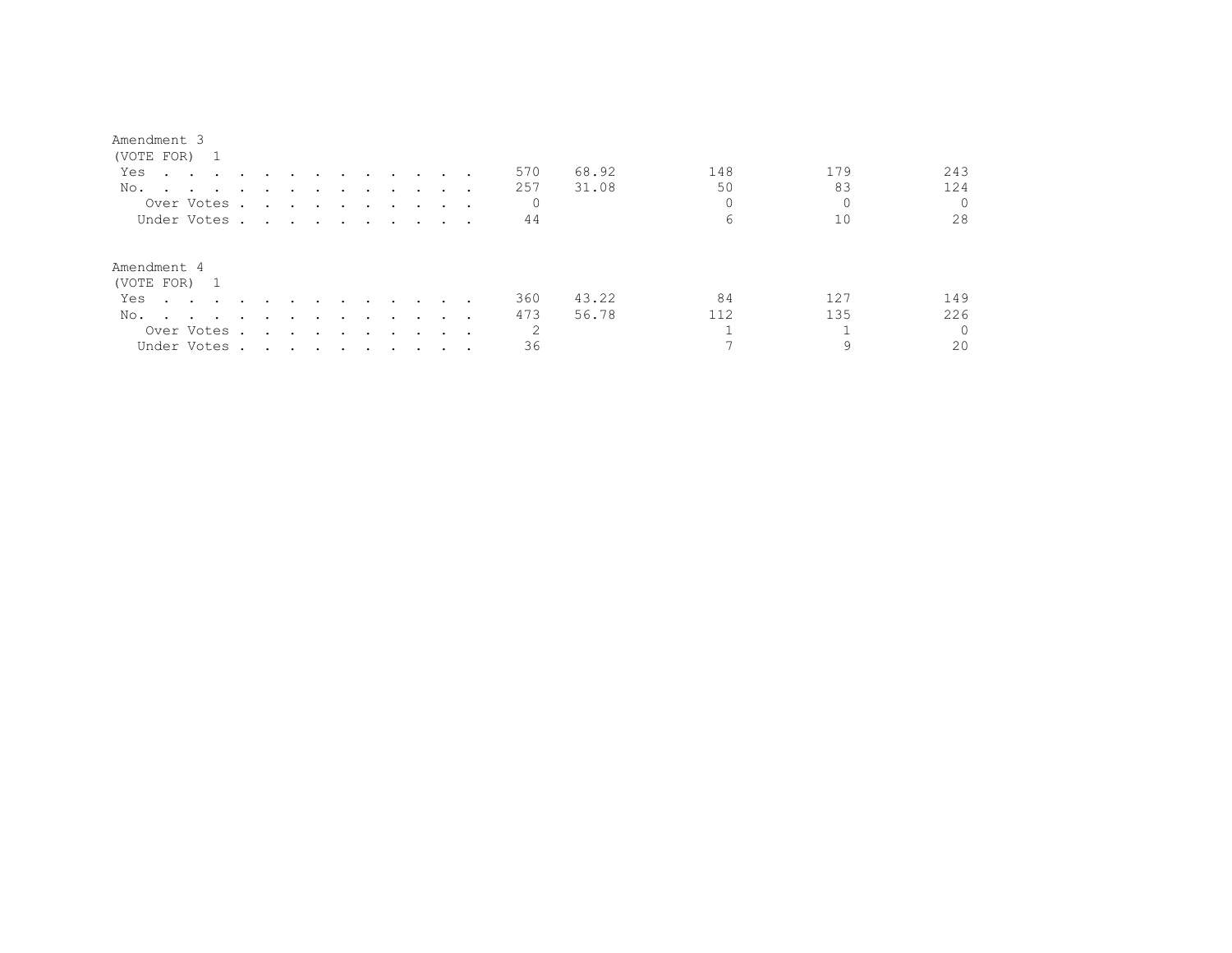PAGE 0004-04 RUN DATE:09/30/19 01:18 PM

|                                                                                                                        |                      |        |                      |        |                                    |  |        | TOTAL VOTES | ⊱     | AV-VBM         | EV-Early | $E$ -Day     |
|------------------------------------------------------------------------------------------------------------------------|----------------------|--------|----------------------|--------|------------------------------------|--|--------|-------------|-------|----------------|----------|--------------|
| Amendment 5<br>(VOTE FOR) 1                                                                                            |                      |        |                      |        |                                    |  |        |             |       |                |          |              |
| Yes<br>the contract of the contract of the contract of the contract of the contract of the contract of the contract of |                      |        |                      |        |                                    |  |        | 588         | 71.97 | 160            | 183      | 245          |
| No.                                                                                                                    |                      |        |                      |        |                                    |  |        | 229         | 28.03 | 38             | 74       | 117          |
| Over Votes                                                                                                             |                      |        |                      |        |                                    |  |        | 0           |       | $\Omega$       | $\Omega$ | $\circ$      |
| Under Votes.                                                                                                           | $\sim$               | $\sim$ | $\ddot{\phantom{a}}$ | $\sim$ |                                    |  |        | 54          |       | 6              | 15       | 33           |
| Amendment 6<br>(VOTE FOR) 1                                                                                            |                      |        |                      |        |                                    |  |        |             |       |                |          |              |
| Yes<br>the contract of the contract of the contract of the contract of the contract of the contract of the contract of |                      |        |                      |        |                                    |  |        | 522         | 63.50 | 143            | 152      | 227          |
| No.                                                                                                                    |                      |        |                      |        |                                    |  |        | 300         | 36.50 | 57             | 106      | 137          |
| Over Votes                                                                                                             |                      |        |                      |        |                                    |  |        | 0           |       | $\circ$        | $\Omega$ | $\circ$      |
| Under Votes                                                                                                            |                      |        |                      |        | $\sim$ $\sim$ $\sim$ $\sim$ $\sim$ |  |        | 49          |       | $\overline{4}$ | 14       | 31           |
| Amendment 7                                                                                                            |                      |        |                      |        |                                    |  |        |             |       |                |          |              |
| (VOTE FOR) 1                                                                                                           |                      |        |                      |        |                                    |  |        |             |       |                |          |              |
| Yes<br>the contract of the contract of the contract of the contract of the contract of the contract of the contract of |                      |        |                      |        |                                    |  |        | 554         | 68.14 | 151            | 166      | 237          |
| No.                                                                                                                    |                      |        |                      |        |                                    |  |        | 259         | 31.86 | 44             | 93       | 122          |
| Over Votes                                                                                                             |                      |        |                      |        |                                    |  |        | -1          |       | $\mathbf{0}$   | 0        | 1            |
| Under Votes.                                                                                                           | $\sim$ $\sim$ $\sim$ |        | $\sim$               | $\sim$ |                                    |  |        | 57          |       | 9              | 13       | 35           |
| Amendment 9                                                                                                            |                      |        |                      |        |                                    |  |        |             |       |                |          |              |
| (VOTE FOR) 1                                                                                                           |                      |        |                      |        |                                    |  |        |             |       |                |          |              |
| the contract of the contract of the contract of the contract of the contract of the contract of the contract of<br>Yes |                      |        |                      |        |                                    |  |        | 382         | 46.99 | 100            | 124      | 158          |
| No.                                                                                                                    |                      |        |                      |        |                                    |  |        | 431         | 53.01 | 95             | 132      | 204          |
| Over Votes                                                                                                             |                      |        |                      |        |                                    |  |        | 0           |       | $\Omega$       | $\Omega$ | $\mathbf{0}$ |
| Under Votes                                                                                                            |                      |        |                      |        |                                    |  |        | 58          |       | 9              | 16       | 33           |
| Amendment 10<br>(VOTE FOR) 1                                                                                           |                      |        |                      |        |                                    |  |        |             |       |                |          |              |
| Yes<br>$\mathbf{r}$ , and $\mathbf{r}$ , and $\mathbf{r}$ , and $\mathbf{r}$ , and $\mathbf{r}$ , and $\mathbf{r}$     |                      |        |                      |        |                                    |  |        | 573         | 71.80 | 158            | 176      | 239          |
| No.                                                                                                                    |                      |        |                      |        |                                    |  |        | 225         | 28.20 | 37             | 75       | 113          |
| Over Votes                                                                                                             |                      |        |                      |        |                                    |  | $\sim$ | 0           |       | $\Omega$       | $\Omega$ | $\mathbf 0$  |
| Under Votes                                                                                                            |                      |        |                      |        |                                    |  |        | 73          |       | $\circ$        | 21       | 43           |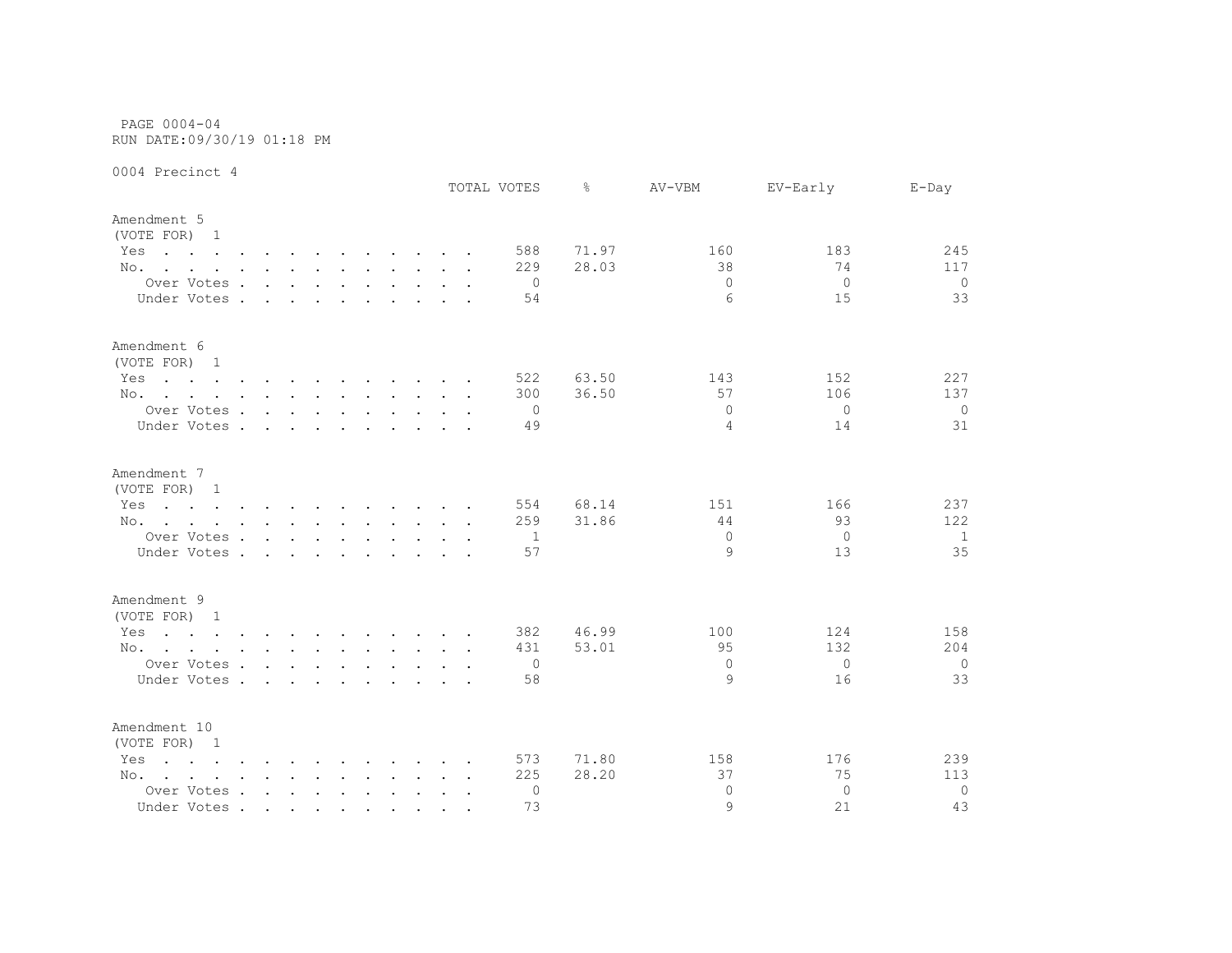| (VOTE FOR) 1                                                                                                                                                                                                                          |                                                                                                                                                                                                                               |                                                           |               |        |                                   |                         |               |  |                |       |          |     |     |
|---------------------------------------------------------------------------------------------------------------------------------------------------------------------------------------------------------------------------------------|-------------------------------------------------------------------------------------------------------------------------------------------------------------------------------------------------------------------------------|-----------------------------------------------------------|---------------|--------|-----------------------------------|-------------------------|---------------|--|----------------|-------|----------|-----|-----|
| Yes<br>$\mathbf{r}$ , and $\mathbf{r}$ , and $\mathbf{r}$ , and $\mathbf{r}$                                                                                                                                                          |                                                                                                                                                                                                                               |                                                           | $\sim$ $\sim$ | $\sim$ | and the state of the state of the |                         |               |  | 393            | 51.85 | 114      | 118 | 161 |
| No.                                                                                                                                                                                                                                   |                                                                                                                                                                                                                               |                                                           |               |        | $\cdot$                           |                         |               |  | 365            | 48.15 | 72       | 119 | 174 |
| Over Votes.                                                                                                                                                                                                                           |                                                                                                                                                                                                                               |                                                           |               |        |                                   |                         |               |  |                |       | $\Omega$ |     |     |
| Under Votes .                                                                                                                                                                                                                         | the contract of the contract of the contract of the contract of the contract of the contract of the contract of                                                                                                               |                                                           |               |        |                                   |                         |               |  | 112            |       | 18       | 35  | 59  |
| Amendment 12<br>(VOTE FOR) 1                                                                                                                                                                                                          |                                                                                                                                                                                                                               |                                                           |               |        |                                   |                         |               |  |                |       |          |     |     |
| Yes<br>$\sim$ $\sim$ $\sim$ $\sim$ $\sim$ $\sim$                                                                                                                                                                                      | $\sim$                                                                                                                                                                                                                        |                                                           |               | $\sim$ | $\sim$                            | $\sim 100$ km s $^{-1}$ | $\sim$        |  | 550            | 69.10 | 147      | 179 | 224 |
| No.<br>and the contract of the contract of the contract of the contract of the contract of the contract of the contract of the contract of the contract of the contract of the contract of the contract of the contract of the contra | $\cdot$                                                                                                                                                                                                                       | $\overline{\phantom{a}}$                                  | $\sim$ $\sim$ | $\sim$ | $\sim 100$ km s $^{-1}$           | $\sim$ $\sim$           | $\sim$ $\sim$ |  | 246            | 30.90 | 47       | 71  | 128 |
| Over Votes .                                                                                                                                                                                                                          |                                                                                                                                                                                                                               | $\mathbf{r}$ , $\mathbf{r}$ , $\mathbf{r}$ , $\mathbf{r}$ |               | $\sim$ | $\sim$                            | $\sim$ $\sim$           |               |  | $\mathfrak{D}$ |       | $\Omega$ |     |     |
| Under Votes .                                                                                                                                                                                                                         | . The contract of the contract of the contract of the contract of the contract of the contract of the contract of the contract of the contract of the contract of the contract of the contract of the contract of the contrac |                                                           |               |        |                                   |                         |               |  | 73             |       | 10       |     | 42  |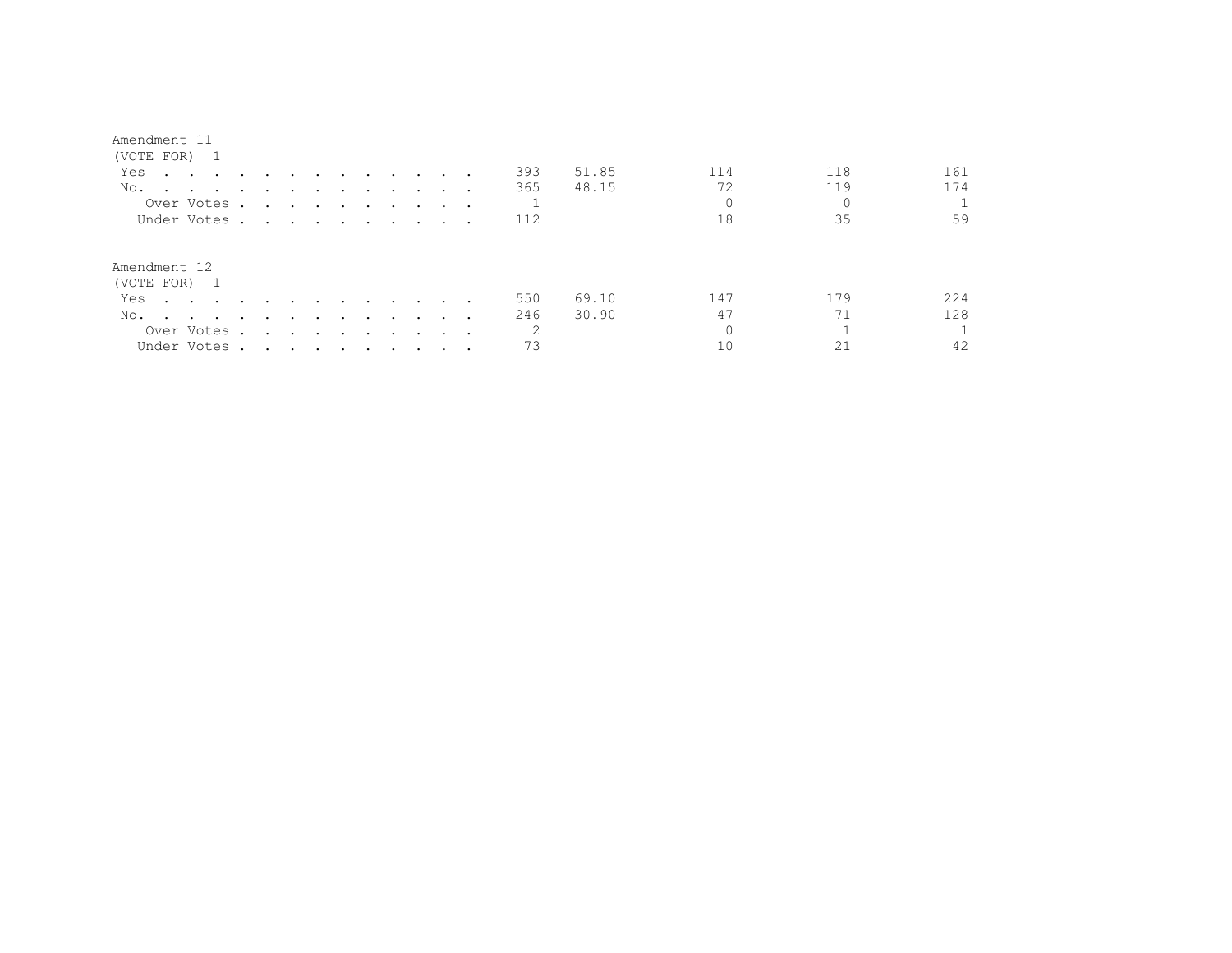PAGE 0004-05 RUN DATE:09/30/19 01:18 PM

|              |  |             |  |  |  |  |  | TOTAL VOTES | $\approx$ | AV-VBM | EV-Early | $E$ -Day |
|--------------|--|-------------|--|--|--|--|--|-------------|-----------|--------|----------|----------|
| Amendment 13 |  |             |  |  |  |  |  |             |           |        |          |          |
| (VOTE FOR) 1 |  |             |  |  |  |  |  |             |           |        |          |          |
| Yes          |  |             |  |  |  |  |  | 357         | 42.75     | 103    | 114      | 140      |
| No.          |  |             |  |  |  |  |  | 478         | 57.25     | 96     | 147      | 235      |
|              |  | Over Votes  |  |  |  |  |  |             |           |        |          | $\Omega$ |
|              |  | Under Votes |  |  |  |  |  | 36          |           |        |          | 20       |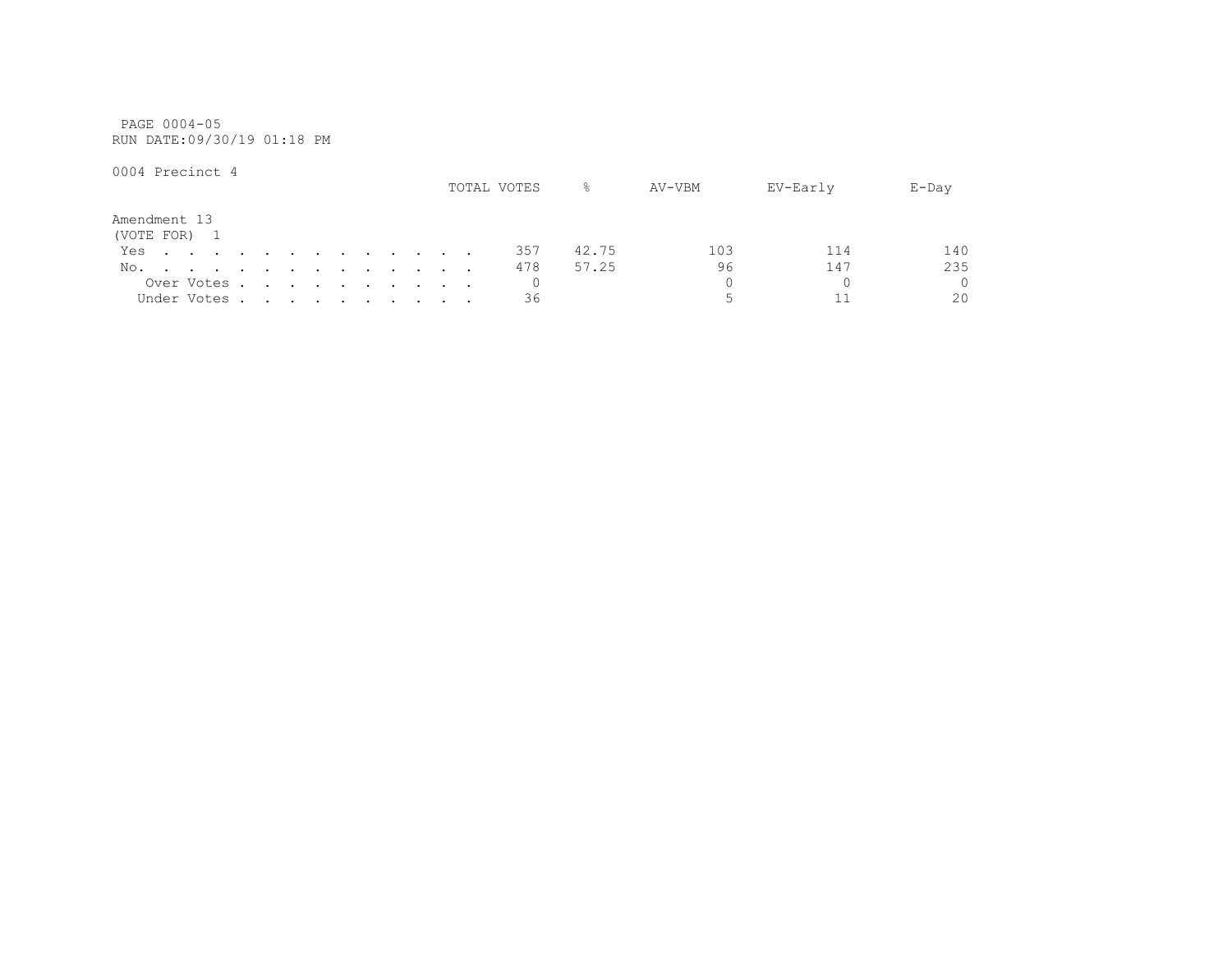PAGE 0005-01 RUN DATE:09/30/19 01:18 PM

0005 Precinct 5 TOTAL VOTES % AV-VBM EV-Early E-Day REGISTERED VOTERS - TOTAL . . . . . 1,697 BALLOTS CAST - TOTAL. . . . . . . 1,081 311 324 446 BALLOTS CAST - BLANK. . . . . . . . 0 0 0 0 VOTER TURNOUT - TOTAL . . . . . . . 63.70 VOTER TURNOUT - BLANK . . . . . . . United States Senator (VOTE FOR) 1 Rick Scott (REP) . . . . . . . . 646 60.71 208 171 267 Bill Nelson (DEM). . . . . . . . . 413 38.82 95 147 171 WRITE-IN. . . . . . . . . . . . 5 .47 3 1 1 1 Over Votes . . . . . . . . . . 0 0 0 0 Under Votes . . . . . . . . . . 17 5 5 5 7 7 Representative in Congress District 3 (VOTE FOR) 1 Ted Yoho (REP). . . . . . . . . 703 66.51 217 187 299 Yvonne Hayes Hinson (DEM) . . . . . 354 33.49 85 132 137 Over Votes . . . . . . . . . . 0 0 0 0 Under Votes . . . . . . . . . . 24 9 5 10 Governor and Lieutenant Governor (VOTE FOR) 1 Ron DeSantis (REP) . . . . . . . 660 61.62 200 176 284 Andrew Gillum (DEM) . . . . . . . 400 37.35 101 144 155 Darcy G. Richardson (REF) . . . . . 3 .28 1 2 0<br>
Kyle "K.C" Gibson (NPA) . . . . . . . 4 .37 1 1 1 2 Kyle "K.C" Gibson (NPA). . . . . . 4 .37 1 1 1 Ryan Christopher Foley (NPA) . . . . 3 .28 3 0 0 0 Bruce Stanley (NPA) . . . . . . . . 1 . 09 0 0 1 WRITE-IN. . . . . . . . . . . . 0 0 0 0 Over Votes . . . . . . . . . . . 4 2 0 2<br>Inder Votes . . . . . . . . . . 4 2 0 2 Under Votes . . . . . . . . . . . 6 3 3 1 Attorney General (VOTE FOR) 1 Ashley Moody (REP) . . . . . . . 690 65.71 213 192 285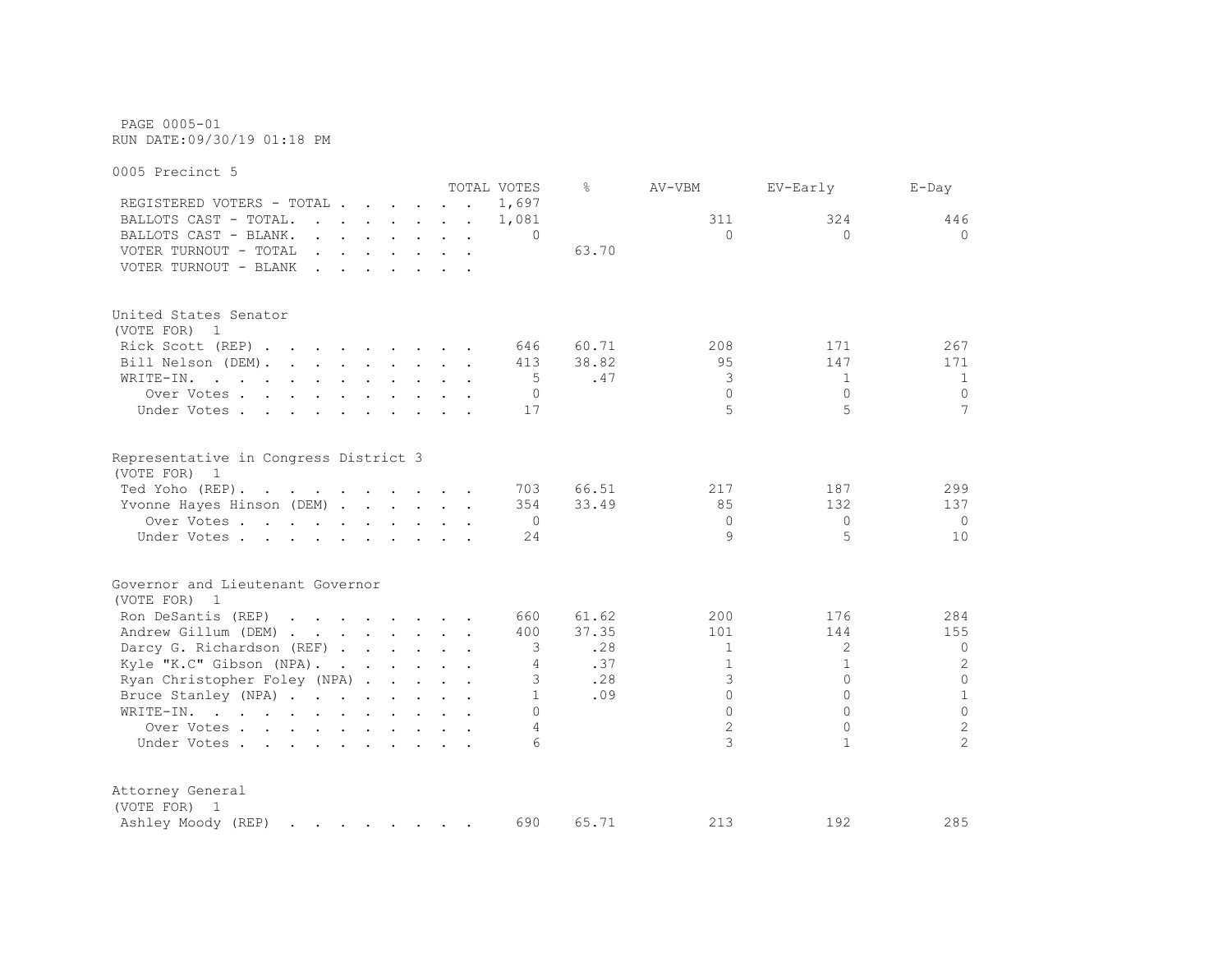| Sean Shaw (DEM)             |  |  | 342      | 32.57 | 84  | 123 | 135      |
|-----------------------------|--|--|----------|-------|-----|-----|----------|
| Jeffrey Marc Siskind (NPA). |  |  | 18       | 1.71  | 6   |     | 9        |
| Over Votes                  |  |  | $\Omega$ |       |     |     | $\Omega$ |
| Under Votes                 |  |  | 31       |       |     |     | 17       |
| Chief Financial Officer     |  |  |          |       |     |     |          |
| (VOTE FOR) 1                |  |  |          |       |     |     |          |
| Jimmy Patronis (REP).       |  |  | 681      | 65.54 | 207 | 186 | 288      |
| Jeremy Ring (DEM).          |  |  | 358      | 34.46 | 91  | 130 | 137      |
| WRITE-IN.                   |  |  |          |       |     |     | $\cap$   |
| Over Votes                  |  |  |          |       |     |     | $\Omega$ |
| Under Votes                 |  |  | 42       |       | 13  |     | 21       |
| Commissioner of Agriculture |  |  |          |       |     |     |          |
| (VOTE FOR) 1                |  |  |          |       |     |     |          |
| Matt Caldwell (REP)         |  |  | 678      | 64.88 | 210 | 182 | 286      |
| Nicole "Nikki" Fried (DEM). |  |  | 367      | 35.12 | 90  | 134 | 143      |
| Over Votes                  |  |  |          |       |     |     | $\cap$   |
| Under Votes                 |  |  | 36       |       |     | 8   | 17       |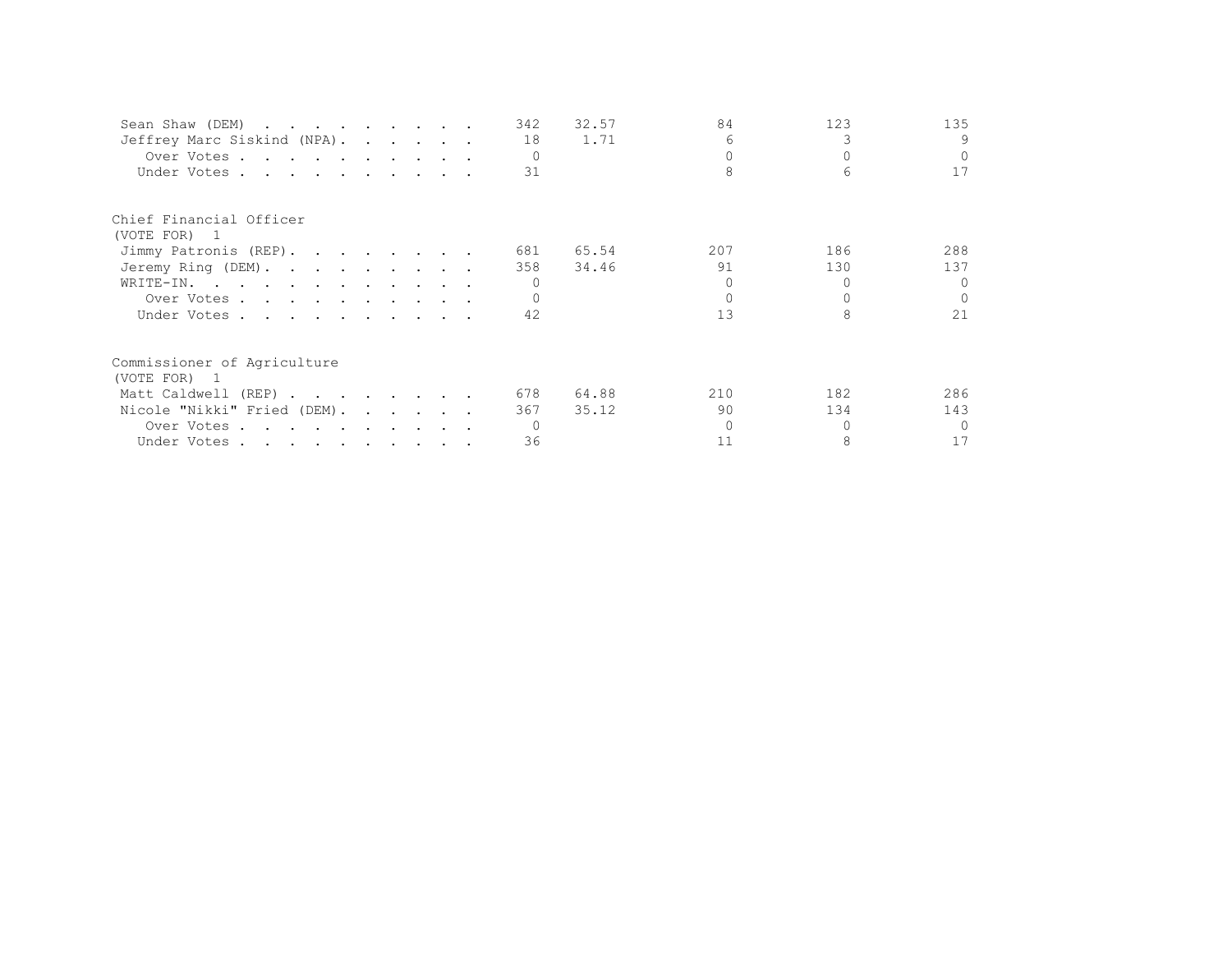PAGE 0005-02 RUN DATE:09/30/19 01:18 PM

|                                                                                                                        |               | TOTAL VOTES    | ⊱     | AV-VBM   | EV-Early       | $E$ -Day     |
|------------------------------------------------------------------------------------------------------------------------|---------------|----------------|-------|----------|----------------|--------------|
| State Representative District 19<br>(VOTE FOR) 1                                                                       |               |                |       |          |                |              |
| Bobby Payne (REP).                                                                                                     |               | 666            | 64.35 | 211      | 176            | 279          |
| Paul Still (DEM)                                                                                                       |               | 369            | 35.65 | 88       | 135            | 146          |
| Over Votes                                                                                                             |               | 0              |       | $\circ$  | $\Omega$       | $\Omega$     |
| Under Votes                                                                                                            |               | 46             |       | 12       | 13             | 21           |
| Circuit Judge 8th Judicial Circuit Group 8                                                                             |               |                |       |          |                |              |
| (VOTE FOR) 1                                                                                                           |               |                |       |          |                |              |
| David Robertson                                                                                                        |               | 516            | 55.07 | 166      | 130            | 220          |
| Gloria Walker                                                                                                          |               | 421            | 44.93 | 109      | 143            | 169          |
| Over Votes                                                                                                             |               | $\overline{0}$ |       | $\Omega$ | $\Omega$       | $\Omega$     |
| Under Votes                                                                                                            |               | 144            |       | 36       | 51             | 57           |
| Supreme Court Justice Alan Lawson<br>(VOTE FOR) 1                                                                      |               |                |       |          |                |              |
| the contract of the contract of the contract of the contract of the contract of the contract of the contract of<br>Yes |               | 607            | 66.63 | 192      | 170            | 245          |
| No.                                                                                                                    |               | 304            | 33.37 | 75       | 101            | 128          |
| Over Votes                                                                                                             |               | 0              |       | $\Omega$ | $\circ$        | 0            |
| Under Votes                                                                                                            |               | 170            |       | 44       | 53             | 73           |
| First District Court of Appeal Harvey Jay                                                                              |               |                |       |          |                |              |
| (VOTE FOR) 1                                                                                                           |               |                |       |          |                |              |
| Yes<br>the contract of the contract of the contract of the contract of the contract of the contract of the contract of |               | 604            | 67.49 | 184      | 173            | 247          |
| the contract of the contract of the contract of the contract of the contract of the contract of the contract of<br>No. |               | 291            | 32.51 | 79       | 94             | 118          |
| Over Votes                                                                                                             |               | 0              |       | $\Omega$ | $\overline{0}$ | $\mathbf 0$  |
| Under Votes                                                                                                            |               | 186            |       | 48       | 57             | 81           |
| First District Court of Appeal Stephanie Ray<br>(VOTE FOR) 1                                                           |               |                |       |          |                |              |
| Yes<br>$\mathbf{r}$ , and $\mathbf{r}$ , and $\mathbf{r}$ , and $\mathbf{r}$ , and $\mathbf{r}$ , and $\mathbf{r}$     |               | 602            | 67.95 | 187      | 164            | 251          |
| No.<br>the contract of the contract of the contract of the contract of the contract of the contract of the contract of |               | 284            | 32.05 | 75       | 97             | 112          |
| Over Votes                                                                                                             | $\sim$ $\sim$ | 1              |       | $\Omega$ | $\Omega$       | $\mathbf{1}$ |
| Under Votes                                                                                                            | $\bullet$ .   | 194            |       | 49       | 63             | 82           |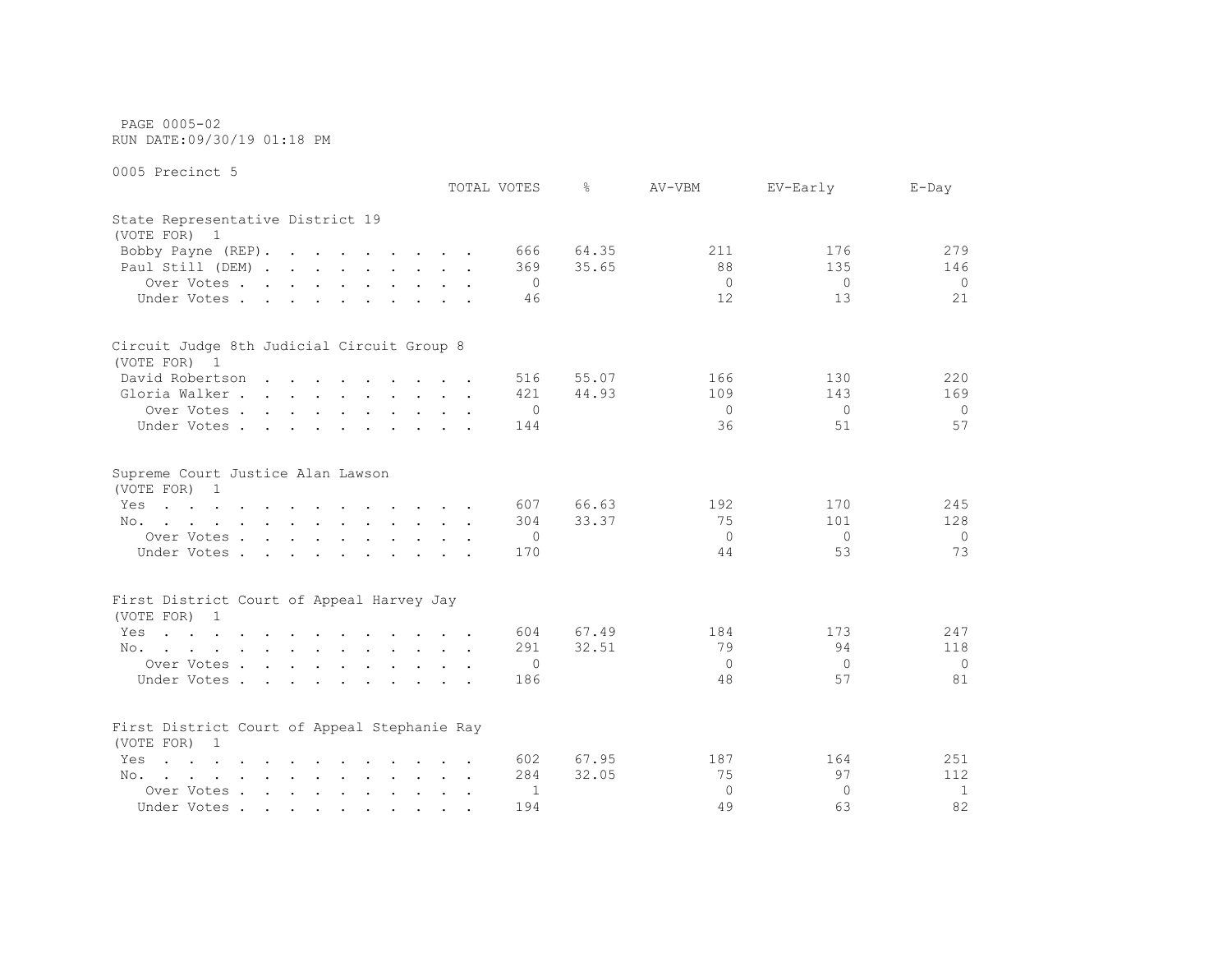## First District Court of Appeal Brad Thomas

| (VOTE FOR) 1                                                                                                           |  |  |  |  |  |     |       |     |     |          |
|------------------------------------------------------------------------------------------------------------------------|--|--|--|--|--|-----|-------|-----|-----|----------|
| Yes<br>the contract of the contract of the contract of the contract of the contract of the contract of the contract of |  |  |  |  |  | 598 | 67.72 | 186 | 168 | 244      |
| No.                                                                                                                    |  |  |  |  |  | 285 | 32.28 | 75  | 93  | 117      |
| Over Votes                                                                                                             |  |  |  |  |  |     |       |     |     | $\Omega$ |
| Under Votes                                                                                                            |  |  |  |  |  | 198 |       | 50  | 63  | 85       |
| First District Court of Appeal Kemmerly Thomas<br>(VOTE FOR) 1                                                         |  |  |  |  |  |     |       |     |     |          |
| Yes                                                                                                                    |  |  |  |  |  | 601 | 68.06 | 184 | 170 | 247      |
| No.                                                                                                                    |  |  |  |  |  | 282 | 31.94 | 79  | 90  | 113      |
| Over Votes                                                                                                             |  |  |  |  |  |     |       |     |     | $\Omega$ |
| Under Votes                                                                                                            |  |  |  |  |  | 198 |       | 48  | 64  | 86       |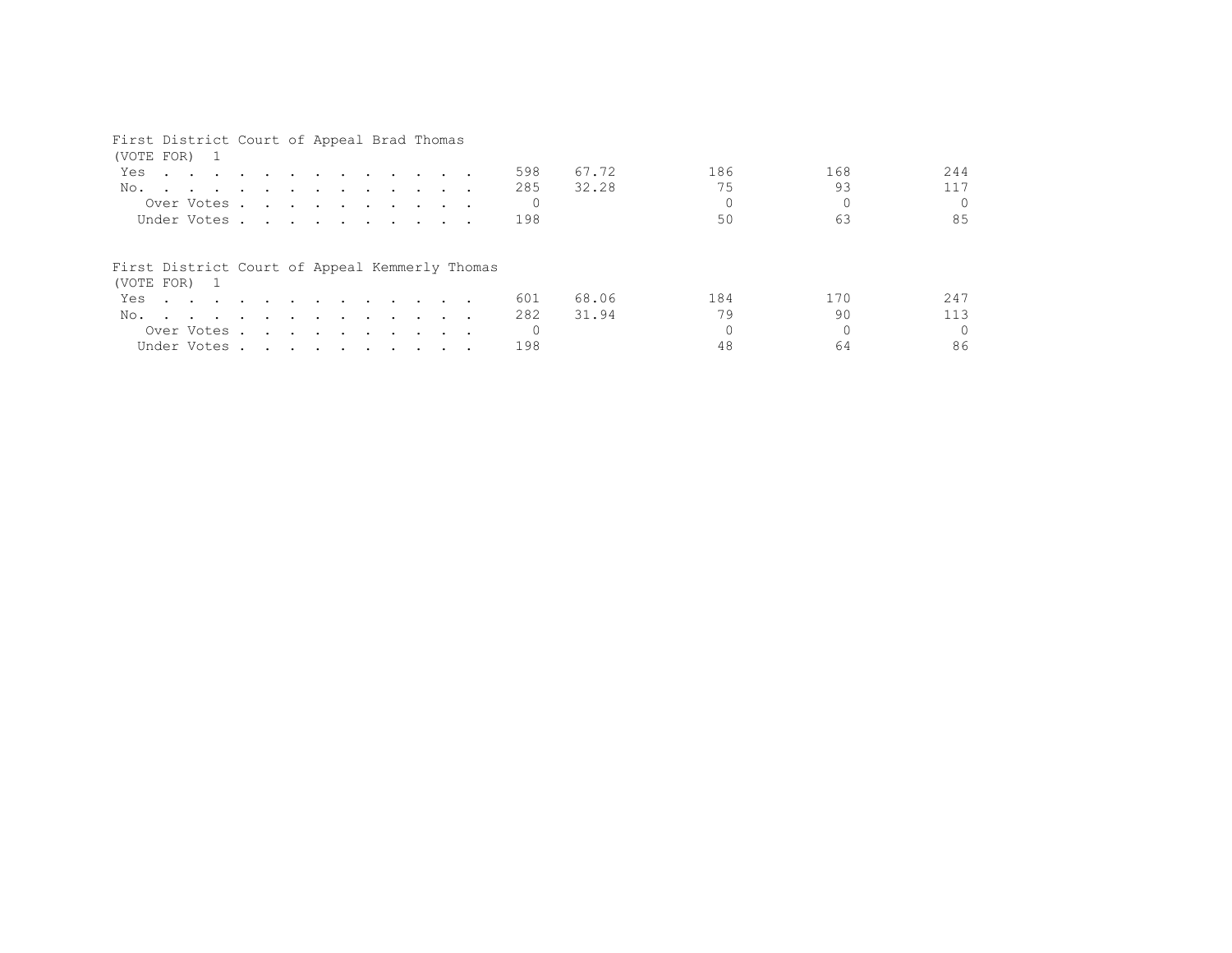PAGE 0005-03 RUN DATE:09/30/19 01:18 PM

0005 Precinct 5 TOTAL VOTES % AV-VBM EV-Early E-Day First District Court of Appeal Allen Winsor (VOTE FOR) 1 Yes . . . . . . . . . . . . 595 66.33 187 167 241 No. . . . . . . . . . . . 302 33.67 306 100 126 Over Votes . . . . . . . . . . 0 0 0 0 Under Votes . . . . . . . . . . 184 48 57 57 79 Soil & Water Conservation District Supervisor District 3 (VOTE FOR) 1 Justin Hilderbrandt . . . . . . . . 501 59.57 137 136 228 Paul McDavid . . . . . . . . . 340 40.43 111 113 113 116 Over Votes . . . . . . . . . . 0 0 0 0 Under Votes . . . . . . . . . 240 63 75 102 Amendment 1 (VOTE FOR) 1 Yes . . . . . . . . . . . . 567 55.75 177 171 219 No. . . . . . . . . . . . . 450 44.25 114 138 198 Over Votes . . . . . . . . . . 1 0 1 0 Under Votes . . . . . . . . . . 63 20 14 29 Amendment 2 (VOTE FOR) 1 Yes . . . . . . . . . . . . 684 68.20 211 207 266 No. . . . . . . . . . . . 319 31.80 82 98 139 Over Votes . . . . . . . . . . 0 0 0 0 Under Votes . . . . . . . . . . 78 18 19 19 19 Amendment 3 (VOTE FOR) 1 Yes . . . . . . . . . . . . 742 72.11 220 228 294 No. . . . . . . . . . . . 287 27.89 27.89 74 84 129 Over Votes . . . . . . . . . . 0 0 0 0 Under Votes . . . . . . . . . . 52 17 12 23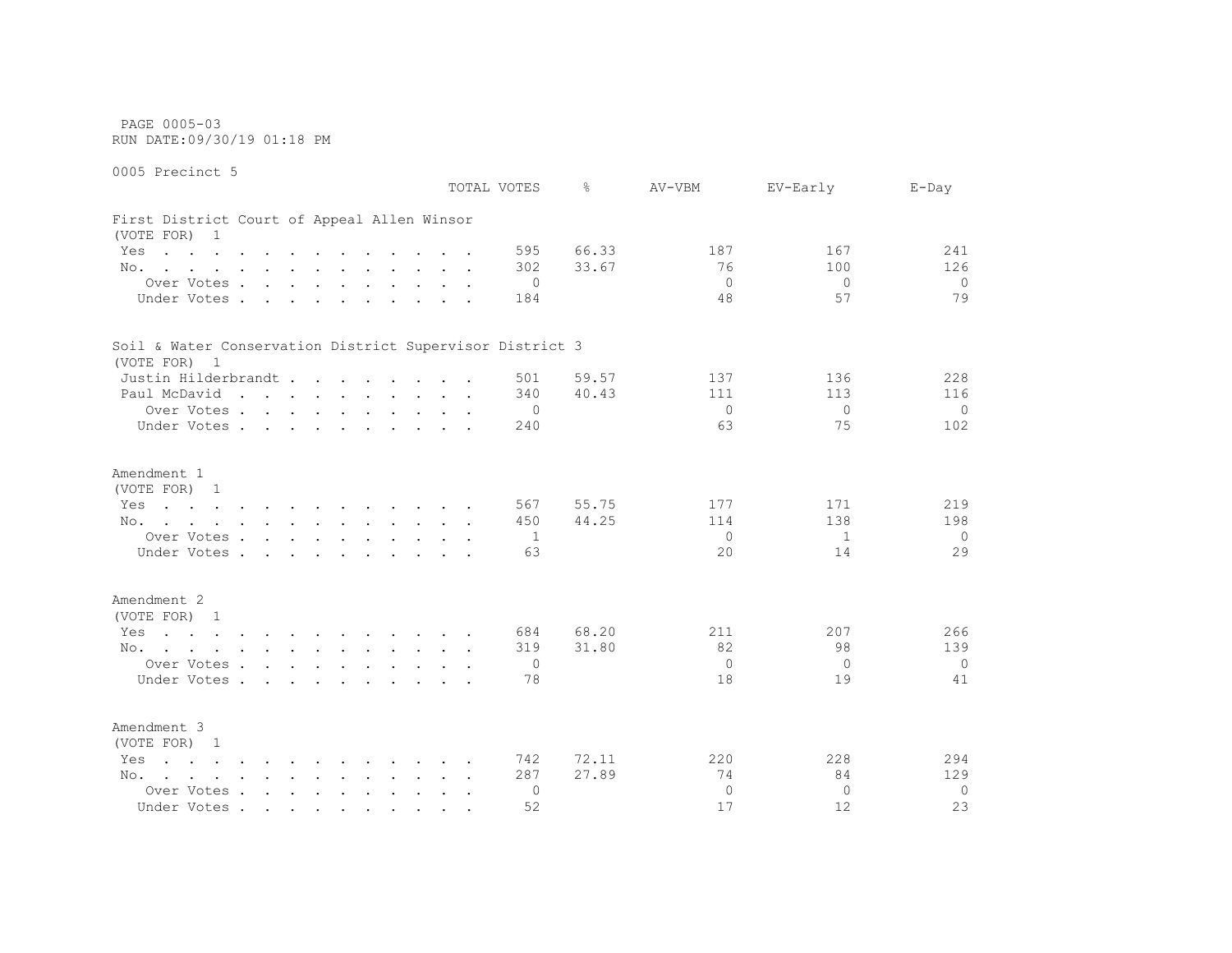| (VOTE FOR)                                                                                                             |                                                                                                                                                                                                                                      |               |        |                      |                      |                                                                                                                 |               |  |     |       |     |     |          |
|------------------------------------------------------------------------------------------------------------------------|--------------------------------------------------------------------------------------------------------------------------------------------------------------------------------------------------------------------------------------|---------------|--------|----------------------|----------------------|-----------------------------------------------------------------------------------------------------------------|---------------|--|-----|-------|-----|-----|----------|
| Yes<br>the contract of the contract of the contract of the contract of the contract of the contract of the contract of |                                                                                                                                                                                                                                      |               |        | $\sim$               |                      | and the state of the state of the                                                                               |               |  | 612 | 58.45 | 189 | 186 | 237      |
| No.<br>$\sim$ $\sim$ $\sim$ $\sim$ $\sim$ $\sim$                                                                       |                                                                                                                                                                                                                                      | $\cdot$       |        |                      | $\bullet$            |                                                                                                                 |               |  | 435 | 41.55 | 108 | 128 | 199      |
| Over Votes.                                                                                                            | $\sim$                                                                                                                                                                                                                               |               |        |                      |                      |                                                                                                                 |               |  | 0   |       |     |     | $\Omega$ |
| Under Votes.                                                                                                           | <u>in the community of the community of the community of the community of the community of the community of the community of the community of the community of the community of the community of the community of the community </u> |               |        |                      |                      |                                                                                                                 |               |  | 34  |       | 14  |     | 10       |
| Amendment 5<br>(VOTE FOR) 1                                                                                            |                                                                                                                                                                                                                                      |               |        |                      |                      |                                                                                                                 |               |  |     |       |     |     |          |
| Yes<br>the contract of the contract of the contract of the contract of the contract of the contract of the contract of |                                                                                                                                                                                                                                      |               |        | $\ddot{\phantom{1}}$ | $\sim$ $\sim$ $\sim$ |                                                                                                                 | $\sim$        |  | 695 | 68.81 | 214 | 204 | 277      |
| No.<br>the contract of the contract of the contract of the contract of the contract of the contract of the contract of | $\ddot{\phantom{0}}$                                                                                                                                                                                                                 | $\sim$ $\sim$ | $\sim$ | $\sim$               | $\sim$ $\sim$ $\sim$ |                                                                                                                 | $\sim$ $\sim$ |  | 315 | 31.19 | 75  | 100 | 140      |
| Over Votes .                                                                                                           | $\sim$                                                                                                                                                                                                                               |               |        |                      |                      | the contract of the contract of the contract of the contract of the contract of the contract of the contract of |               |  | 0   |       |     |     | $\Omega$ |
| Under Votes.                                                                                                           | . The state of the state of the state of the state of the state of the state of the state of the state of the state of the state of the state of the state of the state of the state of the state of the state of the state o        |               |        |                      |                      |                                                                                                                 |               |  |     |       | 22  | 20  | 29       |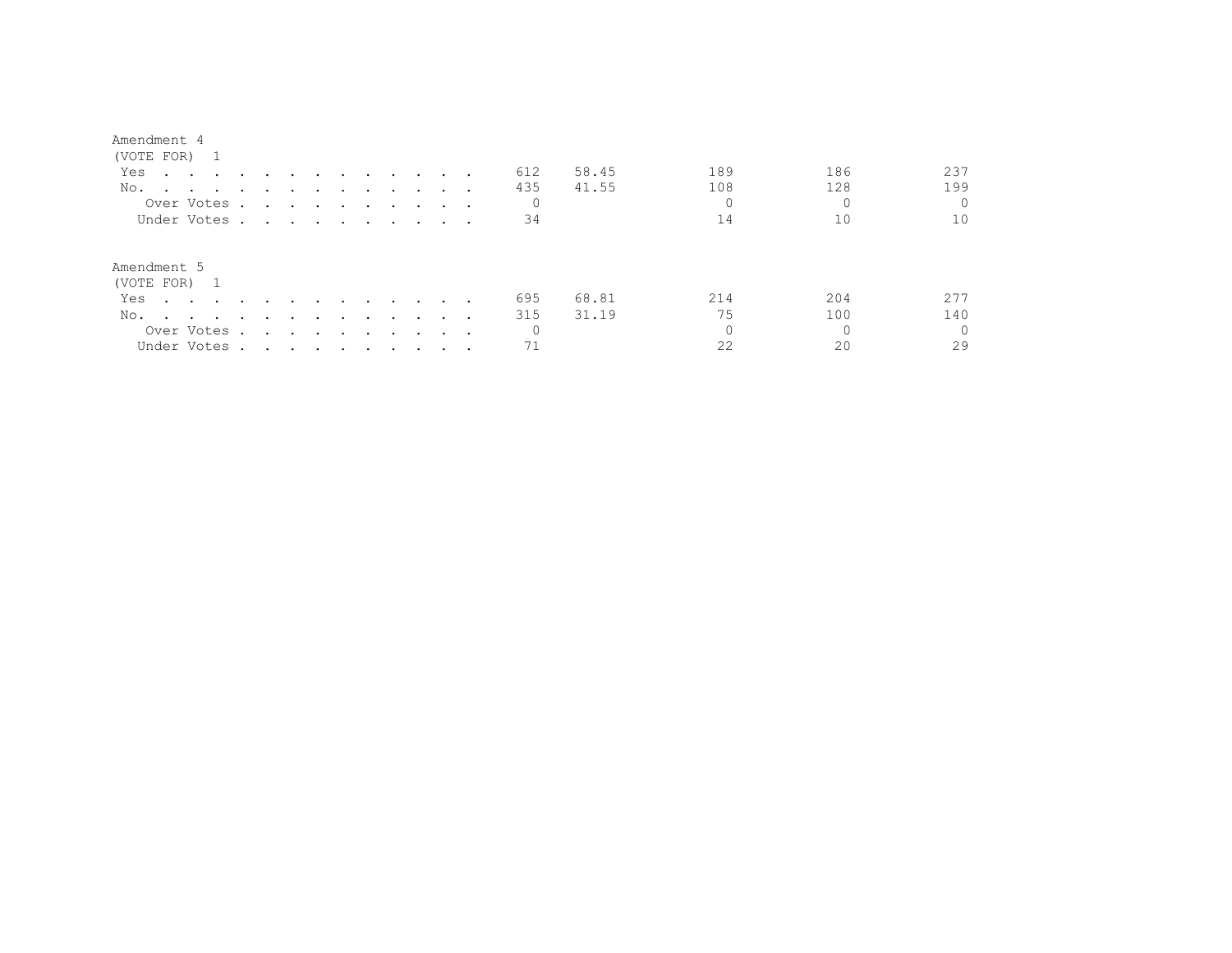PAGE 0005-04 RUN DATE:09/30/19 01:18 PM

|                                                                                                                        |                                 |        |        |               |                                            |  |                      | TOTAL VOTES  | ⊱     | AV-VBM         | EV-Early     | $E$ -Day       |
|------------------------------------------------------------------------------------------------------------------------|---------------------------------|--------|--------|---------------|--------------------------------------------|--|----------------------|--------------|-------|----------------|--------------|----------------|
| Amendment 6<br>(VOTE FOR) 1                                                                                            |                                 |        |        |               |                                            |  |                      |              |       |                |              |                |
| Yes<br>the contract of the contract of the contract of the contract of the contract of the contract of the contract of |                                 |        |        |               |                                            |  |                      | 650          | 64.17 | 195            | 196          | 259            |
| No.                                                                                                                    |                                 |        |        |               |                                            |  |                      | 363          | 35.83 | 97             | 109          | 157            |
| Over Votes.                                                                                                            | $\sim$ $\sim$ $\sim$ $\sim$     |        |        |               | and the contract of the contract of        |  |                      | -1           |       | -1             | $\Omega$     | $\circ$        |
| Under Votes .                                                                                                          | $\mathbf{r}$                    |        |        | $\sim$        |                                            |  |                      | 67           |       | 18             | 19           | 30             |
| Amendment 7<br>(VOTE FOR) 1                                                                                            |                                 |        |        |               |                                            |  |                      |              |       |                |              |                |
| Yes<br>the contract of the contract of the contract of the contract of the contract of the contract of the contract of |                                 |        |        |               |                                            |  |                      | 730          | 71.64 | 212            | 221          | 297            |
| No.                                                                                                                    |                                 |        |        |               |                                            |  |                      | 289          | 28.36 | 82             | 86           | 121            |
| Over Votes                                                                                                             |                                 |        |        |               |                                            |  |                      | $\mathbf{0}$ |       | $\overline{0}$ | $\Omega$     | $\overline{0}$ |
| Under Votes.                                                                                                           | <b>Contract Contract Street</b> |        |        | $\sim$ $\sim$ | $\mathbf{a}$ , $\mathbf{a}$ , $\mathbf{a}$ |  |                      | 62           |       | 17             | 17           | 28             |
| Amendment 9                                                                                                            |                                 |        |        |               |                                            |  |                      |              |       |                |              |                |
| (VOTE FOR) 1                                                                                                           |                                 |        |        |               |                                            |  |                      |              |       |                |              |                |
| Yes<br>the contract of the contract of the contract of the contract of the contract of the contract of the contract of |                                 |        |        |               |                                            |  |                      | 610          | 60.76 | 174            | 186          | 250            |
| No.                                                                                                                    |                                 |        |        |               |                                            |  |                      | 394          | 39.24 | 118            | 114          | 162            |
| Over Votes                                                                                                             |                                 |        |        |               |                                            |  |                      | $\mathbf{0}$ |       | $\overline{0}$ | $\Omega$     | $\circ$        |
| Under Votes.                                                                                                           | $\sim$                          | $\sim$ | $\sim$ | $\sim$ $\sim$ |                                            |  |                      | 77           |       | 19             | 24           | 34             |
| Amendment 10                                                                                                           |                                 |        |        |               |                                            |  |                      |              |       |                |              |                |
| (VOTE FOR) 1                                                                                                           |                                 |        |        |               |                                            |  |                      |              |       |                |              |                |
| Yes<br>the contract of the contract of the contract of the contract of the contract of the contract of the contract of |                                 |        |        |               |                                            |  |                      | 671          | 67.98 | 205            | 200          | 266            |
| No.                                                                                                                    |                                 |        |        |               |                                            |  |                      | 316          | 32.02 | 85             | 97           | 134            |
| Over Votes                                                                                                             |                                 |        |        |               |                                            |  |                      | 0            |       | $\Omega$       | $\mathbf{0}$ | $\overline{0}$ |
| Under Votes                                                                                                            |                                 |        |        |               |                                            |  |                      | 94           |       | 21             | 27           | 46             |
| Amendment 11<br>(VOTE FOR) 1                                                                                           |                                 |        |        |               |                                            |  |                      |              |       |                |              |                |
| Yes<br>$\mathbf{r}$ , and $\mathbf{r}$ , and $\mathbf{r}$ , and $\mathbf{r}$ , and $\mathbf{r}$ , and $\mathbf{r}$     |                                 |        |        |               |                                            |  |                      | 543          | 56.62 | 170            | 169          | 204            |
| No.<br>the contract of the contract of the contract of the contract of the contract of the contract of the contract of |                                 |        |        |               |                                            |  |                      | 416          | 43.38 | 110            | 119          | 187            |
| Over Votes                                                                                                             |                                 |        |        |               |                                            |  | $\ddot{\phantom{0}}$ | 0            |       | $\circ$        | $\Omega$     | $\circ$        |
| Under Votes                                                                                                            |                                 |        |        |               |                                            |  |                      | 122          |       | 31             | 36           | 55             |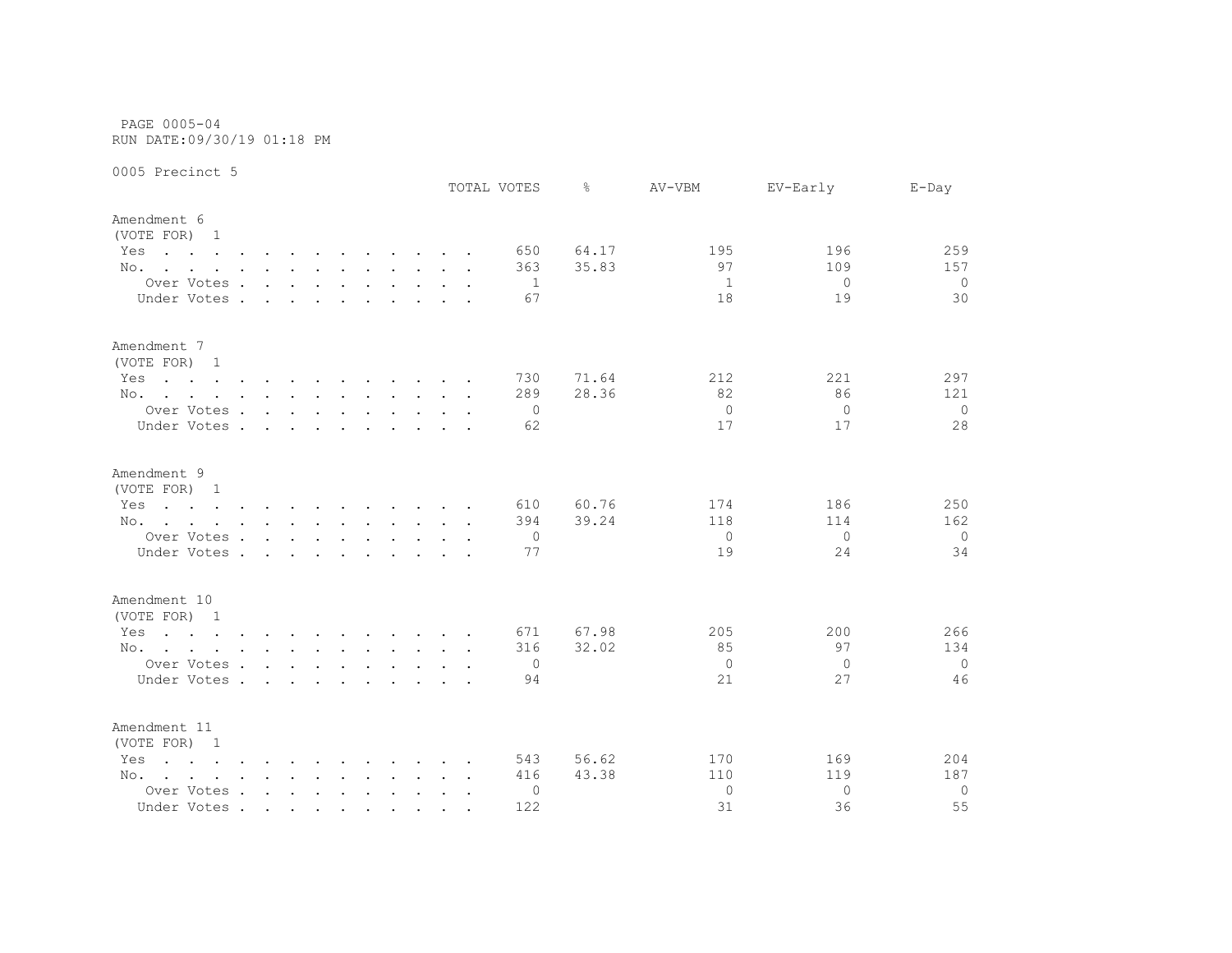| Amendment |  |
|-----------|--|
|-----------|--|

| (VOTE FOR) 1                                      |                                                                                                                 |                                             |                          |                                                                                                                 |           |                  |        |                      |                 |     |       |     |     |          |
|---------------------------------------------------|-----------------------------------------------------------------------------------------------------------------|---------------------------------------------|--------------------------|-----------------------------------------------------------------------------------------------------------------|-----------|------------------|--------|----------------------|-----------------|-----|-------|-----|-----|----------|
| Yes                                               | the contract of the contract of the contract of the contract of the contract of the contract of the contract of |                                             |                          |                                                                                                                 |           | $\sim$           |        |                      |                 | 740 | 74.22 | 232 | 205 | 303      |
| No.                                               | the contract of the contract of the                                                                             | $\ddot{\phantom{0}}$                        | $\cdot$                  |                                                                                                                 |           | $\bullet$        |        | $\ddot{\phantom{0}}$ | $\cdot$ $\cdot$ | 257 | 25.78 | 59  | 98  | 100      |
| Over Votes .                                      |                                                                                                                 | $\ddot{\phantom{a}}$                        |                          | the contract of the contract of the contract of the contract of the contract of the contract of the contract of |           |                  |        |                      |                 | 0   |       | 0   |     |          |
| Under Votes                                       |                                                                                                                 |                                             |                          |                                                                                                                 |           |                  |        |                      |                 | 84  |       | 20  | 21  | 43       |
| Amendment 13<br>(VOTE FOR) 1                      |                                                                                                                 |                                             |                          |                                                                                                                 |           |                  |        |                      |                 |     |       |     |     |          |
| Yes<br>and the state of the state of the state of |                                                                                                                 | $\ddot{\phantom{0}}$                        | $\overline{\phantom{a}}$ |                                                                                                                 |           | $\sim$           |        | $\cdot$              |                 | 619 | 59.86 | 224 | 169 | 226      |
| No.                                               | and the state of the state of the state of the state of the state of the state of the state of the state of the | $\sim$                                      |                          |                                                                                                                 |           |                  | $\sim$ |                      |                 | 415 | 40.14 | 74  | 142 | 199      |
| Over Votes .                                      |                                                                                                                 | and the second control of the second second | $\sim$                   |                                                                                                                 | $\bullet$ | $\sim$<br>$\sim$ | $\sim$ | $\cdot$              |                 |     |       |     |     | $\Omega$ |
| Under Votes                                       |                                                                                                                 |                                             |                          |                                                                                                                 |           |                  |        |                      |                 | 46  |       |     |     | 21       |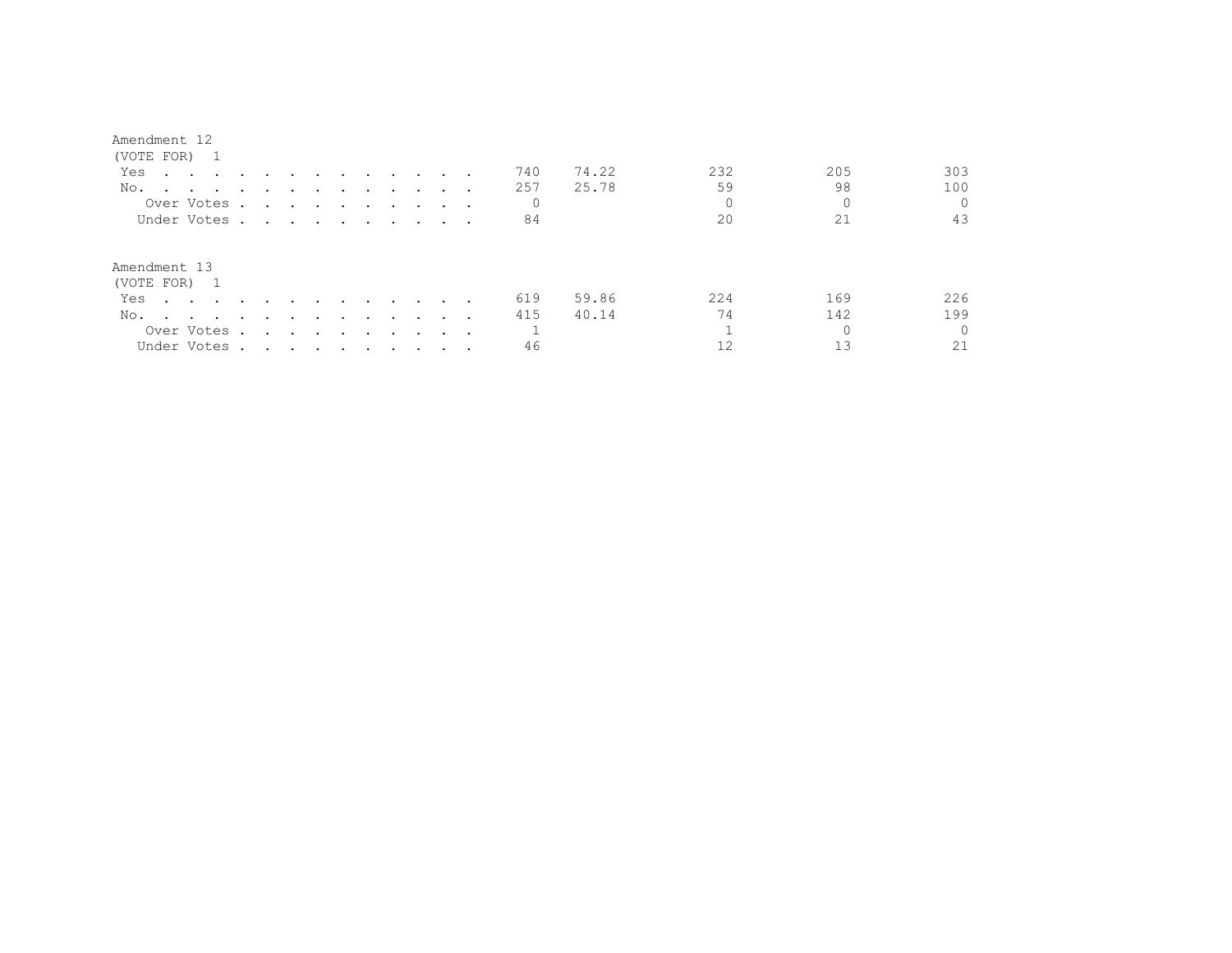PAGE 0006-01 RUN DATE:09/30/19 01:18 PM

0006 Precinct 6 TOTAL VOTES % AV-VBM EV-Early E-Day REGISTERED VOTERS - TOTAL . . . . . . 815 BALLOTS CAST - TOTAL. . . . . . 518 144 149 225 BALLOTS CAST - BLANK. . . . . . . . 0 0 0 0 VOTER TURNOUT - TOTAL . . . . . . . 63.56 VOTER TURNOUT - BLANK . . . . . . . United States Senator (VOTE FOR) 1 Rick Scott (REP) . . . . . . . . 438 85.05 116 129 193 Bill Nelson (DEM). . . . . . . . 76 14.76 27 18 31 WRITE-IN. . . . . . . . . . . . 1 .19 1 0 0 0 Over Votes . . . . . . . . . . 0 0 0 0 Under Votes . . . . . . . . . . 3 0 2 1 Representative in Congress District 3 (VOTE FOR) 1 Ted Yoho (REP). . . . . . . . . . 469 90.89 120 142 207 Yvonne Hayes Hinson (DEM) . . . . . 47 9.11 24 7 16 Over Votes . . . . . . . . . . 0 0 0 0 Under Votes . . . . . . . . . . . 2 0 0 2 2 Governor and Lieutenant Governor (VOTE FOR) 1 Ron DeSantis (REP) . . . . . . . 448 86.65 114 134 200 Andrew Gillum (DEM) . . . . . . . 65 12.57 26 14 25 Darcy G. Richardson (REF) . . . . . 3 .58 3 0 0 0 0 Kyle "K.C" Gibson (NPA). . . . . . 1 .19 0 1 0 0 Ryan Christopher Foley (NPA) . . . . . 0 0 0 0 Bruce Stanley (NPA) . . . . . . . . 0 0 0 0 WRITE-IN. . . . . . . . . . . . 0 0 0 0 Over Votes . . . . . . . . . . 0 0 0 0 Under Votes . . . . . . . . . . . 1 1 0 0 Attorney General (VOTE FOR) 1 Ashley Moody (REP) . . . . . . . 455 88.69 122 135 198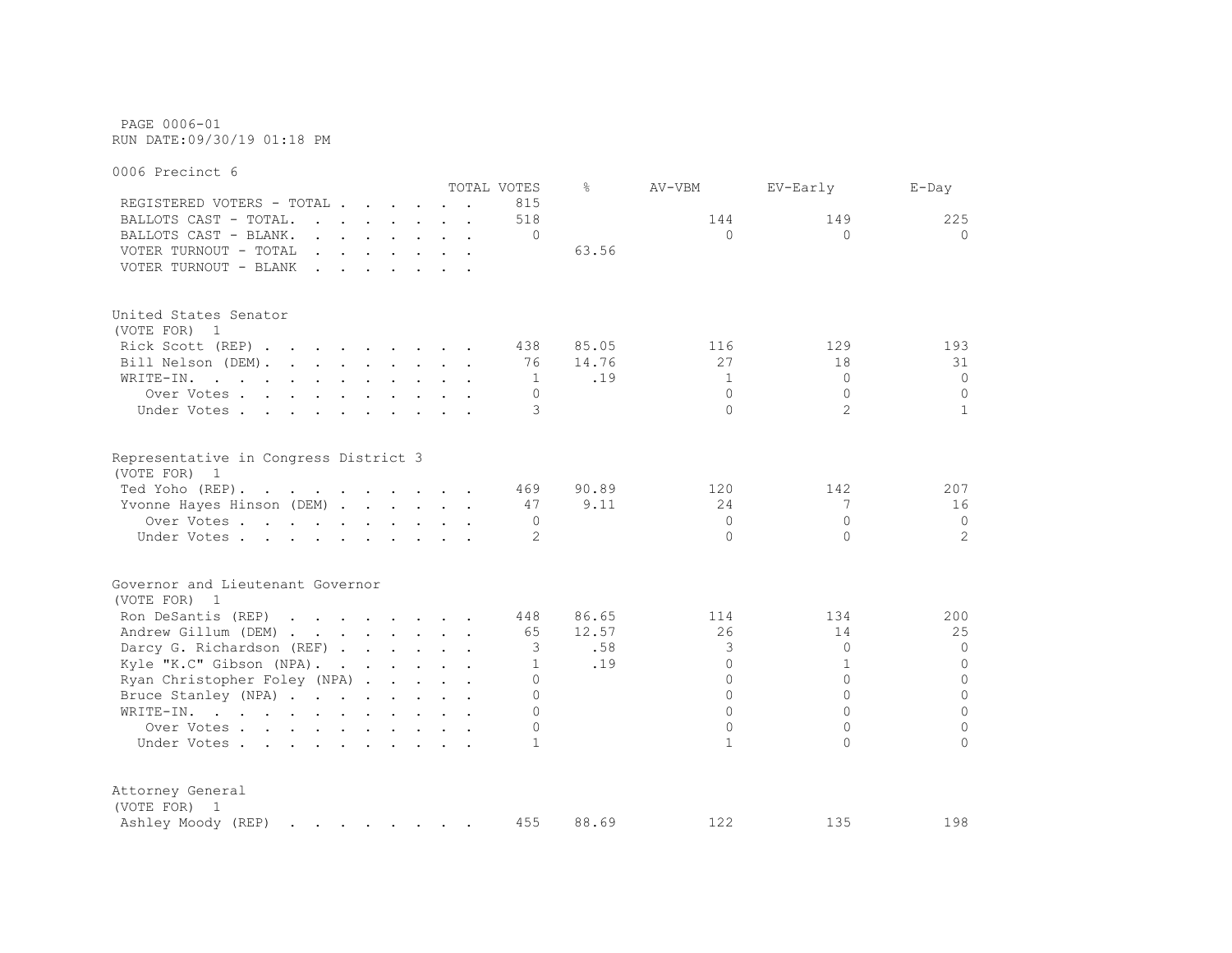| Sean Shaw (DEM)             |  |  | 52  | 10.14 | 21  | 12  | 19           |
|-----------------------------|--|--|-----|-------|-----|-----|--------------|
| Jeffrey Marc Siskind (NPA). |  |  | 6   | 1.17  |     |     |              |
| Over Votes                  |  |  |     |       |     |     | $\Omega$     |
| Under Votes                 |  |  |     |       |     |     |              |
| Chief Financial Officer     |  |  |     |       |     |     |              |
| (VOTE FOR) 1                |  |  |     |       |     |     |              |
| Jimmy Patronis (REP).       |  |  | 457 | 90.32 | 119 | 139 | 199          |
| Jeremy Ring (DEM).          |  |  | 48  | 9.49  | 24  |     | 16           |
| WRITE-IN.                   |  |  |     | .20   |     |     |              |
| Over Votes                  |  |  |     |       |     |     | $\Omega$     |
| Under Votes                 |  |  | 12  |       |     |     | $\mathsf{Q}$ |
| Commissioner of Agriculture |  |  |     |       |     |     |              |
| (VOTE FOR) 1                |  |  |     |       |     |     |              |
| Matt Caldwell (REP)         |  |  | 456 | 88.72 | 113 | 141 | 202          |
| Nicole "Nikki" Fried (DEM). |  |  | 58  | 11.28 | 30  |     | 20           |
| Over Votes                  |  |  |     |       |     |     | $\Omega$     |
| Under Votes                 |  |  |     |       |     |     |              |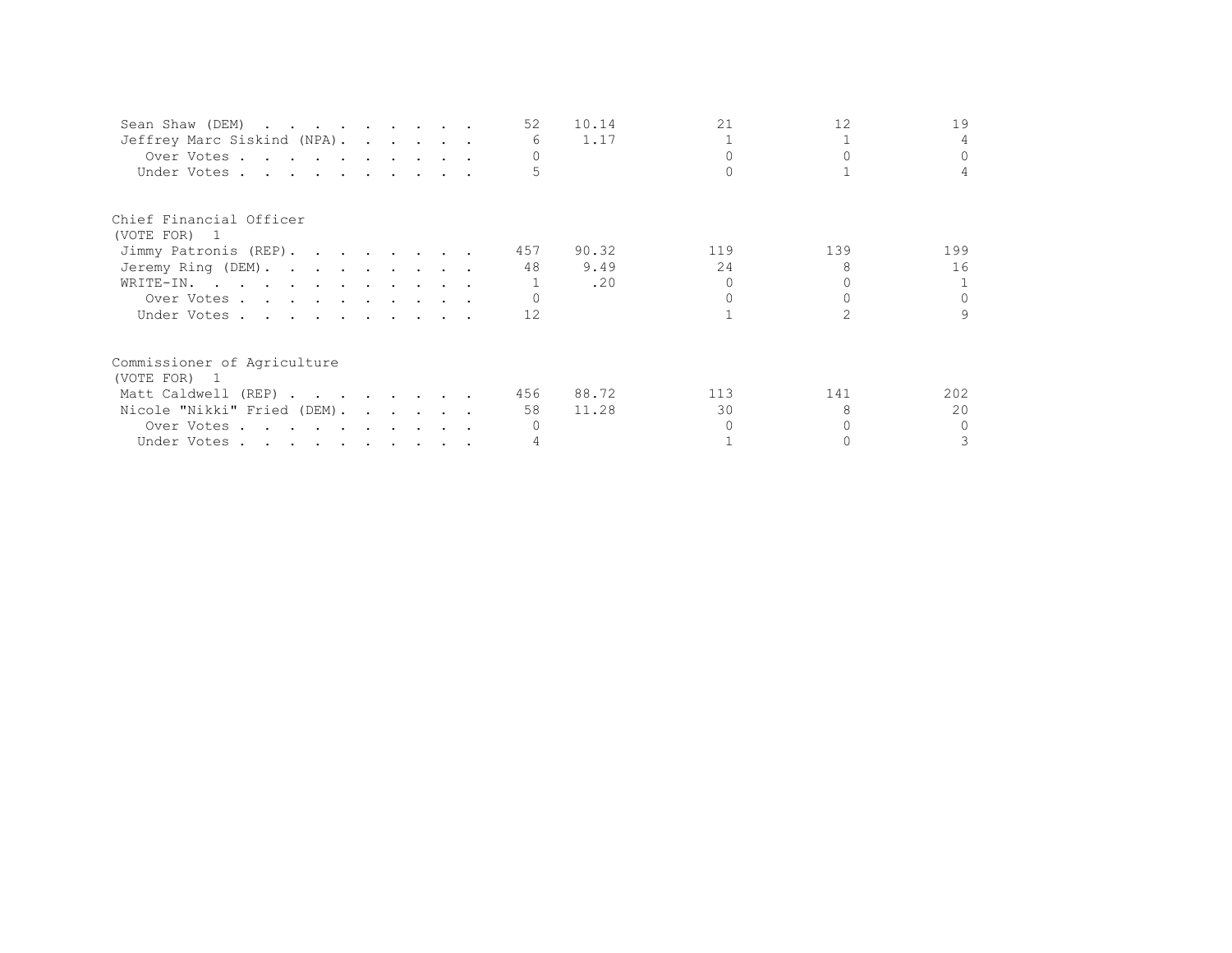PAGE 0006-02 RUN DATE:09/30/19 01:18 PM

|                                                                                                                                                                                                                                                | TOTAL VOTES | ⊱                                                  | AV-VBM                                   | EV-Early                   | $E$ -Day                    |
|------------------------------------------------------------------------------------------------------------------------------------------------------------------------------------------------------------------------------------------------|-------------|----------------------------------------------------|------------------------------------------|----------------------------|-----------------------------|
| State Representative District 19<br>(VOTE FOR) 1                                                                                                                                                                                               |             |                                                    |                                          |                            |                             |
| Bobby Payne (REP).                                                                                                                                                                                                                             |             | 85.52<br>437                                       | 113                                      | 133                        | 191                         |
| Paul Still (DEM)                                                                                                                                                                                                                               |             | 14.48<br>74                                        | 29                                       | 15                         | 30                          |
| Over Votes                                                                                                                                                                                                                                     |             | 0                                                  | $\mathbf{0}$                             | $\overline{0}$             | $\circ$                     |
| Under Votes                                                                                                                                                                                                                                    |             | 7                                                  | $\overline{2}$                           | $\mathbf{1}$               | $\overline{4}$              |
| Circuit Judge 8th Judicial Circuit Group 8                                                                                                                                                                                                     |             |                                                    |                                          |                            |                             |
| (VOTE FOR) 1                                                                                                                                                                                                                                   |             |                                                    |                                          |                            |                             |
| David Robertson                                                                                                                                                                                                                                |             | 74.22<br>334                                       | 86                                       | 104                        | 144                         |
| Gloria Walker                                                                                                                                                                                                                                  |             | 25.78<br>116                                       | 50                                       | 21                         | 45                          |
| Over Votes                                                                                                                                                                                                                                     |             | $\overline{0}$                                     | $\Omega$                                 | $\Omega$                   | $\Omega$                    |
| Under Votes                                                                                                                                                                                                                                    |             | 68                                                 | 8                                        | 24                         | 36                          |
| Supreme Court Justice Alan Lawson<br>(VOTE FOR) 1<br>the contract of the contract of the contract of the contract of the contract of the contract of the contract of<br>Yes<br>No.<br>Over Votes<br>Under Votes                                |             | 296<br>65.49<br>34.51<br>156<br>$\mathbf{0}$<br>66 | 88<br>44<br>$\circ$<br>$12 \overline{ }$ | 87<br>42<br>$\Omega$<br>20 | 121<br>70<br>$\Omega$<br>34 |
| First District Court of Appeal Harvey Jay                                                                                                                                                                                                      |             |                                                    |                                          |                            |                             |
| (VOTE FOR) 1                                                                                                                                                                                                                                   |             |                                                    |                                          |                            |                             |
| the contract of the contract of the contract of the contract of<br>Yes                                                                                                                                                                         |             | 64.16<br>281                                       | 88                                       | 79                         | 114                         |
| No.                                                                                                                                                                                                                                            |             | 35.84<br>157                                       | 44                                       | 43                         | 70                          |
| Over Votes                                                                                                                                                                                                                                     |             | 0                                                  | $\overline{0}$                           | $\overline{0}$             | $\Omega$                    |
| Under Votes                                                                                                                                                                                                                                    |             | 80                                                 | $12 \overline{ }$                        | 27                         | 41                          |
| First District Court of Appeal Stephanie Ray<br>(VOTE FOR) 1                                                                                                                                                                                   |             |                                                    |                                          |                            |                             |
| $\mathbf{r}$ , and $\mathbf{r}$ , and $\mathbf{r}$ , and $\mathbf{r}$ , and $\mathbf{r}$ , and $\mathbf{r}$<br>Yes                                                                                                                             |             | 62.04<br>268                                       | 87                                       | 73                         | 108                         |
| No.<br>$\mathcal{L}(\mathbf{r})$ . The contribution of the contribution of the contribution of the contribution of the contribution of the contribution of the contribution of the contribution of the contribution of the contribution of the |             | 37.96<br>164                                       | 41                                       | 48                         | 75                          |
| Over Votes                                                                                                                                                                                                                                     |             | $\Omega$                                           | $\Omega$                                 | $\Omega$                   | $\overline{0}$              |
| Under Votes                                                                                                                                                                                                                                    |             | 86                                                 | 16                                       | 28                         | 42                          |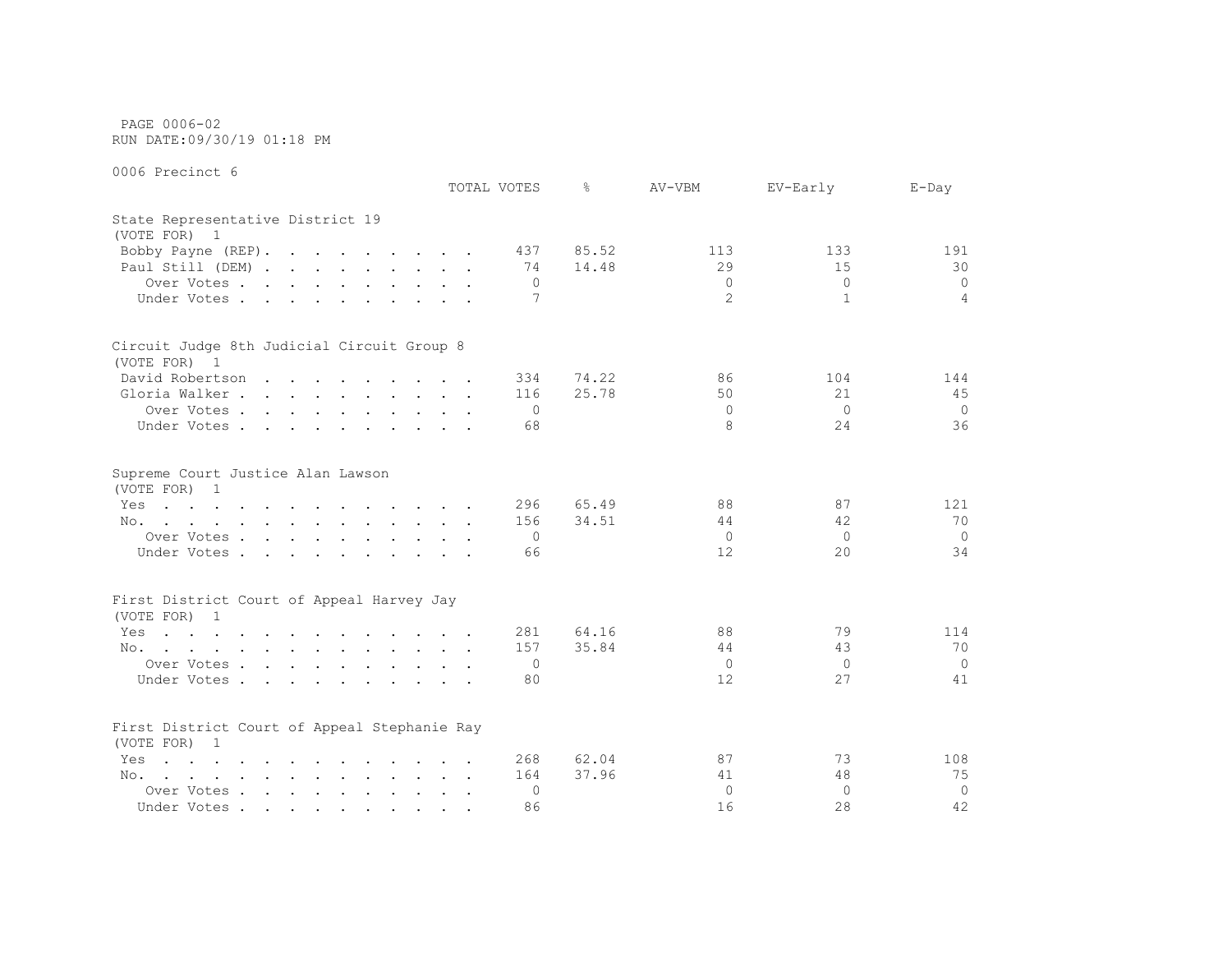## First District Court of Appeal Brad Thomas

| (VOTE FOR) 1                                                   |                                                                                                                                                                                                                                      |  |  |  |  |  |     |       |    |    |          |
|----------------------------------------------------------------|--------------------------------------------------------------------------------------------------------------------------------------------------------------------------------------------------------------------------------------|--|--|--|--|--|-----|-------|----|----|----------|
| Yes                                                            | <u>in the second contract of the second contract of the second contract of the second contract of the second contract of the second contract of the second contract of the second contract of the second contract of the second </u> |  |  |  |  |  | 276 | 63.89 | 84 | 79 | 113      |
| No.                                                            |                                                                                                                                                                                                                                      |  |  |  |  |  | 156 | 36.11 | 44 | 42 | 70       |
|                                                                | Over Votes                                                                                                                                                                                                                           |  |  |  |  |  |     |       |    |    | $\Omega$ |
| Under Votes                                                    |                                                                                                                                                                                                                                      |  |  |  |  |  | 86  |       | 16 | 28 | 42       |
| First District Court of Appeal Kemmerly Thomas<br>(VOTE FOR) 1 |                                                                                                                                                                                                                                      |  |  |  |  |  |     |       |    |    |          |
| Yes                                                            |                                                                                                                                                                                                                                      |  |  |  |  |  | 269 | 62.41 | 84 | 75 | 110      |
| No.                                                            |                                                                                                                                                                                                                                      |  |  |  |  |  | 162 | 37.59 | 44 | 46 | 72       |
| Over Votes                                                     |                                                                                                                                                                                                                                      |  |  |  |  |  |     |       |    |    | $\Omega$ |
| Under Votes                                                    |                                                                                                                                                                                                                                      |  |  |  |  |  | 87  |       |    |    |          |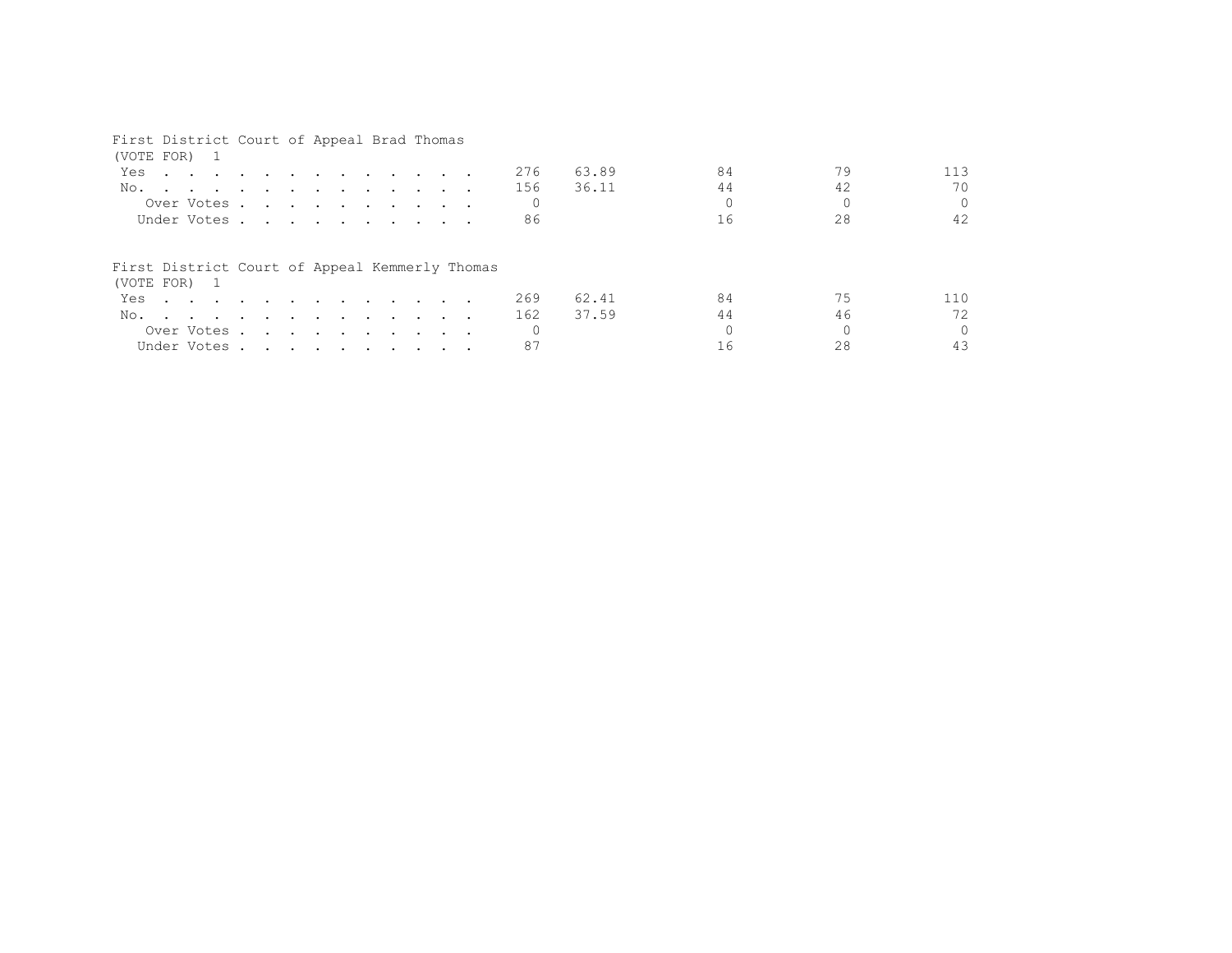PAGE 0006-03 RUN DATE:09/30/19 01:18 PM

0006 Precinct 6

 TOTAL VOTES % AV-VBM EV-Early E-Day First District Court of Appeal Allen Winsor (VOTE FOR) 1 Yes . . . . . . . . . . . 277 62.95 82 80 115 No. . . . . . . . . . . . 163 37.05 47 43 73 Over Votes . . . . . . . . . . 0 0 0 0 Under Votes . . . . . . . . . . 78 15 26 37 Soil & Water Conservation District Supervisor District 3 (VOTE FOR) 1 Justin Hilderbrandt . . . . . . 274 62.84 70 82 122 Paul McDavid . . . . . . . . . 162 37.16 54 54 43 65 Over Votes . . . . . . . . . . 0 0 0 0 Under Votes . . . . . . . . . . 82 20 24 38 Amendment 1 (VOTE FOR) 1 Yes . . . . . . . . . . . 307 60.91 93 92 122 No. . . . . . . . . . . . 197 39.09 48 55 94 Over Votes . . . . . . . . . . 0 0 0 0 Under Votes . . . . . . . . . . 14 3 2 9 Amendment 2 (VOTE FOR) 1 Yes . . . . . . . . . . . . 368 73.90 107 112 149 No. . . . . . . . . . . . 130 26.10 34 33 63 Over Votes . . . . . . . . . . 0 0 0 0 Under Votes . . . . . . . . . . 20 3 4 13 Amendment 3 (VOTE FOR) 1 Yes . . . . . . . . . . . . 367 72.96 112 101 154 No. . . . . . . . . . . . 136 27.04 29 46 61 Over Votes . . . . . . . . . . 0 0 0 0 Under Votes . . . . . . . . . . 15 3 2 10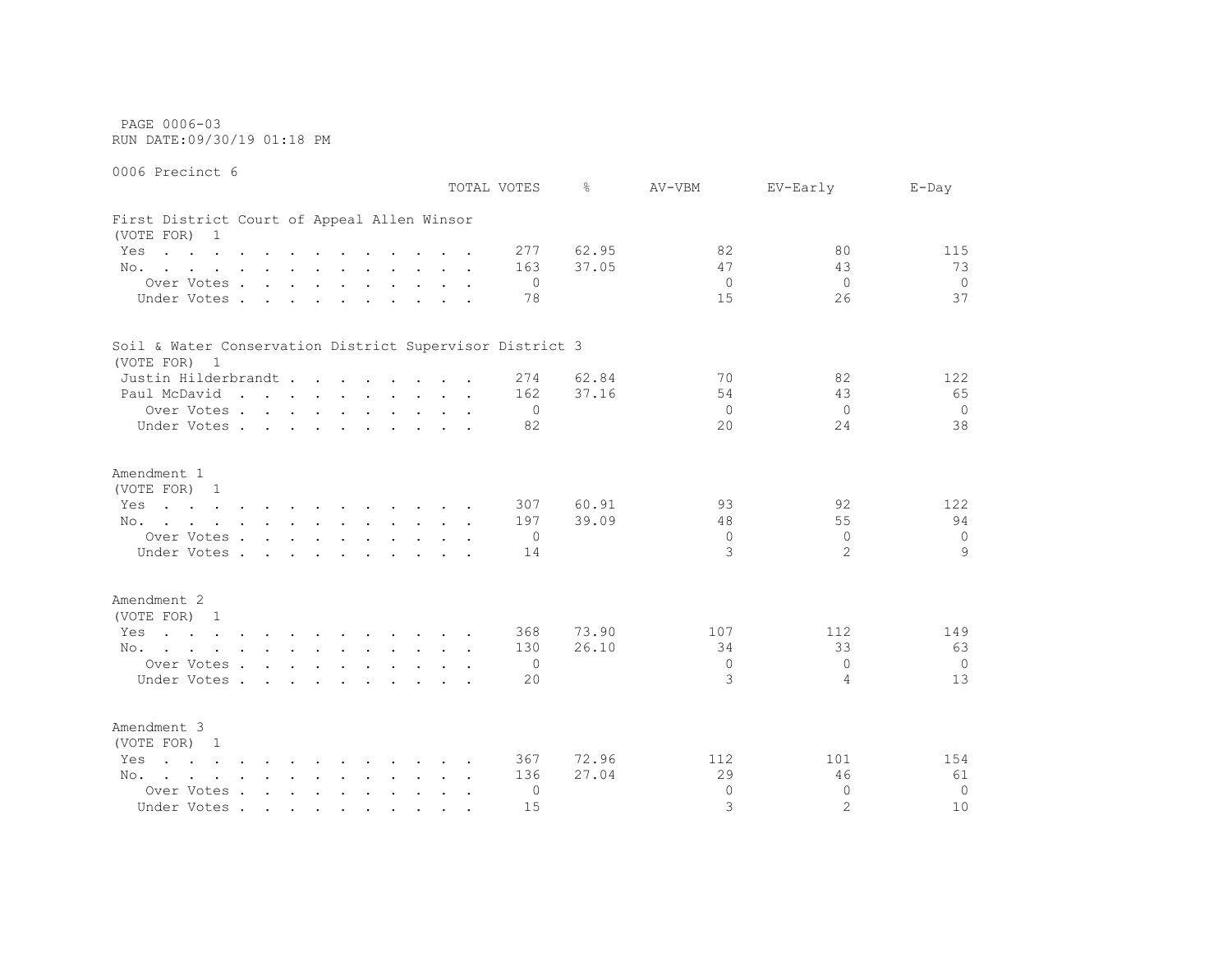| (VOTE FOR) 1                                                                                                           |                                                                                                                                                                                                                               |                                                                                                                 |        |                                    |               |                             |              |       |     |     |     |
|------------------------------------------------------------------------------------------------------------------------|-------------------------------------------------------------------------------------------------------------------------------------------------------------------------------------------------------------------------------|-----------------------------------------------------------------------------------------------------------------|--------|------------------------------------|---------------|-----------------------------|--------------|-------|-----|-----|-----|
| Yes<br>the contract of the contract of the contract of the contract of the contract of the contract of the contract of |                                                                                                                                                                                                                               |                                                                                                                 |        | $\sim$ $\sim$ $\sim$ $\sim$ $\sim$ |               |                             | 203          | 40.12 | 69  | 53  | 81  |
| No.                                                                                                                    |                                                                                                                                                                                                                               |                                                                                                                 |        |                                    |               |                             | 303          | 59.88 | 73  | 91  | 139 |
| Over Votes.                                                                                                            | the contract of the contract of the contract of the contract of the contract of the contract of the contract of                                                                                                               |                                                                                                                 |        |                                    |               |                             | $\mathbf{0}$ |       |     |     |     |
| Under Votes.                                                                                                           | the contract of the contract of the contract of the contract of the contract of the contract of the contract of                                                                                                               |                                                                                                                 |        |                                    |               | $\sim$ $\sim$ $\sim$ $\sim$ | 12           |       |     |     |     |
| Amendment 5<br>(VOTE FOR) 1                                                                                            |                                                                                                                                                                                                                               |                                                                                                                 |        |                                    |               |                             |              |       |     |     |     |
| Yes<br>$\sim$ $\sim$ $\sim$ $\sim$ $\sim$ $\sim$                                                                       |                                                                                                                                                                                                                               |                                                                                                                 |        | $\sim$ $\sim$ $\sim$               |               | $\cdots$                    | 386          | 77.51 | 114 | 112 | 160 |
| No.<br>the contract of the contract of the contract of the contract of the contract of the contract of the contract of | $\ddot{\phantom{a}}$                                                                                                                                                                                                          | $\sim$ $\sim$                                                                                                   | $\sim$ | $\sim$ $\sim$ $\sim$               | $\sim$ $\sim$ |                             | 112          | 22.49 | 26  | 32  | 54  |
| Over Votes .                                                                                                           | $\sim$                                                                                                                                                                                                                        | the contract of the contract of the contract of the contract of the contract of the contract of the contract of |        |                                    |               | $\sim$ $\sim$ $\sim$ $\sim$ | $\mathbf{0}$ |       |     |     |     |
| Under Votes.                                                                                                           | . The state of the state of the state of the state of the state of the state of the state of the state of the state of the state of the state of the state of the state of the state of the state of the state of the state o |                                                                                                                 |        |                                    |               |                             | 20           |       |     |     |     |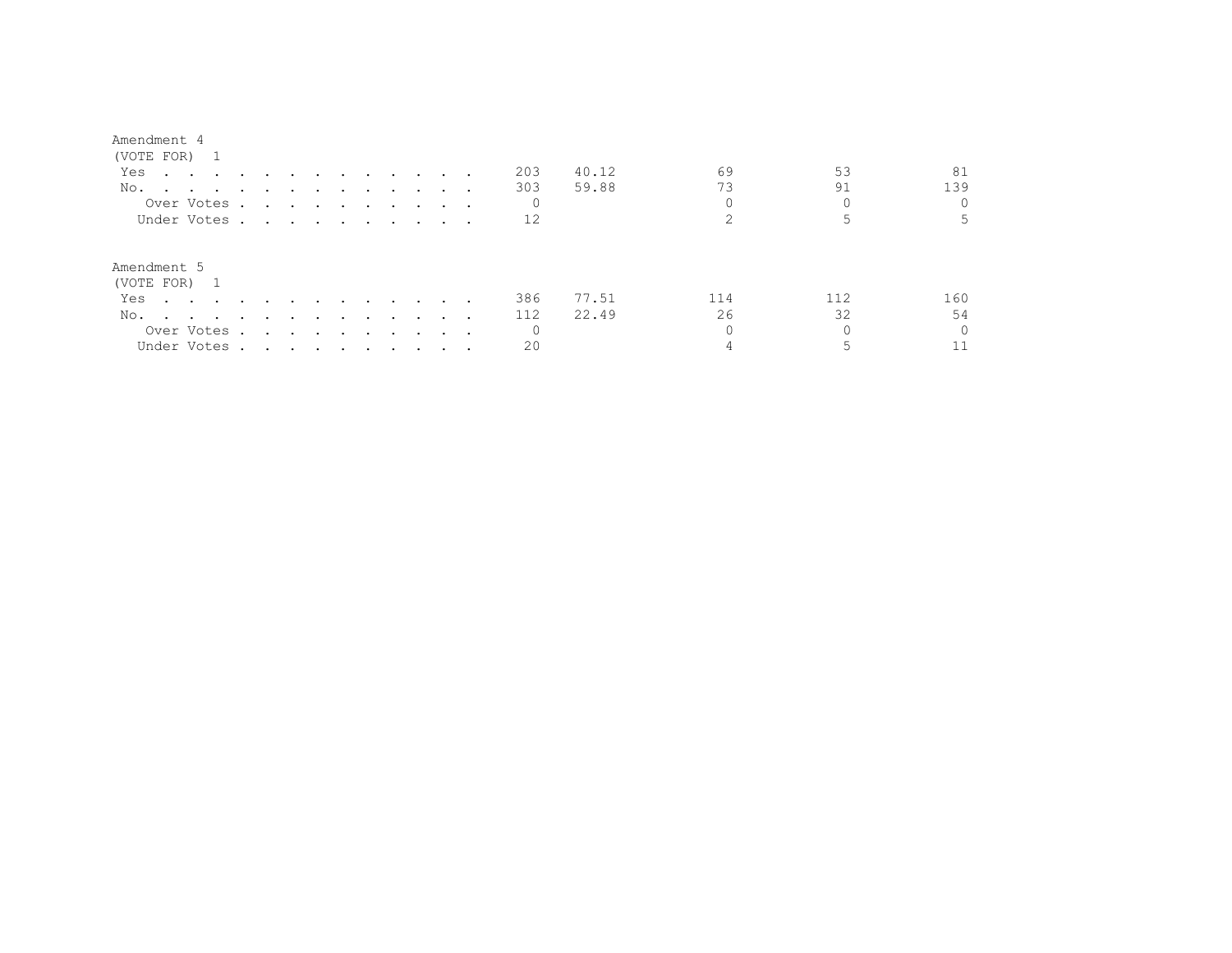PAGE 0006-04 RUN DATE:09/30/19 01:18 PM

|                                                                                                                        |                             |  |                                        |                   |  | TOTAL VOTES | ⊱     | AV-VBM         | EV-Early     | $E-Day$        |
|------------------------------------------------------------------------------------------------------------------------|-----------------------------|--|----------------------------------------|-------------------|--|-------------|-------|----------------|--------------|----------------|
| Amendment 6<br>(VOTE FOR) 1                                                                                            |                             |  |                                        |                   |  |             |       |                |              |                |
| Yes<br>the contract of the contract of the contract of the contract of the contract of the contract of the contract of |                             |  |                                        |                   |  | 312         | 62.53 | 98             | 86           | 128            |
| No.                                                                                                                    |                             |  |                                        |                   |  | 187         | 37.47 | 44             | 57           | 86             |
| Over Votes                                                                                                             |                             |  |                                        |                   |  | $\Omega$    |       | $\Omega$       | $\Omega$     | $\overline{0}$ |
| Under Votes.                                                                                                           | $\sim$ $\sim$ $\sim$ $\sim$ |  | $\mathbf{r}$ . The set of $\mathbf{r}$ | $\sim$ 100 $\sim$ |  | 19          |       | $\overline{2}$ | 6            | 11             |
| Amendment 7<br>(VOTE FOR) 1                                                                                            |                             |  |                                        |                   |  |             |       |                |              |                |
| Yes<br>the contract of the contract of the contract of the contract of the contract of the contract of the contract of |                             |  |                                        |                   |  | 348         | 69.88 | 93             | 99           | 156            |
| No.                                                                                                                    |                             |  |                                        |                   |  | 150         | 30.12 | 47             | 46           | 57             |
| Over Votes                                                                                                             |                             |  |                                        |                   |  | 0           |       | $\Omega$       | $\Omega$     | $\overline{0}$ |
| Under Votes                                                                                                            |                             |  |                                        |                   |  | 20          |       | $\overline{4}$ | 4            | 12             |
| Amendment 9                                                                                                            |                             |  |                                        |                   |  |             |       |                |              |                |
| (VOTE FOR) 1                                                                                                           |                             |  |                                        |                   |  |             |       |                |              |                |
| the contract of the contract of the contract of the contract of the contract of the contract of the contract of<br>Yes |                             |  |                                        |                   |  | 230         | 46.37 | 71             | 57           | 102            |
| No.                                                                                                                    |                             |  |                                        |                   |  | 266         | 53.63 | 67             | 87           | 112            |
| Over Votes                                                                                                             |                             |  |                                        |                   |  | 0           |       | 0              | 0            | 0              |
| Under Votes                                                                                                            |                             |  |                                        |                   |  | 22          |       | 6              | 5            | 11             |
| Amendment 10                                                                                                           |                             |  |                                        |                   |  |             |       |                |              |                |
| (VOTE FOR) 1                                                                                                           |                             |  |                                        |                   |  |             |       |                |              |                |
| the contract of the contract of the contract of the contract of the contract of the contract of the contract of<br>Yes |                             |  |                                        |                   |  | 342         | 69.94 | 109            | 89           | 144            |
| No.                                                                                                                    |                             |  |                                        |                   |  | 147         | 30.06 | 32             | 52           | 63             |
| Over Votes                                                                                                             |                             |  |                                        |                   |  | -1          |       | $\mathbf{0}$   | $\mathbf{1}$ | $\overline{0}$ |
| Under Votes                                                                                                            |                             |  |                                        |                   |  | 28          |       | 3              | 7            | 18             |
| Amendment 11<br>(VOTE FOR) 1                                                                                           |                             |  |                                        |                   |  |             |       |                |              |                |
| $\mathbf{r}$ , and $\mathbf{r}$ , and $\mathbf{r}$ , and $\mathbf{r}$ , and $\mathbf{r}$ , and $\mathbf{r}$<br>Yes     |                             |  |                                        |                   |  | 242         | 51.49 | 77             | 68           | 97             |
| No.                                                                                                                    |                             |  |                                        |                   |  | 228         | 48.51 | 59             | 67           | 102            |
| Over Votes                                                                                                             |                             |  |                                        |                   |  | 2           |       | $\Omega$       | $\Omega$     | 2              |
| Under Votes                                                                                                            |                             |  |                                        |                   |  | 46          |       | 8              | 14           | 24             |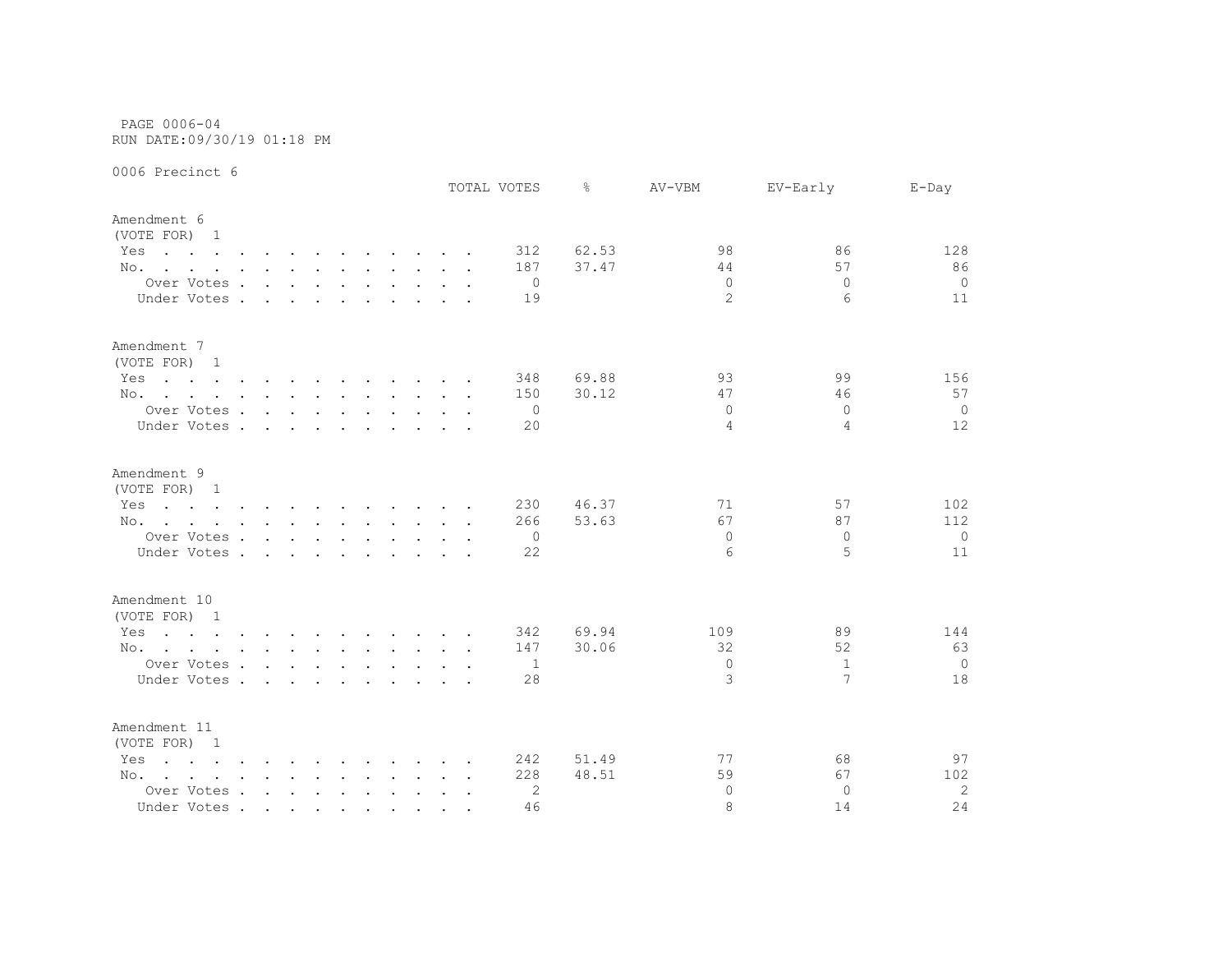| (VOTE FOR) 1                                                                           |  |        |                                     |                      |               |                                                                                                                 |                      |                 |                             |        |              |       |     |     |          |
|----------------------------------------------------------------------------------------|--|--------|-------------------------------------|----------------------|---------------|-----------------------------------------------------------------------------------------------------------------|----------------------|-----------------|-----------------------------|--------|--------------|-------|-----|-----|----------|
| Yes<br>$\mathbf{r}$ , and $\mathbf{r}$ , and $\mathbf{r}$ , and $\mathbf{r}$           |  |        |                                     | $\sim$ $\sim$ $\sim$ |               | and the state of the state of the                                                                               |                      |                 |                             |        | 370          | 75.98 | 107 | 112 | 151      |
| No.                                                                                    |  |        |                                     |                      |               |                                                                                                                 |                      |                 |                             |        | 117          | 24.02 | 31  | 28  | 58       |
| Over Votes.                                                                            |  |        |                                     |                      |               | $\mathbf{r}$ , and $\mathbf{r}$ , and $\mathbf{r}$ , and $\mathbf{r}$                                           |                      |                 | $\sim$ $\sim$ $\sim$ $\sim$ |        | 0            |       |     |     | $\Omega$ |
| Under Votes.                                                                           |  |        |                                     |                      |               | $\mathbf{r}$ , and $\mathbf{r}$ , and $\mathbf{r}$ , and $\mathbf{r}$                                           |                      |                 |                             |        | 31           |       | 6   |     | 16       |
| Amendment 13                                                                           |  |        |                                     |                      |               |                                                                                                                 |                      |                 |                             |        |              |       |     |     |          |
| (VOTE FOR) 1                                                                           |  |        |                                     |                      |               |                                                                                                                 |                      |                 |                             |        |              |       |     |     |          |
| Yes<br>$\sim$ $\sim$ $\sim$ $\sim$ $\sim$                                              |  |        |                                     |                      | $\sim$ $\sim$ | $\sim$ $\sim$ $\sim$                                                                                            |                      | $\sim$          |                             |        | 236          | 47.01 | 90  | 60  | 86       |
| No.<br>the contract of the contract of the contract of the contract of the contract of |  |        |                                     | $\sim$ $\sim$        | $\sim$        | $\sim$ $\sim$ $\sim$                                                                                            |                      | $\cdot$ $\cdot$ |                             |        | 266          | 52.99 | 52  | 84  | 130      |
| Over Votes .                                                                           |  | $\sim$ | and the contract of the contract of |                      | $\sim$        | $\sim$ $\sim$                                                                                                   | $\ddot{\phantom{0}}$ | $\sim$ $\sim$   | $\sim$ $\sim$               | $\sim$ | $\mathbf{0}$ |       |     |     | $\Omega$ |
| Under Votes.                                                                           |  |        |                                     |                      |               | the contract of the contract of the contract of the contract of the contract of the contract of the contract of |                      |                 |                             |        | 16           |       |     |     | 9        |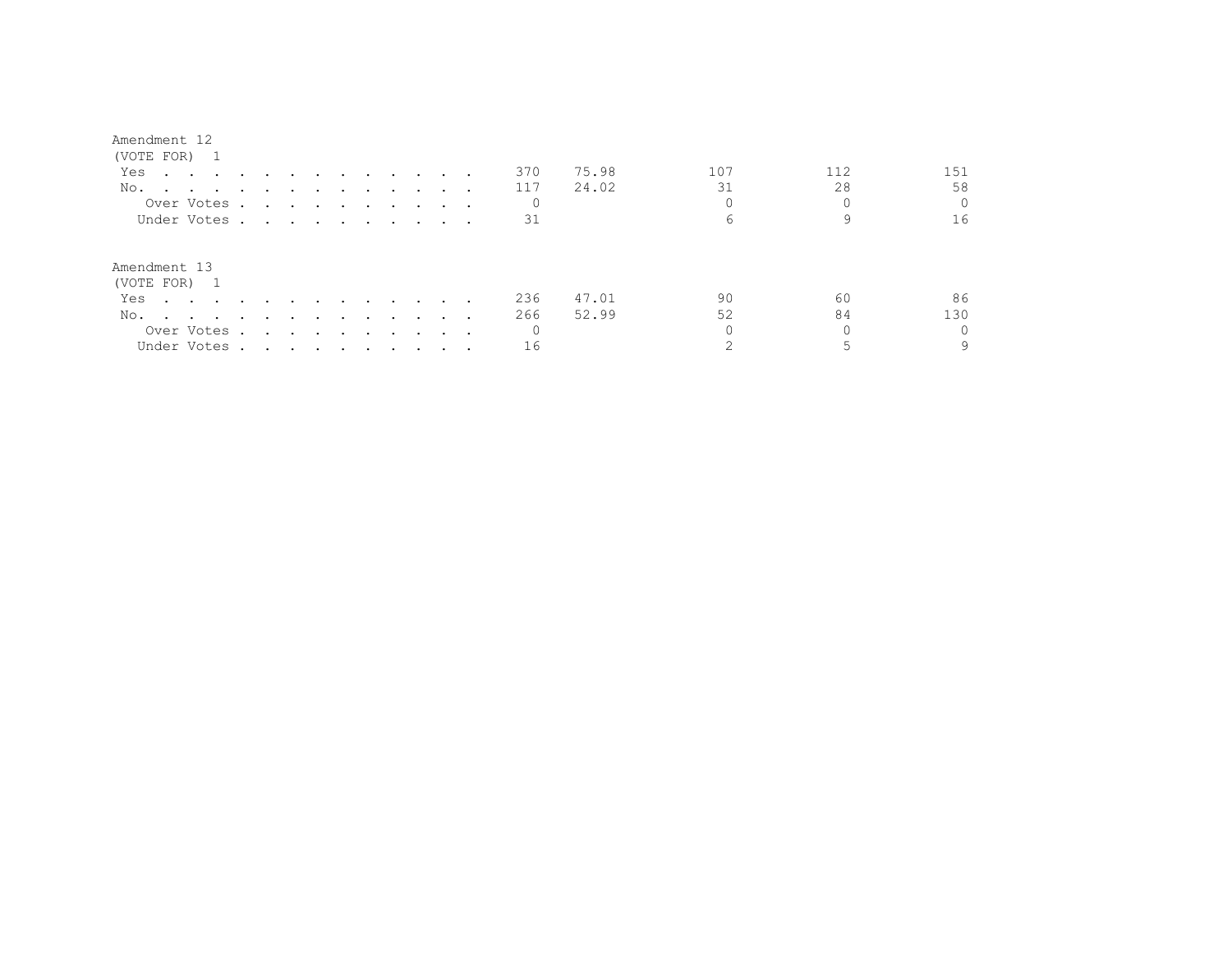PAGE 0007-01 RUN DATE:09/30/19 01:18 PM

0007 Precinct 7 TOTAL VOTES % AV-VBM EV-Early E-Day REGISTERED VOTERS - TOTAL . . . . . . 1,158 BALLOTS CAST - TOTAL. . . . . . . 656 171 179 305 BALLOTS CAST - BLANK. . . . . . . . 0 0 0 0 VOTER TURNOUT - TOTAL . . . . . . . 56.65 VOTER TURNOUT - BLANK . . . . . . . United States Senator (VOTE FOR) 1 Rick Scott (REP) . . . . . . . . 245 37.69 72 75 97 Bill Nelson (DEM). . . . . . . . . 404 62.15 97 103 204 WRITE-IN. . . . . . . . . . . . 1 .15 0 0 0 1 Over Votes . . . . . . . . . . 1 1 0 0 0 0 Under Votes . . . . . . . . . . . 5 1 1 1 3 Representative in Congress District 3 (VOTE FOR) 1 Ted Yoho (REP) . . . . . . . . . . 257 40.03 75 75 106 Yvonne Hayes Hinson (DEM) . . . . . 385 59.97 93 102 190 Over Votes . . . . . . . . . . 0 0 0 0 Under Votes . . . . . . . . . . 14 3 2 9 Governor and Lieutenant Governor (VOTE FOR) 1 Ron DeSantis (REP) . . . . . . 244 37.31 69 77 98 Andrew Gillum (DEM) . . . . . . . 397 60.70 95 102 199 Darcy G. Richardson (REF) . . . . . 1 .15 0 0 0 1 Kyle "K.C" Gibson (NPA). . . . . . 6 . 92 4 0 2 Ryan Christopher Foley (NPA) . . . . 3 .46 0 0 3 3 Bruce Stanley (NPA) . . . . . . . 3 .46 2 0 1 WRITE-IN. . . . . . . . . . . . 0 0 0 0 Over Votes . . . . . . . . . . 0 0 0 0 Under Votes . . . . . . . . . . . 2 1 0 1 Attorney General (VOTE FOR) 1 Ashley Moody (REP) . . . . . . . 245 38.04 69 76 99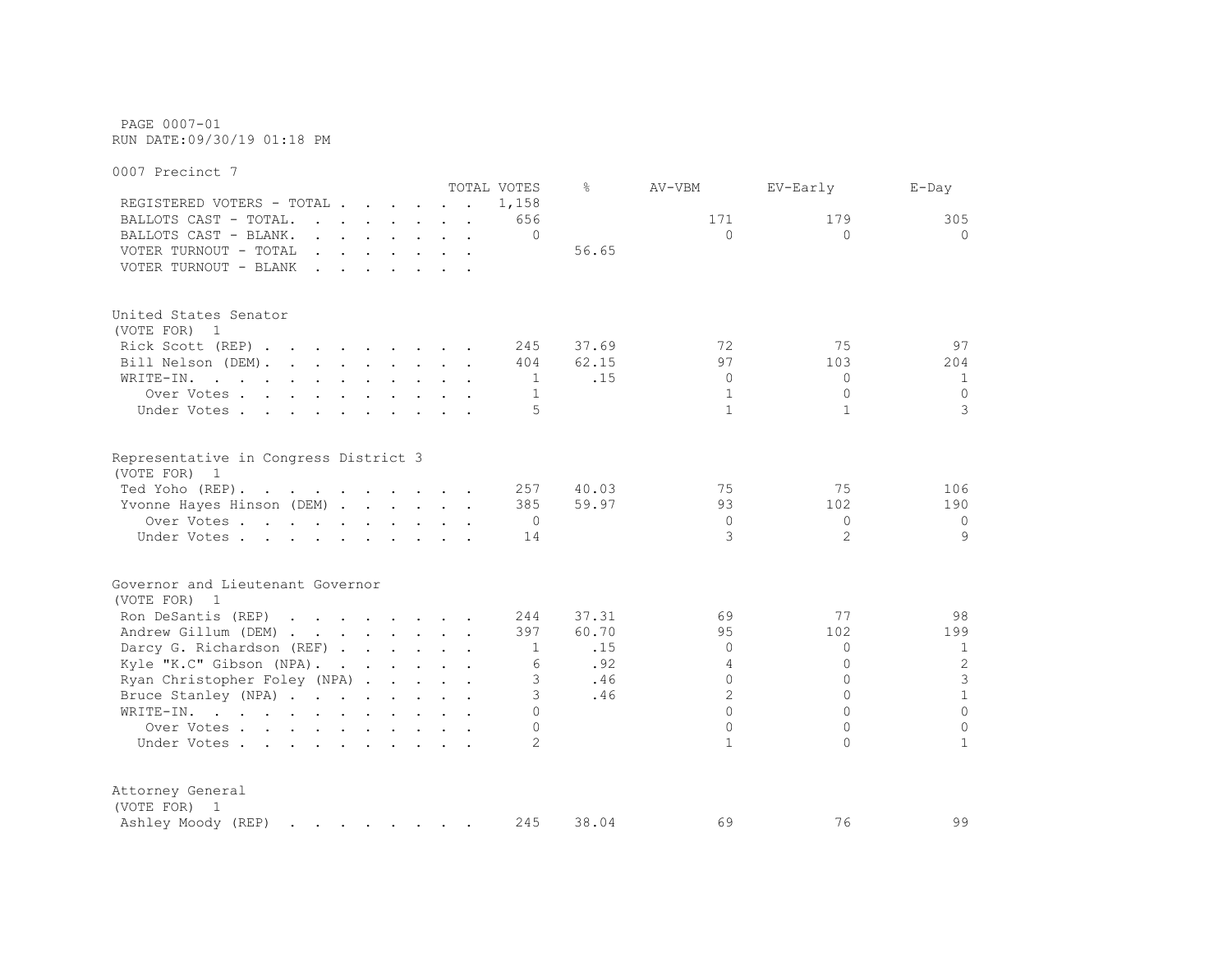| Sean Shaw (DEM)             |  |  | 387      | 60.09 | 92 | 102 | 193    |
|-----------------------------|--|--|----------|-------|----|-----|--------|
| Jeffrey Marc Siskind (NPA). |  |  | 12       | 1.86  |    |     | 5.     |
| Over Votes                  |  |  | $\Omega$ |       |    |     |        |
| Under Votes                 |  |  | 12       |       |    |     | 8      |
| Chief Financial Officer     |  |  |          |       |    |     |        |
| (VOTE FOR) 1                |  |  |          |       |    |     |        |
| Jimmy Patronis (REP).       |  |  | 246      | 38.56 | 71 | 77  | 97     |
| Jeremy Ring (DEM).          |  |  | 391      | 61.29 | 97 | 100 | 194    |
| WRITE-IN.                   |  |  |          | .16   |    |     |        |
| Over Votes                  |  |  |          |       |    |     |        |
| Under Votes                 |  |  | 18       |       |    |     | 13     |
| Commissioner of Agriculture |  |  |          |       |    |     |        |
| (VOTE FOR) 1                |  |  |          |       |    |     |        |
| Matt Caldwell (REP)         |  |  | 248      | 38.99 | 73 | 77  | 97     |
| Nicole "Nikki" Fried (DEM). |  |  | 388      | 61.01 | 94 | 99  | 195    |
| Over Votes                  |  |  |          |       |    |     | $\cap$ |
| Under Votes                 |  |  | 20       |       |    |     | 13     |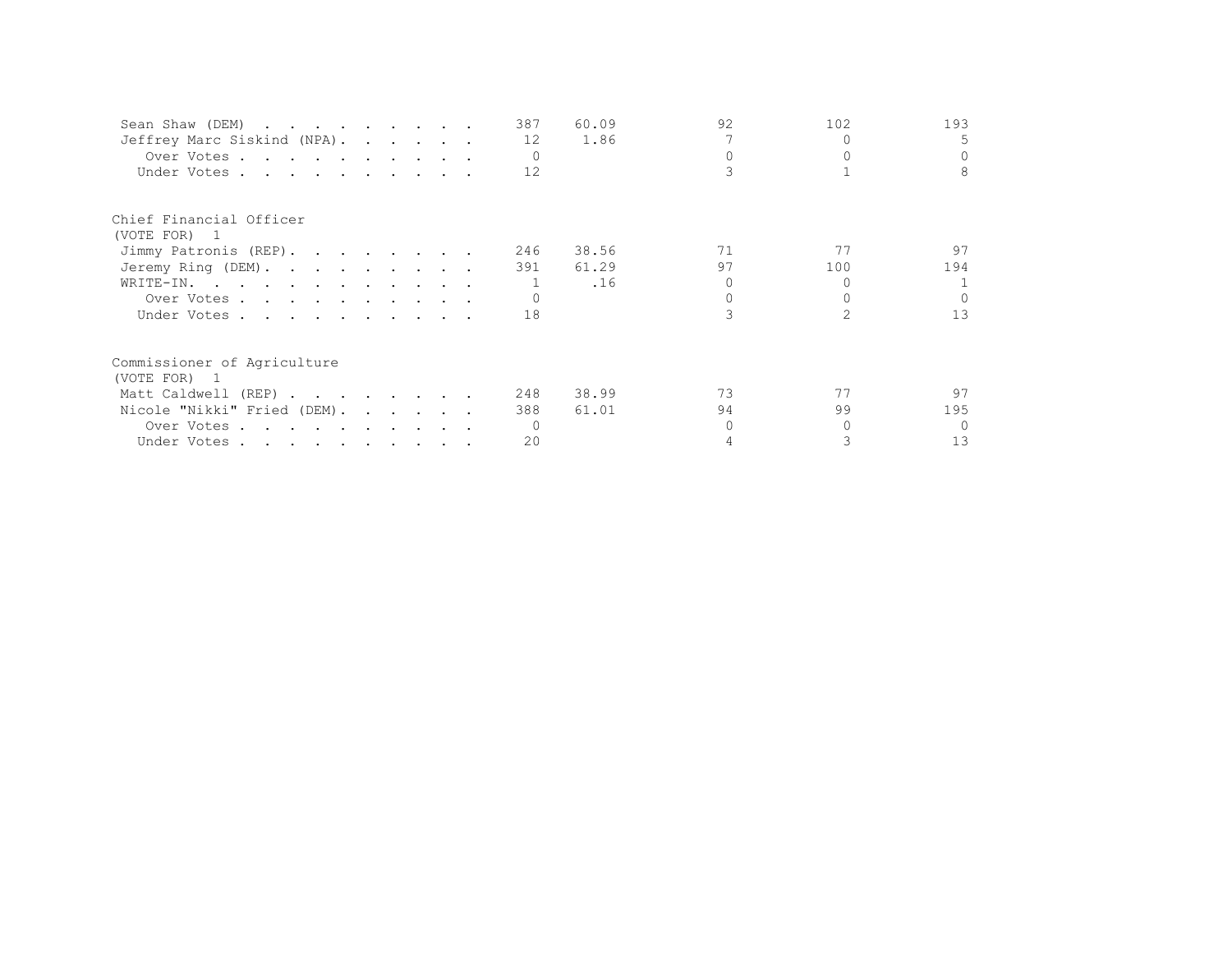PAGE 0007-02 RUN DATE:09/30/19 01:18 PM

|                                                                                                                        | TOTAL VOTES | ⊱            | AV-VBM           | EV-Early    | $E$ -Day       |
|------------------------------------------------------------------------------------------------------------------------|-------------|--------------|------------------|-------------|----------------|
| State Representative District 19<br>(VOTE FOR) 1                                                                       |             |              |                  |             |                |
| Bobby Payne (REP).                                                                                                     |             | 38.49<br>244 | 74               | 73          | 96             |
| Paul Still (DEM)                                                                                                       |             | 61.51<br>390 | 91               | 102         | 197            |
| Over Votes                                                                                                             |             | 0            | $\Omega$         | $\Omega$    | $\Omega$       |
| Under Votes                                                                                                            |             | 22           | $6 \overline{6}$ | 4           | 12             |
| Circuit Judge 8th Judicial Circuit Group 8                                                                             |             |              |                  |             |                |
| (VOTE FOR) 1                                                                                                           |             |              |                  |             |                |
| David Robertson                                                                                                        |             | 32.11<br>184 | 65               | 50          | 69             |
| Gloria Walker                                                                                                          |             | 67.89<br>389 | 93               | 109         | 186            |
| Over Votes                                                                                                             |             | $\circ$      | $\circ$          | $\Omega$    | $\Omega$       |
| Under Votes                                                                                                            |             | 83           | 13               | 20          | 50             |
| Supreme Court Justice Alan Lawson<br>(VOTE FOR) 1                                                                      |             |              |                  |             |                |
| the contract of the contract of the contract of the contract of the contract of the contract of the contract of<br>Yes |             | 357<br>63.41 | 99               | 99          | 158            |
| No.                                                                                                                    |             | 206<br>36.59 | 55               | 57          | 94             |
| Over Votes                                                                                                             |             | 0            | $\overline{0}$   | $\circ$     | $\mathbf 0$    |
| Under Votes                                                                                                            |             | 93           | 17               | 23          | 53             |
| First District Court of Appeal Harvey Jay                                                                              |             |              |                  |             |                |
| (VOTE FOR) 1                                                                                                           |             |              |                  |             |                |
| Yes<br>the contract of the contract of the contract of the contract of the contract of the contract of the contract of |             | 61.96<br>347 | 97               | 101         | 148            |
| the contract of the contract of the contract of the contract of the contract of the contract of the contract of<br>No. |             | 38.04<br>213 | 60               | 55          | 98             |
| Over Votes                                                                                                             |             | 1            | $\mathbf{0}$     | $\circ$     | $\mathbf{1}$   |
| Under Votes                                                                                                            |             | 95           | 14               | 23          | 58             |
| First District Court of Appeal Stephanie Ray<br>(VOTE FOR) 1                                                           |             |              |                  |             |                |
| $\mathbf{r}$ , and $\mathbf{r}$ , and $\mathbf{r}$ , and $\mathbf{r}$ , and $\mathbf{r}$ , and $\mathbf{r}$<br>Yes     |             | 64.04<br>358 | 106              | 99          | 152            |
| No.<br>the contract of the contract of the contract of the contract of the contract of the contract of the contract of |             | 35.96<br>201 | 51               | 57          | 93             |
| Over Votes                                                                                                             |             | $\Omega$     | $\Omega$         | $\mathbf 0$ | $\overline{0}$ |
| Under Votes                                                                                                            |             | 97           | 14               | 23          | 60             |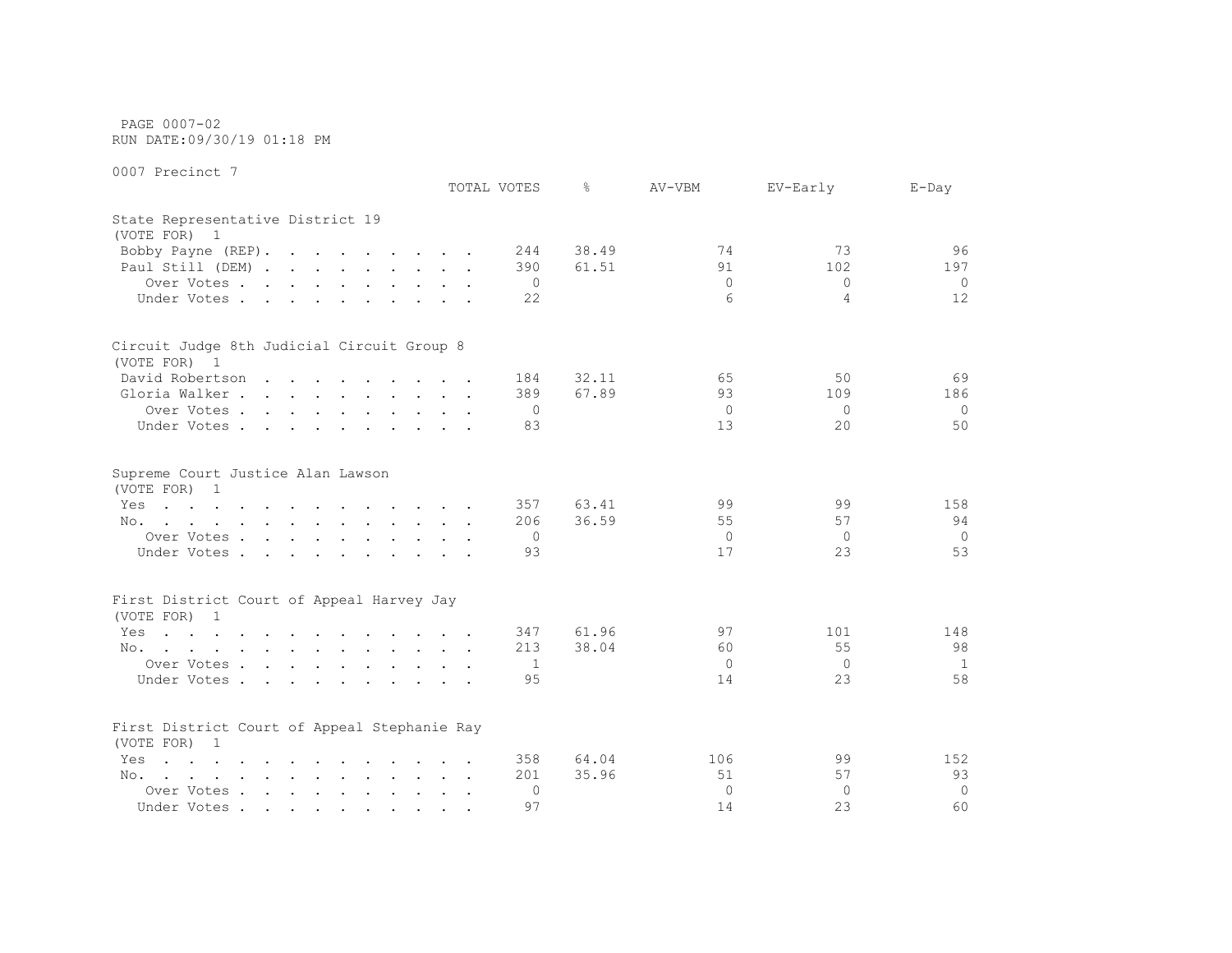## First District Court of Appeal Brad Thomas

| (VOTE FOR) 1                                   |                                                                                                                                                                                                                                      |  |  |  |  |  |     |       |     |    |          |
|------------------------------------------------|--------------------------------------------------------------------------------------------------------------------------------------------------------------------------------------------------------------------------------------|--|--|--|--|--|-----|-------|-----|----|----------|
| Yes                                            | <u>in the contract of the contract of the contract of the contract of the contract of the contract of the contract of the contract of the contract of the contract of the contract of the contract of the contract of the contra</u> |  |  |  |  |  | 345 | 61.94 | 107 | 98 | 139      |
| No.                                            |                                                                                                                                                                                                                                      |  |  |  |  |  | 212 | 38.06 | 49  | 57 | 106      |
|                                                | Over Votes                                                                                                                                                                                                                           |  |  |  |  |  |     |       |     |    | $\Omega$ |
|                                                | Under Votes                                                                                                                                                                                                                          |  |  |  |  |  | 99  |       |     | 24 | 60       |
| First District Court of Appeal Kemmerly Thomas |                                                                                                                                                                                                                                      |  |  |  |  |  |     |       |     |    |          |
| (VOTE FOR) 1                                   |                                                                                                                                                                                                                                      |  |  |  |  |  |     |       |     |    |          |
| Yes                                            |                                                                                                                                                                                                                                      |  |  |  |  |  | 343 | 61.25 | 105 | 95 | 142      |
| No.                                            |                                                                                                                                                                                                                                      |  |  |  |  |  | 217 | 38.75 | 52  | 61 | 104      |
|                                                | Over Votes                                                                                                                                                                                                                           |  |  |  |  |  |     |       |     |    | $\Omega$ |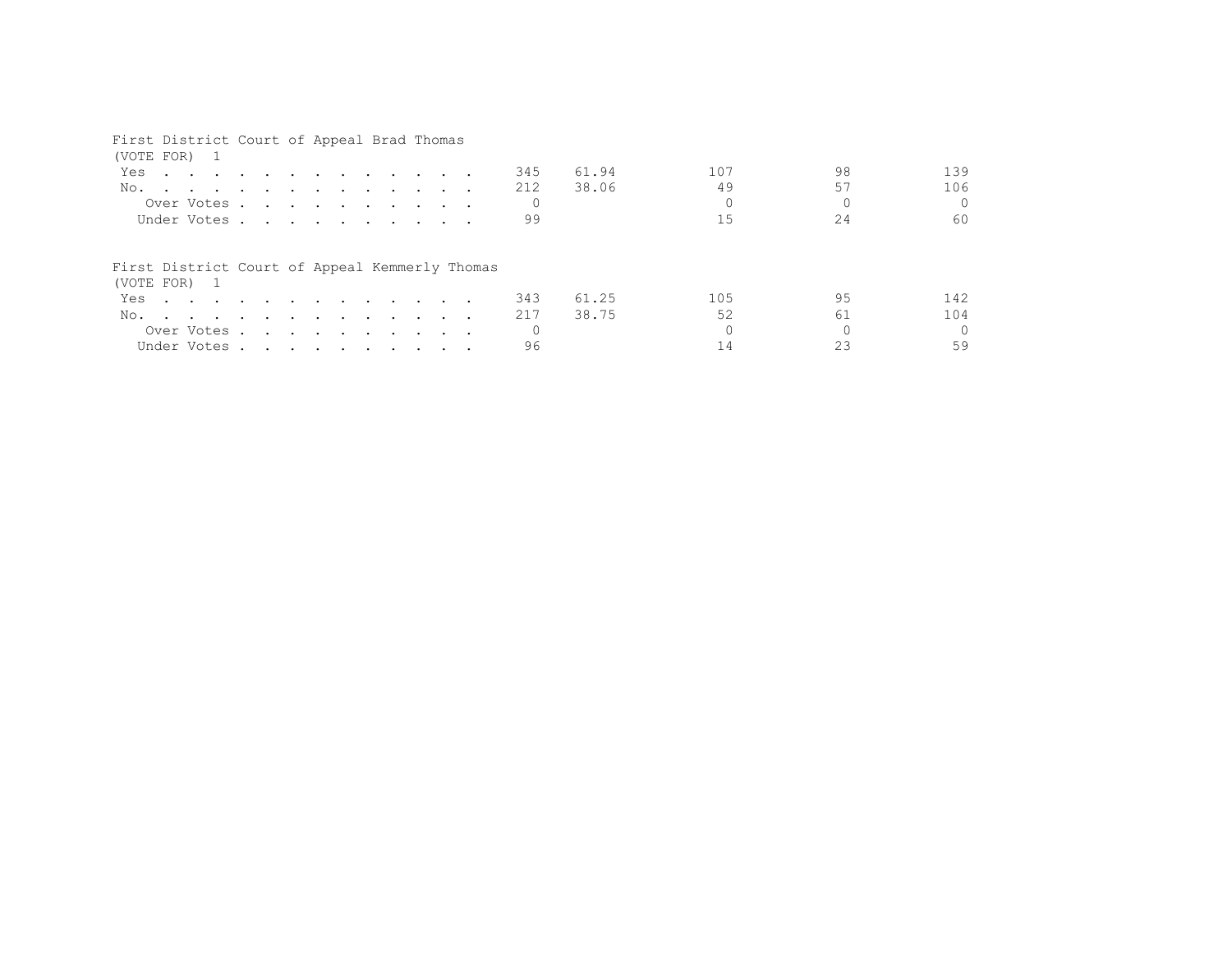PAGE 0007-03 RUN DATE:09/30/19 01:18 PM

0007 Precinct 7 TOTAL VOTES % AV-VBM EV-Early E-Day First District Court of Appeal Allen Winsor (VOTE FOR) 1 Yes . . . . . . . . . . . . 336 59.79 101 101 89 145 No. . . . . . . . . . . . 226 40.21 57 66 103 Over Votes . . . . . . . . . . 0 0 0 0 Under Votes . . . . . . . . . . 94 13 24 57 Soil & Water Conservation District Supervisor District 3 (VOTE FOR) 1 Justin Hilderbrandt . . . . . . 267 51.45 83 69 114 Paul McDavid . . . . . . . . . 252 48.55 66 71 115 Over Votes . . . . . . . . . . 0 0 0 0 Under Votes . . . . . . . . . . 137 22 39 39 76 Amendment 1 (VOTE FOR) 1 Yes . . . . . . . . . . . 295 48.12 91 85 119 No. . . . . . . . . . . . 318 51.88 74 87 156 Over Votes . . . . . . . . . . 2 0 0 2 2 Under Votes . . . . . . . . . . 41 6 7 28 Amendment 2 (VOTE FOR) 1 Yes . . . . . . . . . . . . 389 63.77 113 108 168 No. . . . . . . . . . . . 221 36.23 54 60 106 Over Votes . . . . . . . . . . 0 0 0 0 Under Votes . . . . . . . . . . 46 4 11 31 Amendment 3 (VOTE FOR) 1 Yes . . . . . . . . . . . 487 77.18 134 136 216 No. . . . . . . . . . . . 144 22.82 33 39 39 72 Over Votes . . . . . . . . . . 0 0 0 0

Under Votes . . . . . . . . . . 25 4 4 4 17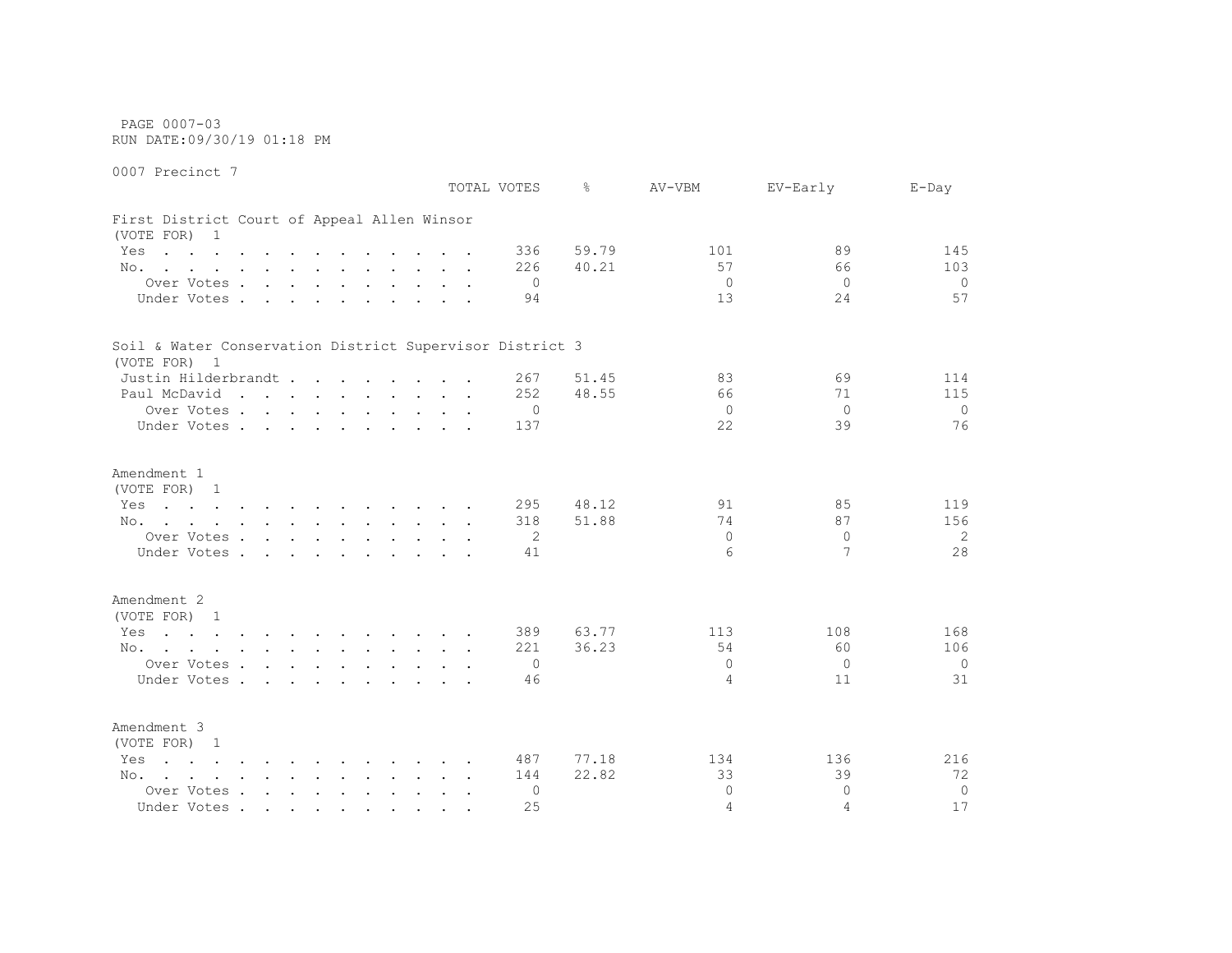| (VOTE FOR) 1                                                                                                           |                                                                                                                                                                                                                               |                                                                                                                 |                      |        |                         |                         |                 |  |     |       |     |     |          |
|------------------------------------------------------------------------------------------------------------------------|-------------------------------------------------------------------------------------------------------------------------------------------------------------------------------------------------------------------------------|-----------------------------------------------------------------------------------------------------------------|----------------------|--------|-------------------------|-------------------------|-----------------|--|-----|-------|-----|-----|----------|
| Yes<br>$\mathbf{r}$ , and $\mathbf{r}$ , and $\mathbf{r}$ , and $\mathbf{r}$                                           |                                                                                                                                                                                                                               |                                                                                                                 | $\sim$ $\sim$ $\sim$ |        |                         |                         |                 |  | 472 | 75.76 | 122 | 131 | 218      |
| No.                                                                                                                    |                                                                                                                                                                                                                               |                                                                                                                 |                      |        |                         |                         |                 |  | 151 | 24.24 | 44  | 41  | 66       |
| Over Votes.                                                                                                            |                                                                                                                                                                                                                               | the contract of the contract of the contract of the contract of the contract of the contract of the contract of |                      |        |                         |                         |                 |  | 0   |       |     |     | $\Omega$ |
| Under Votes.                                                                                                           | $\mathbf{r}$ , and $\mathbf{r}$ , and $\mathbf{r}$ , and $\mathbf{r}$                                                                                                                                                         |                                                                                                                 |                      |        |                         |                         |                 |  | 33  |       |     |     | 21       |
| Amendment 5<br>(VOTE FOR) 1                                                                                            |                                                                                                                                                                                                                               |                                                                                                                 |                      |        |                         |                         |                 |  |     |       |     |     |          |
| Yes<br>$\sim$ $\sim$ $\sim$ $\sim$ $\sim$                                                                              |                                                                                                                                                                                                                               |                                                                                                                 |                      | $\sim$ | $\sim$ $\sim$ $\sim$    |                         | $\cdot$ $\cdot$ |  | 345 | 57.12 | 105 | 91  | 148      |
| No.<br>the contract of the contract of the contract of the contract of the contract of the contract of the contract of | $\sim$                                                                                                                                                                                                                        |                                                                                                                 | $\sim$ $\sim$        | $\sim$ | $\sim 100$ km s $^{-1}$ | $\sim 100$ km s $^{-1}$ | $\sim$ $\sim$   |  | 259 | 42.88 | 57  | 73  | 129      |
| Over Votes .                                                                                                           | $\sim$                                                                                                                                                                                                                        | the contract of the contract of the contract of the contract of the contract of the contract of the contract of |                      |        |                         |                         |                 |  |     |       |     |     |          |
| Under Votes.                                                                                                           | . The contribution of the contribution of the contribution of the contribution of the contribution of the contribution of the contribution of the contribution of the contribution of the contribution of the contribution of |                                                                                                                 |                      |        |                         |                         |                 |  | 51  |       |     |     | 27       |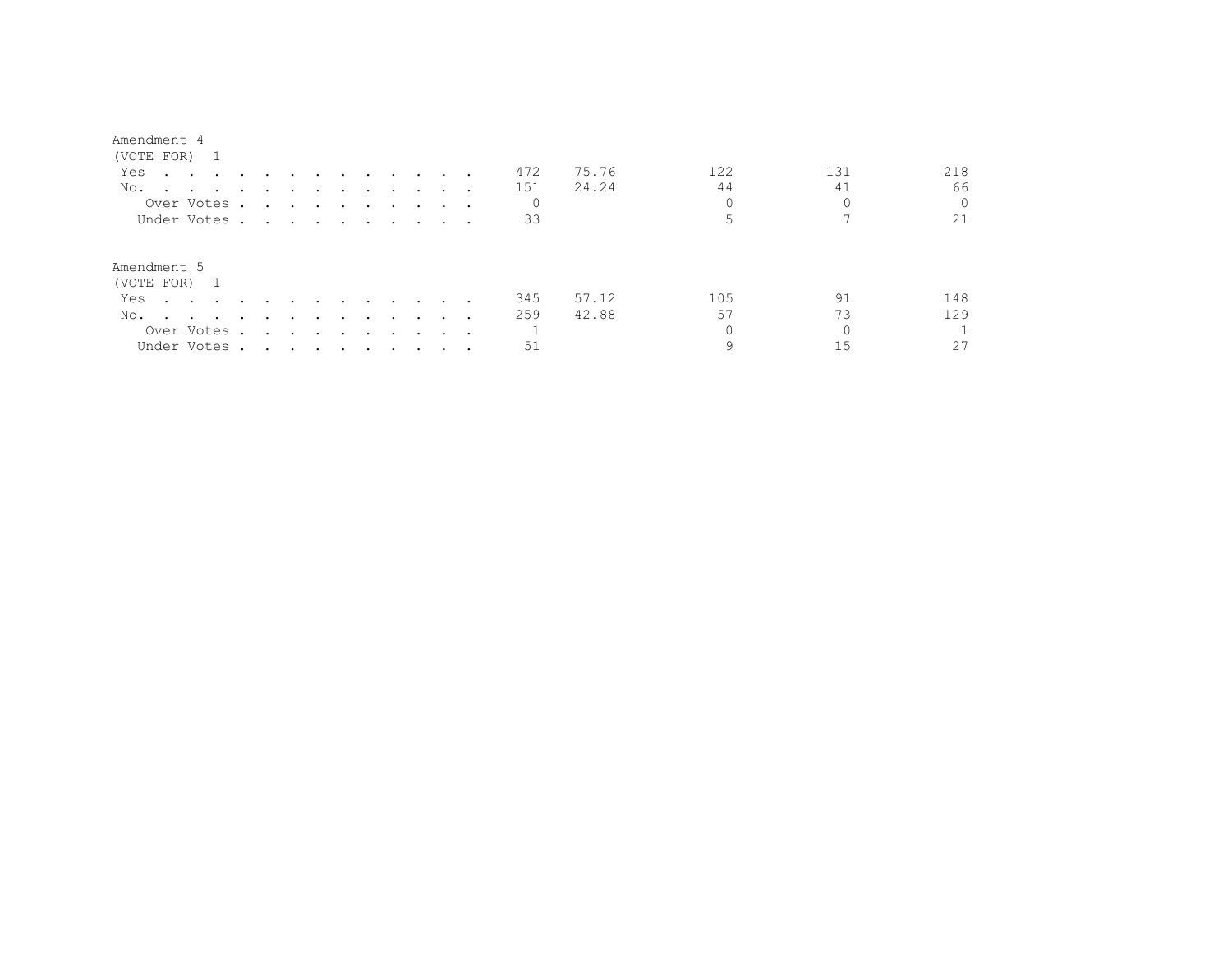PAGE 0007-04 RUN DATE:09/30/19 01:18 PM

|                                                                                                                        |                                        |        |                      |               |                                                                                                                                                                                                                                |  |        | TOTAL VOTES    | ⊱     | AV-VBM         | EV-Early     | $E$ -Day       |
|------------------------------------------------------------------------------------------------------------------------|----------------------------------------|--------|----------------------|---------------|--------------------------------------------------------------------------------------------------------------------------------------------------------------------------------------------------------------------------------|--|--------|----------------|-------|----------------|--------------|----------------|
| Amendment 6<br>(VOTE FOR) 1                                                                                            |                                        |        |                      |               |                                                                                                                                                                                                                                |  |        |                |       |                |              |                |
| Yes<br>the contract of the contract of the contract of the contract of the contract of the contract of the contract of |                                        |        |                      |               |                                                                                                                                                                                                                                |  |        | 379            | 62.23 | 102            | 109          | 167            |
| No.                                                                                                                    |                                        |        |                      |               |                                                                                                                                                                                                                                |  |        | 230            | 37.77 | 65             | 57           | 108            |
| Over Votes                                                                                                             |                                        |        |                      |               | and the contract of the contract of the contract of the contract of the contract of the contract of the contract of the contract of the contract of the contract of the contract of the contract of the contract of the contra |  |        | $\Omega$       |       | $\Omega$       | $\circ$      | $\circ$        |
| Under Votes .                                                                                                          | $\sim$                                 | $\sim$ | $\ddot{\phantom{a}}$ | $\sim$        |                                                                                                                                                                                                                                |  |        | 47             |       | $\overline{4}$ | 13           | 30             |
| Amendment 7<br>(VOTE FOR) 1                                                                                            |                                        |        |                      |               |                                                                                                                                                                                                                                |  |        |                |       |                |              |                |
| Yes<br>the contract of the contract of the contract of the contract of the contract of the contract of the contract of |                                        |        |                      |               |                                                                                                                                                                                                                                |  |        | 425            | 70.48 | 119            | 114          | 191            |
| No.                                                                                                                    |                                        |        |                      |               |                                                                                                                                                                                                                                |  |        | 178            | 29.52 | 44             | 51           | 83             |
| Over Votes                                                                                                             |                                        |        |                      |               |                                                                                                                                                                                                                                |  |        | $\overline{0}$ |       | $\Omega$       | $\Omega$     | $\overline{0}$ |
| Under Votes                                                                                                            |                                        |        |                      | $\sim$ $\sim$ | $\sim$ $\sim$ $\sim$ $\sim$ $\sim$                                                                                                                                                                                             |  |        | 53             |       | 8              | 14           | 31             |
| Amendment 9                                                                                                            |                                        |        |                      |               |                                                                                                                                                                                                                                |  |        |                |       |                |              |                |
| (VOTE FOR) 1                                                                                                           |                                        |        |                      |               |                                                                                                                                                                                                                                |  |        |                |       |                |              |                |
| Yes<br>the contract of the contract of the contract of the contract of the contract of the contract of the contract of |                                        |        |                      |               |                                                                                                                                                                                                                                |  |        | 389            | 65.71 | 112            | 106          | 171            |
| No.                                                                                                                    |                                        |        |                      |               |                                                                                                                                                                                                                                |  |        | 203            | 34.29 | 47             | 61           | 94             |
| Over Votes                                                                                                             |                                        |        |                      |               |                                                                                                                                                                                                                                |  |        | 0              |       | 0              | $\Omega$     | $\overline{0}$ |
| Under Votes.                                                                                                           | $\mathbf{r}$ . The set of $\mathbf{r}$ |        | $\sim$               | $\sim$        |                                                                                                                                                                                                                                |  |        | 64             |       | 12             | 12           | 40             |
| Amendment 10                                                                                                           |                                        |        |                      |               |                                                                                                                                                                                                                                |  |        |                |       |                |              |                |
| (VOTE FOR) 1                                                                                                           |                                        |        |                      |               |                                                                                                                                                                                                                                |  |        |                |       |                |              |                |
| Yes<br>the contract of the contract of the contract of the contract of the contract of the contract of the contract of |                                        |        |                      |               |                                                                                                                                                                                                                                |  |        | 381            | 64.47 | 118            | 104          | 158            |
| No.                                                                                                                    |                                        |        |                      |               |                                                                                                                                                                                                                                |  |        | 210            | 35.53 | 45             | 57           | 108            |
| Over Votes                                                                                                             |                                        |        |                      |               |                                                                                                                                                                                                                                |  |        | 0              |       | $\Omega$       | $\mathbf{0}$ | $\overline{0}$ |
| Under Votes                                                                                                            |                                        |        |                      |               |                                                                                                                                                                                                                                |  |        | 65             |       | 8              | 18           | 39             |
| Amendment 11<br>(VOTE FOR) 1                                                                                           |                                        |        |                      |               |                                                                                                                                                                                                                                |  |        |                |       |                |              |                |
| Yes<br>$\mathbf{r}$ , and $\mathbf{r}$ , and $\mathbf{r}$ , and $\mathbf{r}$ , and $\mathbf{r}$ , and $\mathbf{r}$     |                                        |        |                      |               |                                                                                                                                                                                                                                |  |        | 350            | 60.66 | 110            | 92           | 148            |
| No.                                                                                                                    |                                        |        |                      |               |                                                                                                                                                                                                                                |  |        | 227            | 39.34 | 49             | 68           | 109            |
| Over Votes                                                                                                             |                                        |        |                      |               |                                                                                                                                                                                                                                |  | $\sim$ | 0              |       | $\Omega$       | $\Omega$     | $\circ$        |
| Under Votes                                                                                                            |                                        |        |                      |               |                                                                                                                                                                                                                                |  |        | 79             |       | 12             | 19           | 48             |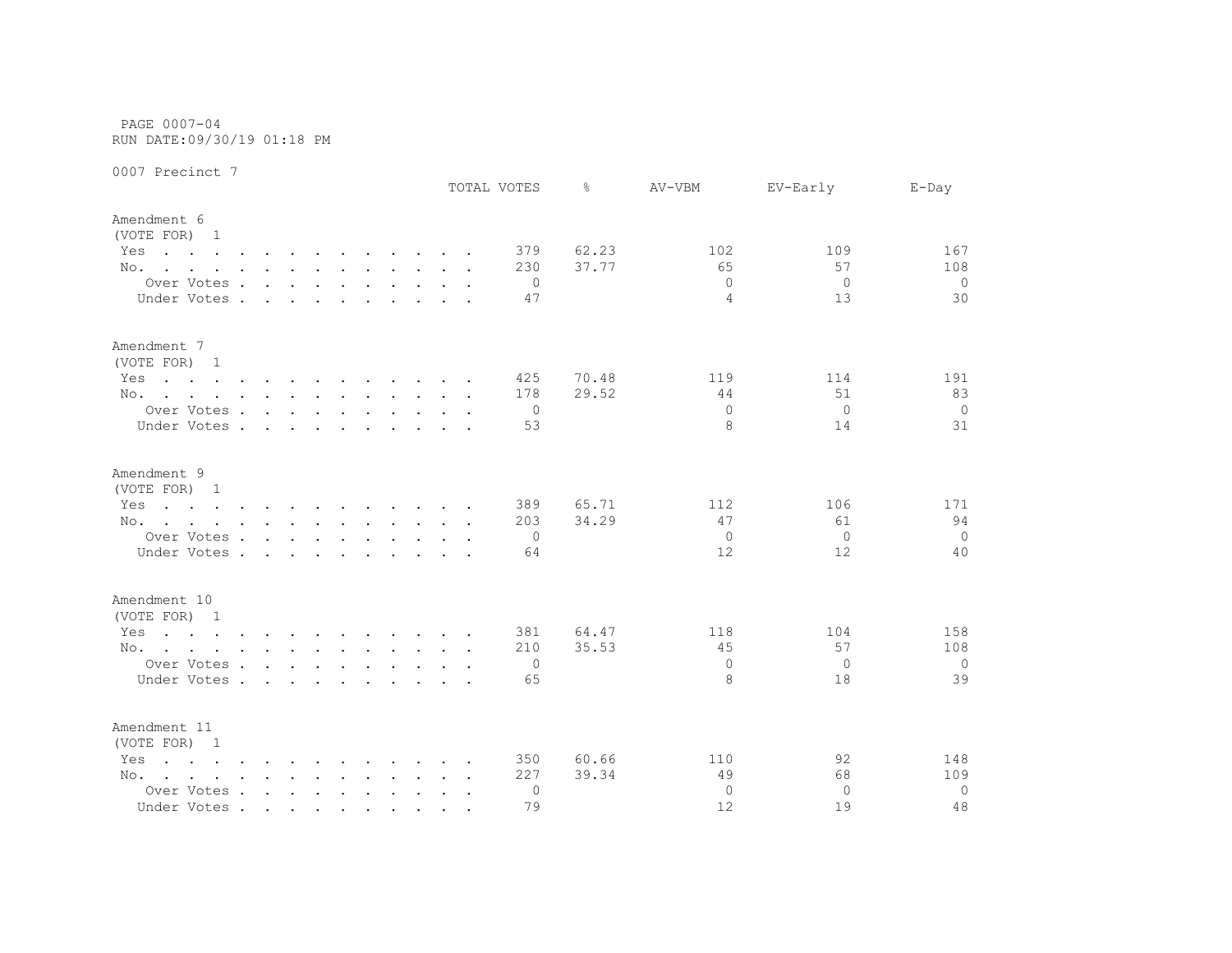| (VOTE FOR)                                                                                                             |                                                                                                                 |                                                                                                                 |               |                                                                                                                 |               |                          |                                 |          |       |     |     |     |
|------------------------------------------------------------------------------------------------------------------------|-----------------------------------------------------------------------------------------------------------------|-----------------------------------------------------------------------------------------------------------------|---------------|-----------------------------------------------------------------------------------------------------------------|---------------|--------------------------|---------------------------------|----------|-------|-----|-----|-----|
| Yes<br>$\mathbf{r}$ , and $\mathbf{r}$ , and $\mathbf{r}$ , and $\mathbf{r}$                                           |                                                                                                                 | $\sim$                                                                                                          | $\sim$ $\sim$ | and the state of the state of the state of the state of the state of the state of the state of the state of the |               |                          |                                 | 412      | 69.36 | 128 | 117 | 166 |
| No.                                                                                                                    |                                                                                                                 |                                                                                                                 |               |                                                                                                                 |               |                          |                                 | 182      | 30.64 | 33  | 47  | 102 |
| Over Votes.                                                                                                            | $\sim$                                                                                                          | the contract of the contract of the contract of the contract of the contract of the contract of the contract of |               |                                                                                                                 |               |                          | $\cdot$ $\cdot$ $\cdot$ $\cdot$ |          |       |     |     |     |
| Under Votes.                                                                                                           | the contract of the contract of the contract of the contract of the contract of the contract of the contract of |                                                                                                                 |               |                                                                                                                 |               |                          |                                 | 62       |       | 10  | 15  | 37  |
| Amendment 13<br>(VOTE FOR) 1                                                                                           |                                                                                                                 |                                                                                                                 |               |                                                                                                                 |               |                          |                                 |          |       |     |     |     |
| Yes                                                                                                                    |                                                                                                                 |                                                                                                                 |               | $\sim$ $\sim$                                                                                                   | $\sim$ $\sim$ | $\sim$ $\sim$            |                                 | 339      | 54.07 | 105 | 93  | 140 |
| No.<br>the contract of the contract of the contract of the contract of the contract of the contract of the contract of | $\sim$                                                                                                          | $\sim$                                                                                                          | $\sim$        | $\sim$ $\sim$ $\sim$                                                                                            |               | $\overline{\phantom{a}}$ |                                 | 288      | 45.93 | 60  | 80  | 148 |
| Over Votes .                                                                                                           | $\sim$                                                                                                          | and the state of the state of the state of the state of the state of the state of the state of the state of the |               | $\sim$ $\sim$ $\sim$                                                                                            |               |                          | $\sim$ $\sim$ $\sim$ $\sim$     | $\Omega$ |       |     |     |     |
| Under Votes.                                                                                                           | the contract of the contract of the contract of the contract of the contract of the contract of the contract of |                                                                                                                 |               |                                                                                                                 |               |                          |                                 | 29       |       |     | 6   |     |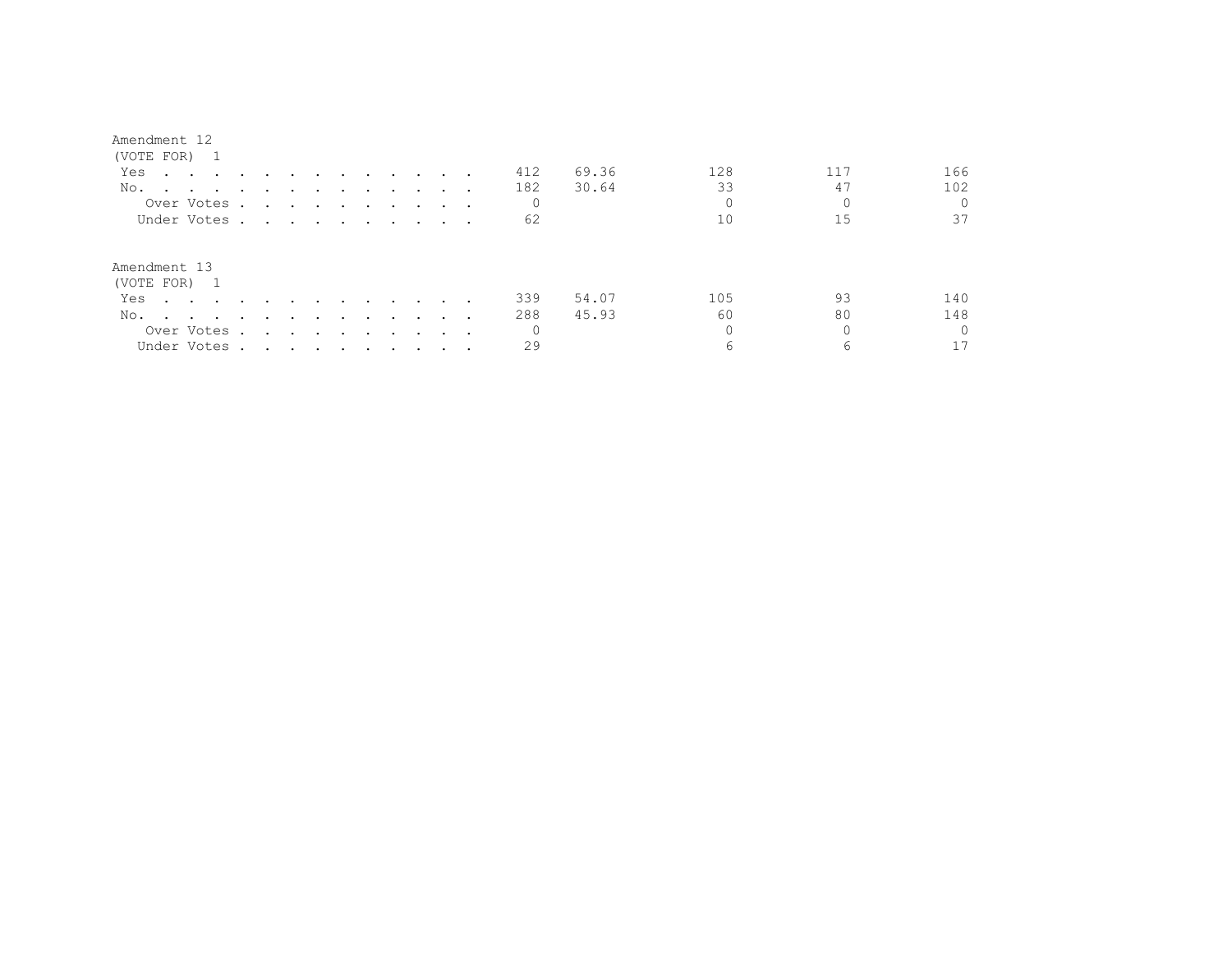PAGE 0008-01 RUN DATE:09/30/19 01:18 PM

0008 Precinct 8 TOTAL VOTES % AV-VBM EV-Early E-Day REGISTERED VOTERS - TOTAL . . . . . . 1,724 BALLOTS CAST - TOTAL. . . . . . 1,123 328 346 449 BALLOTS CAST - BLANK. . . . . . . . 0 0 0 0 VOTER TURNOUT - TOTAL . . . . . . . . 65.14 VOTER TURNOUT - BLANK . . . . . . . United States Senator (VOTE FOR) 1 Rick Scott (REP) . . . . . . . 843 75.61 244 262 337 Bill Nelson (DEM). . . . . . . . 268 24.04 80 81 107 WRITE-IN. . . . . . . . . . . . 4 .36 2 1 1 1 Over Votes . . . . . . . . . . 0 0 0 0 Under Votes . . . . . . . . . . 8 2 2 2 4 Representative in Congress District 3 (VOTE FOR) 1 Ted Yoho (REP) . . . . . . . . . . 892 80.36 259 273 360 Yvonne Hayes Hinson (DEM) . . . . . 218 19.64 66 68 68 84 Over Votes . . . . . . . . . . 0 0 0 0 Under Votes . . . . . . . . . . 13 3 5 5 5 5 Governor and Lieutenant Governor (VOTE FOR) 1 Ron DeSantis (REP) . . . . . . 868 77.71 244 270 354 Andrew Gillum (DEM) . . . . . . . 237 21.22 76 72 89 Darcy G. Richardson (REF) . . . . . 8 .72 3 1 4 Kyle "K.C" Gibson (NPA). . . . . . 2 .18 0 1 1 1 1 Ryan Christopher Foley (NPA) . . . . . 0 0 0 0 Bruce Stanley (NPA) . . . . . . . . 2 .18 1 0 1 WRITE-IN. . . . . . . . . . . . 0 0 0 0 Over Votes . . . . . . . . . . 1 1 0 0 Under Votes . . . . . . . . . . . 5 3 3 Attorney General (VOTE FOR) 1 Ashley Moody (REP) . . . . . . . 880 79.42 247 274 274 359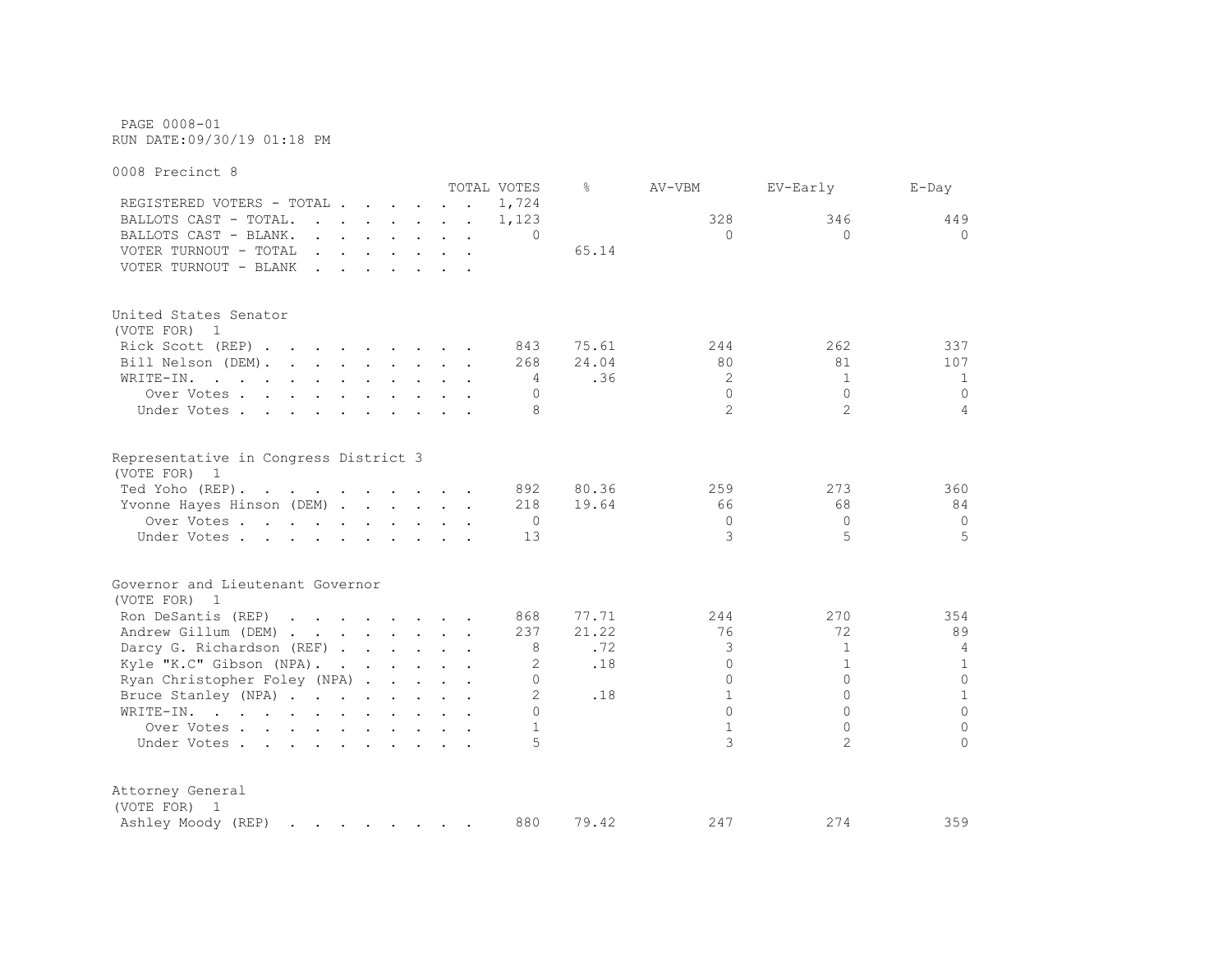| Sean Shaw (DEM)             |  |  | 214 | 19.31 | 66  | 68  | 80             |
|-----------------------------|--|--|-----|-------|-----|-----|----------------|
| Jeffrey Marc Siskind (NPA). |  |  | 14  | 1.26  |     |     | 6              |
| Over Votes                  |  |  |     |       |     |     | $\Omega$       |
| Under Votes                 |  |  | 14  |       |     |     | $\overline{4}$ |
| Chief Financial Officer     |  |  |     |       |     |     |                |
| (VOTE FOR) 1                |  |  |     |       |     |     |                |
| Jimmy Patronis (REP).       |  |  | 864 | 78.62 | 243 | 267 | 354            |
| Jeremy Ring (DEM).          |  |  | 234 | 21.29 | 72  | 71  | 91             |
| WRITE-IN.                   |  |  |     | .09   |     |     | $\cap$         |
| Over Votes                  |  |  |     |       |     |     | $\Omega$       |
| Under Votes                 |  |  | 24  |       | 13  |     | $\overline{4}$ |
| Commissioner of Agriculture |  |  |     |       |     |     |                |
| (VOTE FOR) 1                |  |  |     |       |     |     |                |
| Matt Caldwell (REP)         |  |  | 883 | 79.91 | 253 | 268 | 362            |
| Nicole "Nikki" Fried (DEM). |  |  | 222 | 20.09 | 67  | 71  | 84             |
| Over Votes                  |  |  |     |       |     |     | $\Omega$       |
| Under Votes                 |  |  | 18  |       |     |     | 3              |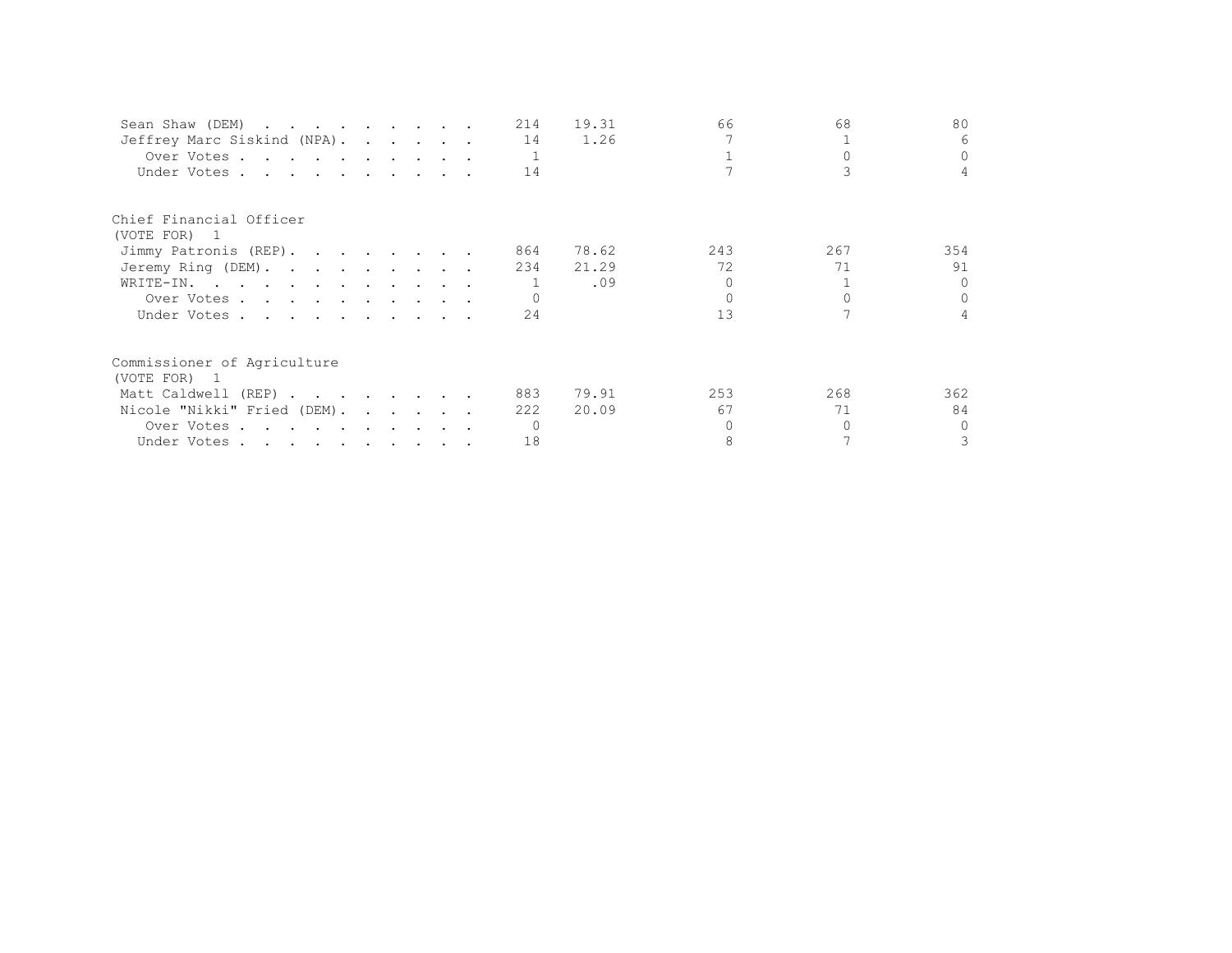PAGE 0008-02 RUN DATE:09/30/19 01:18 PM

|                                                                                                                                                                                                                                       | TOTAL VOTES  | g.    | AV-VBM       | EV-Early       | $E$ -Day       |
|---------------------------------------------------------------------------------------------------------------------------------------------------------------------------------------------------------------------------------------|--------------|-------|--------------|----------------|----------------|
| State Representative District 19<br>(VOTE FOR) 1                                                                                                                                                                                      |              |       |              |                |                |
| Bobby Payne (REP).                                                                                                                                                                                                                    | 870          | 78.95 | 246          | 274            | 350            |
| Paul Still (DEM)                                                                                                                                                                                                                      | 232          | 21.05 | 70           | 68             | 94             |
| Over Votes                                                                                                                                                                                                                            | $\circ$      |       | $\mathbf{0}$ | $\Omega$       | $\mathbf 0$    |
| Under Votes<br>$\sim$<br>$\sim$<br>$\cdots$                                                                                                                                                                                           | 21           |       | 12           | $\overline{4}$ | 5              |
| Circuit Judge 8th Judicial Circuit Group 8                                                                                                                                                                                            |              |       |              |                |                |
| (VOTE FOR) 1                                                                                                                                                                                                                          |              |       |              |                |                |
| David Robertson                                                                                                                                                                                                                       | 672          | 66.93 | 206          | 198            | 268            |
| Gloria Walker                                                                                                                                                                                                                         | 332          | 33.07 | 91           | 107            | 134            |
| Over Votes<br>$\mathbf{r}$ , $\mathbf{r}$ , $\mathbf{r}$ , $\mathbf{r}$<br>$\sim$                                                                                                                                                     | $\mathbf{1}$ |       | $\mathbf{1}$ | $\Omega$       | $\Omega$       |
| Under Votes                                                                                                                                                                                                                           | 118          |       | 30           | 41             | 47             |
| Supreme Court Justice Alan Lawson<br>(VOTE FOR)<br>1                                                                                                                                                                                  |              |       |              |                |                |
| Yes<br>the contract of the contract of the contract of the contract of the contract of the contract of the contract of                                                                                                                | 675          | 67.30 | 226          | 189            | 260            |
| No.                                                                                                                                                                                                                                   | 328          | 32.70 | 74           | 114            | 140            |
| Over Votes                                                                                                                                                                                                                            | $\circ$      |       | $\mathbf{0}$ | $\mathbf{0}$   | $\overline{0}$ |
| Under Votes<br>$\mathbf{r}$ , $\mathbf{r}$ , $\mathbf{r}$<br>$\sim$                                                                                                                                                                   | 120          |       | 28           | 43             | 49             |
| First District Court of Appeal Harvey Jay<br>(VOTE FOR)<br>$\overline{1}$                                                                                                                                                             |              |       |              |                |                |
| Yes<br>and the company of the company of the company of the company of the company of the company of the company of the company of the company of the company of the company of the company of the company of the company of the comp | 631          | 64.65 | 204          | 177            | 250            |
| No.                                                                                                                                                                                                                                   | 345          | 35.35 | 86           | 117            | 142            |
| Over Votes                                                                                                                                                                                                                            | $\circ$      |       | $\mathbf{0}$ | $\Omega$       | $\mathbf 0$    |
| Under Votes                                                                                                                                                                                                                           | 147          |       | 38           | 52             | 57             |
| First District Court of Appeal Stephanie Ray<br>(VOTE FOR)<br>- 1                                                                                                                                                                     |              |       |              |                |                |
| Yes<br><b><i>Contract Contract Contract</i></b><br><b>Contract Contract Contract</b><br>$\ddot{\phantom{a}}$<br><b>Contract Contract</b><br>$\sim$ $\sim$                                                                             | 647          | 66.91 | 210          | 186            | 251            |
| No.                                                                                                                                                                                                                                   | 320          | 33.09 | 79           | 103            | 138            |
| Over Votes.<br>$\mathbf{r}$ , $\mathbf{r}$ , $\mathbf{r}$ , $\mathbf{r}$ , $\mathbf{r}$ , $\mathbf{r}$                                                                                                                                | $\Omega$     |       | $\circ$      | $\Omega$       | $\Omega$       |
| Under Votes<br>$\sim$                                                                                                                                                                                                                 | 156          |       | 39           | 57             | 60             |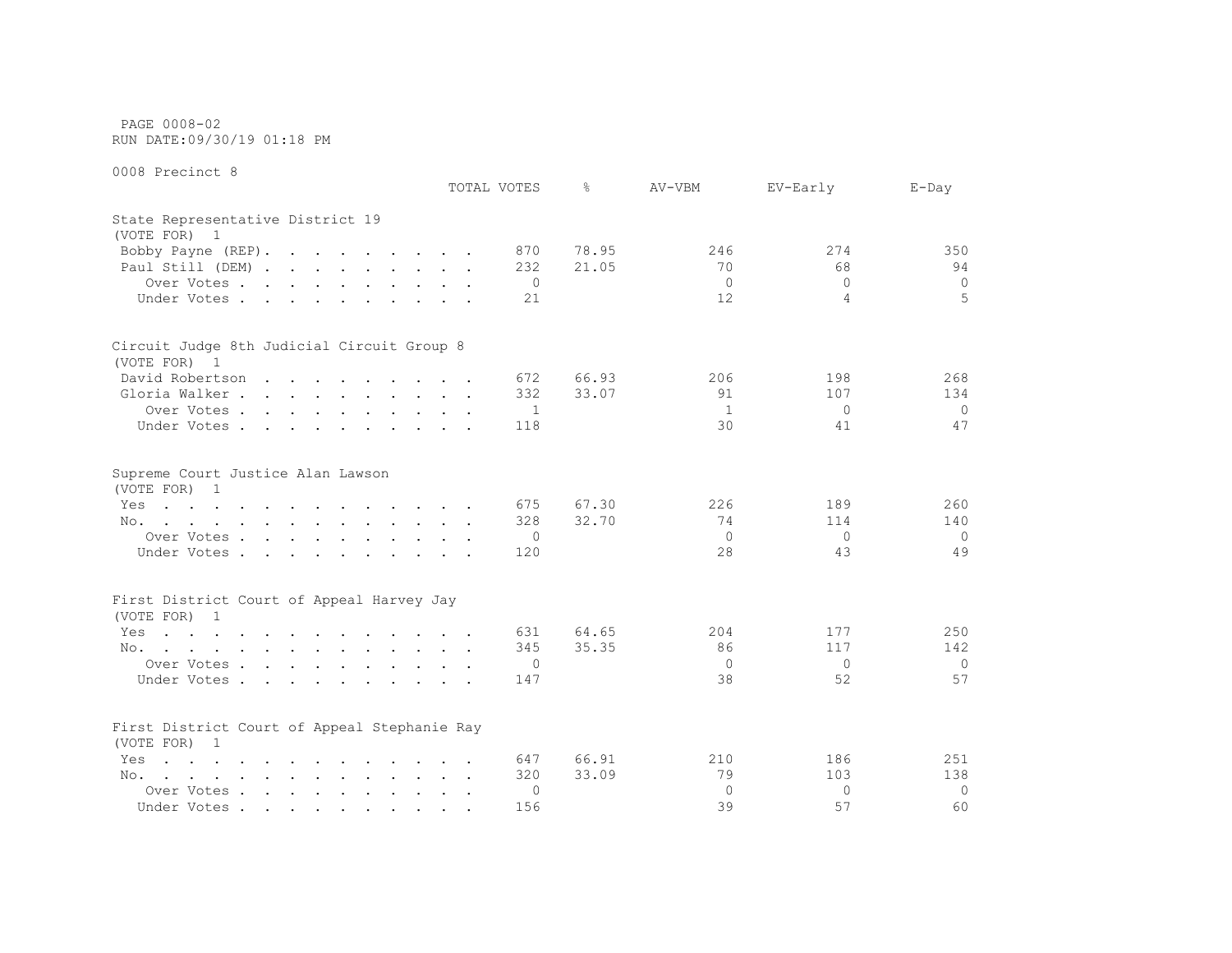## First District Court of Appeal Brad Thomas

| (VOTE FOR) 1                                                   |                                                                                                                                                                                                                                      |  |  |  |  |  |     |       |     |     |          |
|----------------------------------------------------------------|--------------------------------------------------------------------------------------------------------------------------------------------------------------------------------------------------------------------------------------|--|--|--|--|--|-----|-------|-----|-----|----------|
| Yes                                                            | <u>in the second contract of the second contract of the second contract of the second contract of the second contract of the second contract of the second contract of the second contract of the second contract of the second </u> |  |  |  |  |  | 627 | 65.24 | 200 | 181 | 246      |
| No.                                                            |                                                                                                                                                                                                                                      |  |  |  |  |  | 334 | 34.76 | 88  | 107 | 139      |
| Over Votes.                                                    |                                                                                                                                                                                                                                      |  |  |  |  |  |     |       |     |     | $\Omega$ |
| Under Votes                                                    |                                                                                                                                                                                                                                      |  |  |  |  |  | 162 |       | 40  | 58  | 64       |
|                                                                |                                                                                                                                                                                                                                      |  |  |  |  |  |     |       |     |     |          |
| First District Court of Appeal Kemmerly Thomas<br>(VOTE FOR) 1 |                                                                                                                                                                                                                                      |  |  |  |  |  |     |       |     |     |          |
| Yes                                                            |                                                                                                                                                                                                                                      |  |  |  |  |  | 612 | 63.68 | 197 | 171 | 244      |
| No.                                                            |                                                                                                                                                                                                                                      |  |  |  |  |  | 349 | 36.32 | 89  | 118 | 142      |
| Over Votes                                                     |                                                                                                                                                                                                                                      |  |  |  |  |  |     |       |     |     |          |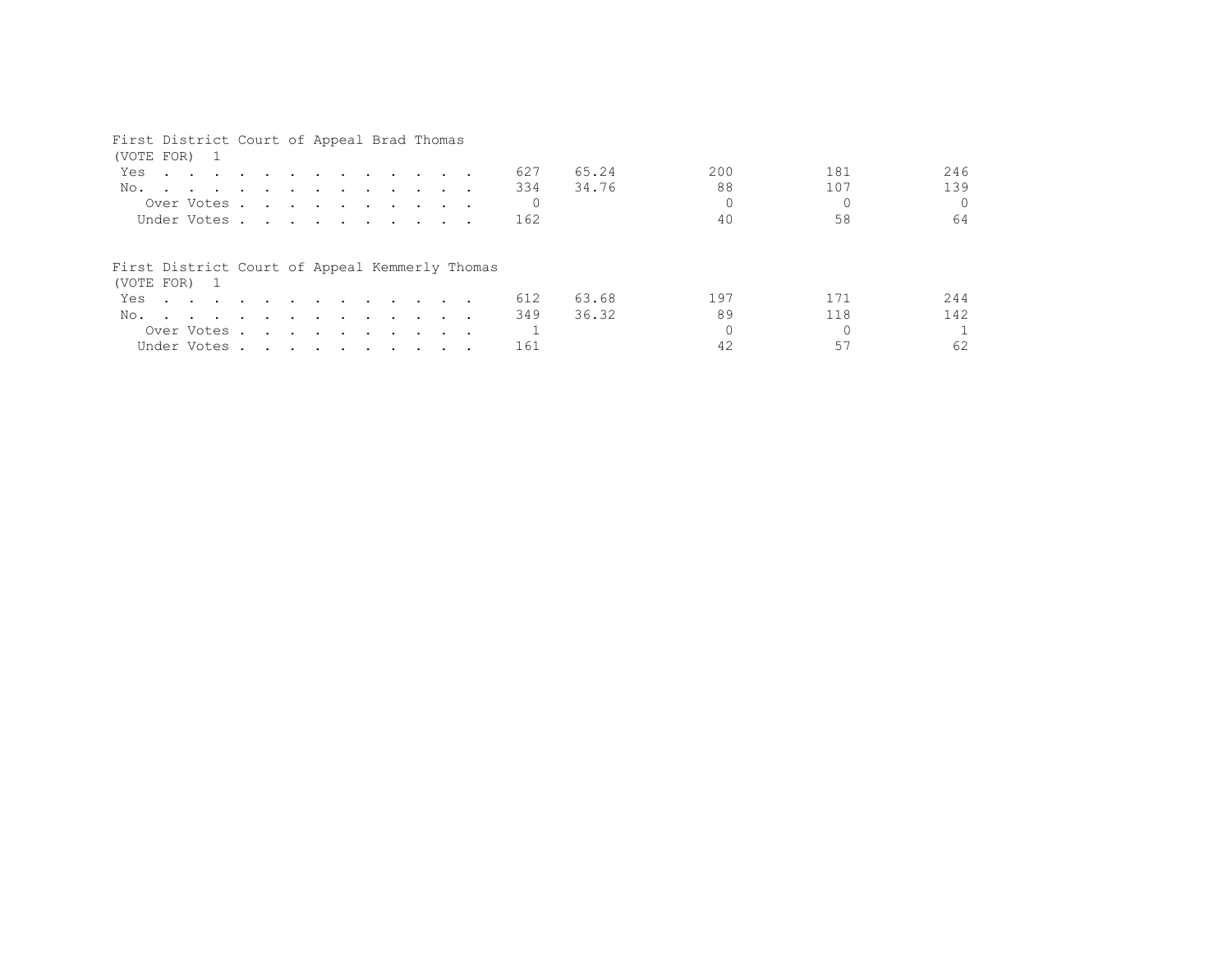PAGE 0008-03 RUN DATE:09/30/19 01:18 PM

0008 Precinct 8 TOTAL VOTES % AV-VBM EV-Early E-Day First District Court of Appeal Allen Winsor (VOTE FOR) 1 Yes . . . . . . . . . . . . 642 66.25 209 207 256 No. . . . . . . . . . . . 327 33.75 83 83 111 133 Over Votes . . . . . . . . . . 0 0 0 0 Under Votes . . . . . . . . . . 154 36 58 58 60 Soil & Water Conservation District Supervisor District 3 (VOTE FOR) 1 Justin Hilderbrandt . . . . . . 547 59.65 146 168 233 Paul McDavid . . . . . . . . . 370 40.35 123 123 109 138 Over Votes . . . . . . . . . . 0 0 0 0 Under Votes . . . . . . . . . 206 59 59 59 59 59 59 Amendment 1 (VOTE FOR) 1 Yes . . . . . . . . . . . . 651 59.62 212 202 237 No. . . . . . . . . . . . 441 40.38 109 131 201 Over Votes . . . . . . . . . . 2 0 1 1 1 1 Under Votes . . . . . . . . . . 29 7 12 10 Amendment 2 (VOTE FOR) 1 Yes . . . . . . . . . . . . 774 71.93 222 255 297 No. . . . . . . . . . . . 302 28.07 93 76 133 Over Votes . . . . . . . . . . 0 0 0 0 Under Votes . . . . . . . . . . 47 13 15 19 Amendment 3 (VOTE FOR) 1 Yes . . . . . . . . . . . . 746 67.63 242 223 281 No. . . . . . . . . . . . 357 32.37 81 115 161 Over Votes . . . . . . . . . . 0 0 0 0 Under Votes . . . . . . . . . . . 20 3 7 8 8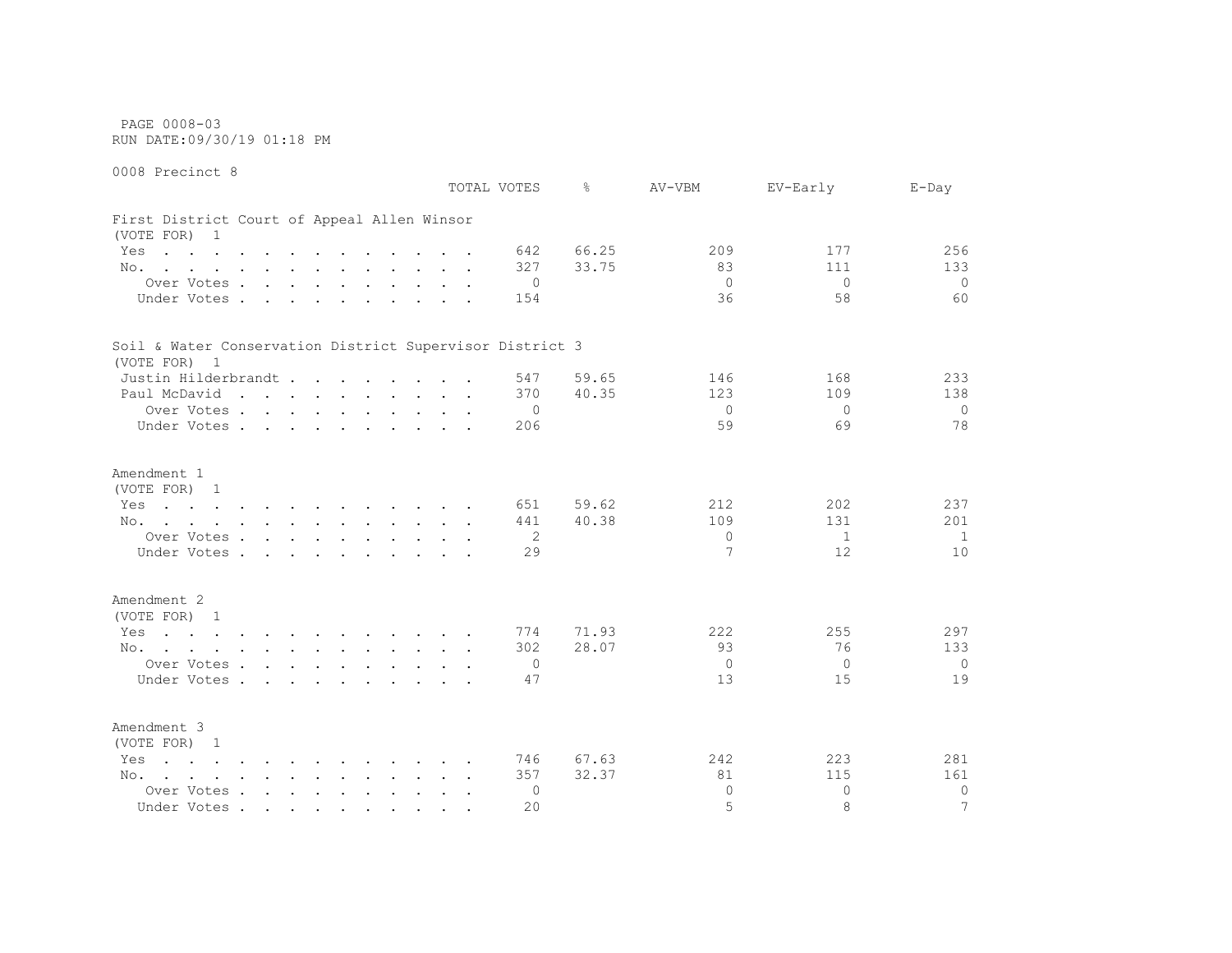| (VOTE FOR) 1                                                                                                           |                                                                                                                                                                                                                                      |               |                          |               |                                                                                                                 |                                                                                                                 |               |                             |              |       |     |     |          |
|------------------------------------------------------------------------------------------------------------------------|--------------------------------------------------------------------------------------------------------------------------------------------------------------------------------------------------------------------------------------|---------------|--------------------------|---------------|-----------------------------------------------------------------------------------------------------------------|-----------------------------------------------------------------------------------------------------------------|---------------|-----------------------------|--------------|-------|-----|-----|----------|
| Yes<br>the contract of the contract of the contract of the contract of the contract of the contract of the contract of |                                                                                                                                                                                                                                      |               |                          | $\sim$ $\sim$ |                                                                                                                 | and the state of the state of the state of the state of the state of the state of the state of the state of the |               |                             | 511          | 46.50 | 144 | 158 | 209      |
| No.<br>the contract of the contract of the contract of the contract of the contract of the contract of the contract of |                                                                                                                                                                                                                                      |               |                          |               |                                                                                                                 |                                                                                                                 |               |                             | 588          | 53.50 | 172 | 182 | 234      |
| Over Votes.                                                                                                            | $\mathbf{r}$ , and $\mathbf{r}$ , and $\mathbf{r}$ , and $\mathbf{r}$                                                                                                                                                                |               |                          |               |                                                                                                                 |                                                                                                                 |               |                             | $\mathbf{0}$ |       |     |     |          |
| Under Votes.                                                                                                           | <u>in the second contract of the second contract of the second contract of the second contract of the second contract of the second contract of the second contract of the second contract of the second contract of the second </u> |               |                          |               |                                                                                                                 |                                                                                                                 |               |                             | 24           |       | 12  | 6   | 6        |
| Amendment 5<br>(VOTE FOR) 1                                                                                            |                                                                                                                                                                                                                                      |               |                          |               |                                                                                                                 |                                                                                                                 |               |                             |              |       |     |     |          |
| Yes                                                                                                                    |                                                                                                                                                                                                                                      |               |                          |               | $\sim$ $\sim$                                                                                                   | $\sim$ $\sim$                                                                                                   |               | .                           | 799          | 74.19 | 239 | 243 | 317      |
| No.<br>the contract of the contract of the contract of the contract of the contract of the contract of the contract of | $\sim$                                                                                                                                                                                                                               | $\sim$ $\sim$ | $\overline{\phantom{a}}$ | $\sim$        | $\sim$ $\sim$ $\sim$                                                                                            |                                                                                                                 | $\sim$ $\sim$ |                             | 278          | 25.81 | 78  | 89  | 111      |
| Over Votes .                                                                                                           | $\sim$                                                                                                                                                                                                                               |               |                          |               | the contract of the contract of the contract of the contract of the contract of the contract of the contract of |                                                                                                                 |               | $\sim$ $\sim$ $\sim$ $\sim$ | 2            |       | ↷   |     | $\Omega$ |
| Under Votes.                                                                                                           | . The contribution of the contribution of the contribution of the contribution of the contribution of the contribution of the contribution of the contribution of the contribution of the contribution of the contribution of        |               |                          |               |                                                                                                                 |                                                                                                                 |               |                             | 44           |       |     |     | 21       |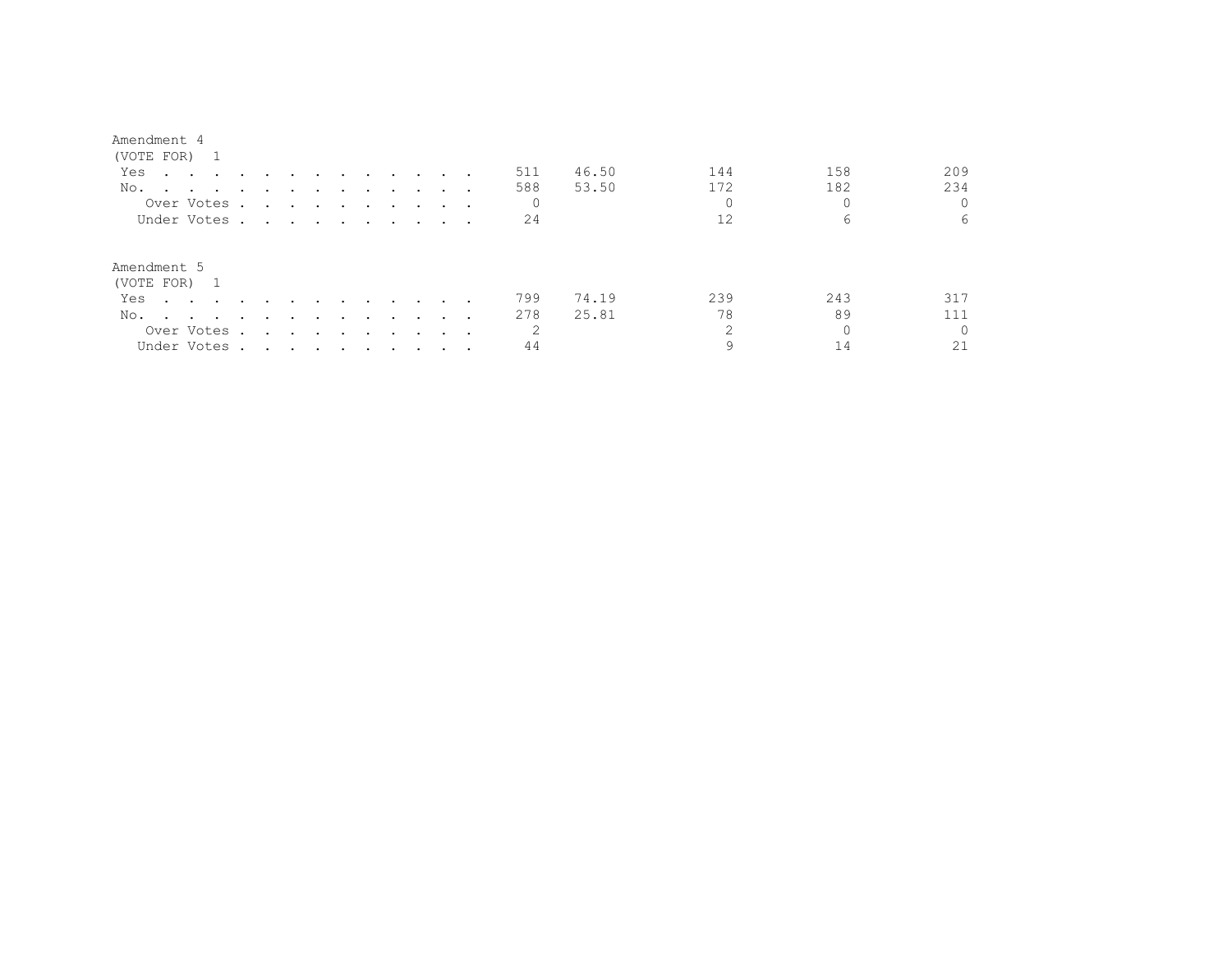PAGE 0008-04 RUN DATE:09/30/19 01:18 PM

|                                                                                                                                                                            |                                        |        |        |               |                                    |  |                      | TOTAL VOTES     | ⊱              | AV-VBM                | EV-Early        | $E$ -Day        |
|----------------------------------------------------------------------------------------------------------------------------------------------------------------------------|----------------------------------------|--------|--------|---------------|------------------------------------|--|----------------------|-----------------|----------------|-----------------------|-----------------|-----------------|
| Amendment 6<br>(VOTE FOR) 1                                                                                                                                                |                                        |        |        |               |                                    |  |                      |                 |                |                       |                 |                 |
| Yes<br>the contract of the contract of the contract of the contract of the contract of the contract of the contract of                                                     |                                        |        |        |               |                                    |  |                      | 687             | 63.55          | 201                   | 214             | 272             |
| No.                                                                                                                                                                        |                                        |        |        |               |                                    |  |                      | 394             | 36.45          | 115                   | 119             | 160             |
| Over Votes                                                                                                                                                                 |                                        |        |        |               |                                    |  |                      | -1              |                | $\mathbf{0}$          | $\overline{0}$  | 1               |
| Under Votes .                                                                                                                                                              | $\sim$                                 | $\sim$ | $\sim$ | $\sim$ $\sim$ |                                    |  |                      | 41              |                | 12                    | 13              | 16              |
|                                                                                                                                                                            |                                        |        |        |               |                                    |  |                      |                 |                |                       |                 |                 |
| Amendment 7<br>(VOTE FOR) 1                                                                                                                                                |                                        |        |        |               |                                    |  |                      |                 |                |                       |                 |                 |
| Yes<br>the contract of the contract of the contract of the contract of the contract of the contract of the contract of                                                     |                                        |        |        |               |                                    |  |                      | 796             | 73.64          | 234                   | 248             | 314             |
| No.                                                                                                                                                                        |                                        |        |        |               |                                    |  |                      | 285             | 26.36          | 75                    | 89              | 121             |
| Over Votes                                                                                                                                                                 |                                        |        |        |               |                                    |  |                      | -1              |                | $\mathbf{0}$          | $\Omega$        | 1               |
| Under Votes                                                                                                                                                                |                                        |        |        |               | $\sim$ $\sim$ $\sim$ $\sim$ $\sim$ |  |                      | 41              |                | 19                    | 9               | 13              |
| Amendment 9<br>(VOTE FOR) 1<br>Yes<br>the contract of the contract of the contract of the contract of the contract of the contract of the contract of<br>No.<br>Over Votes |                                        |        |        |               |                                    |  |                      | 530<br>537<br>2 | 49.67<br>50.33 | 153<br>154<br>$\circ$ | 160<br>171<br>0 | 217<br>212<br>2 |
| Under Votes.<br>Amendment 10<br>(VOTE FOR) 1                                                                                                                               | $\mathbf{r}$ . The set of $\mathbf{r}$ |        | $\sim$ | $\sim$        |                                    |  |                      | 54              |                | 21                    | 15              | 18              |
| the contract of the contract of the contract of the contract of the contract of the contract of the contract of<br>Yes                                                     |                                        |        |        |               |                                    |  |                      | 745             | 70.08          | 223                   | 232             | 290             |
| No.                                                                                                                                                                        |                                        |        |        |               |                                    |  |                      | 318             | 29.92          | 88                    | 95              | 135             |
| Over Votes                                                                                                                                                                 |                                        |        |        |               |                                    |  |                      | 2               |                | $\mathbf{1}$          | 1               | $\mathbf 0$     |
| Under Votes                                                                                                                                                                |                                        |        |        |               |                                    |  |                      | 58              |                | 16                    | 18              | 24              |
| Amendment 11<br>(VOTE FOR) 1                                                                                                                                               |                                        |        |        |               |                                    |  |                      |                 |                |                       |                 |                 |
| Yes<br>$\mathbf{r}$ , and $\mathbf{r}$ , and $\mathbf{r}$ , and $\mathbf{r}$ , and $\mathbf{r}$ , and $\mathbf{r}$                                                         |                                        |        |        |               |                                    |  |                      | 599             | 57.60          | 186                   | 178             | 235             |
| No.                                                                                                                                                                        |                                        |        |        |               |                                    |  |                      | 441             | 42.40          | 114                   | 145             | 182             |
| Over Votes                                                                                                                                                                 |                                        |        |        |               |                                    |  | $\ddot{\phantom{0}}$ | 0               |                | $\Omega$              | $\Omega$        | $\mathbf 0$     |
| Under Votes                                                                                                                                                                |                                        |        |        |               |                                    |  |                      | 83              |                | 28                    | 23              | 32              |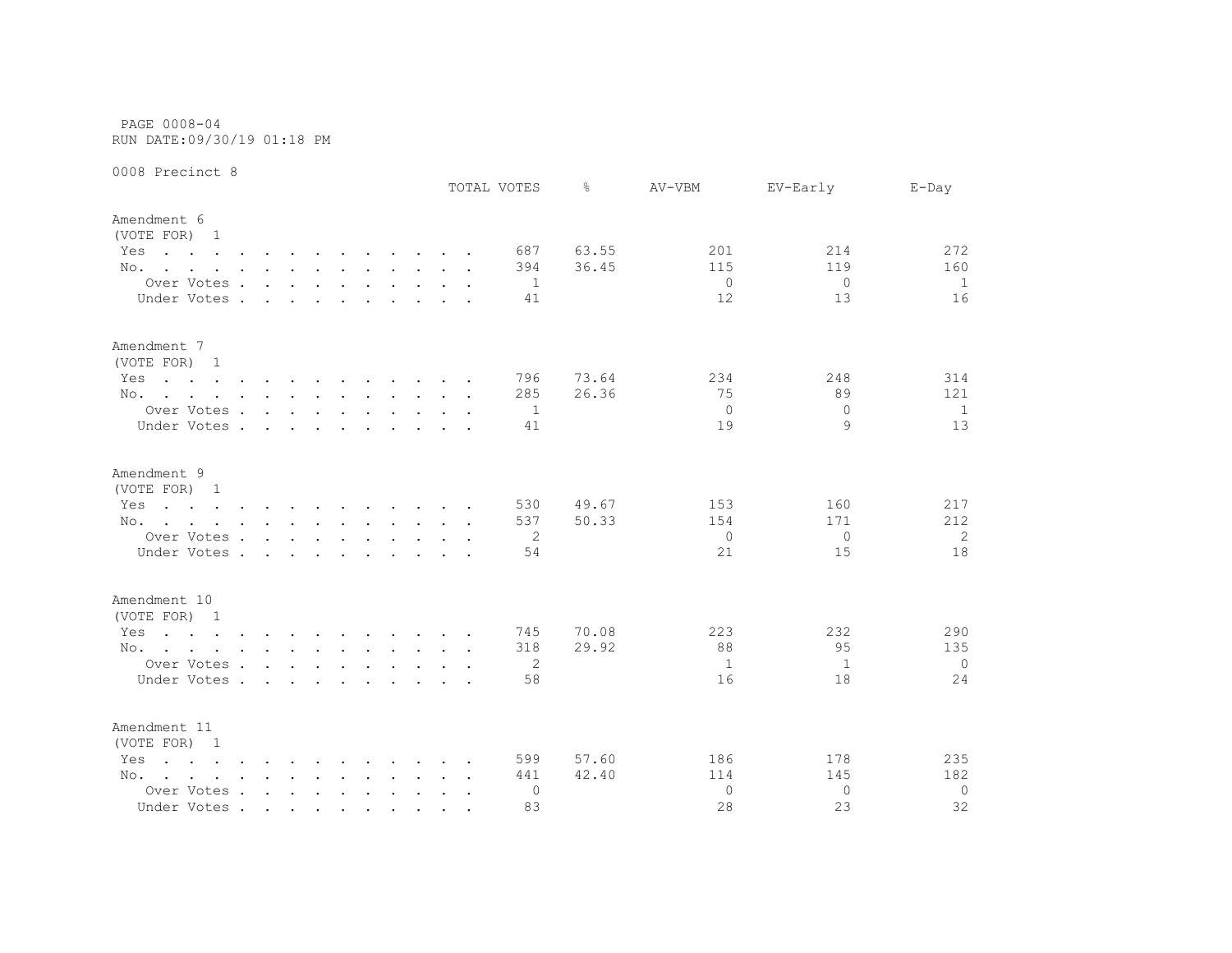| Amendment |  |
|-----------|--|
|-----------|--|

| (VOTE FOR) 1                 |                                                                                                                 |                                                                                                                 |        |                                                                                                                 |        |        |                             |  |              |       |     |     |     |
|------------------------------|-----------------------------------------------------------------------------------------------------------------|-----------------------------------------------------------------------------------------------------------------|--------|-----------------------------------------------------------------------------------------------------------------|--------|--------|-----------------------------|--|--------------|-------|-----|-----|-----|
| Yes                          | the contract of the contract of the contract of the contract of the contract of the contract of the contract of |                                                                                                                 |        |                                                                                                                 |        | $\sim$ | $\sim$ $\sim$ $\sim$ $\sim$ |  | 809          | 75.68 | 247 | 247 | 315 |
| No.                          | the contract of the contract of                                                                                 |                                                                                                                 |        |                                                                                                                 |        |        |                             |  | 260          | 24.32 | 66  | 80  | 114 |
| Over Votes .                 |                                                                                                                 | $\sim 100$ km s $^{-1}$                                                                                         |        | the contract of the contract of the contract of the contract of the contract of the contract of the contract of |        |        |                             |  | 0            |       |     |     |     |
| Under Votes                  |                                                                                                                 |                                                                                                                 |        |                                                                                                                 |        |        |                             |  | 54           |       | 15  | 19  | 20  |
| Amendment 13<br>(VOTE FOR) 1 |                                                                                                                 |                                                                                                                 |        |                                                                                                                 |        |        |                             |  |              |       |     |     |     |
| Yes                          | $\sim$ $\sim$ $\sim$ $\sim$ $\sim$                                                                              |                                                                                                                 |        |                                                                                                                 |        | $\sim$ | $\cdots$                    |  | 587          | 53.27 | 202 | 186 | 199 |
| No.                          | $\sim$ $\sim$ $\sim$ $\sim$ $\sim$                                                                              | $\sim$ $\sim$                                                                                                   | $\sim$ | $\sim$                                                                                                          | $\sim$ |        |                             |  | 515          | 46.73 | 120 | 154 | 241 |
| Over Votes .                 |                                                                                                                 | and the state of the state of the state of the state of the state of the state of the state of the state of the |        |                                                                                                                 |        | $\sim$ | $\sim$ $\sim$               |  | $\mathbf{1}$ |       |     |     |     |
| Under Votes                  |                                                                                                                 |                                                                                                                 |        |                                                                                                                 |        |        |                             |  | 20           |       | 6   | 6   | 8   |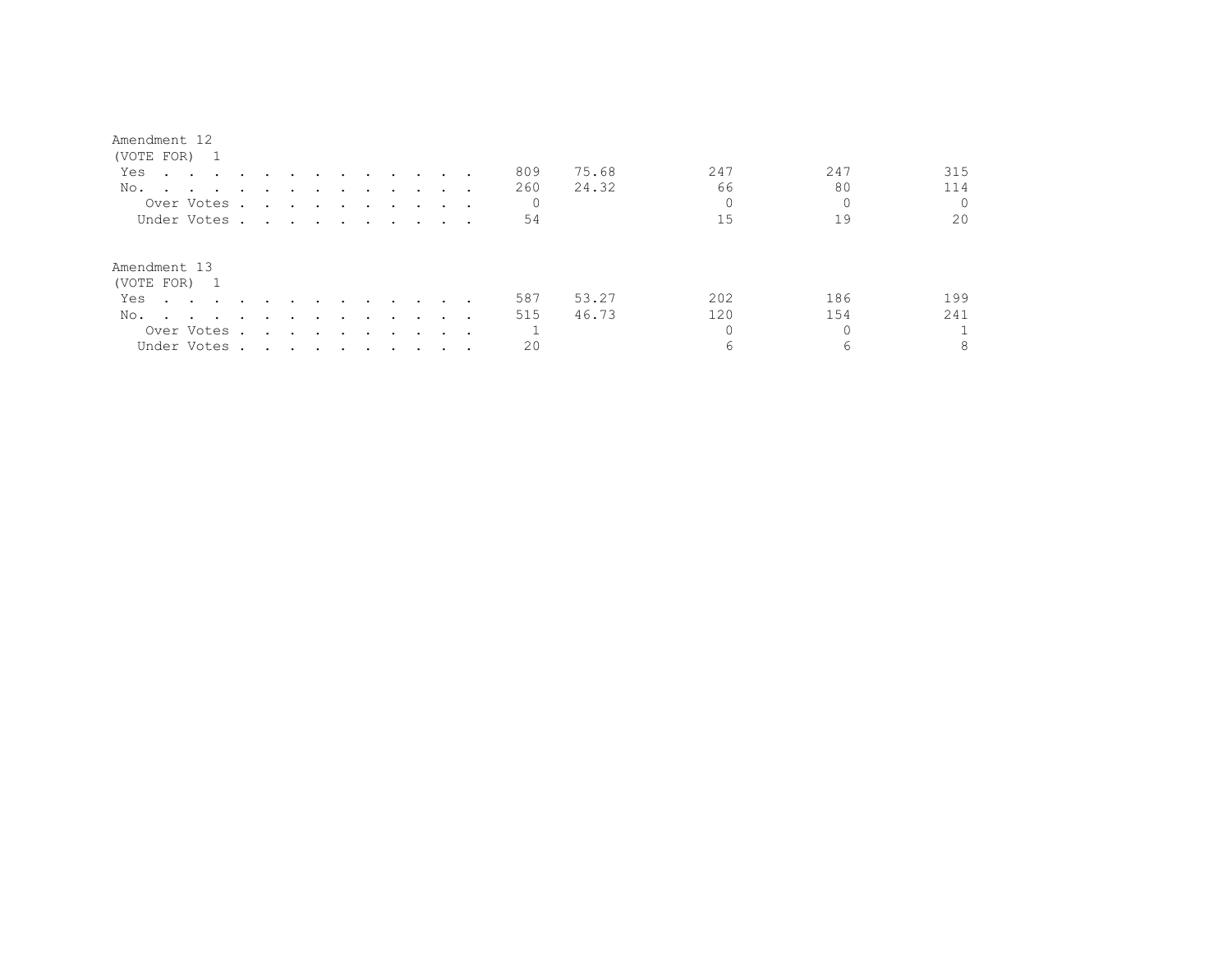PAGE 0009-01 RUN DATE:09/30/19 01:18 PM

0009 Precinct 9 TOTAL VOTES % AV-VBM EV-Early E-Day REGISTERED VOTERS - TOTAL . . . . . . 1,341 BALLOTS CAST - TOTAL. . . . . . . 754 230 230 293 BALLOTS CAST - BLANK. . . . . . . . 0 0 0 0 VOTER TURNOUT - TOTAL . . . . . . . . 56.23 VOTER TURNOUT - BLANK . . . . . . . United States Senator (VOTE FOR) 1 Rick Scott (REP) . . . . . . . . 473 63.15 143 157 173 Bill Nelson (DEM). . . . . . . . 272 36.32 82 32 72 117 WRITE-IN. . . . . . . . . . . 4 .53 4 0 0 0 Over Votes . . . . . . . . . . 0 0 0 0 Under Votes . . . . . . . . . . . 5 1 1 1 3 Representative in Congress District 3 (VOTE FOR) 1 Ted Yoho (REP). . . . . . . . . . 492 66.31 152 162 178 Yvonne Hayes Hinson (DEM) . . . . . 250 33.69 71 68 110 Over Votes . . . . . . . . . . 0 0 0 0 Under Votes . . . . . . . . . . 12 7 0 5 Governor and Lieutenant Governor (VOTE FOR) 1 Ron DeSantis (REP) . . . . . . . 472 63.36 142 156 174 Andrew Gillum (DEM) . . . . . . . 262 35.17 80 68 113 Darcy G. Richardson (REF) . . . . . 6 .81 2 1 3 Kyle "K.C" Gibson (NPA). . . . . . 2 .27 0 2 0 2 0 Ryan Christopher Foley (NPA) . . . . . 1 .13 0 0 0 1 Bruce Stanley (NPA) . . . . . . . . 0 0 0 0 WRITE-IN. . . . . . . . . . . . 2 .27 2 0 0 0 Over Votes . . . . . . . . . . . 6 2 3 1<br>Inder Votes . . . . . . . . . . 6 2 3 1 Under Votes . . . . . . . . . . 3 2 0 1 Attorney General (VOTE FOR) 1 Ashley Moody (REP) . . . . . . . 482 65.40 152 157 173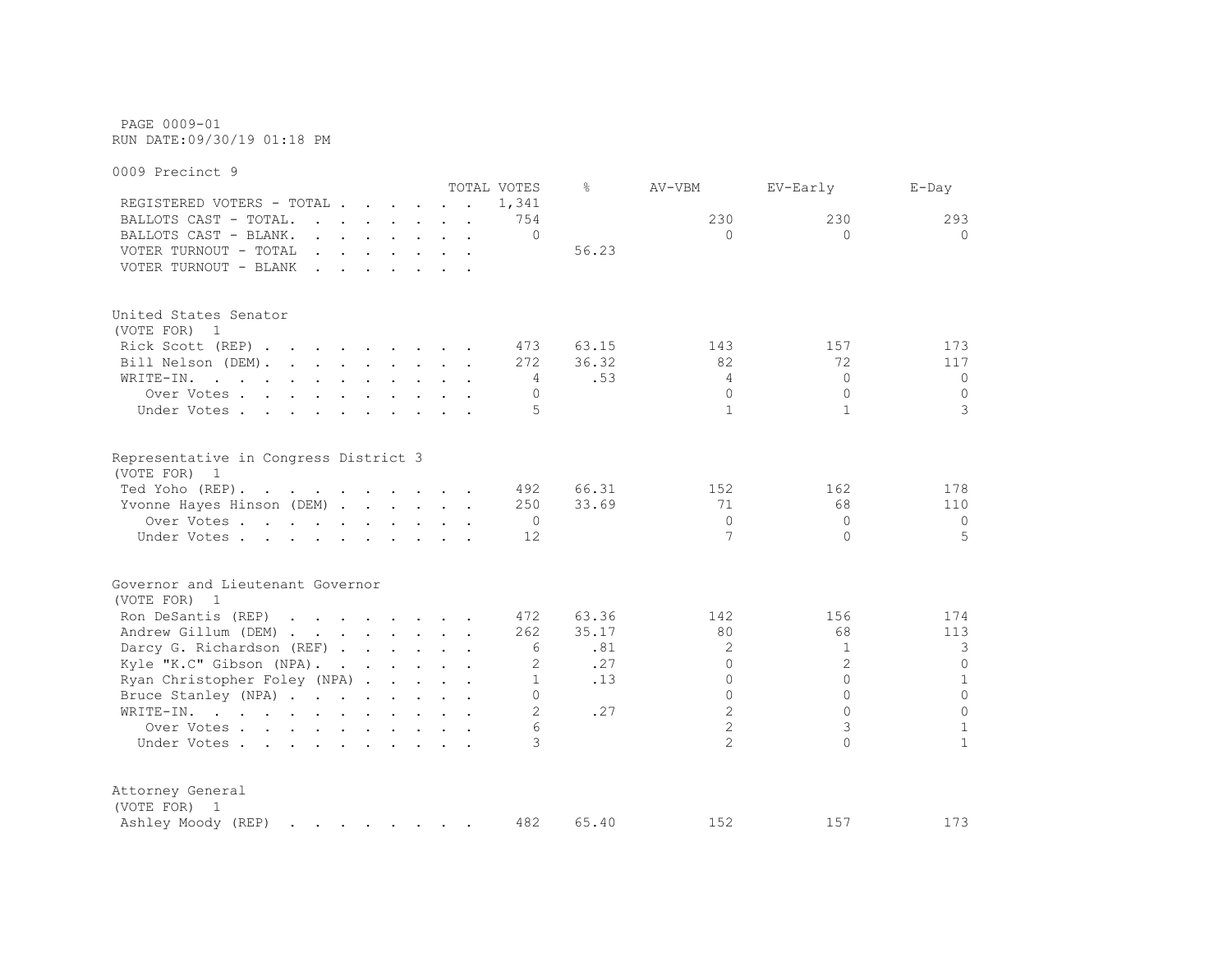| Sean Shaw (DEM)             |  |  | 244       | 33.11 | 70  | 64  | 109      |
|-----------------------------|--|--|-----------|-------|-----|-----|----------|
| Jeffrey Marc Siskind (NPA). |  |  | 11        | 1.49  |     |     |          |
| Over Votes                  |  |  | $\bigcap$ |       |     |     | $\Omega$ |
| Under Votes                 |  |  | 17        |       |     |     | 10       |
| Chief Financial Officer     |  |  |           |       |     |     |          |
| (VOTE FOR) 1                |  |  |           |       |     |     |          |
| Jimmy Patronis (REP).       |  |  | 487       | 66.26 | 151 | 163 | 173      |
| Jeremy Ring (DEM).          |  |  | 248       | 33.74 | 76  | 65  | 106      |
| WRITE-IN.                   |  |  |           |       |     |     | $\Omega$ |
| Over Votes                  |  |  |           |       |     |     | $\cap$   |
| Under Votes                 |  |  | 19        |       |     |     | 14       |
| Commissioner of Agriculture |  |  |           |       |     |     |          |
| (VOTE FOR) 1                |  |  |           |       |     |     |          |
| Matt Caldwell (REP)         |  |  | 492       | 66.67 | 154 | 159 | 179      |
| Nicole "Nikki" Fried (DEM). |  |  | 246       | 33.33 | 75  | 68  | 102      |
| Over Votes                  |  |  |           |       |     |     | $\Omega$ |
| Under Votes                 |  |  | 16        |       |     |     | 12       |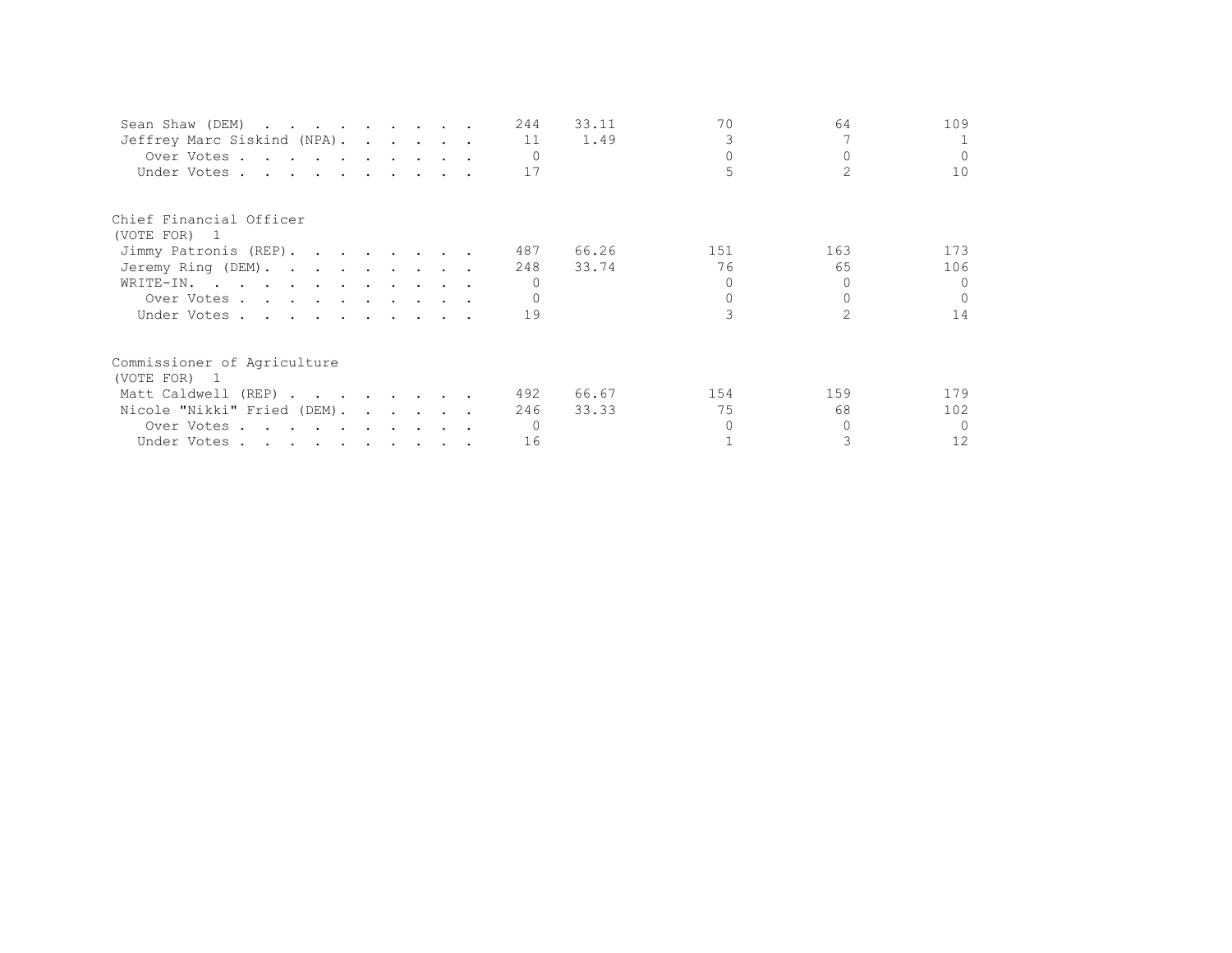PAGE 0009-02 RUN DATE:09/30/19 01:18 PM

|                                                                                                                        |        | TOTAL VOTES    | ⊱     | AV-VBM       | EV-Early       | $E$ -Day       |
|------------------------------------------------------------------------------------------------------------------------|--------|----------------|-------|--------------|----------------|----------------|
| State Representative District 19<br>(VOTE FOR) 1                                                                       |        |                |       |              |                |                |
| Bobby Payne (REP).                                                                                                     |        | 475            | 64.80 | 144          | 160            | 171            |
| Paul Still (DEM)                                                                                                       |        | 258            | 35.20 | 78           | 68             | 111            |
| Over Votes                                                                                                             |        | $\circ$        |       | $\Omega$     | $\Omega$       | $\circ$        |
| Under Votes                                                                                                            |        | 21             |       | 8            | $\overline{2}$ | 11             |
| Circuit Judge 8th Judicial Circuit Group 8                                                                             |        |                |       |              |                |                |
| (VOTE FOR) 1                                                                                                           |        |                |       |              |                |                |
| David Robertson                                                                                                        |        | 371            | 56.99 | 122          | 121            | 128            |
| Gloria Walker                                                                                                          |        | 280            | 43.01 | 89           | 84             | 106            |
| Over Votes                                                                                                             |        | $\circ$        |       | $\Omega$     | $\Omega$       | $\Omega$       |
| Under Votes                                                                                                            |        | 103            |       | 19           | 25             | 59             |
| Supreme Court Justice Alan Lawson<br>(VOTE FOR) 1                                                                      |        |                |       |              |                |                |
| the contract of the contract of the contract of the contract of the contract of the contract of the contract of<br>Yes |        | 405            | 65.64 | 139          | 130            | 136            |
| No.                                                                                                                    |        | 212            | 34.36 | 66           | 64             | 81             |
| Over Votes                                                                                                             |        | 0              |       | 0            | $\Omega$       | $\Omega$       |
| Under Votes                                                                                                            |        | 137            |       | 25           | 36             | 76             |
| First District Court of Appeal Harvey Jay                                                                              |        |                |       |              |                |                |
| (VOTE FOR) 1                                                                                                           |        |                |       |              |                |                |
| Yes<br>the contract of the contract of the contract of the contract of the contract of the contract of the contract of |        | 399            | 65.20 | 141          | 130            | 128            |
| No.                                                                                                                    |        | 213            | 34.80 | 66           | 60             | 86             |
| Over Votes                                                                                                             |        | $\overline{0}$ |       | $\mathbf{0}$ | $\Omega$       | $\Omega$       |
| Under Votes                                                                                                            |        | 142            |       | 23           | 40             | 79             |
| First District Court of Appeal Stephanie Ray<br>(VOTE FOR) 1                                                           |        |                |       |              |                |                |
| $\mathbf{r}$ , and $\mathbf{r}$ , and $\mathbf{r}$ , and $\mathbf{r}$ , and $\mathbf{r}$ , and $\mathbf{r}$<br>Yes     |        | 399            | 66.06 | 143          | 122            | 134            |
| No.                                                                                                                    |        | 205            | 33.94 | 61           | 63             | 80             |
| Over Votes                                                                                                             | $\sim$ | 0              |       | $\Omega$     | $\Omega$       | $\overline{0}$ |
| Under Votes                                                                                                            |        | 150            |       | 26           | 45             | 79             |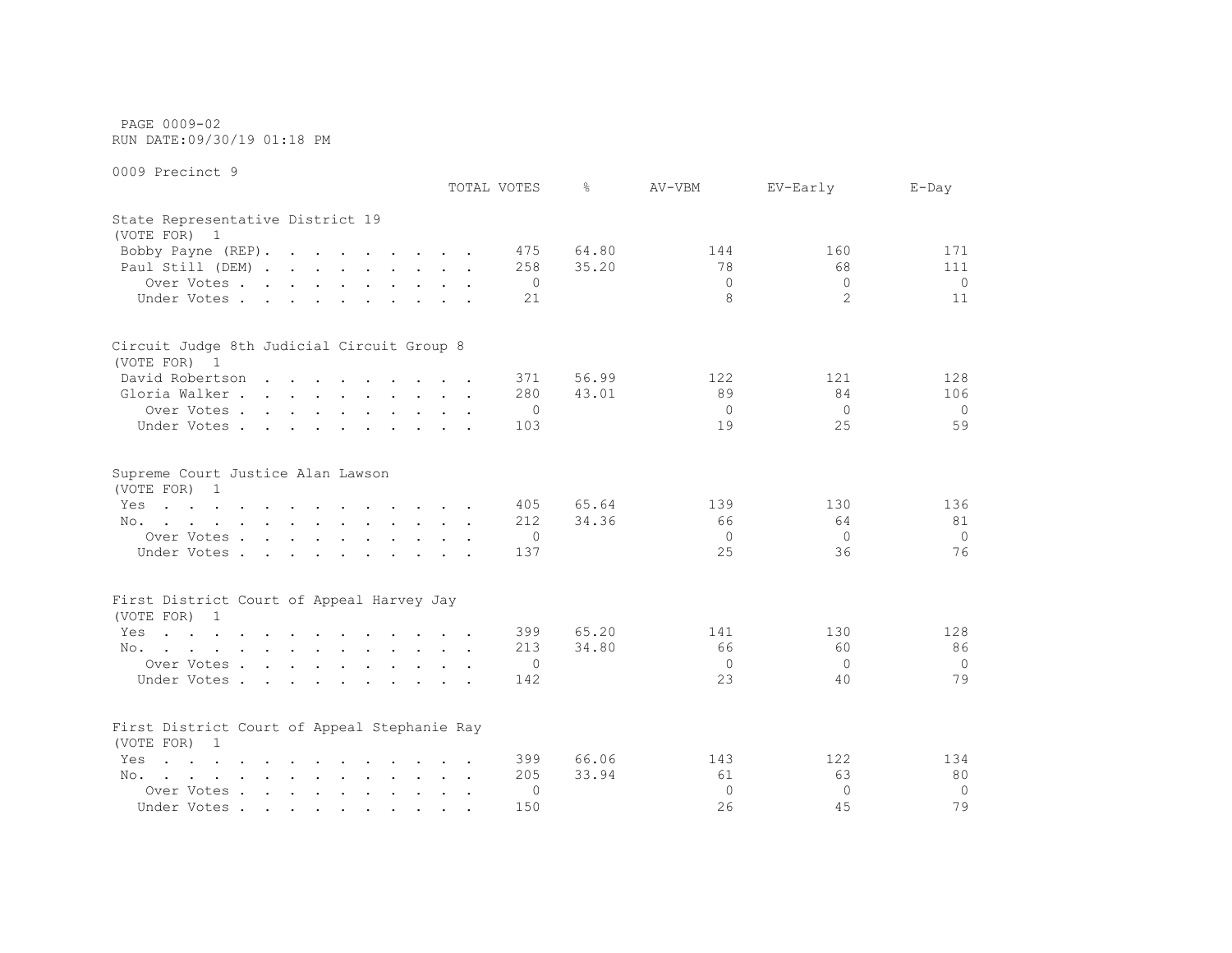## First District Court of Appeal Brad Thomas

| (VOTE FOR) 1                                                   |  |            |  |  |  |                                                                                                                 |  |     |       |     |     |     |
|----------------------------------------------------------------|--|------------|--|--|--|-----------------------------------------------------------------------------------------------------------------|--|-----|-------|-----|-----|-----|
| Yes                                                            |  |            |  |  |  | the contract of the contract of the contract of the contract of the contract of the contract of the contract of |  | 401 | 66.61 | 137 | 128 | 136 |
| No.                                                            |  |            |  |  |  |                                                                                                                 |  | 201 | 33.39 | 66  | 58  | 76  |
|                                                                |  |            |  |  |  | Over Votes                                                                                                      |  |     |       |     |     | 0   |
| Under Votes                                                    |  |            |  |  |  |                                                                                                                 |  | 152 |       | 27  | 44  | 81  |
| First District Court of Appeal Kemmerly Thomas<br>(VOTE FOR) 1 |  |            |  |  |  |                                                                                                                 |  |     |       |     |     |     |
| Yes                                                            |  |            |  |  |  |                                                                                                                 |  | 401 | 66.39 | 143 | 123 | 135 |
| No.                                                            |  |            |  |  |  |                                                                                                                 |  | 203 | 33.61 | 61  | 63  | 78  |
|                                                                |  | Over Votes |  |  |  |                                                                                                                 |  |     |       |     |     |     |
|                                                                |  |            |  |  |  |                                                                                                                 |  |     |       |     |     | 0   |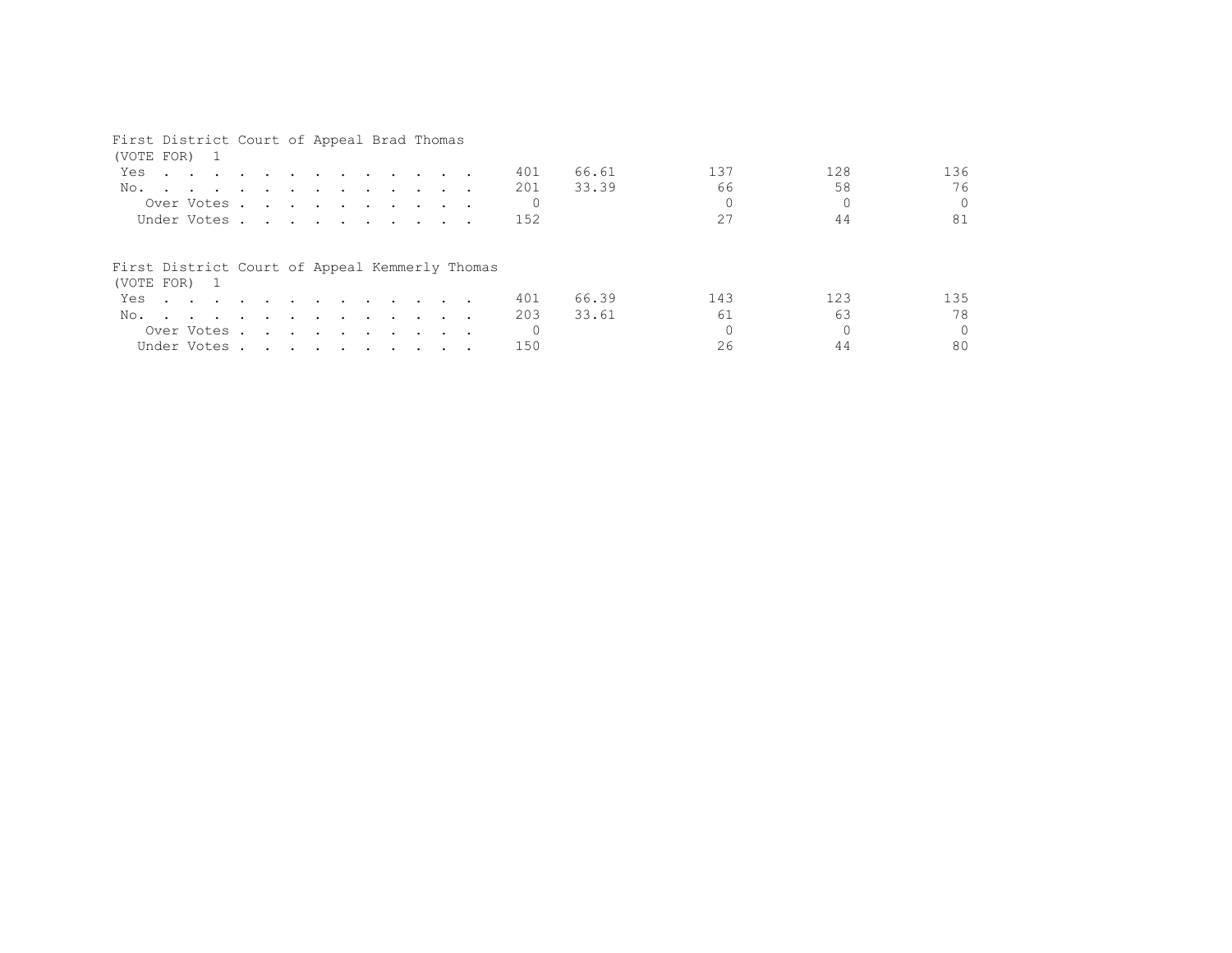PAGE 0009-03 RUN DATE:09/30/19 01:18 PM

0009 Precinct 9 TOTAL VOTES % AV-VBM EV-Early E-Day First District Court of Appeal Allen Winsor (VOTE FOR) 1 Yes . . . . . . . . . . . . 408 67.11 138 133 137 137 No. . . . . . . . . . . . 200 32.89 55 55 79 Over Votes . . . . . . . . . . 0 0 0 0 Under Votes . . . . . . . . . 146 27 42 77 Soil & Water Conservation District Supervisor District 3 (VOTE FOR) 1 Justin Hilderbrandt . . . . . . 321 56.02 99 107 114 Paul McDavid . . . . . . . . . 252 43.98 99 68 85 Over Votes . . . . . . . . . . 0 0 0 0 Under Votes . . . . . . . . . 181 32 55 94 Amendment 1 (VOTE FOR) 1 Yes . . . . . . . . . . . . 388 54.96 145 131 112 No. . . . . . . . . . . . 318 45.04 78 89 150 Over Votes . . . . . . . . . . 1 0 1 0 Under Votes . . . . . . . . . . 47 9 31 Amendment 2 (VOTE FOR) 1 Yes . . . . . . . . . . . . 502 72.02 171 150 180 No. . . . . . . . . . . . 195 27.98 51 63 81 Over Votes . . . . . . . . . . 0 0 0 0 Under Votes . . . . . . . . . . 57 8 17 32 Amendment 3 (VOTE FOR) 1 Yes . . . . . . . . . . . . 528 73.95 180 147 200 No. . . . . . . . . . . . 186 26.05 43 73 70 Over Votes . . . . . . . . . . 0 0 0 0

Under Votes . . . . . . . . . . 40 10 10 23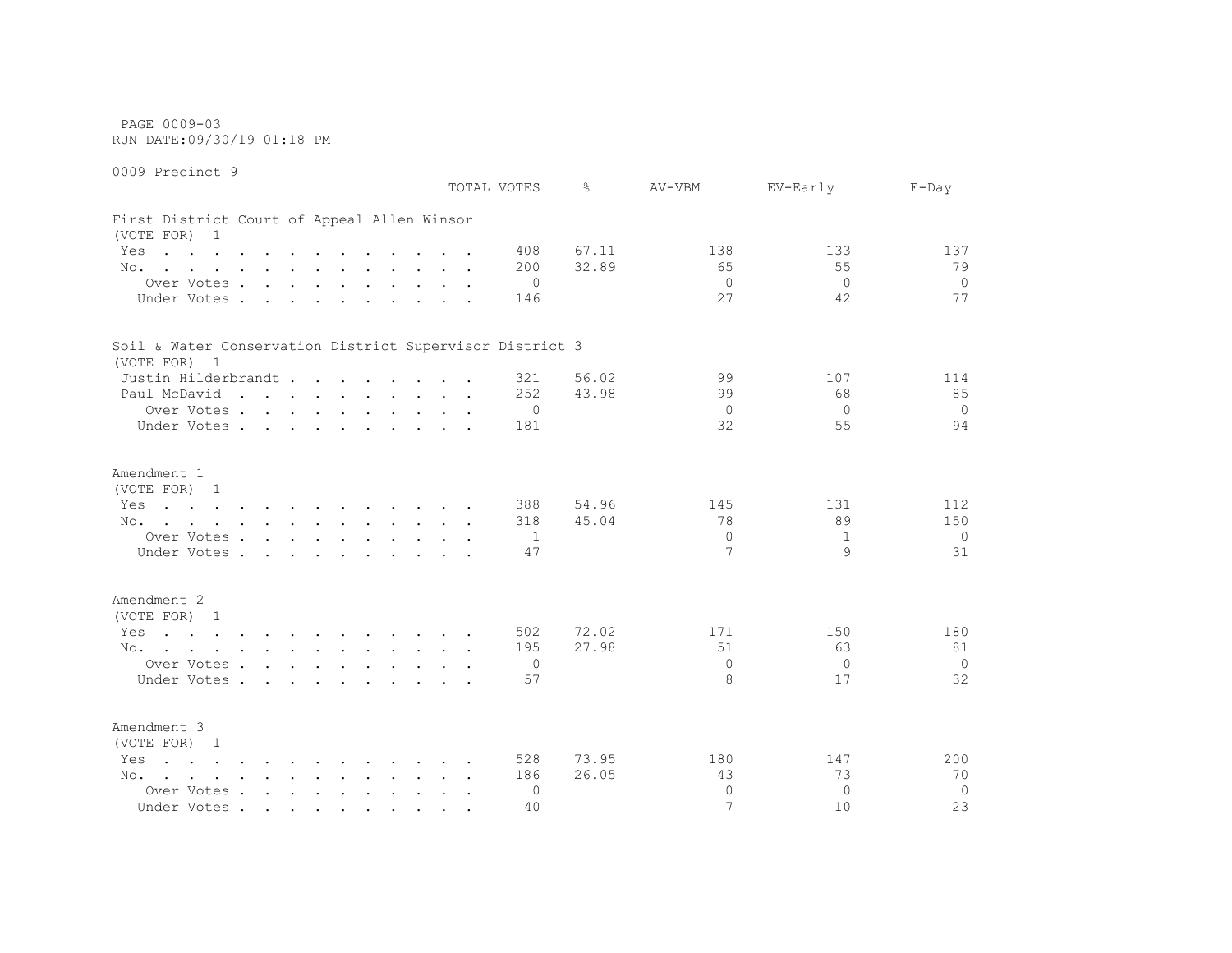#### Amendment 4

| (VOTE FOR) 1                                                                                                                                                                                                                          |                                                                                                                                                                                                                                      |                                                                                                                 |        |                             |                      |                          |   |              |       |     |     |          |
|---------------------------------------------------------------------------------------------------------------------------------------------------------------------------------------------------------------------------------------|--------------------------------------------------------------------------------------------------------------------------------------------------------------------------------------------------------------------------------------|-----------------------------------------------------------------------------------------------------------------|--------|-----------------------------|----------------------|--------------------------|---|--------------|-------|-----|-----|----------|
| Yes<br>$\mathbf{r}$ , and $\mathbf{r}$ , and $\mathbf{r}$ , and $\mathbf{r}$                                                                                                                                                          |                                                                                                                                                                                                                                      | $\sim$ $\sim$ $\sim$                                                                                            |        | $\sim$ $\sim$ $\sim$ $\sim$ |                      |                          |   | 432          | 59.67 | 135 | 113 | 183      |
| No.                                                                                                                                                                                                                                   |                                                                                                                                                                                                                                      |                                                                                                                 |        |                             |                      |                          |   | 292          | 40.33 | 90  | 109 | 93       |
| Over Votes.                                                                                                                                                                                                                           |                                                                                                                                                                                                                                      | the contract of the contract of the contract of the contract of the contract of the contract of the contract of |        |                             |                      |                          |   | 0            |       |     |     | $\Omega$ |
| Under Votes.                                                                                                                                                                                                                          | <u>in the contract of the contract of the contract of the contract of the contract of the contract of the contract of the contract of the contract of the contract of the contract of the contract of the contract of the contra</u> |                                                                                                                 |        |                             |                      |                          |   | 30           |       |     | 8   |          |
| Amendment 5<br>(VOTE FOR) 1                                                                                                                                                                                                           |                                                                                                                                                                                                                                      |                                                                                                                 |        |                             |                      |                          |   |              |       |     |     |          |
| Yes                                                                                                                                                                                                                                   |                                                                                                                                                                                                                                      | $\cdots$                                                                                                        |        | $\sim$ $\sim$ $\sim$        |                      | $\sim$ $\sim$ $\sim$     |   | 483          | 68.61 | 166 | 137 | 180      |
| No.<br>and the contract of the contract of the contract of the contract of the contract of the contract of the contract of the contract of the contract of the contract of the contract of the contract of the contract of the contra | $\sim$                                                                                                                                                                                                                               | $\sim$ $\sim$                                                                                                   | $\sim$ | $\sim$ $\sim$ $\sim$        |                      | $\overline{\phantom{a}}$ |   | 221          | 31.39 | 59  | 80  | 81       |
| Over Votes .                                                                                                                                                                                                                          | $\sim$                                                                                                                                                                                                                               | $\sim$ $\sim$ $\sim$ $\sim$ $\sim$                                                                              |        |                             | $\ddot{\phantom{0}}$ |                          | . | $\mathbf{0}$ |       |     |     | $\Omega$ |
| Under Votes.                                                                                                                                                                                                                          | the contract of the contract of the contract of the contract of the contract of the contract of the contract of                                                                                                                      |                                                                                                                 |        |                             |                      |                          |   | 50           |       |     |     | 32       |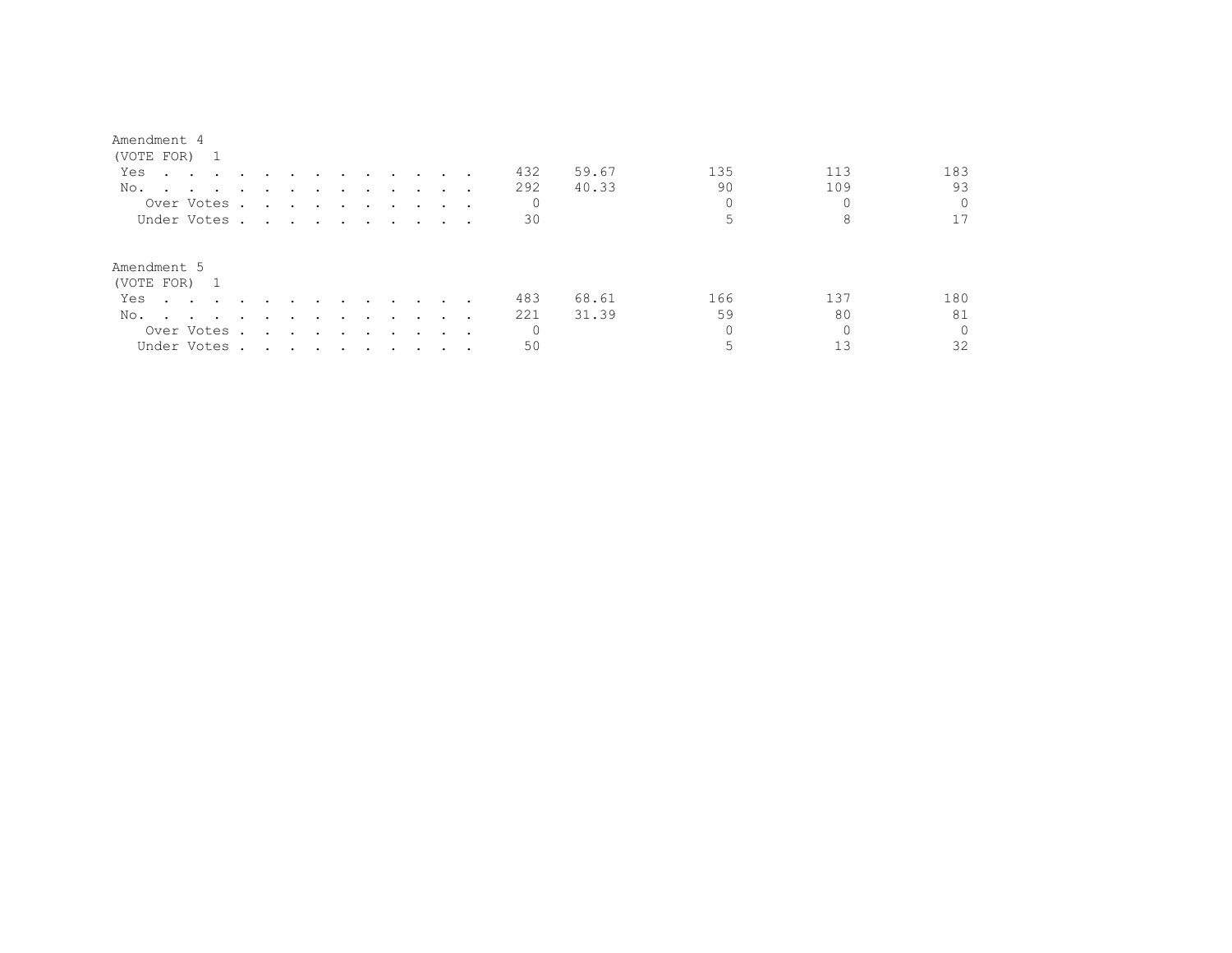PAGE 0009-04 RUN DATE:09/30/19 01:18 PM

|                                                                                                                        |                 |        |                      |               |                                     |  |        | TOTAL VOTES | ⊱     | AV-VBM         | EV-Early       | $E$ -Day       |
|------------------------------------------------------------------------------------------------------------------------|-----------------|--------|----------------------|---------------|-------------------------------------|--|--------|-------------|-------|----------------|----------------|----------------|
| Amendment 6<br>(VOTE FOR) 1                                                                                            |                 |        |                      |               |                                     |  |        |             |       |                |                |                |
| Yes<br>the contract of the contract of the contract of the contract of the contract of the contract of the contract of |                 |        |                      |               |                                     |  |        | 442         | 62.70 | 146            | 136            | 159            |
| No.                                                                                                                    |                 |        |                      |               |                                     |  |        | 263         | 37.30 | 78             | 79             | 106            |
| Over Votes                                                                                                             |                 |        |                      |               | and the contract of the contract of |  |        | -1          |       | $\Omega$       | $\Omega$       | 1              |
| Under Votes .                                                                                                          | $\sim$          | $\sim$ | $\ddot{\phantom{a}}$ | $\sim$        |                                     |  |        | 48          |       | 6              | 15             | 27             |
| Amendment 7<br>(VOTE FOR) 1                                                                                            |                 |        |                      |               |                                     |  |        |             |       |                |                |                |
| Yes<br>the contract of the contract of the contract of the contract of the contract of the contract of the contract of |                 |        |                      |               |                                     |  |        | 476         | 69.09 | 152            | 143            | 180            |
| No.                                                                                                                    |                 |        |                      |               |                                     |  |        | 213         | 30.91 | 68             | 69             | 76             |
| Over Votes                                                                                                             |                 |        |                      |               |                                     |  |        | 1           |       | $\Omega$       | 1              | $\overline{0}$ |
| Under Votes                                                                                                            |                 |        |                      | $\sim$ $\sim$ | $\cdots$                            |  |        | 64          |       | 10             | 17             | 37             |
| Amendment 9<br>(VOTE FOR) 1                                                                                            |                 |        |                      |               |                                     |  |        |             |       |                |                |                |
| Yes<br>the contract of the contract of the contract of the contract of the contract of the contract of the contract of |                 |        |                      |               |                                     |  |        | 391         | 57.58 | 133            | 109            | 148            |
| No.                                                                                                                    |                 |        |                      |               |                                     |  |        | 288         | 42.42 | 86             | 100            | 102            |
| Over Votes                                                                                                             |                 |        |                      |               | the contract of the contract of the |  |        | 2           |       | $\overline{0}$ | 1              | 1              |
| Under Votes.                                                                                                           | <b>Contract</b> | $\sim$ | $\sim$               | $\sim$ .      |                                     |  |        | 73          |       | 11             | 20             | 42             |
| Amendment 10                                                                                                           |                 |        |                      |               |                                     |  |        |             |       |                |                |                |
| (VOTE FOR) 1                                                                                                           |                 |        |                      |               |                                     |  |        |             |       |                |                |                |
| Yes<br>the contract of the contract of the contract of the contract of the contract of the contract of the contract of |                 |        |                      |               |                                     |  |        | 447         | 66.12 | 157            | 131            | 158            |
| No.                                                                                                                    |                 |        |                      |               |                                     |  |        | 229         | 33.88 | 60             | 78             | 91             |
| Over Votes                                                                                                             |                 |        |                      |               |                                     |  |        | 0           |       | $\Omega$       | $\overline{0}$ | $\overline{0}$ |
| Under Votes                                                                                                            |                 |        |                      |               |                                     |  |        | 78          |       | 13             | 21             | 44             |
| Amendment 11<br>(VOTE FOR) 1                                                                                           |                 |        |                      |               |                                     |  |        |             |       |                |                |                |
| Yes<br>$\mathbf{r}$ , and $\mathbf{r}$ , and $\mathbf{r}$ , and $\mathbf{r}$ , and $\mathbf{r}$ , and $\mathbf{r}$     |                 |        |                      |               |                                     |  |        | 366         | 56.05 | 133            | 114            | 118            |
| No.                                                                                                                    |                 |        |                      |               |                                     |  |        | 287         | 43.95 | 80             | 88             | 119            |
| Over Votes                                                                                                             |                 |        |                      |               |                                     |  | $\sim$ | 0           |       | $\Omega$       | $\Omega$       | $\circ$        |
| Under Votes                                                                                                            |                 |        |                      |               |                                     |  |        | 101         |       | 17             | 28             | 56             |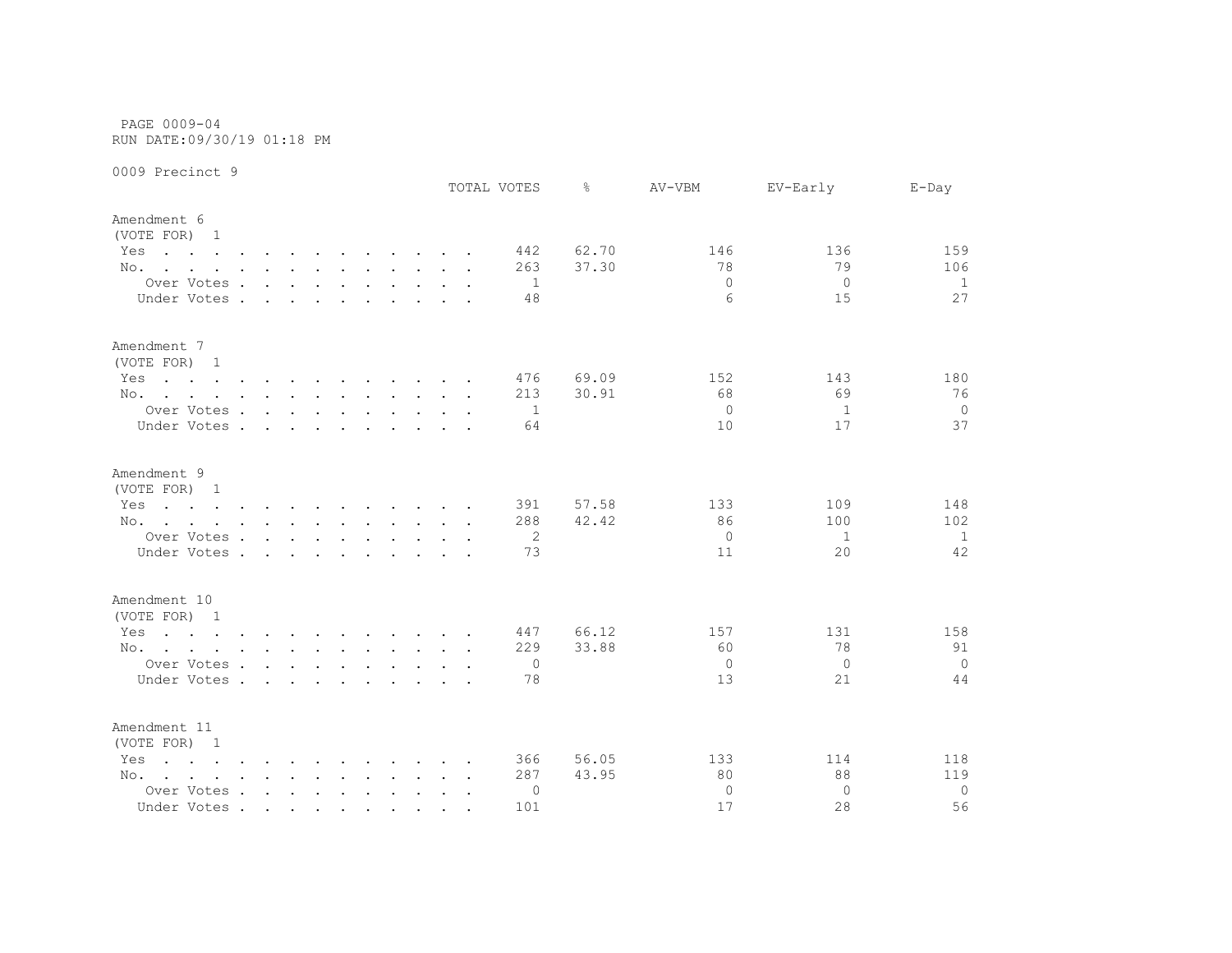| Amendment |  |
|-----------|--|
|-----------|--|

| (VOTE FOR) 1 |                                                                                                                 |                         |        |                                                                                                                 |        |               |                                    |        |                                                                                                                 |     |       |          |     |          |
|--------------|-----------------------------------------------------------------------------------------------------------------|-------------------------|--------|-----------------------------------------------------------------------------------------------------------------|--------|---------------|------------------------------------|--------|-----------------------------------------------------------------------------------------------------------------|-----|-------|----------|-----|----------|
| Yes          | the contract of the contract of the contract of the contract of the contract of the contract of the contract of |                         |        |                                                                                                                 |        |               | $\sim$ $\sim$ $\sim$ $\sim$ $\sim$ |        |                                                                                                                 | 492 | 72.67 | 179      | 144 | 168      |
| No.          |                                                                                                                 |                         |        |                                                                                                                 |        |               |                                    |        |                                                                                                                 | 185 | 27.33 | 42       | 66  |          |
| Over Votes . |                                                                                                                 | $\sim 100$ km s $^{-1}$ |        |                                                                                                                 |        |               |                                    |        | the contract of the contract of the contract of the contract of the contract of the contract of the contract of | 0   |       | 0        |     |          |
| Under Votes  |                                                                                                                 |                         |        |                                                                                                                 |        |               |                                    |        |                                                                                                                 | 77  |       |          | 20  | 48       |
| Amendment 13 |                                                                                                                 |                         |        |                                                                                                                 |        |               |                                    |        |                                                                                                                 |     |       |          |     |          |
| (VOTE FOR) 1 |                                                                                                                 |                         |        |                                                                                                                 |        |               |                                    |        |                                                                                                                 | 372 | 52.77 | 128      | 103 | 141      |
| Yes          |                                                                                                                 | $\sim$                  |        |                                                                                                                 |        | $\sim$ $\sim$ |                                    |        |                                                                                                                 |     |       |          |     |          |
| No.          |                                                                                                                 | $\ddot{\phantom{0}}$    | $\sim$ |                                                                                                                 | $\sim$ | $\sim$        | $\sim$ $\sim$                      | $\sim$ |                                                                                                                 | 333 | 47.23 | 99       | 116 | 117      |
| Over Votes . |                                                                                                                 | $\sim$                  |        | and the state of the state of the state of the state of the state of the state of the state of the state of the |        | $\sim$        | $\sim$ $\sim$                      |        |                                                                                                                 | 0   |       | $\Omega$ |     | $\Omega$ |
| Under Votes  |                                                                                                                 |                         |        |                                                                                                                 |        |               |                                    |        |                                                                                                                 | 49  |       |          |     | 35       |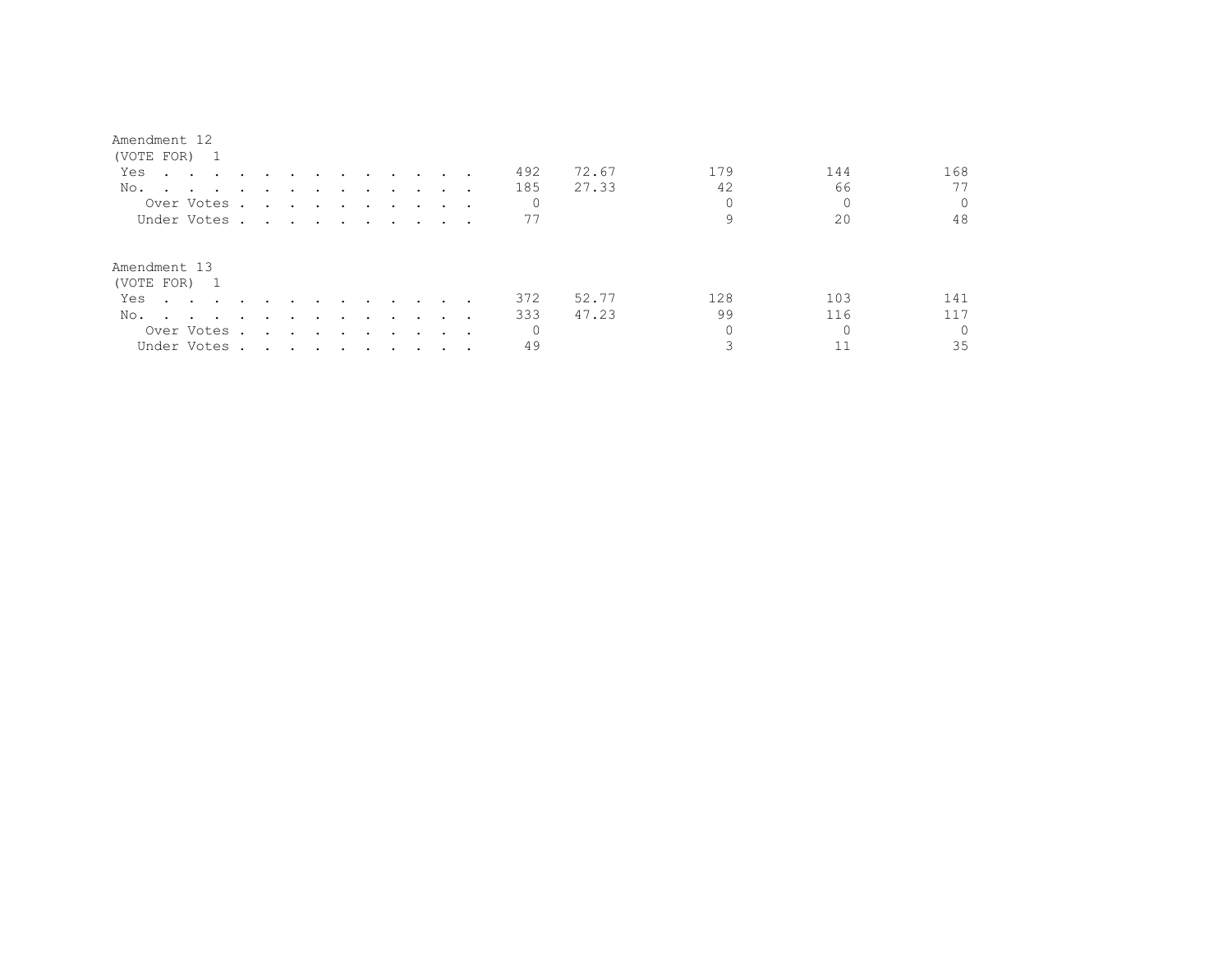PAGE 0010-01 RUN DATE:09/30/19 01:18 PM

0010 Precinct 10 TOTAL VOTES % AV-VBM EV-Early E-Day REGISTERED VOTERS - TOTAL . . . . . . 952 BALLOTS CAST - TOTAL. . . . . . . 629 162 162 145 322 BALLOTS CAST - BLANK. . . . . . . . 0 0 0 0 VOTER TURNOUT - TOTAL . . . . . . . 66.07 VOTER TURNOUT - BLANK . . . . . . . United States Senator (VOTE FOR) 1 Rick Scott (REP) . . . . . . . . 543 87.16 133 128 128 282 Bill Nelson (DEM). . . . . . . . 78 12.52 25 15 38 WRITE-IN. . . . . . . . . . . . 2 .32 2 0 0 0 Over Votes . . . . . . . . . . 0 0 0 0 Under Votes . . . . . . . . . . 6 2 2 2 Representative in Congress District 3 (VOTE FOR) 1 Ted Yoho (REP). . . . . . . . . . 571 90.92 143 131 297 Yvonne Hayes Hinson (DEM) . . . . . 57 9.08 18 14 25 Over Votes . . . . . . . . . . 0 0 0 0 Under Votes . . . . . . . . . . 1 1 0 0 Governor and Lieutenant Governor (VOTE FOR) 1 Ron DeSantis (REP) . . . . . . . 552 88.18 135 127 290 Andrew Gillum (DEM) . . . . . . . 68 10.86 22 17 29 Darcy G. Richardson (REF) . . . . . . 5 .80 5 0 0 Kyle "K.C" Gibson (NPA). . . . . . 1 .16 0 0 0 1 Ryan Christopher Foley (NPA) . . . . . 0 0 0 0 Bruce Stanley (NPA) . . . . . . . . 0 0 0 0 WRITE-IN. . . . . . . . . . . . 0 0 0 0 Over Votes . . . . . . . . . . . 2 0 0 2 2 Under Votes . . . . . . . . . . 1 0 1 0 Attorney General (VOTE FOR) 1 Ashley Moody (REP) . . . . . . . 554 89.21 136 130 288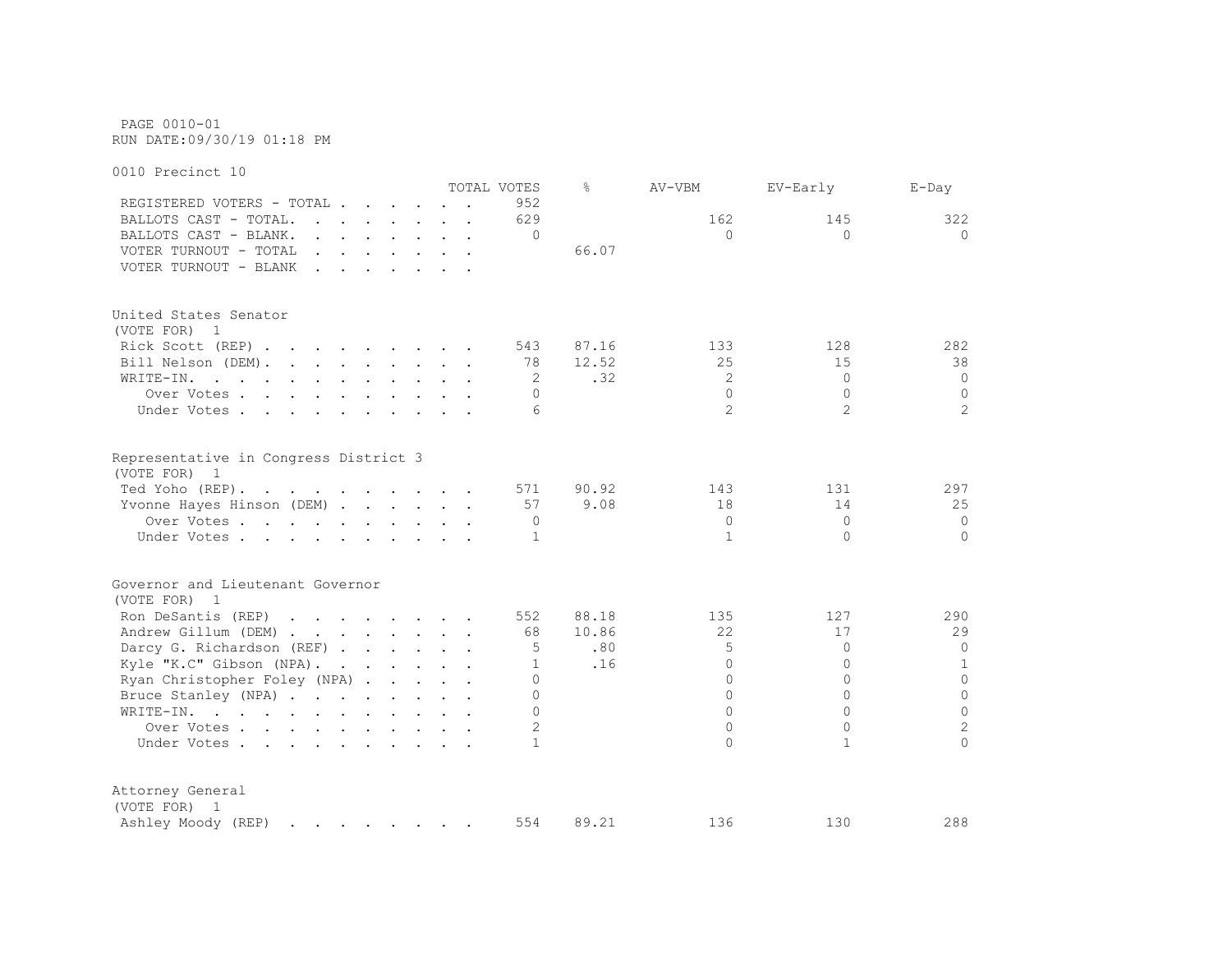| Sean Shaw (DEM)             |  |  | 63             | 10.14 | 22  | 15              | 26       |
|-----------------------------|--|--|----------------|-------|-----|-----------------|----------|
| Jeffrey Marc Siskind (NPA). |  |  | $\overline{4}$ | .64   |     |                 |          |
| Over Votes                  |  |  |                |       |     |                 | $\Omega$ |
| Under Votes                 |  |  |                |       |     |                 | 5        |
| Chief Financial Officer     |  |  |                |       |     |                 |          |
| (VOTE FOR) 1                |  |  |                |       |     |                 |          |
| Jimmy Patronis (REP).       |  |  | 553            | 89.92 | 136 | 131             | 286      |
| Jeremy Ring (DEM).          |  |  | 61             | 9.92  | 22  | 12 <sup>°</sup> | 27       |
| WRITE-IN.                   |  |  |                | .16   |     |                 | $\cap$   |
| Over Votes                  |  |  |                |       |     |                 | $\Omega$ |
| Under Votes                 |  |  | 14             |       |     |                 | 9        |
| Commissioner of Agriculture |  |  |                |       |     |                 |          |
| (VOTE FOR) 1                |  |  |                |       |     |                 |          |
| Matt Caldwell (REP)         |  |  | 545            | 87.76 | 131 | 125             | 289      |
| Nicole "Nikki" Fried (DEM). |  |  | 76             | 12.24 | 29  | 18              | 29       |
| Over Votes                  |  |  |                |       |     |                 | $\Omega$ |
| Under Votes                 |  |  |                |       |     |                 |          |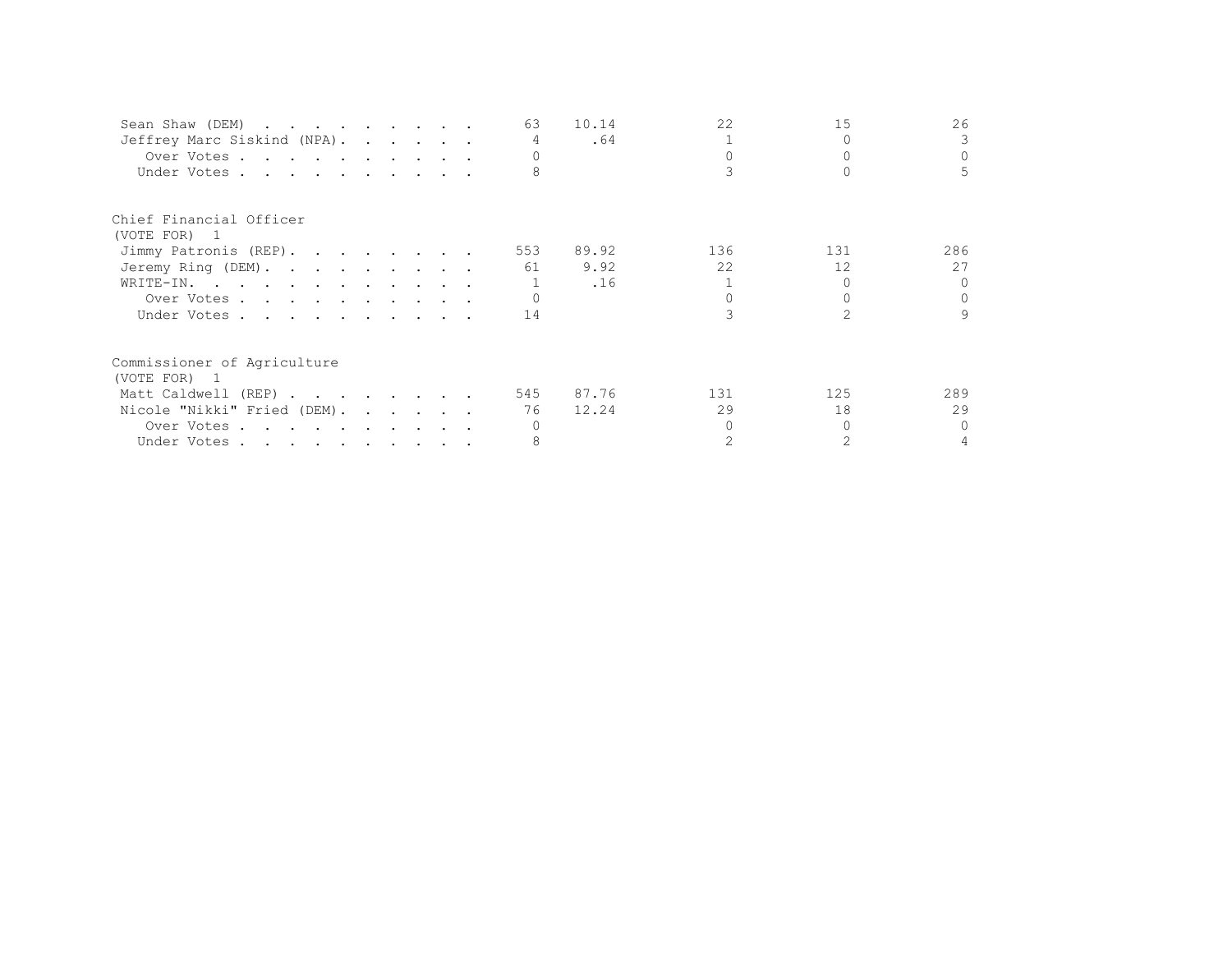PAGE 0010-02 RUN DATE:09/30/19 01:18 PM

|                                                                                                                              | TOTAL VOTES |     | ⊱     | AV-VBM   | EV-Early | $E$ -Day |
|------------------------------------------------------------------------------------------------------------------------------|-------------|-----|-------|----------|----------|----------|
| State Representative District 19<br>(VOTE FOR) 1                                                                             |             |     |       |          |          |          |
| Bobby Payne (REP).                                                                                                           |             | 543 | 88.44 | 133      | 126      | 284      |
| Paul Still (DEM)                                                                                                             |             | 71  | 11.56 | 25       | 14       | 32       |
| Over Votes                                                                                                                   |             | 0   |       | $\Omega$ | $\Omega$ | $\circ$  |
| Under Votes                                                                                                                  |             | 15  |       | 4        | 5        | 6        |
| County Commissioner District 4                                                                                               |             |     |       |          |          |          |
| (VOTE FOR) 1                                                                                                                 |             |     |       |          |          |          |
| Danny Riddick (REP)                                                                                                          |             | 550 | 95.49 | 138      | 122      | 290      |
| WRITE-IN.<br>the contract of the contract of the contract of the contract of the contract of the contract of the contract of |             | 26  | 4.51  | 11       | 6        | 9        |
| Over Votes                                                                                                                   |             | 0   |       | $\circ$  | $\Omega$ | $\Omega$ |
| Under Votes                                                                                                                  |             | 53  |       | 13       | 17       | 23       |
| Circuit Judge 8th Judicial Circuit Group 8<br>(VOTE FOR) 1                                                                   |             |     |       |          |          |          |
| David Robertson                                                                                                              |             | 401 | 76.67 | 106      | 88       | 207      |
| Gloria Walker                                                                                                                |             | 122 | 23.33 | 36       | 35       | 51       |
| Over Votes                                                                                                                   |             | 0   |       | $\Omega$ | $\Omega$ | $\Omega$ |
| Under Votes                                                                                                                  |             | 106 |       | 20       | 22       | 64       |
| Supreme Court Justice Alan Lawson                                                                                            |             |     |       |          |          |          |
| (VOTE FOR) 1                                                                                                                 |             |     |       |          |          |          |
| Yes<br>the contract of the contract of the contract of the contract of the contract of the contract of the contract of       |             | 351 | 69.23 | 94       | 83       | 174      |
| No.                                                                                                                          |             | 156 | 30.77 | 43       | 34       | 79       |
| Over Votes                                                                                                                   |             | 0   |       | $\Omega$ | $\Omega$ | $\Omega$ |
| Under Votes                                                                                                                  |             | 122 |       | 25       | 28       | 69       |
|                                                                                                                              |             |     |       |          |          |          |
| First District Court of Appeal Harvey Jay<br>(VOTE FOR) 1                                                                    |             |     |       |          |          |          |
| $\mathbf{r}$ , and $\mathbf{r}$ , and $\mathbf{r}$ , and $\mathbf{r}$ , and $\mathbf{r}$ , and $\mathbf{r}$<br>Yes           |             | 334 | 67.20 | 83       | 76       | 175      |
| No.                                                                                                                          |             | 163 | 32.80 | 52       | 34       | 77       |
| Over Votes                                                                                                                   |             | 0   |       | $\Omega$ | $\Omega$ | $\Omega$ |
| Under Votes                                                                                                                  |             | 132 |       | 27       | 35       | 70       |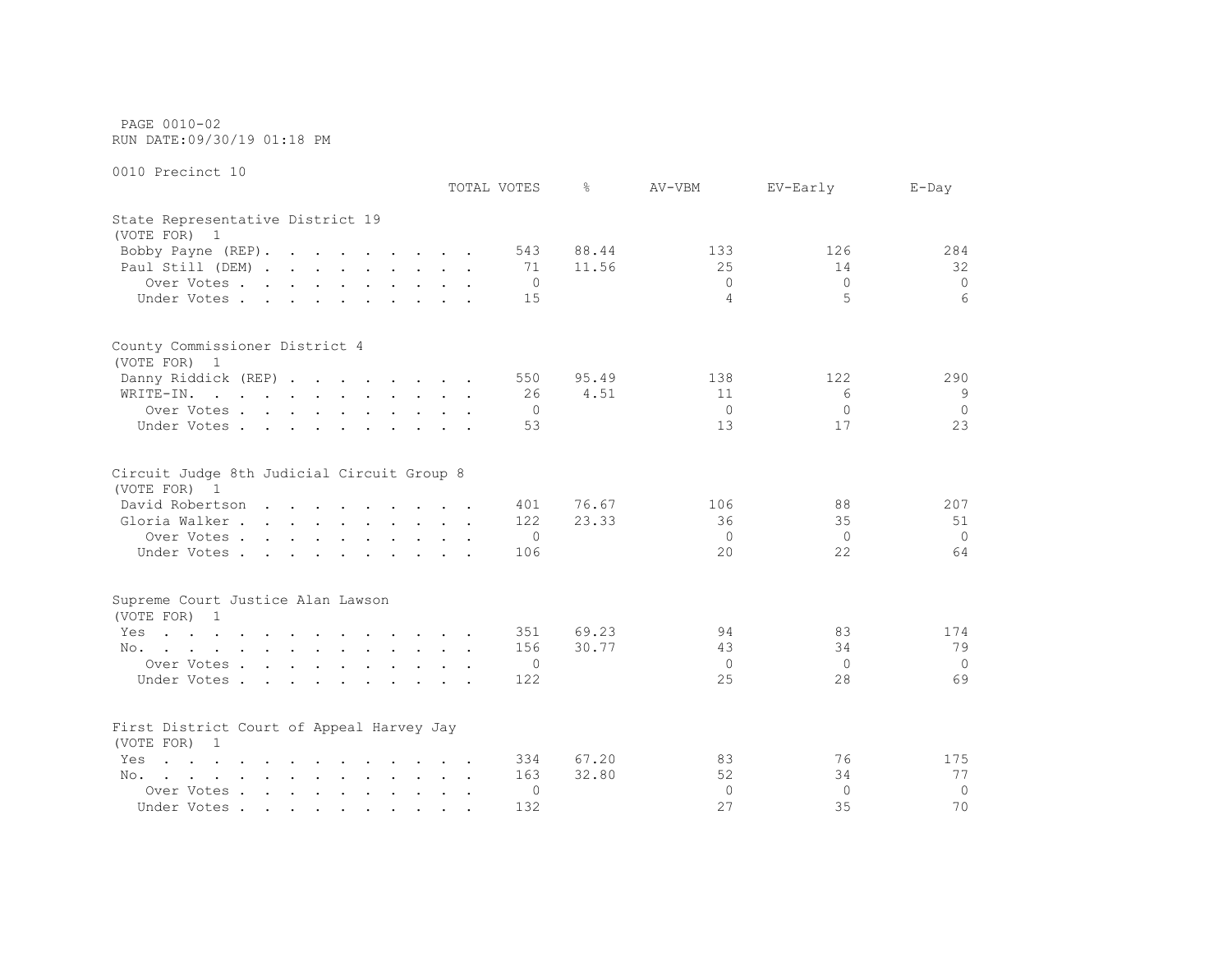# First District Court of Appeal Stephanie Ray (VOTE FOR) 1 Yes . . . . . . . . . . . . 324 66.39 87 68 169 No. . . . . . . . . . . . . 164 33.61 48 38 38 78 Over Votes . . . . . . . . . . 0 0 0 0 Under Votes . . . . . . . . . . 141 27 39 39 75 First District Court of Appeal Brad Thomas (VOTE FOR) 1 Yes . . . . . . . . . . . . 325 66.60 88 71 166 No. . . . . . . . . . . . . . 163 33.40 49 36 78<br>Over Votes . . . . . . . . . . 0 0 0 0 0 Over Votes . . . . . . . . . . 0 0 0 0 Under Votes . . . . . . . . . . 141 25 38 38 78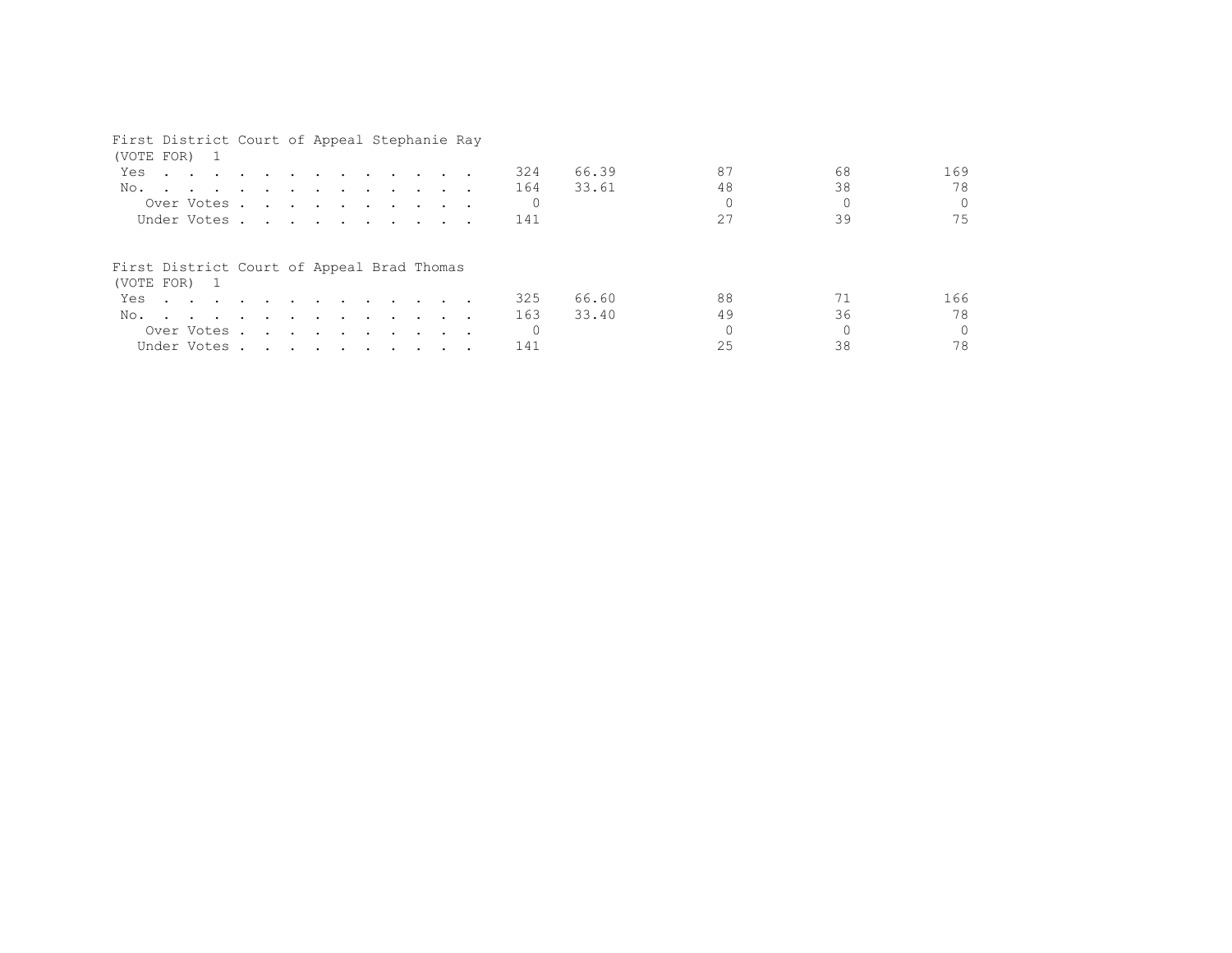PAGE 0010-03 RUN DATE:09/30/19 01:18 PM

0010 Precinct 10 TOTAL VOTES % AV-VBM EV-Early E-Day First District Court of Appeal Kemmerly Thomas (VOTE FOR) 1 Yes . . . . . . . . . . . 311 63.86 86 70 155 No. . . . . . . . . . . . 176 36.14 51 37 88 Over Votes . . . . . . . . . . 0 0 0 0 Under Votes . . . . . . . . . 142 25 38 38 79 First District Court of Appeal Allen Winsor (VOTE FOR) 1 Yes . . . . . . . . . . . 340 68.97 89 89 75 176 No. . . . . . . . . . . . . 153 31.03 50 32 71 Over Votes . . . . . . . . . . 0 0 0 0 Under Votes . . . . . . . . . 136 23 38 38 75 Soil & Water Conservation District Supervisor District 3 (VOTE FOR) 1 Justin Hilderbrandt . . . . . . . . 303 66.30 77 71 155 Paul McDavid . . . . . . . . . 154 33.70 49 34 34 71 Over Votes . . . . . . . . . . 0 0 0 0 Under Votes . . . . . . . . . . 172 36 40 96 Amendment 1 (VOTE FOR) 1 Yes . . . . . . . . . . . 396 65.78 106 197 197 No. . . . . . . . . . . . 206 34.22 52 40 114 Over Votes . . . . . . . . . . 1 0 1 0 Under Votes . . . . . . . . . . 26 4 11 11 11 11 Amendment 2 (VOTE FOR) 1 Yes . . . . . . . . . . . . 476 78.81 129 113 234 No. . . . . . . . . . . . 128 21.19 30 23 75 Over Votes . . . . . . . . . . 0 0 0 0 Under Votes . . . . . . . . . . 25 3 9 13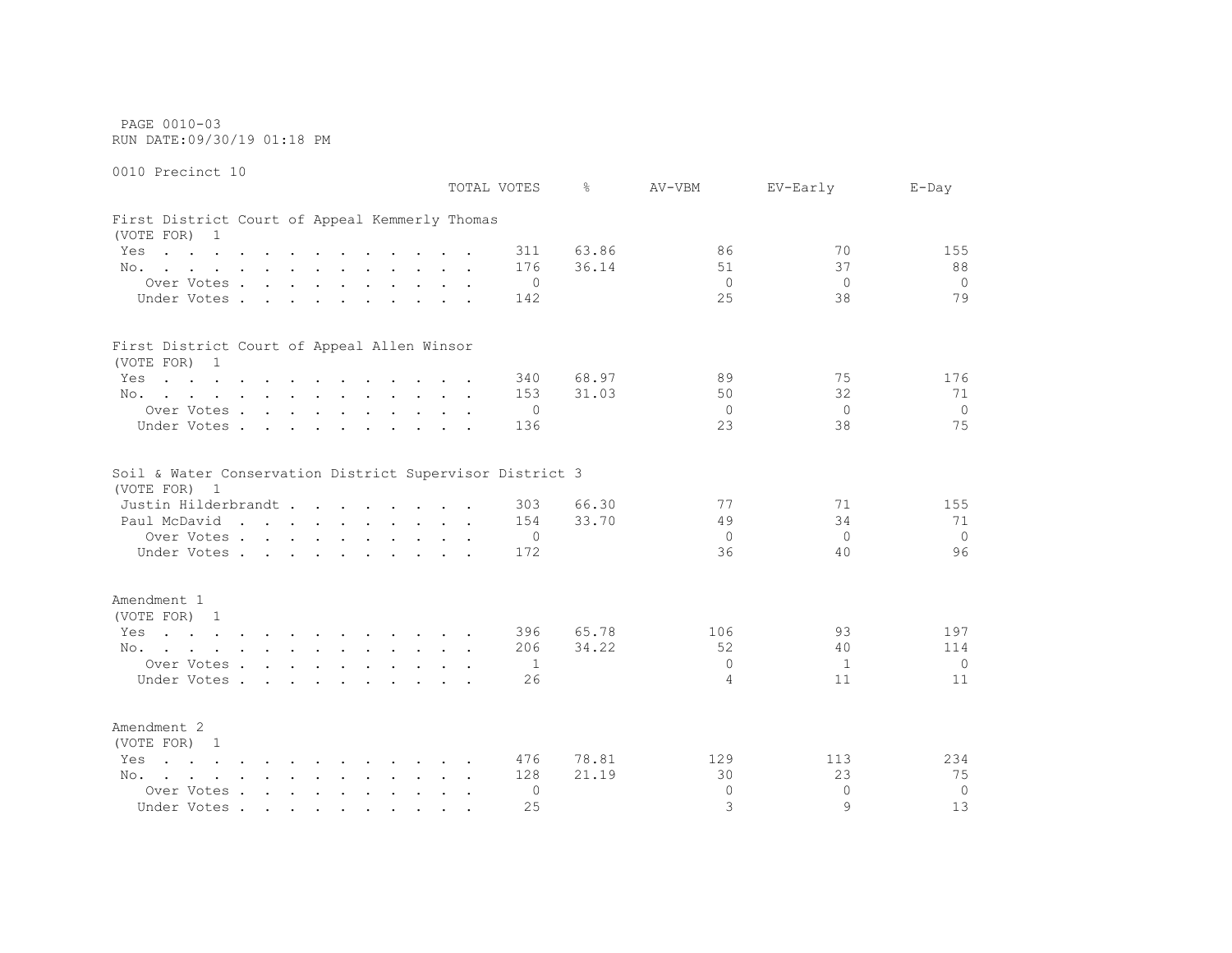#### Amendment 3

| (VOTE FOR) 1                                                                                                           |         |                                                                                                                 |               |               |                      |                                   |        |                                 |          |       |     |     |          |
|------------------------------------------------------------------------------------------------------------------------|---------|-----------------------------------------------------------------------------------------------------------------|---------------|---------------|----------------------|-----------------------------------|--------|---------------------------------|----------|-------|-----|-----|----------|
| Yes<br>the contract of the contract of the contract of the contract of the contract of the contract of the contract of |         |                                                                                                                 | $\sim$ $\sim$ | $\sim$ $\sim$ | $\sim$               | <b>Contract Contract Contract</b> |        |                                 | 428      | 69.93 | 112 | 100 | 216      |
| No.                                                                                                                    |         |                                                                                                                 |               |               |                      |                                   |        |                                 | 184      | 30.07 | 48  | 40  | 96       |
| Over Votes.                                                                                                            |         |                                                                                                                 |               |               |                      |                                   |        |                                 |          |       |     |     |          |
| Under Votes.                                                                                                           |         | the contract of the contract of the contract of the contract of the contract of the contract of the contract of |               |               |                      |                                   |        |                                 | 16       |       |     |     | 9        |
| Amendment 4<br>(VOTE FOR) 1                                                                                            |         |                                                                                                                 |               |               |                      |                                   |        |                                 |          |       |     |     |          |
| Yes<br>$\sim$ $\sim$ $\sim$ $\sim$ $\sim$                                                                              |         |                                                                                                                 |               |               | $\sim$               | $\sim$ $\sim$                     | $\sim$ |                                 | 248      | 40.52 | 80  | 53  | 115      |
| No.<br>$\sim$ $\sim$ $\sim$ $\sim$ $\sim$                                                                              | $\cdot$ | $\overline{\phantom{a}}$                                                                                        | $\sim$        | $\sim$        | $\sim$ $\sim$ $\sim$ |                                   | $\sim$ |                                 | 364      | 59.48 | 80  | 88  | 196      |
| Over Votes .                                                                                                           |         | the contract of the contract of the                                                                             |               |               | $\sim$               | $\sim$ $\sim$                     |        | $\cdot$ $\cdot$ $\cdot$ $\cdot$ | $\Omega$ |       |     |     | $\Omega$ |
| Under Votes .                                                                                                          |         | the contract of the contract of the contract of the contract of the contract of the contract of the contract of |               |               |                      |                                   |        |                                 |          |       |     |     |          |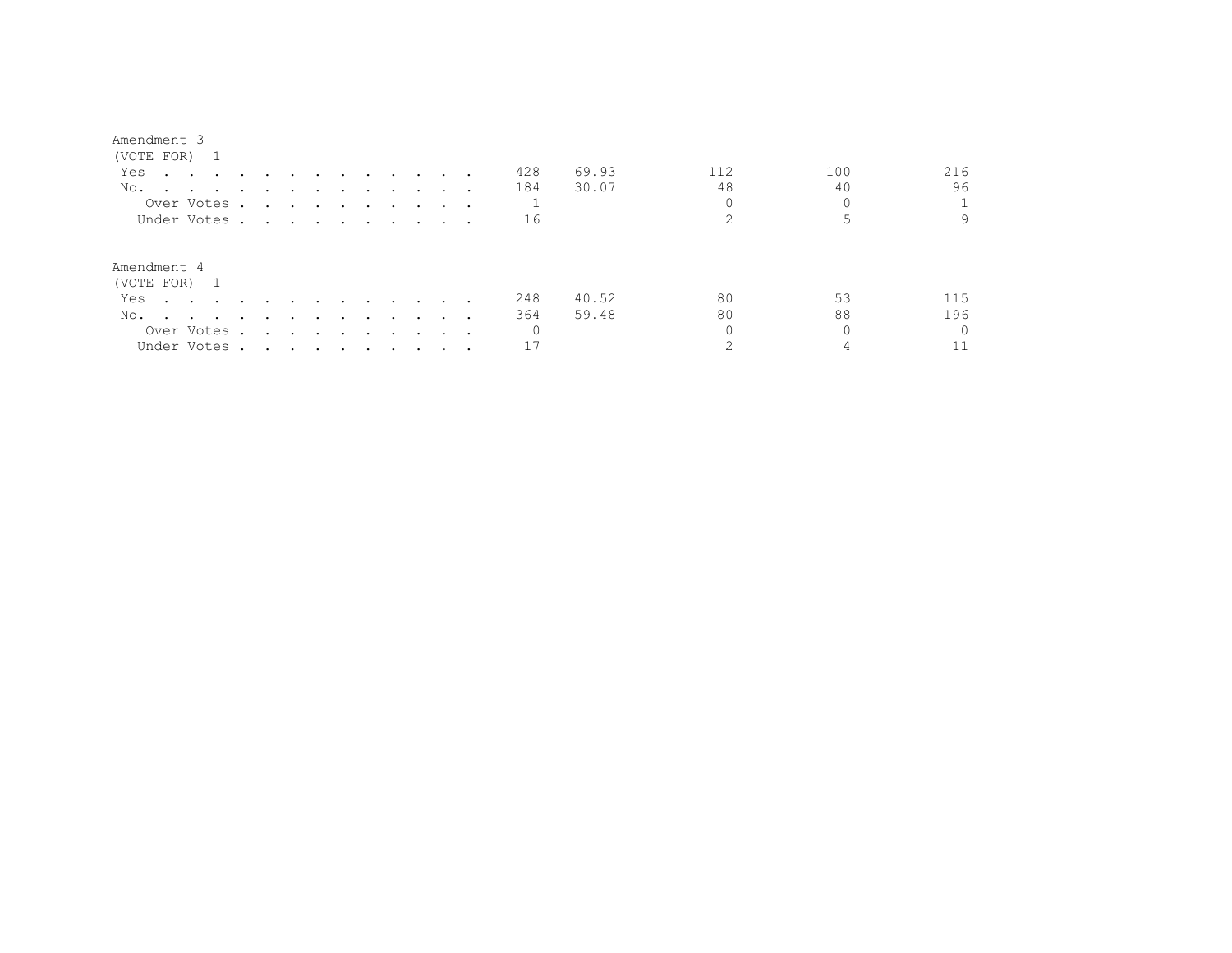PAGE 0010-04 RUN DATE:09/30/19 01:18 PM

|                                                                                                                        |                             |                      |        |  |  | TOTAL VOTES    | ⊱     | AV-VBM         | EV-Early       | $E$ -Day       |
|------------------------------------------------------------------------------------------------------------------------|-----------------------------|----------------------|--------|--|--|----------------|-------|----------------|----------------|----------------|
| Amendment 5<br>(VOTE FOR) 1                                                                                            |                             |                      |        |  |  |                |       |                |                |                |
| Yes<br>the contract of the contract of the contract of the contract of the contract of the contract of the contract of |                             |                      |        |  |  | 465            | 77.24 | 135            | 109            | 221            |
| No.                                                                                                                    |                             |                      |        |  |  | 137            | 22.76 | 23             | 29             | 85             |
| Over Votes                                                                                                             |                             |                      |        |  |  | 0              |       | $\Omega$       | $\Omega$       | $\overline{0}$ |
| Under Votes.                                                                                                           | $\sim$ $\sim$ $\sim$ $\sim$ | $\sim$               | $\sim$ |  |  | 27             |       | $\overline{4}$ | 7              | 16             |
| Amendment 6<br>(VOTE FOR) 1                                                                                            |                             |                      |        |  |  |                |       |                |                |                |
| Yes<br>the contract of the contract of the contract of the contract of the contract of the contract of the contract of |                             |                      |        |  |  | 354            | 59.50 | 97             | 75             | 182            |
| No.                                                                                                                    |                             |                      |        |  |  | 241            | 40.50 | 59             | 62             | 120            |
| Over Votes                                                                                                             |                             |                      |        |  |  | $\overline{1}$ |       | $\Omega$       | $\Omega$       | <sup>1</sup>   |
| Under Votes                                                                                                            |                             |                      |        |  |  | 33             |       | 6              | 8              | 19             |
| Amendment 7                                                                                                            |                             |                      |        |  |  |                |       |                |                |                |
| (VOTE FOR) 1                                                                                                           |                             |                      |        |  |  |                |       |                |                |                |
| the contract of the contract of the contract of the contract of the contract of the contract of the contract of<br>Yes |                             |                      |        |  |  | 389            | 65.71 | 112            | 88             | 189            |
| No.                                                                                                                    |                             |                      |        |  |  | 203            | 34.29 | 44             | 45             | 114            |
| Over Votes                                                                                                             |                             |                      |        |  |  | 0              |       | $\circ$        | $\overline{0}$ | 0              |
| Under Votes                                                                                                            |                             | $\ddot{\phantom{0}}$ | $\sim$ |  |  | 37             |       | 6              | 12             | 19             |
| Amendment 9<br>(VOTE FOR) 1                                                                                            |                             |                      |        |  |  |                |       |                |                |                |
| the contract of the contract of the contract of the contract of the contract of the contract of the contract of<br>Yes |                             |                      |        |  |  | 303            | 50.92 | 94             | 62             | 147            |
|                                                                                                                        |                             |                      |        |  |  | 292            | 49.08 | 62             | 75             | 155            |
| No.                                                                                                                    |                             |                      |        |  |  | 1              |       | $\Omega$       | $\Omega$       | 1              |
| Over Votes                                                                                                             |                             |                      |        |  |  | 33             |       | 6              | 8              | 19             |
| Under Votes                                                                                                            |                             |                      |        |  |  |                |       |                |                |                |
| Amendment 10<br>(VOTE FOR) 1                                                                                           |                             |                      |        |  |  |                |       |                |                |                |
| $\mathbf{r}$ , and $\mathbf{r}$ , and $\mathbf{r}$ , and $\mathbf{r}$ , and $\mathbf{r}$ , and $\mathbf{r}$<br>Yes     |                             |                      |        |  |  | 411            | 70.26 | 117            | 95             | 199            |
| No.                                                                                                                    |                             |                      |        |  |  | 174            | 29.74 | 40             | 36             | 98             |
| Over Votes                                                                                                             |                             |                      |        |  |  | 0              |       | $\Omega$       | $\Omega$       | $\mathbf 0$    |
| Under Votes                                                                                                            |                             |                      |        |  |  | 44             |       | 5              | 14             | 25             |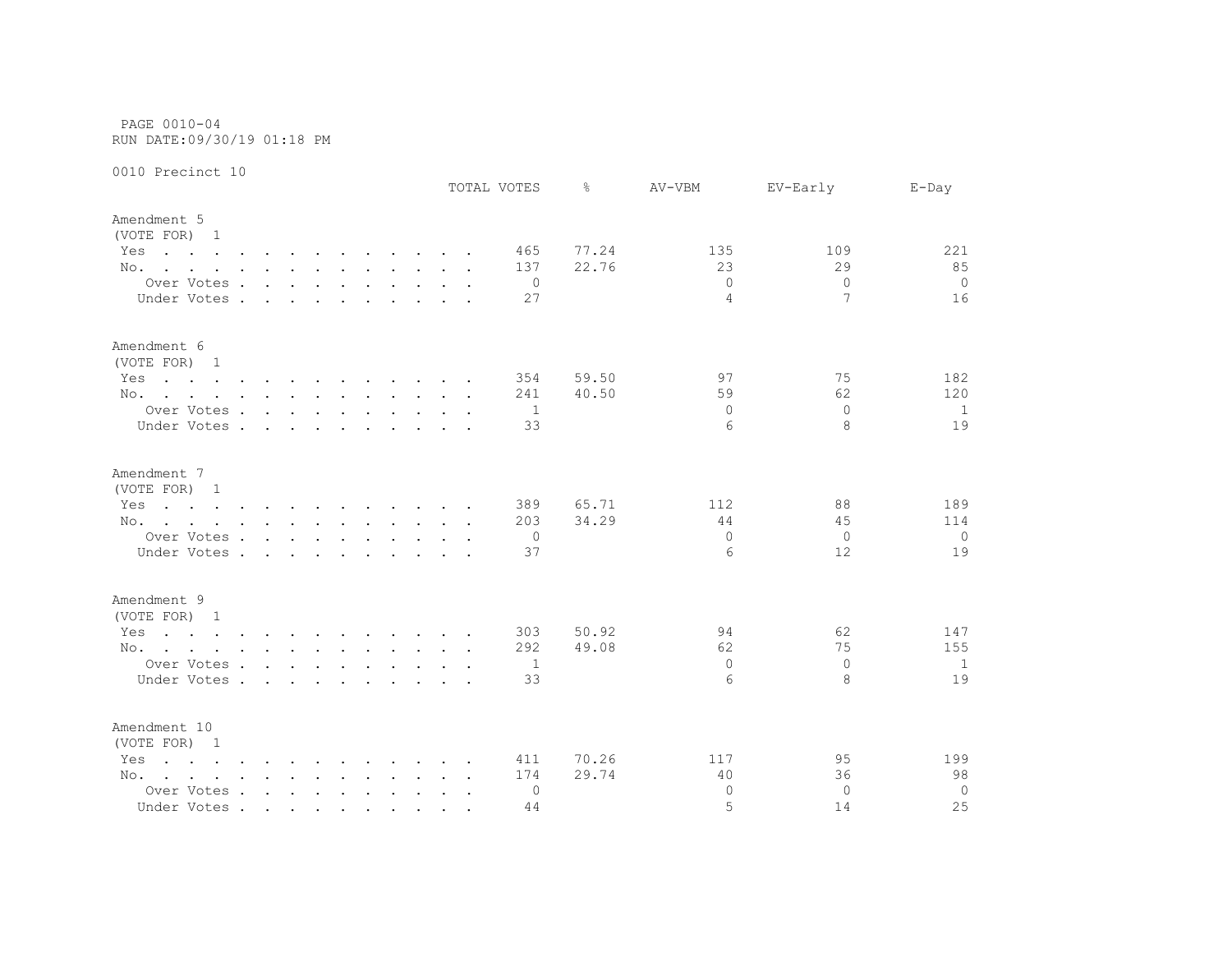| Amendment 11                 |                               |        |               |               |                                    |                      |                      |                      |         |                      |          |       |     |     |                      |
|------------------------------|-------------------------------|--------|---------------|---------------|------------------------------------|----------------------|----------------------|----------------------|---------|----------------------|----------|-------|-----|-----|----------------------|
| (VOTE FOR) 1                 |                               |        |               |               |                                    |                      |                      |                      |         |                      |          |       |     |     |                      |
| Yes<br>$\cdot$ $\cdot$       | $\sim 100$ km s $^{-1}$       | $\sim$ |               |               | $\sim$                             | $\sim$               | $\ddot{\phantom{a}}$ | $\sim 100$           | $\sim$  |                      | 305      | 53.98 | 84  | 62  | 159                  |
| No.                          | $\cdot$ $\cdot$ $\cdot$       |        |               |               |                                    |                      |                      |                      |         |                      | 260      | 46.02 | 62  | 68  | 130                  |
|                              | Over Votes                    |        | $\sim$ $\sim$ | $\sim$ $\sim$ | $\sim$ $\sim$ $\sim$ $\sim$ $\sim$ |                      | $\ddot{\phantom{a}}$ |                      | $\sim$  | $\cdots$             |          |       |     |     | 0                    |
|                              | Under Votes                   |        |               |               |                                    |                      |                      |                      |         | $\sim$ $\sim$ $\sim$ | 63       |       | 16  | 15  | 32                   |
| Amendment 12<br>(VOTE FOR) 1 |                               |        |               |               |                                    |                      |                      |                      |         |                      |          |       |     |     |                      |
| Yes<br>$\cdot$ $\cdot$       |                               |        |               |               |                                    |                      |                      |                      |         |                      | 423      | 71.82 | 117 | 100 | 206                  |
| No.<br>$\overline{a}$        | and the state of the state of | $\sim$ |               |               | $\cdot$                            | $\ddot{\phantom{0}}$ | $\cdot$              | $\ddot{\phantom{1}}$ |         |                      | 166      | 28.18 | 41  | 31  | 94                   |
|                              | Over Votes.                   |        | $\sim$        | $\sim$        | $\sim$                             | $\ddot{\phantom{1}}$ | $\cdot$              | $\sim$               | $\cdot$ | $\sim$ $\sim$ $\sim$ | $\Omega$ |       |     |     | $\Omega$<br>$\Omega$ |
|                              | Under Votes                   |        |               |               |                                    |                      |                      |                      |         |                      | 40       |       |     | 14  | 22                   |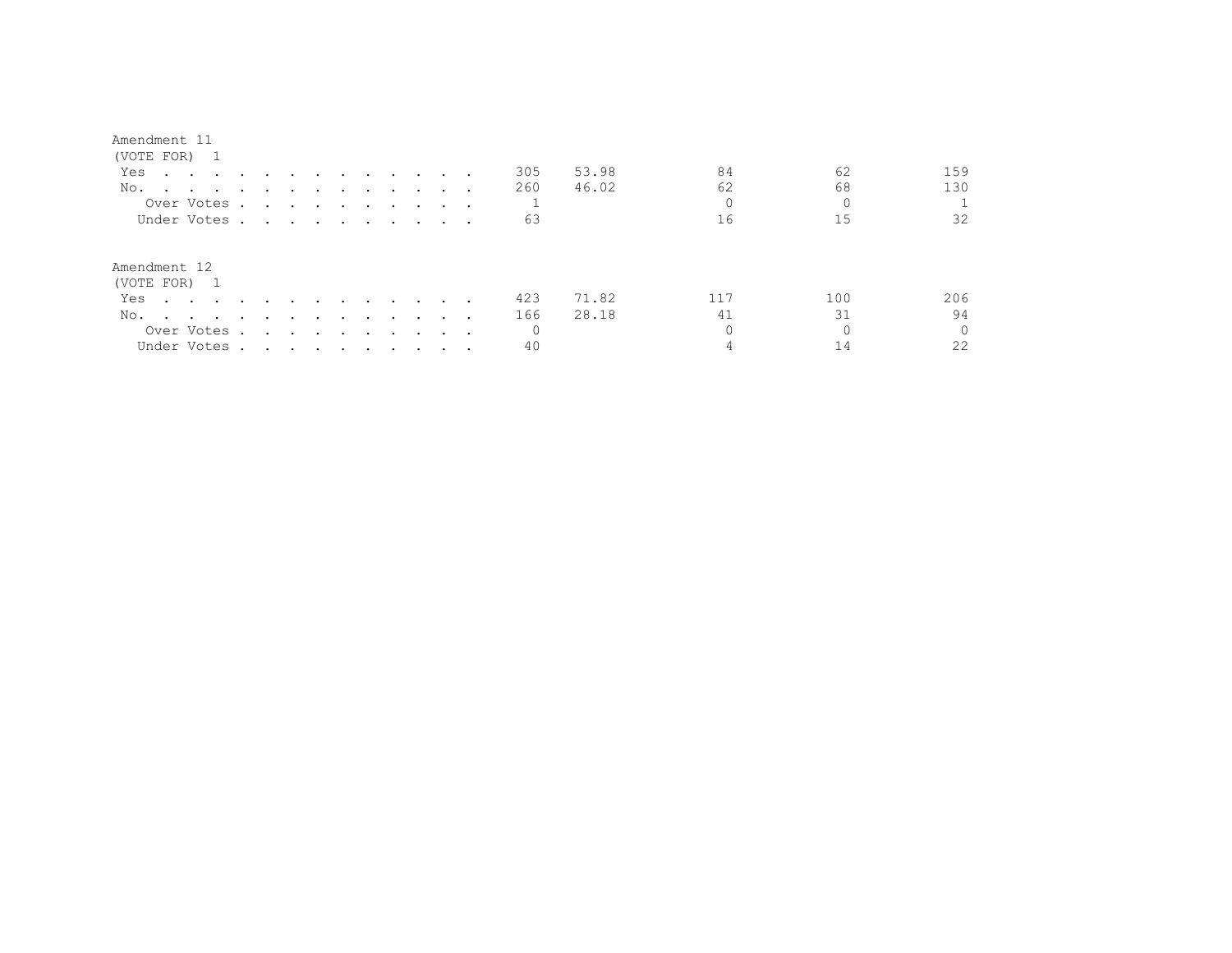PAGE 0010-05 RUN DATE:09/30/19 01:18 PM

|                      |  |                                                                                                                                                                                                                                  |  |  |  |  |                                                                                                                                                                                                                                   | TOTAL VOTES | ⊱     | AV-VBM | EV-Early | $E$ -Day     |
|----------------------|--|----------------------------------------------------------------------------------------------------------------------------------------------------------------------------------------------------------------------------------|--|--|--|--|-----------------------------------------------------------------------------------------------------------------------------------------------------------------------------------------------------------------------------------|-------------|-------|--------|----------|--------------|
| Amendment 13         |  |                                                                                                                                                                                                                                  |  |  |  |  |                                                                                                                                                                                                                                   |             |       |        |          |              |
| (VOTE FOR) 1<br>Yes. |  |                                                                                                                                                                                                                                  |  |  |  |  |                                                                                                                                                                                                                                   | 288         | 46.91 | 90     | 63       | 135          |
| No.                  |  | $\mathbf{r}$ , and the set of the set of the set of the set of the set of the set of the set of the set of the set of the set of the set of the set of the set of the set of the set of the set of the set of the set of the set |  |  |  |  |                                                                                                                                                                                                                                   | 326         | 53.09 |        | 76       | 178          |
|                      |  | Over Votes                                                                                                                                                                                                                       |  |  |  |  |                                                                                                                                                                                                                                   |             |       |        |          | $\mathbf{1}$ |
|                      |  | Under Votes.                                                                                                                                                                                                                     |  |  |  |  | $\mathbf{r}$ . The contract of the contract of the contract of the contract of the contract of the contract of the contract of the contract of the contract of the contract of the contract of the contract of the contract of th | 14          |       |        |          | 8            |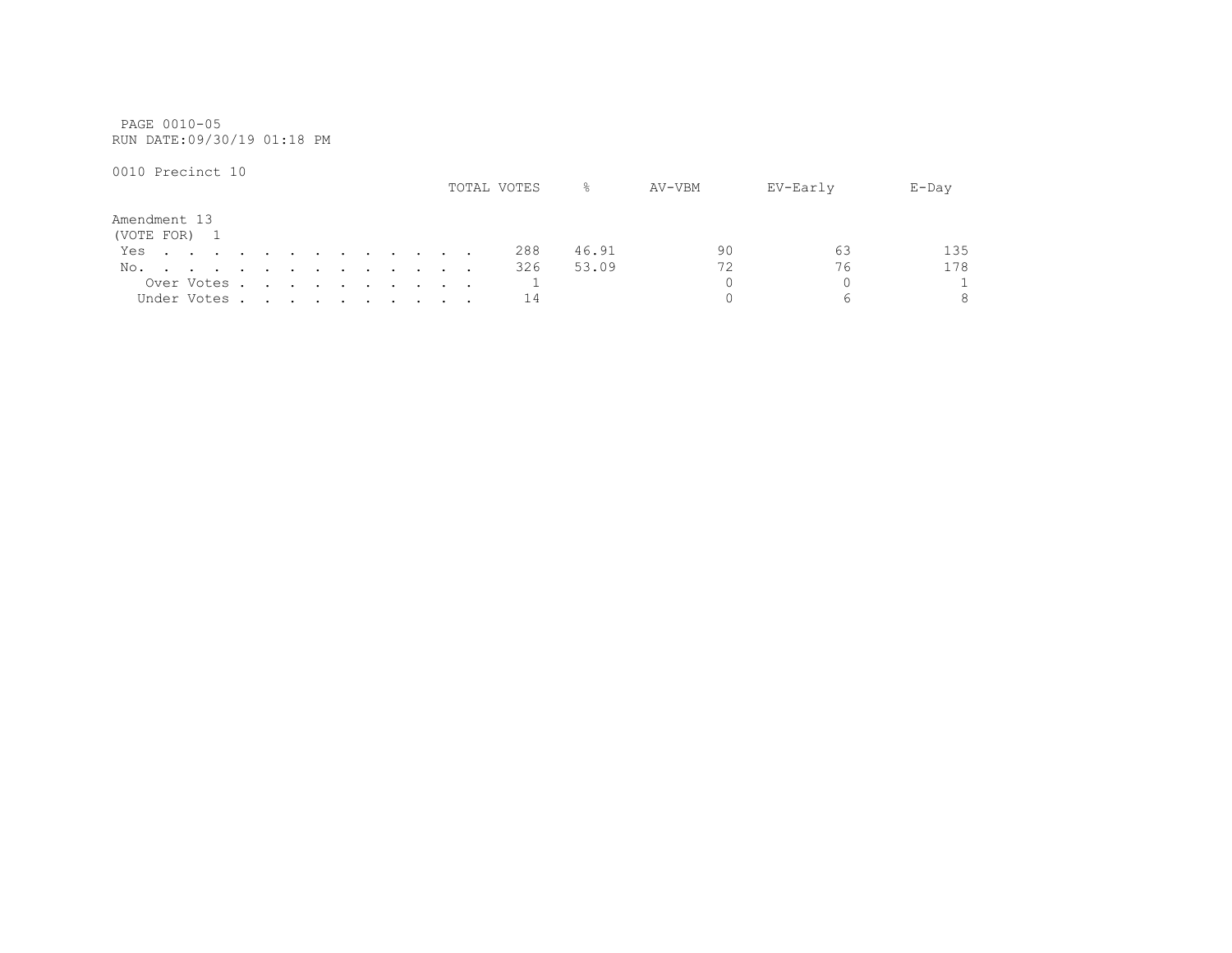PAGE 0011-01 RUN DATE:09/30/19 01:18 PM

0011 Precinct 11 TOTAL VOTES % AV-VBM EV-Early E-Day REGISTERED VOTERS - TOTAL . . . . . . 1,226 BALLOTS CAST - TOTAL. . . . . . . 769 191 183 395 BALLOTS CAST - BLANK. . . . . . . 1 .13 1 1 0 0 0 VOTER TURNOUT - TOTAL  $\cdot$  . . . . . . . . 62.72 VOTER TURNOUT - BLANK . . . . . . . . 08 United States Senator (VOTE FOR) 1 Rick Scott (REP) . . . . . . . . 576 75.79 129 144 303 Bill Nelson (DEM). . . . . . . . 184 24.21 60 37 87 87 WRITE-IN. . . . . . . . . . . . 0 0 0 0 Over Votes . . . . . . . . . . 0 0 0 0 Under Votes . . . . . . . . . . 9 2 2 3 5 Representative in Congress District 3 (VOTE FOR) 1 Ted Yoho (REP). . . . . . . . . . 614 81.22 144 151 319 Yvonne Hayes Hinson (DEM) . . . . . 142 18.78 44 29 69 Over Votes . . . . . . . . . . 0 0 0 0 Under Votes . . . . . . . . . . 13 3 3 3 7 Governor and Lieutenant Governor (VOTE FOR) 1 Ron DeSantis (REP) . . . . . . . 580 76.42 125 148 307 Andrew Gillum (DEM) . . . . . . . 166 21.87 58 33 33 75 Darcy G. Richardson (REF) . . . . . 5 .66 2 0 3 Kyle "K.C" Gibson (NPA). . . . . . 2 .26 1 0 1 Ryan Christopher Foley (NPA) . . . . 3 .40 1 1 1 1 1 Bruce Stanley (NPA) . . . . . . . 3 .40 0 0 3 WRITE-IN. . . . . . . . . . . . 0 0 0 0 Over Votes . . . . . . . . . . 1 0 0 1 1 Under Votes . . . . . . . . . . 9 4 1 4  $4$ Attorney General (VOTE FOR) 1 Ashley Moody (REP) . . . . . . . 584 77.97 139 145 300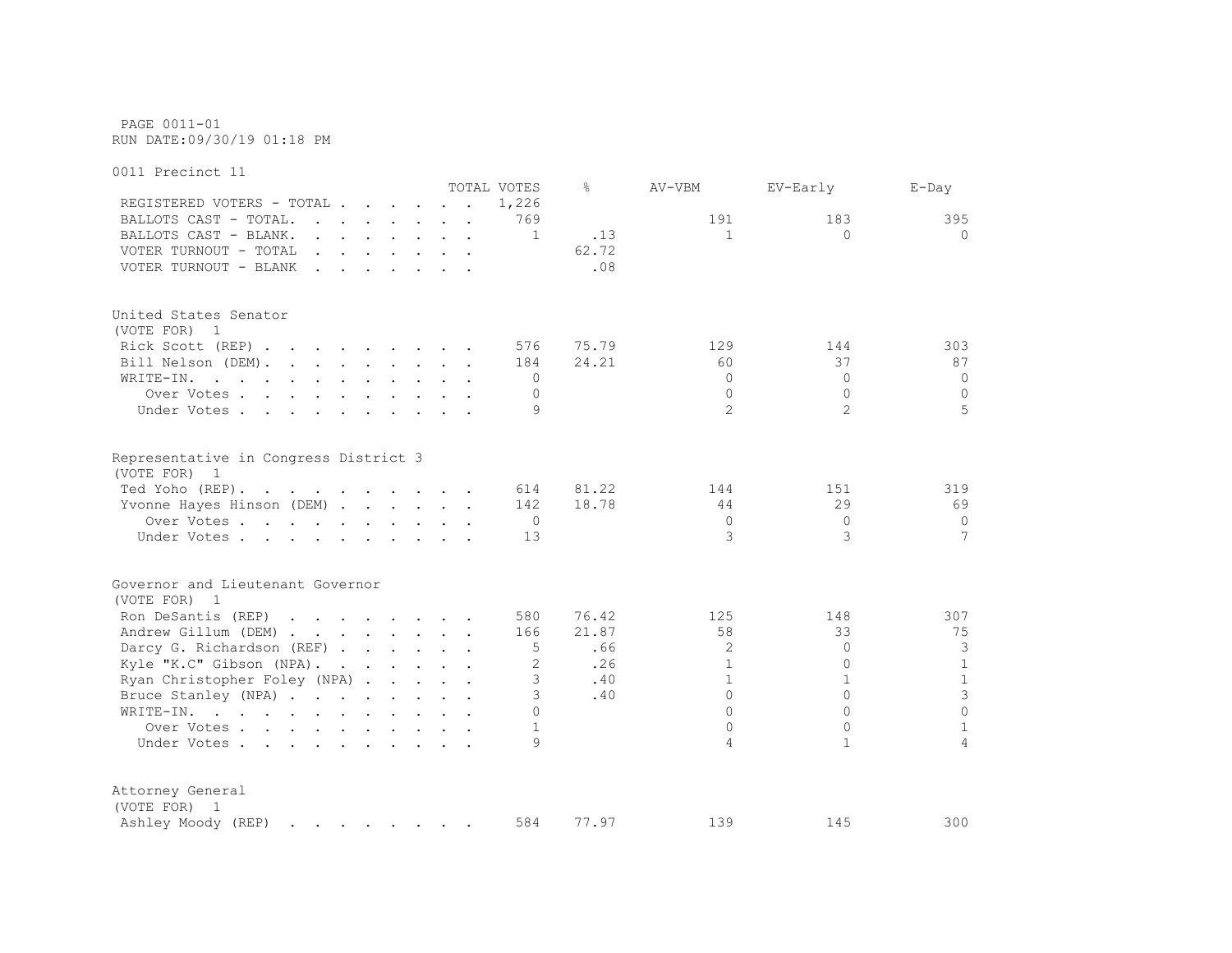| Sean Shaw (DEM)             |  |  | 138 | 18.42 | 40  | 30  | 68       |
|-----------------------------|--|--|-----|-------|-----|-----|----------|
| Jeffrey Marc Siskind (NPA). |  |  | 27  | 3.60  | 8   |     | 12       |
| Over Votes                  |  |  |     |       |     |     | $\Omega$ |
| Under Votes                 |  |  | 20  |       |     |     | 15       |
| Chief Financial Officer     |  |  |     |       |     |     |          |
| (VOTE FOR) 1                |  |  |     |       |     |     |          |
| Jimmy Patronis (REP).       |  |  | 587 | 79.76 | 137 | 149 | 301      |
| Jeremy Ring (DEM).          |  |  | 149 | 20.24 | 48  | 30  | 71       |
| WRITE-IN.                   |  |  |     |       |     |     | $\Omega$ |
| Over Votes                  |  |  |     |       |     |     | $\cap$   |
| Under Votes                 |  |  | 33  |       |     |     | 23       |
| Commissioner of Agriculture |  |  |     |       |     |     |          |
| (VOTE FOR) 1                |  |  |     |       |     |     |          |
| Matt Caldwell (REP)         |  |  | 582 | 78.12 | 126 | 150 | 306      |
| Nicole "Nikki" Fried (DEM). |  |  | 163 | 21.88 | 58  | 31  | 74       |
| Over Votes                  |  |  |     |       |     |     | $\Omega$ |
| Under Votes                 |  |  | 24  |       |     |     | 15       |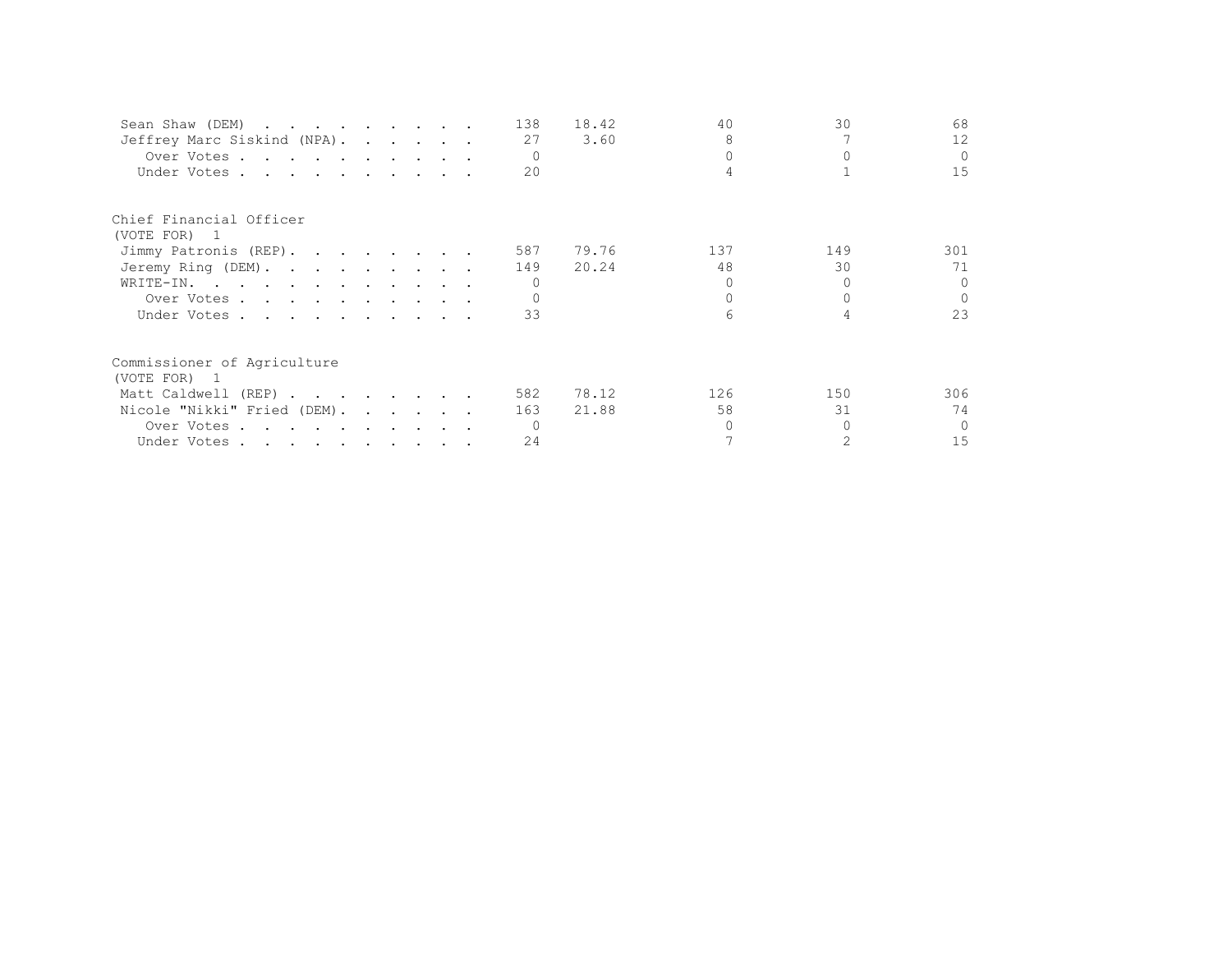PAGE 0011-02 RUN DATE:09/30/19 01:18 PM

| AATT ITEATHAR TT                                                                                                                                                                                                                      | TOTAL VOTES  | $\approx$ | AV-VBM       | EV-Early       | $E$ -Day |
|---------------------------------------------------------------------------------------------------------------------------------------------------------------------------------------------------------------------------------------|--------------|-----------|--------------|----------------|----------|
| State Representative District 19                                                                                                                                                                                                      |              |           |              |                |          |
| (VOTE FOR) 1                                                                                                                                                                                                                          |              |           |              |                |          |
| Bobby Payne (REP).                                                                                                                                                                                                                    | 569          | 77.95     | 135          | 145            | 289      |
| Paul Still (DEM)                                                                                                                                                                                                                      | 161          | 22.05     | 50           | 32             | 79       |
| Over Votes.                                                                                                                                                                                                                           | $\Omega$     |           | $\Omega$     | $\Omega$       | $\Omega$ |
| Under Votes                                                                                                                                                                                                                           | 39           |           | 6            | 6              | 27       |
|                                                                                                                                                                                                                                       |              |           |              |                |          |
| County Commissioner District 4                                                                                                                                                                                                        |              |           |              |                |          |
| (VOTE FOR) 1                                                                                                                                                                                                                          |              |           |              |                |          |
| Danny Riddick (REP)                                                                                                                                                                                                                   | 652          | 97.02     | 163          | 154            | 335      |
| WRITE-IN.<br>. The contract of the contract of the contract of the contract of $\mathcal{A}$                                                                                                                                          | 20           | 2.98      | 8            | 5              | 7        |
| Over Votes                                                                                                                                                                                                                            | 0            |           | $\mathbf{0}$ | $\mathbf{0}$   | $\circ$  |
| Under Votes                                                                                                                                                                                                                           | 97           |           | $20^{\circ}$ | 24             | 53       |
| Circuit Judge 8th Judicial Circuit Group 8                                                                                                                                                                                            |              |           |              |                |          |
| (VOTE FOR) 1                                                                                                                                                                                                                          |              |           |              |                |          |
| David Robertson                                                                                                                                                                                                                       | 446          | 69.91     | 104          | 111            | 231      |
| Gloria Walker                                                                                                                                                                                                                         | 192          | 30.09     | 63           | 46             | 83       |
| Over Votes                                                                                                                                                                                                                            | $\mathbf{0}$ |           | $\Omega$     | $\Omega$       | $\Omega$ |
| Under Votes                                                                                                                                                                                                                           | 131          |           | 2.4          | 26             | 81       |
| Hampton City Council                                                                                                                                                                                                                  |              |           |              |                |          |
| (VOTE FOR) 4                                                                                                                                                                                                                          |              |           |              |                |          |
| Frank Bryant                                                                                                                                                                                                                          | 75           | 19.08     | 21           | 4              | 50       |
| William Jackson Goodge                                                                                                                                                                                                                | 86           | 21.88     | 25           | 5              | 56       |
| James P. Mitzel                                                                                                                                                                                                                       | 68           | 17.30     | 25           | $\overline{c}$ | 41       |
| Lillian Sams                                                                                                                                                                                                                          | 79           | 20.10     | 22           | 6              | 51       |
| Dorothy Shealey                                                                                                                                                                                                                       | 85           | 21.63     | 25           | 7              | 53       |
| Over Votes                                                                                                                                                                                                                            | 4            |           | 4            | $\Omega$       | $\circ$  |
| Under Votes                                                                                                                                                                                                                           | 203          |           | 42           | 56             | 105      |
| Supreme Court Justice Alan Lawson                                                                                                                                                                                                     |              |           |              |                |          |
| (VOTE FOR) 1                                                                                                                                                                                                                          |              |           |              |                |          |
| Yes<br>المنابعة والمستنقل والمستنقل والمستنقل والمستنقل والمستنقل                                                                                                                                                                     | 375          | 60.58     | 102          | 94             | 179      |
| No.<br>the contract of the contract of the contract of the contract of the contract of the contract of the contract of the contract of the contract of the contract of the contract of the contract of the contract of the contract o | 244          | 39.42     | 64           | 64             | 116      |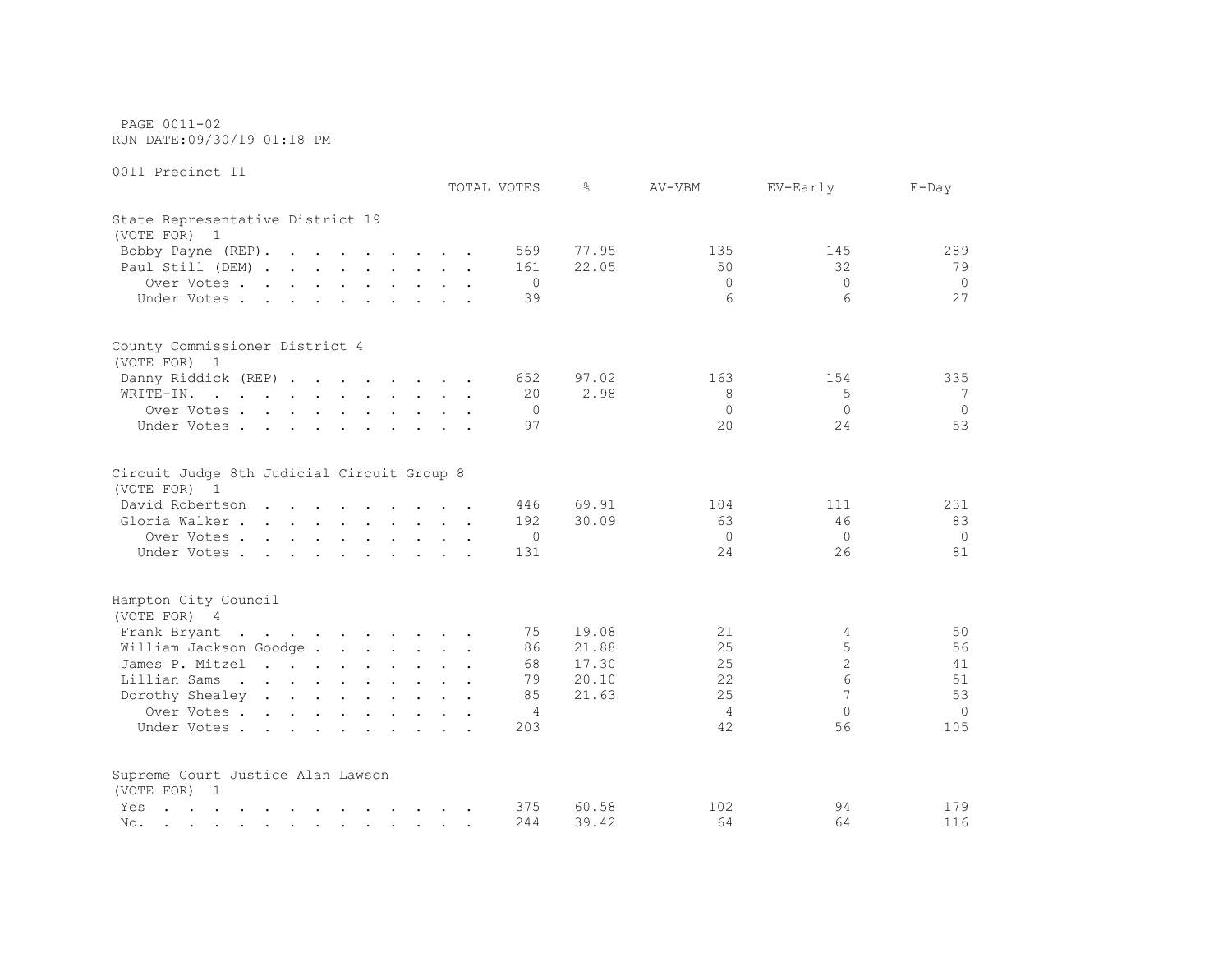| Over Votes<br>Under Votes                                                                                              |  |                                                                                                                 |  |  |  | 150            |       | 25       | 25       | $\Omega$<br>100 |
|------------------------------------------------------------------------------------------------------------------------|--|-----------------------------------------------------------------------------------------------------------------|--|--|--|----------------|-------|----------|----------|-----------------|
| First District Court of Appeal Harvey Jay<br>(VOTE FOR) 1                                                              |  |                                                                                                                 |  |  |  |                |       |          |          |                 |
| Yes<br>the contract of the contract of the contract of the contract of the contract of the contract of the contract of |  |                                                                                                                 |  |  |  | 353            | 58.25 | 94       | 91       | 168             |
| No.<br>the contract of the contract of the contract of the contract of                                                 |  |                                                                                                                 |  |  |  | 253            | 41.75 | 71       | 63       | 119             |
| Over Votes                                                                                                             |  |                                                                                                                 |  |  |  | $\overline{0}$ |       | $\Omega$ |          | $\bigcap$       |
| Under Votes                                                                                                            |  |                                                                                                                 |  |  |  | 163            |       | 26       | 29       | 108             |
| First District Court of Appeal Stephanie Ray<br>(VOTE FOR) 1                                                           |  |                                                                                                                 |  |  |  |                |       |          |          |                 |
| Yes<br>the contract of the contract of the contract of the contract of the contract of the contract of the contract of |  |                                                                                                                 |  |  |  | 357            | 59.30 | 99       | 88       | 170             |
| No.<br>the contract of the contract of the contract of the contract of the contract of the contract of the contract of |  |                                                                                                                 |  |  |  | 245            | 40.70 | 67       | 64       | 114             |
| Over Votes .                                                                                                           |  | the contract of the contract of the contract of the contract of the contract of the contract of the contract of |  |  |  | $\bigcirc$     |       | $\Omega$ | $\Omega$ | $\cap$          |
| Under Votes                                                                                                            |  |                                                                                                                 |  |  |  | 167            |       | 25       | 31       | 111             |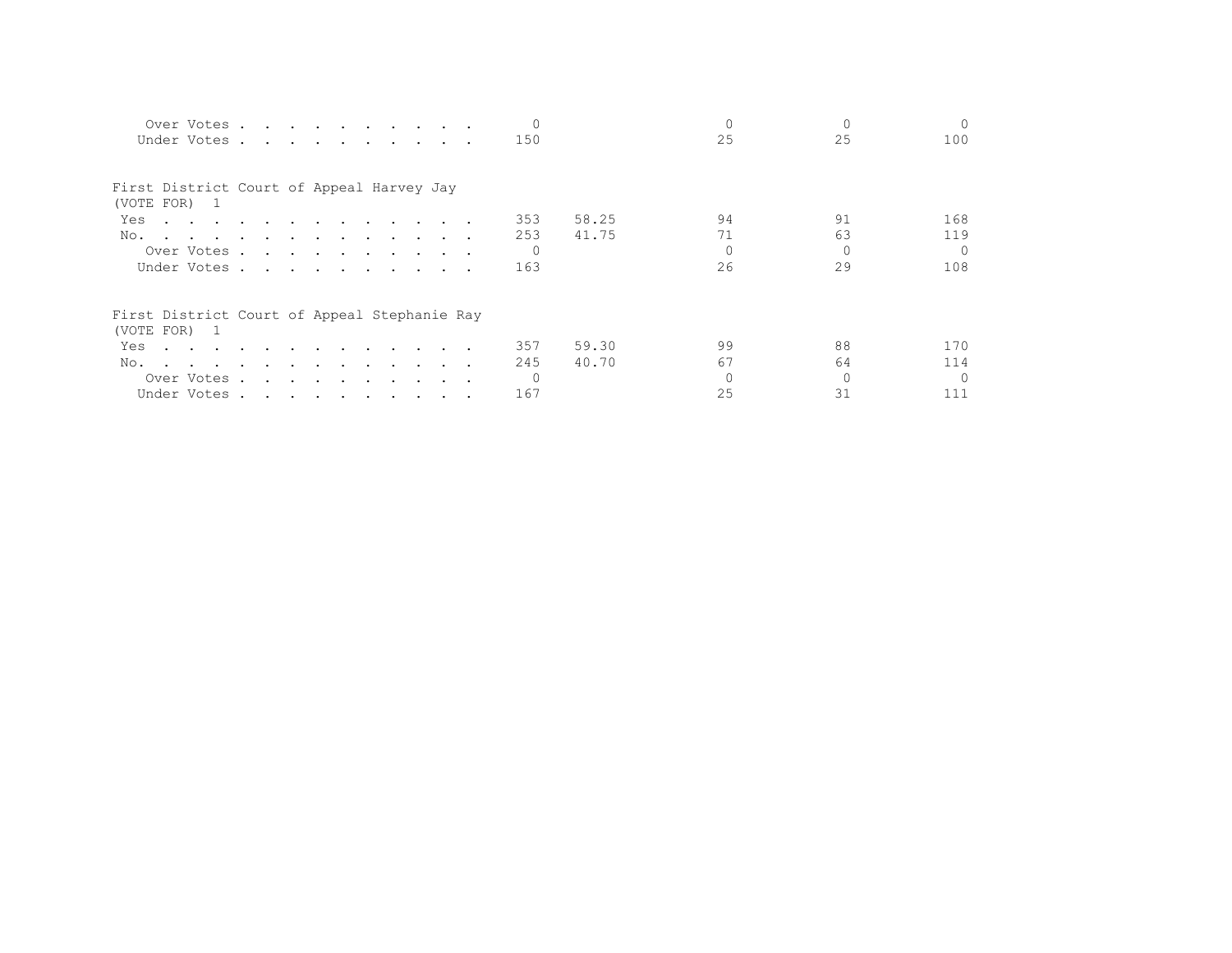PAGE 0011-03 RUN DATE:09/30/19 01:18 PM

0011 Precinct 11 TOTAL VOTES % AV-VBM EV-Early E-Day First District Court of Appeal Brad Thomas (VOTE FOR) 1 Yes . . . . . . . . . . . . 366 60.50 102 307 177 No. . . . . . . . . . . . 239 39.50 64 65 110 Over Votes . . . . . . . . . . 0 0 0 0 Under Votes . . . . . . . . . 164 25 31 108 First District Court of Appeal Kemmerly Thomas (VOTE FOR) 1 Yes . . . . . . . . . . . 356 58.94 100 100 83 173 No. . . . . . . . . . . . . 248 41.06 66 70 112 Over Votes . . . . . . . . . . 0 0 0 0 Under Votes . . . . . . . . . . 165 25 30 110 First District Court of Appeal Allen Winsor (VOTE FOR) 1 Yes . . . . . . . . . . . 372 60.88 102 37 37 183 No. . . . . . . . . . . . 239 39.12 64 63 112 Over Votes . . . . . . . . . . 0 0 0 0 Under Votes . . . . . . . . . . 158 25 33 100 Soil & Water Conservation District Supervisor District 3 (VOTE FOR) 1 Justin Hilderbrandt . . . . . . . . 335 60.14 76 91 168 Paul McDavid . . . . . . . . . 222 39.86 74 48 100 Over Votes . . . . . . . . . . 0 0 0 0

Under Votes . . . . . . . . . 212 41 44 127 Amendment 1 (VOTE FOR) 1 Yes . . . . . . . . . . . . 436 59.40 111 103 222 No. . . . . . . . . . . . 298 40.60 72 75 151 Over Votes . . . . . . . . . . 0 0 0 0 Under Votes . . . . . . . . . . 35 35 8 5 32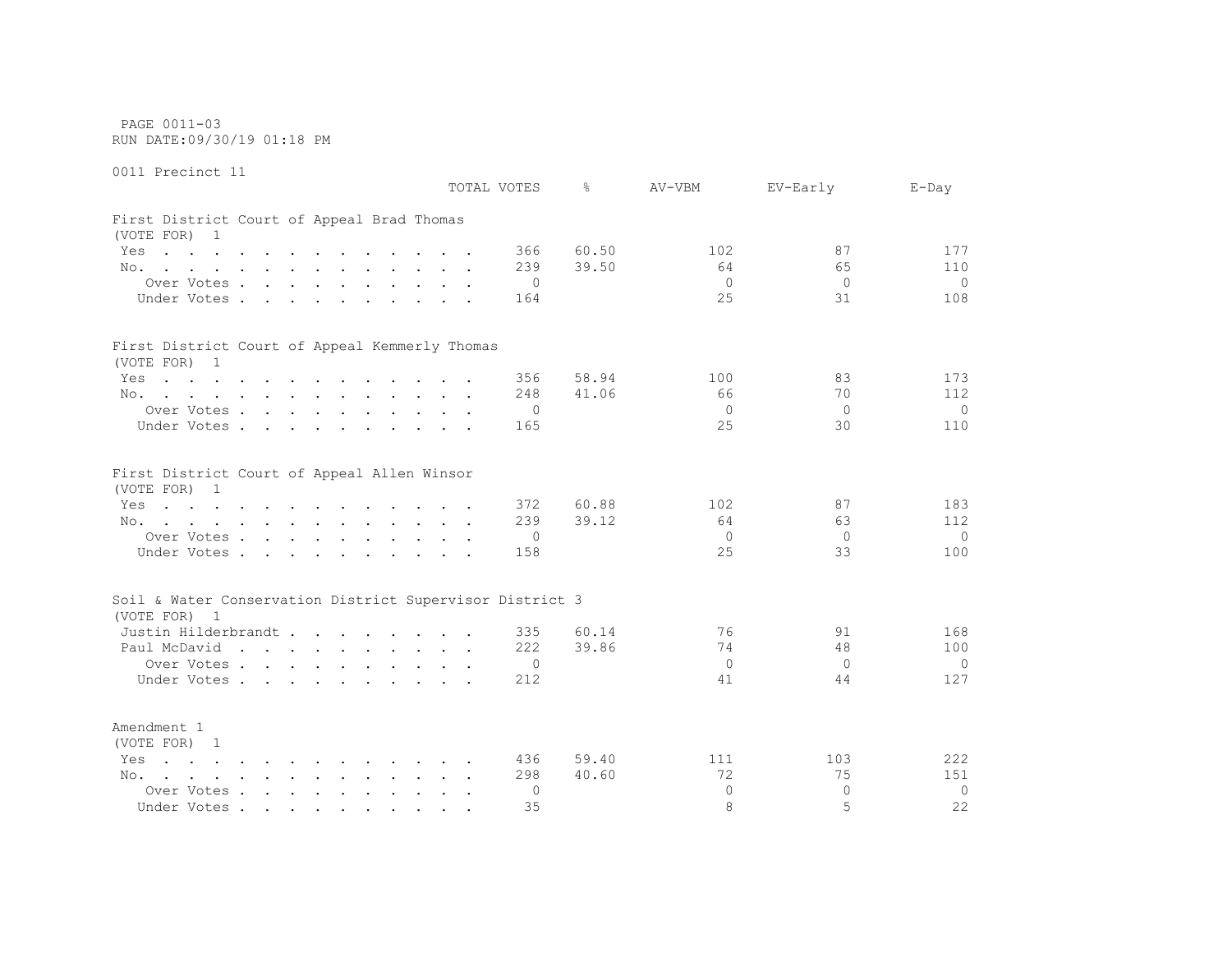#### Amendment 2

| (VOTE FOR) 1                                                                                                                                                                                                                          |                                                                                                                                                                                                                               |        |                                     |        |                         |                                                                                                                                                                                                                                   |        |   |     |       |     |     |          |
|---------------------------------------------------------------------------------------------------------------------------------------------------------------------------------------------------------------------------------------|-------------------------------------------------------------------------------------------------------------------------------------------------------------------------------------------------------------------------------|--------|-------------------------------------|--------|-------------------------|-----------------------------------------------------------------------------------------------------------------------------------------------------------------------------------------------------------------------------------|--------|---|-----|-------|-----|-----|----------|
| Yes<br>the contract of the contract of the contract of the contract of the contract of the contract of the contract of                                                                                                                |                                                                                                                                                                                                                               |        |                                     |        |                         | and the state of the state of the state of                                                                                                                                                                                        |        |   | 540 | 74.59 | 145 | 131 | 264      |
| No.<br>$\cdots$                                                                                                                                                                                                                       |                                                                                                                                                                                                                               |        |                                     |        |                         |                                                                                                                                                                                                                                   |        |   | 184 | 25.41 | 38  | 46  | 100      |
| Over Votes .                                                                                                                                                                                                                          |                                                                                                                                                                                                                               |        |                                     |        |                         | $\mathbf{r}$ . The contribution of the contribution of the contribution of the contribution of the contribution of the contribution of the contribution of the contribution of the contribution of the contribution of the contri |        |   |     |       |     |     |          |
| Under Votes.                                                                                                                                                                                                                          | the contract of the contract of the contract of the contract of the contract of the contract of the contract of                                                                                                               |        |                                     |        |                         |                                                                                                                                                                                                                                   |        |   | 44  |       |     | 6   | 30       |
| Amendment 3                                                                                                                                                                                                                           |                                                                                                                                                                                                                               |        |                                     |        |                         |                                                                                                                                                                                                                                   |        |   |     |       |     |     |          |
| (VOTE FOR) 1                                                                                                                                                                                                                          |                                                                                                                                                                                                                               |        |                                     |        |                         |                                                                                                                                                                                                                                   |        |   |     |       |     |     |          |
| Yes<br>$\sim$ $\sim$ $\sim$ $\sim$ $\sim$                                                                                                                                                                                             |                                                                                                                                                                                                                               |        |                                     | $\sim$ | $\sim$ $\sim$           | $\sim$ $\sim$                                                                                                                                                                                                                     | $\sim$ |   | 551 | 74.26 | 144 | 141 | 266      |
| No.<br>and the contract of the contract of the contract of the contract of the contract of the contract of the contract of the contract of the contract of the contract of the contract of the contract of the contract of the contra | $\cdot$                                                                                                                                                                                                                       | $\sim$ | $\sim$ $\sim$                       | $\sim$ | $\sim 100$ km s $^{-1}$ | $\sim 100$ km s $^{-1}$                                                                                                                                                                                                           | $\sim$ |   | 191 | 25.74 | 44  | 38  | 109      |
| Over Votes .                                                                                                                                                                                                                          |                                                                                                                                                                                                                               |        | the contract of the contract of the |        | $\sim$ $\sim$           | $\sim$ $\sim$                                                                                                                                                                                                                     |        | . | 0   |       |     |     | $\Omega$ |
| Under Votes .                                                                                                                                                                                                                         | . The contribution of the contribution of the contribution of the contribution of the contribution of the contribution of the contribution of the contribution of the contribution of the contribution of the contribution of |        |                                     |        |                         |                                                                                                                                                                                                                                   |        |   | 27  |       |     | 4   | 20       |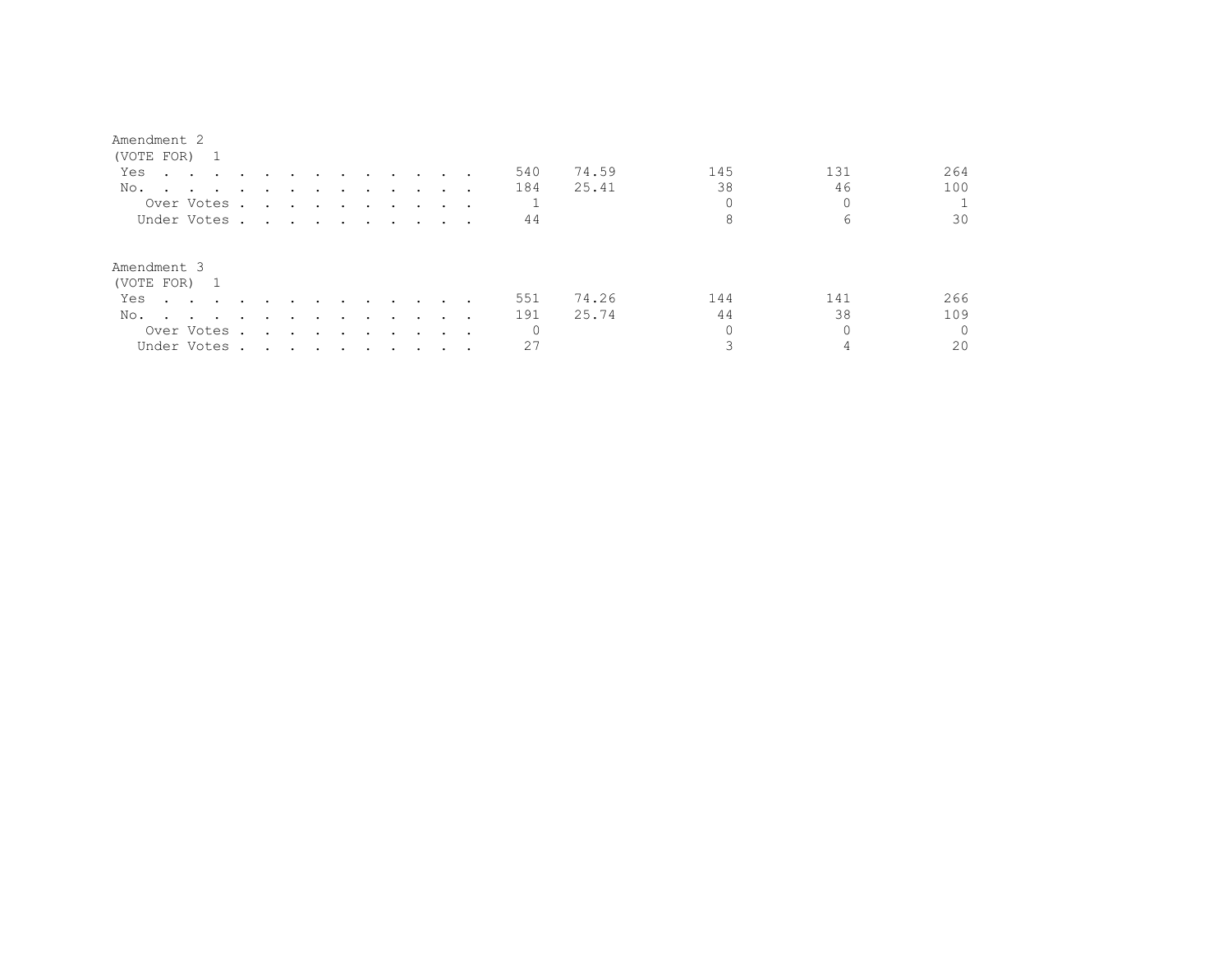PAGE 0011-04 RUN DATE:09/30/19 01:18 PM

|                                                                                                                        |                      |                      |                 |                        |               |  | TOTAL VOTES    | ⊱     | AV-VBM         | EV-Early     | $E$ -Day       |
|------------------------------------------------------------------------------------------------------------------------|----------------------|----------------------|-----------------|------------------------|---------------|--|----------------|-------|----------------|--------------|----------------|
| Amendment 4                                                                                                            |                      |                      |                 |                        |               |  |                |       |                |              |                |
| (VOTE FOR) 1                                                                                                           |                      |                      |                 |                        |               |  |                |       |                |              |                |
| Yes<br>the contract of the contract of the contract of the contract of the contract of the contract of the contract of |                      |                      |                 |                        |               |  | 371            | 49.87 | 115            | 84           | 172            |
| No.                                                                                                                    |                      |                      |                 |                        |               |  | 373            | 50.13 | 74             | 93           | 206            |
| Over Votes                                                                                                             |                      |                      |                 |                        |               |  | $\overline{1}$ |       | $\mathbf{0}$   | $\mathbf{1}$ | 0              |
| Under Votes.                                                                                                           |                      | $\sim$ $\sim$ $\sim$ |                 | <b>Carl Controller</b> | $\sim$ $\sim$ |  | 24             |       | $\overline{2}$ | 5            | 17             |
|                                                                                                                        |                      |                      |                 |                        |               |  |                |       |                |              |                |
| Amendment 5                                                                                                            |                      |                      |                 |                        |               |  |                |       |                |              |                |
| (VOTE FOR) 1                                                                                                           |                      |                      |                 |                        |               |  |                |       |                |              |                |
| Yes<br>the contract of the contract of the contract of the contract of the contract of the contract of the contract of |                      |                      |                 |                        |               |  | 561            | 77.06 | 149            | 132          | 280            |
| No.                                                                                                                    |                      |                      |                 |                        |               |  | 167            | 22.94 | 38             | 45           | 84             |
| Over Votes                                                                                                             |                      |                      |                 |                        |               |  | $\overline{1}$ |       | $\Omega$       | $\mathbf{1}$ | $\overline{0}$ |
| Under Votes                                                                                                            |                      |                      |                 |                        |               |  | 40             |       | 4              | 5            | 31             |
|                                                                                                                        |                      |                      |                 |                        |               |  |                |       |                |              |                |
| Amendment 6                                                                                                            |                      |                      |                 |                        |               |  |                |       |                |              |                |
| (VOTE FOR) 1                                                                                                           |                      |                      |                 |                        |               |  |                |       |                |              |                |
| the contract of the contract of the contract of the contract of the contract of the contract of the contract of<br>Yes |                      |                      |                 |                        |               |  | 476            | 65.29 | 122            | 120          | 234            |
| No.                                                                                                                    |                      |                      |                 |                        |               |  | 253            | 34.71 | 67             | 56           | 130            |
| Over Votes                                                                                                             |                      |                      |                 |                        |               |  | $\overline{1}$ |       | $\mathbf{0}$   | $\mathbf{1}$ | $\overline{0}$ |
| Under Votes .                                                                                                          | $\sim$ $\sim$ $\sim$ |                      | $\cdot$ $\cdot$ |                        |               |  | 39             |       | $\overline{2}$ | 6            | 31             |
|                                                                                                                        |                      |                      |                 |                        |               |  |                |       |                |              |                |
| Amendment 7                                                                                                            |                      |                      |                 |                        |               |  |                |       |                |              |                |
| (VOTE FOR) 1                                                                                                           |                      |                      |                 |                        |               |  |                |       |                |              |                |
| Yes<br>the contract of the contract of the contract of the contract of the contract of the contract of the contract of |                      |                      |                 |                        |               |  | 504            | 69.42 | 127            | 128          | 249            |
| No.                                                                                                                    |                      |                      |                 |                        |               |  | 222            | 30.58 | 56             | 49           | 117            |
| Over Votes                                                                                                             |                      |                      |                 |                        |               |  | $\mathbf{1}$   |       | $\Omega$       | $\Omega$     | $\mathbf{1}$   |
| Under Votes                                                                                                            |                      |                      |                 |                        |               |  | 42             |       | 8              | 6            | 28             |
| Amendment 9                                                                                                            |                      |                      |                 |                        |               |  |                |       |                |              |                |
| (VOTE FOR) 1                                                                                                           |                      |                      |                 |                        |               |  |                |       |                |              |                |
| $\mathbf{r}$ , and $\mathbf{r}$ , and $\mathbf{r}$ , and $\mathbf{r}$ , and $\mathbf{r}$ , and $\mathbf{r}$<br>Yes     |                      |                      |                 |                        |               |  | 401            | 54.93 | 111            | 94           | 196            |
| No.                                                                                                                    |                      |                      |                 |                        |               |  | 329            | 45.07 | 76             | 83           | 170            |
| Over Votes                                                                                                             |                      |                      |                 |                        |               |  | 1              |       | $\Omega$       | $\Omega$     | 1              |
| Under Votes                                                                                                            |                      |                      |                 |                        |               |  | 38             |       | 4              | 6            | 28             |
|                                                                                                                        |                      |                      |                 |                        |               |  |                |       |                |              |                |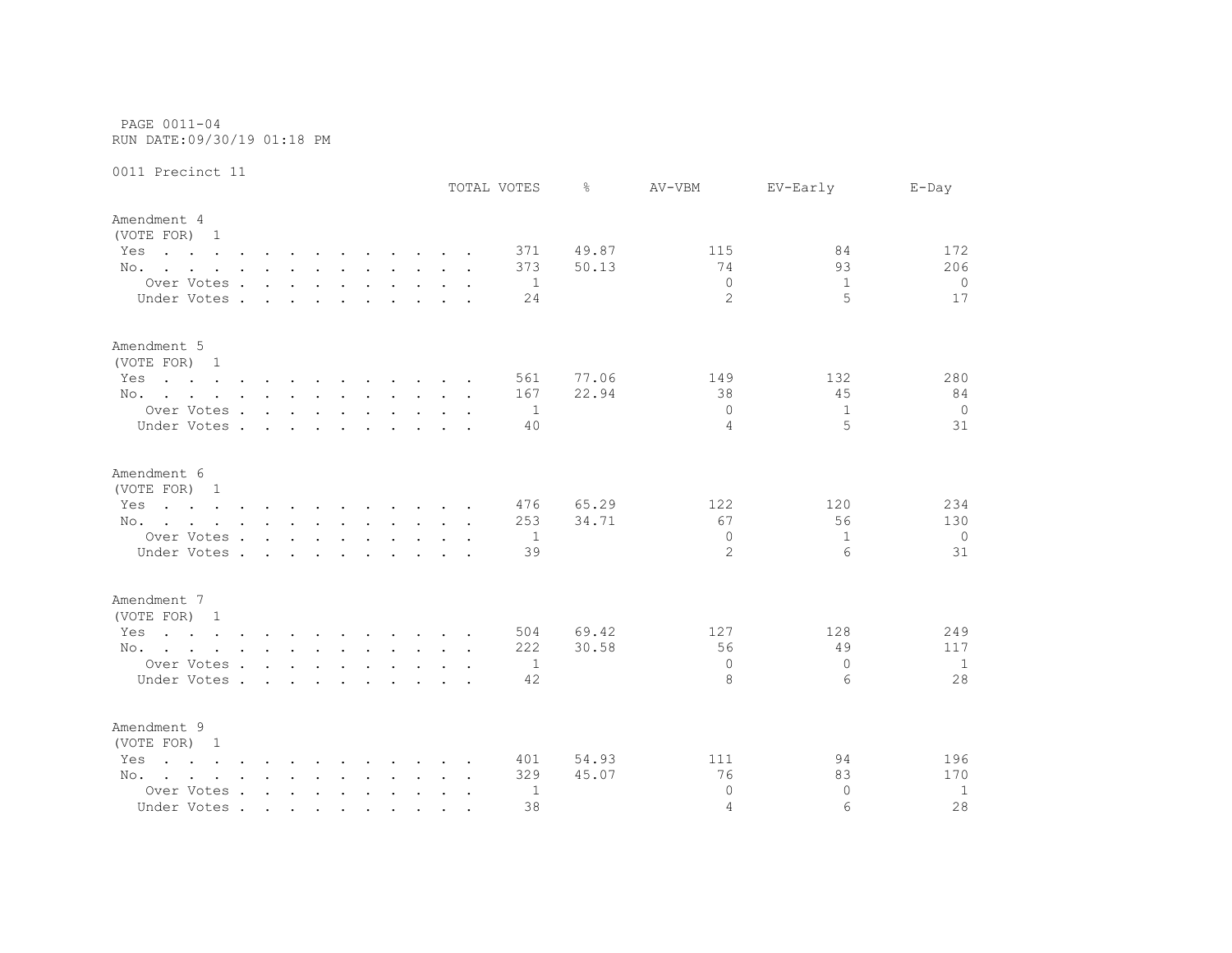| Amendment | 10 |
|-----------|----|
|-----------|----|

| (VOTE FOR) 1                                                                                                           |        |                                                                                                                                                                                                                                      |                          |                                                                                                                 |               |                 |                                    |         |                         |              |       |          |     |          |
|------------------------------------------------------------------------------------------------------------------------|--------|--------------------------------------------------------------------------------------------------------------------------------------------------------------------------------------------------------------------------------------|--------------------------|-----------------------------------------------------------------------------------------------------------------|---------------|-----------------|------------------------------------|---------|-------------------------|--------------|-------|----------|-----|----------|
| Yes<br>the contract of the contract of the contract of the contract of the contract of the contract of the contract of |        |                                                                                                                                                                                                                                      |                          | $\sim$ $\sim$                                                                                                   | $\sim$ $\sim$ |                 | $\sim$ $\sim$ $\sim$ $\sim$ $\sim$ |         |                         | 490          | 69.50 | 127      | 128 | 235      |
| No.                                                                                                                    | $\sim$ |                                                                                                                                                                                                                                      |                          |                                                                                                                 |               |                 |                                    |         |                         | 215          | 30.50 | 55       | 45  | 115      |
| Over Votes .                                                                                                           |        | $\ddot{\phantom{a}}$                                                                                                                                                                                                                 |                          |                                                                                                                 |               |                 |                                    |         | $\sim$ $\sim$ $\sim$    | $\mathbf{0}$ |       | $\Omega$ |     |          |
| Under Votes.                                                                                                           |        | <u>in the second contract of the second contract of the second contract of the second contract of the second contract of the second contract of the second contract of the second contract of the second contract of the second </u> |                          |                                                                                                                 |               |                 |                                    |         |                         | 64           |       |          | 10  | 45       |
| Amendment 11                                                                                                           |        |                                                                                                                                                                                                                                      |                          |                                                                                                                 |               |                 |                                    |         |                         |              |       |          |     |          |
| (VOTE FOR) 1                                                                                                           |        |                                                                                                                                                                                                                                      |                          |                                                                                                                 |               |                 |                                    |         |                         |              |       |          |     |          |
| Yes<br>$\sim$ $\sim$ $\sim$ $\sim$ $\sim$                                                                              |        |                                                                                                                                                                                                                                      |                          |                                                                                                                 |               | $\cdot$ $\cdot$ | $\sim$ $\sim$                      | $\cdot$ |                         | 369          | 55.16 | 103      | 91  | 175      |
| No.<br>the contract of the contract of the contract of the contract of the contract of                                 |        | $\sim$                                                                                                                                                                                                                               | $\overline{\phantom{a}}$ | $\sim$ $\sim$                                                                                                   | $\sim$        | $\sim$          | $\sim$ $\sim$                      | $\cdot$ |                         | 300          | 44.84 | 70       | 71  | 159      |
| Over Votes .                                                                                                           |        | $\sim$                                                                                                                                                                                                                               |                          | and the state of the state of the state of the state of the state of the state of the state of the state of the |               | $\sim$          | $\sim$                             |         | $\cdot$ $\cdot$ $\cdot$ | $\mathbf{1}$ |       |          |     | $\Omega$ |
| Under Votes .                                                                                                          |        | . The contract of the contract of the contract of the contract of the contract of the contract of the contract of the contract of the contract of the contract of the contract of the contract of the contract of the contrac        |                          |                                                                                                                 |               |                 |                                    |         |                         | 99           |       |          |     | 61       |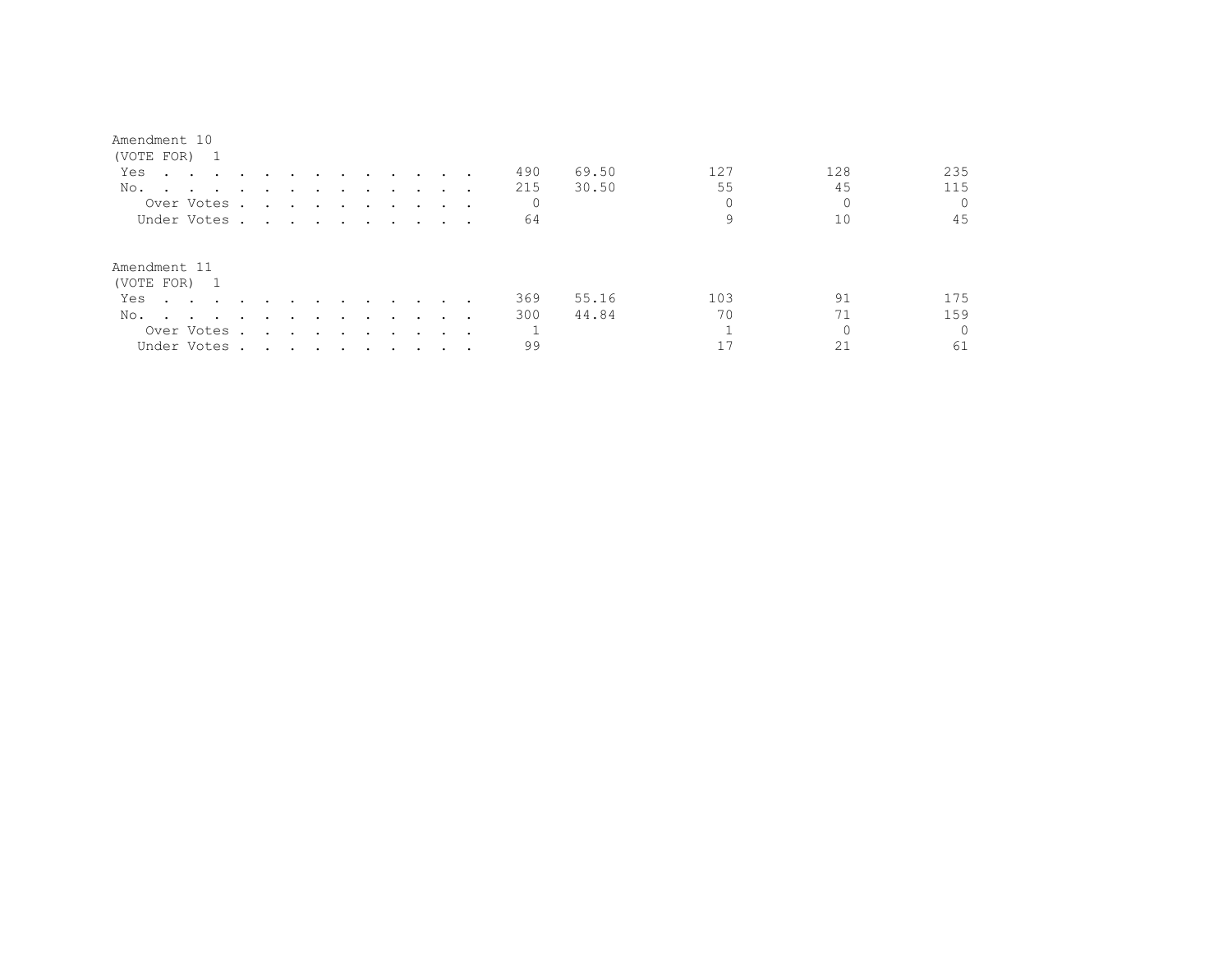PAGE 0011-05 RUN DATE:09/30/19 01:18 PM

| AATT LICATING TT                                                                                                       |        |                             |                                 |                                                 |        |         |                      |                                  |                      |                 | TOTAL VOTES | 옹     | AV-VBM   | EV-Early | $E$ -Day |
|------------------------------------------------------------------------------------------------------------------------|--------|-----------------------------|---------------------------------|-------------------------------------------------|--------|---------|----------------------|----------------------------------|----------------------|-----------------|-------------|-------|----------|----------|----------|
| Amendment 12<br>(VOTE FOR) 1                                                                                           |        |                             |                                 |                                                 |        |         |                      |                                  |                      |                 |             |       |          |          |          |
| Yes<br>$\sim$ $\sim$<br>$\sim$ $\sim$ $\sim$                                                                           |        | $\cdot$                     |                                 |                                                 |        |         |                      |                                  |                      |                 | 546         | 76.47 | 153      | 133      | 260      |
| No.<br>$\sim$                                                                                                          | $\sim$ | $\ddot{\phantom{a}}$        |                                 | $\cdot$                                         | $\sim$ | $\sim$  | $\ddot{\phantom{0}}$ | $\cdot$                          |                      |                 | 168         | 23.53 | 30       | 40       | 98       |
| Over Votes.                                                                                                            |        |                             | $\cdot$ $\cdot$ $\cdot$ $\cdot$ |                                                 | $\sim$ |         |                      |                                  |                      | $\cdot$ $\cdot$ | 0           |       | 0        | $\Omega$ | $\Omega$ |
| Under Votes.                                                                                                           |        | $\sim$ $\sim$ $\sim$ $\sim$ |                                 |                                                 | $\sim$ |         |                      | $\ddot{\phantom{a}}$             | $\sim$ $\sim$ $\sim$ |                 | 55          |       | 8        | 10       | 37       |
| Amendment 13                                                                                                           |        |                             |                                 |                                                 |        |         |                      |                                  |                      |                 |             |       |          |          |          |
| (VOTE FOR)<br>$\overline{\phantom{1}}$                                                                                 |        |                             |                                 |                                                 |        |         |                      |                                  |                      |                 |             |       |          |          |          |
| Yes<br>the contract of the contract of the contract of the contract of the contract of the contract of the contract of |        | $\ddot{\phantom{a}}$        |                                 |                                                 | $\sim$ | $\sim$  | $\sim$               |                                  | $\sim$ $\sim$        |                 | 372         | 50.68 | 114      | 85       | 173      |
| No.                                                                                                                    |        |                             |                                 |                                                 |        |         |                      |                                  |                      | $\cdot$ .       | 362         | 49.32 | 70       | 93       | 199      |
| Over Votes                                                                                                             | $\sim$ | $\ddot{\phantom{a}}$        | $\sim$                          | $\sim$                                          | $\sim$ | $\cdot$ | $\cdot$              | $\ddot{\phantom{1}}$             | $\sim$ $\sim$ $\sim$ |                 | 0           |       | $\Omega$ | $\Omega$ | $\Omega$ |
| Under Votes.                                                                                                           |        |                             |                                 | the contract of the contract of the contract of |        |         |                      | $\bullet$ . The set of $\bullet$ | $\sim$ $\sim$        |                 | 35          |       |          | 5        | 23       |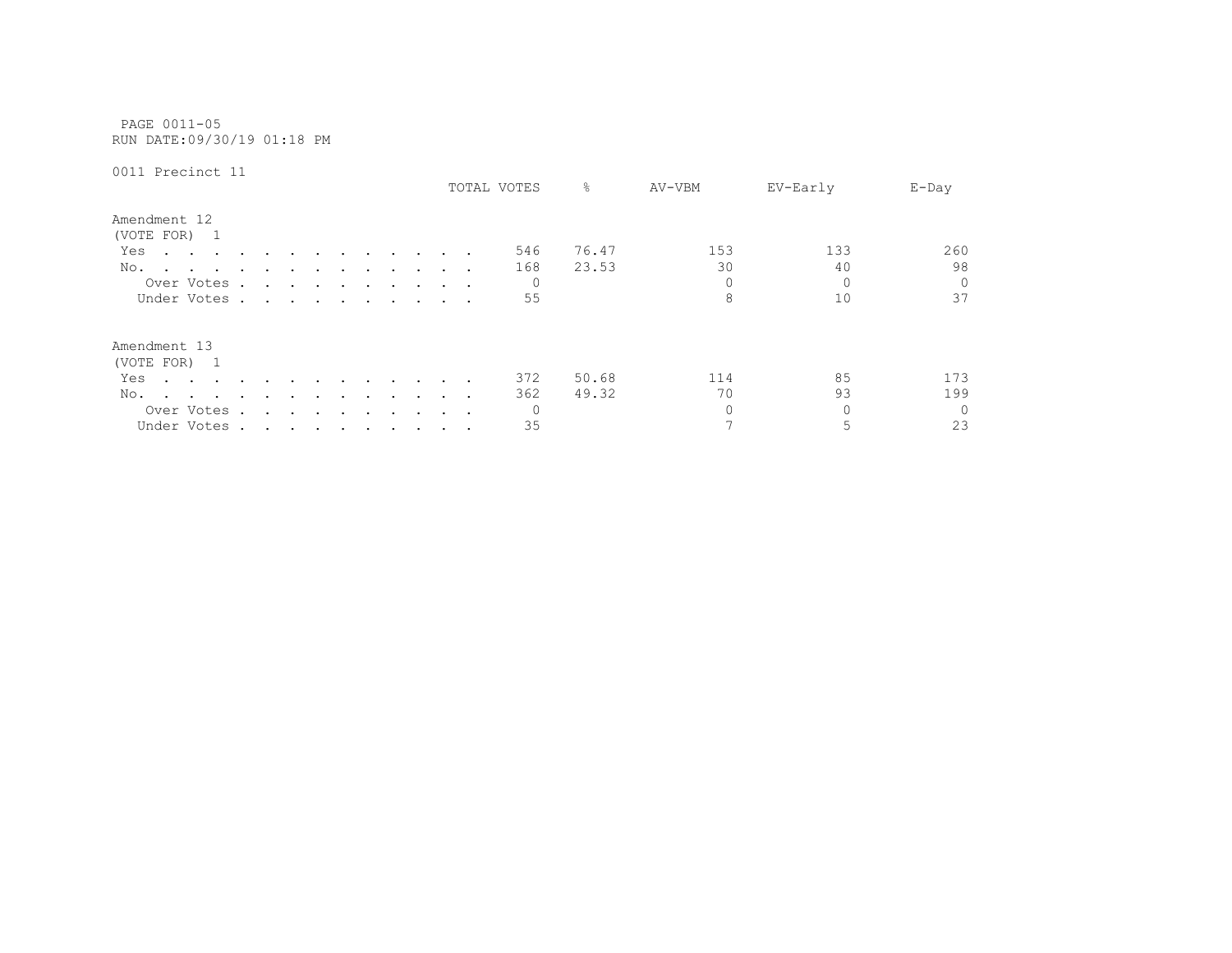PAGE 0012-01 RUN DATE:09/30/19 01:18 PM

0012 Precinct 12 TOTAL VOTES % AV-VBM EV-Early E-Day REGISTERED VOTERS - TOTAL . . . . . . 1,749 BALLOTS CAST - TOTAL. . . . . . . 1,315 430 225 660 BALLOTS CAST - BLANK. . . . . . . . 0 0 0 0 VOTER TURNOUT - TOTAL . . . . . . . 75.19 VOTER TURNOUT - BLANK . . . . . . . United States Senator (VOTE FOR) 1 Rick Scott (REP) . . . . . . . . 941 72.22 290 149 502 Bill Nelson (DEM). . . . . . . . 358 27.48 136 136 72 150 WRITE-IN. . . . . . . . . . . 4 .31 1 2 1 Over Votes . . . . . . . . . . 0 0 0 0 Under Votes . . . . . . . . . . 12 3 2 3 2 7 Representative in Congress District 3 (VOTE FOR) 1 Ted Yoho (REP). . . . . . . . . 964 74.38 297 157 510 Yvonne Hayes Hinson (DEM) . . . . . 332 25.62 125 125 68 139 Over Votes . . . . . . . . . . 0 0 0 0 Under Votes . . . . . . . . . . 19 8 0 11 Governor and Lieutenant Governor (VOTE FOR) 1 Ron DeSantis (REP) . . . . . . . 947 72.57 293 152 502 Andrew Gillum (DEM) . . . . . . . 340 26.05 123 68 149 Darcy G. Richardson (REF) . . . . . . 4 .31 2 0 2 Kyle "K.C" Gibson (NPA). . . . . . 3 .23 2 1 0 Ryan Christopher Foley (NPA) . . . . 4 .31 2 1 1 1 Bruce Stanley (NPA) . . . . . . . 4 .31 0 1 3 WRITE-IN. . . . . . . . . . . . 3 .23 1 2 0 Over Votes . . . . . . . . . . . 4 2 0 2<br>Inder Votes . . . . . . . . . . 4 2 0 2 1 Under Votes . . . . . . . . . . . 6 5 0 1 Attorney General (VOTE FOR) 1 Ashley Moody (REP) . . . . . . . 961 74.61 296 161 504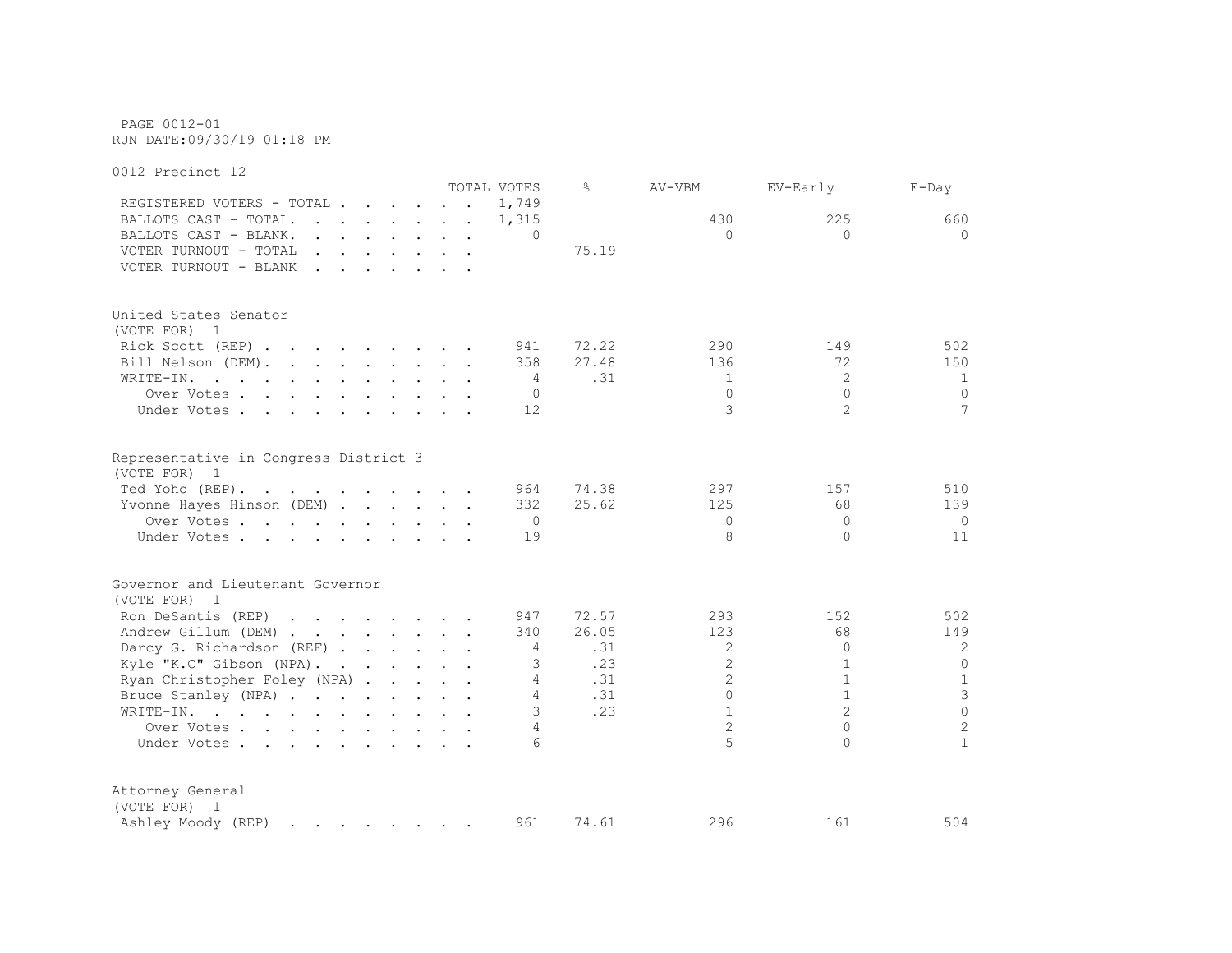| Sean Shaw (DEM)             |  |  | 311      | 24.15 | 121 | 62  | 128      |
|-----------------------------|--|--|----------|-------|-----|-----|----------|
| Jeffrey Marc Siskind (NPA). |  |  | 16       | 1.24  | 5   |     | 9        |
| Over Votes                  |  |  | $\Omega$ |       |     |     | $\Omega$ |
| Under Votes                 |  |  | 27       |       |     |     | 19       |
| Chief Financial Officer     |  |  |          |       |     |     |          |
| (VOTE FOR) 1                |  |  |          |       |     |     |          |
| Jimmy Patronis (REP).       |  |  | 948      | 74.59 | 293 | 155 | 500      |
| Jeremy Ring (DEM).          |  |  | 322      | 25.33 | 119 | 68  | 135      |
| WRITE-IN.                   |  |  |          | .08   |     |     | $\cap$   |
| Over Votes                  |  |  |          |       |     |     | $\Omega$ |
| Under Votes                 |  |  | 44       |       | 18  |     | 25       |
| Commissioner of Agriculture |  |  |          |       |     |     |          |
| (VOTE FOR) 1                |  |  |          |       |     |     |          |
| Matt Caldwell (REP)         |  |  | 959      | 74.92 | 297 | 154 | 508      |
| Nicole "Nikki" Fried (DEM). |  |  | 321      | 25.08 | 120 | 68  | 133      |
| Over Votes                  |  |  |          |       |     |     | $\cap$   |
| Under Votes                 |  |  | 35       |       | 13  |     | 19       |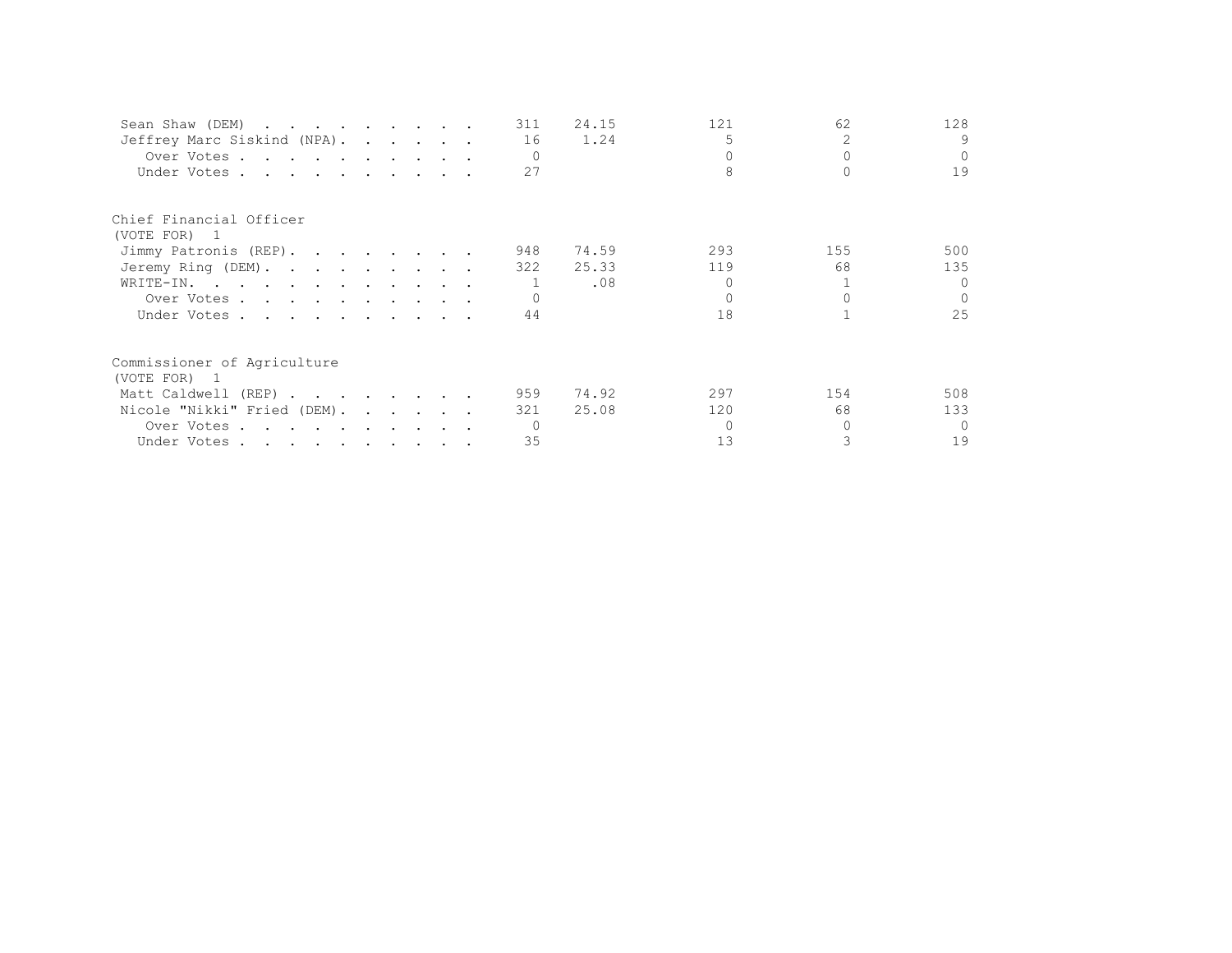PAGE 0012-02 RUN DATE:09/30/19 01:18 PM

|                                                                                                                        | TOTAL VOTES | ⊱     | AV-VBM       | EV-Early       | $E$ -Day |
|------------------------------------------------------------------------------------------------------------------------|-------------|-------|--------------|----------------|----------|
| State Representative District 19<br>(VOTE FOR) 1                                                                       |             |       |              |                |          |
| Bobby Payne (REP).                                                                                                     | 942         | 74.76 | 294          | 155            | 493      |
| Paul Still (DEM)                                                                                                       | 318         | 25.24 | 111          | 68             | 139      |
| Over Votes                                                                                                             | 0           |       | $\circ$      | $\mathbf 0$    | $\Omega$ |
| Under Votes                                                                                                            | 55          |       | 25           | $\overline{2}$ | 28       |
| County Commissioner District 4                                                                                         |             |       |              |                |          |
| (VOTE FOR) 1                                                                                                           |             |       |              |                |          |
| Danny Riddick (REP)                                                                                                    | 987         | 92.50 | 313          | 175            | 499      |
| WRITE-IN.<br>and the contract of the contract of the contract of                                                       | 80          | 7.50  | 37           | 17             | 26       |
| Over Votes                                                                                                             | 0           |       | $\Omega$     | $\Omega$       | $\Omega$ |
| Under Votes                                                                                                            | 248         |       | 80           | 33             | 135      |
| Circuit Judge 8th Judicial Circuit Group 8<br>(VOTE FOR) 1                                                             |             |       |              |                |          |
| David Robertson                                                                                                        | 625         | 60.62 | 214          | 103            | 308      |
| Gloria Walker                                                                                                          | 406         | 39.38 | 141          | 76             | 189      |
| Over Votes                                                                                                             | 0           |       | $\circ$      | 0              | $\Omega$ |
| Under Votes                                                                                                            | 284         |       | 75           | 46             | 163      |
| Supreme Court Justice Alan Lawson                                                                                      |             |       |              |                |          |
| (VOTE FOR) 1                                                                                                           |             |       |              |                |          |
| Yes<br>the contract of the contract of the contract of the contract of the contract of the contract of the contract of | 693         | 66.63 | 237          | 115            | 341      |
| No.                                                                                                                    | 347         | 33.37 | 116          | 69             | 162      |
| Over Votes                                                                                                             | 0           |       | $\mathbf{0}$ | $\mathbf{0}$   | $\Omega$ |
| Under Votes                                                                                                            | 275         |       | 77           | 41             | 157      |
|                                                                                                                        |             |       |              |                |          |
| First District Court of Appeal Harvey Jay<br>(VOTE FOR) 1                                                              |             |       |              |                |          |
| $\mathbf{r}$ , and $\mathbf{r}$ , and $\mathbf{r}$ , and $\mathbf{r}$ , and $\mathbf{r}$ , and $\mathbf{r}$<br>Yes     | 646         | 65.19 | 225          | 99             | 322      |
| No.<br>the contract of the contract of the contract of the contract of the contract of the contract of the contract of | 345         | 34.81 | 120          | 66             | 159      |
| Over Votes                                                                                                             | 0           |       | $\mathbf{0}$ | $\Omega$       | $\Omega$ |
| Under Votes                                                                                                            | 324         |       | 85           | 60             | 179      |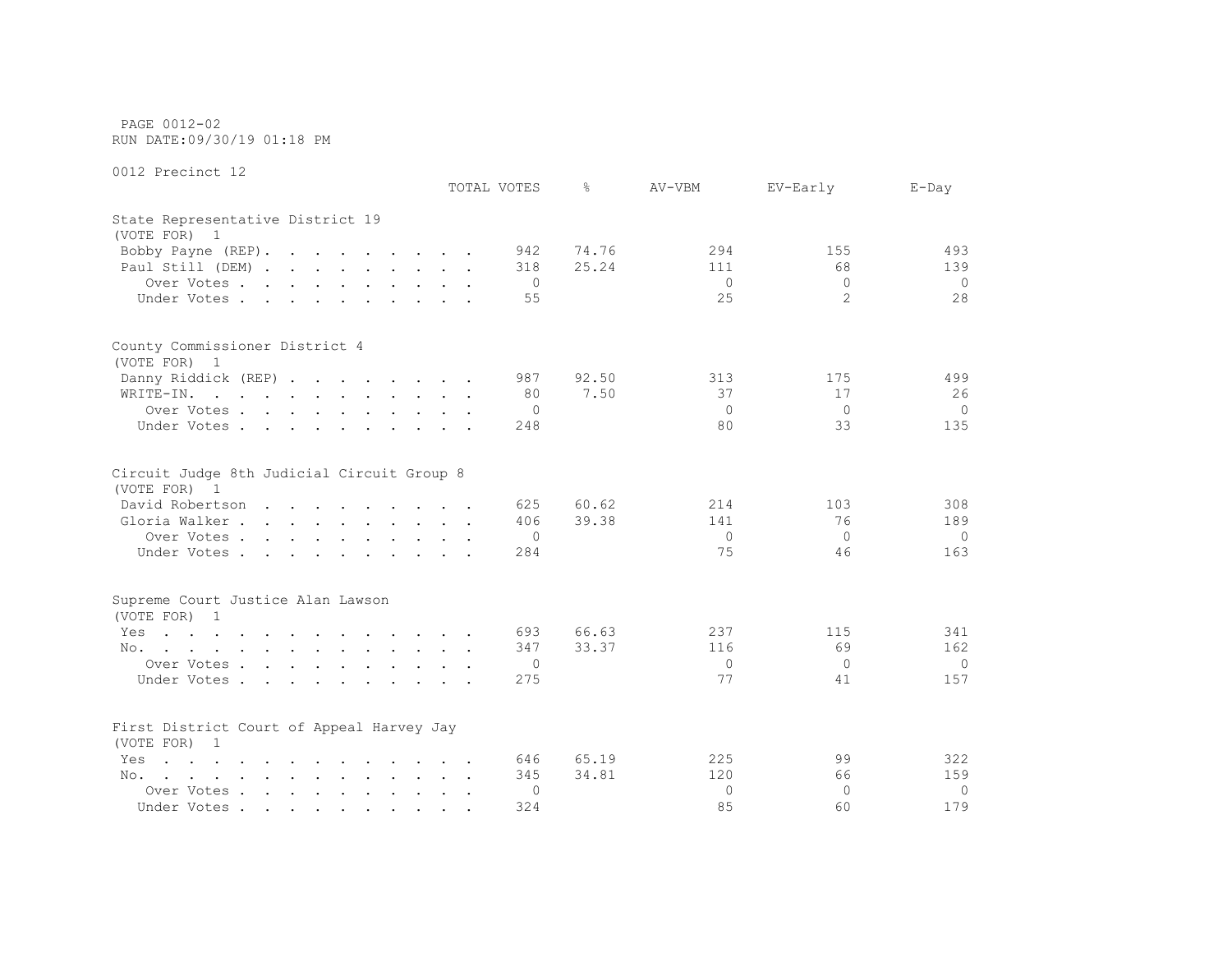| First District Court of Appeal Stephanie Ray                                                                                                                                                                                                                    |  |  |  |  |  |                 |                |            |           |                 |
|-----------------------------------------------------------------------------------------------------------------------------------------------------------------------------------------------------------------------------------------------------------------|--|--|--|--|--|-----------------|----------------|------------|-----------|-----------------|
| (VOTE FOR) 1<br>Yes<br>$\mathbf{r}$ . The contract of the contract of the contract of the contract of the contract of the contract of the contract of the contract of the contract of the contract of the contract of the contract of the contract of th<br>No. |  |  |  |  |  | 660<br>327      | 66.87<br>33.13 | 236<br>114 | 100<br>63 | 324<br>150      |
| Over Votes<br>Under Votes                                                                                                                                                                                                                                       |  |  |  |  |  | $\Omega$<br>328 |                | 80         | 62        | $\Omega$<br>186 |
| First District Court of Appeal Brad Thomas                                                                                                                                                                                                                      |  |  |  |  |  |                 |                |            |           |                 |
| (VOTE FOR) 1<br>Yes                                                                                                                                                                                                                                             |  |  |  |  |  | 624             | 63.35          | 215        | 95        | 314             |
| No.                                                                                                                                                                                                                                                             |  |  |  |  |  | 361             | 36.65          | 130        | 68        | 163             |
| Over Votes<br>Under Votes                                                                                                                                                                                                                                       |  |  |  |  |  | $\Omega$<br>330 |                | 85         | 62        | $\Omega$<br>183 |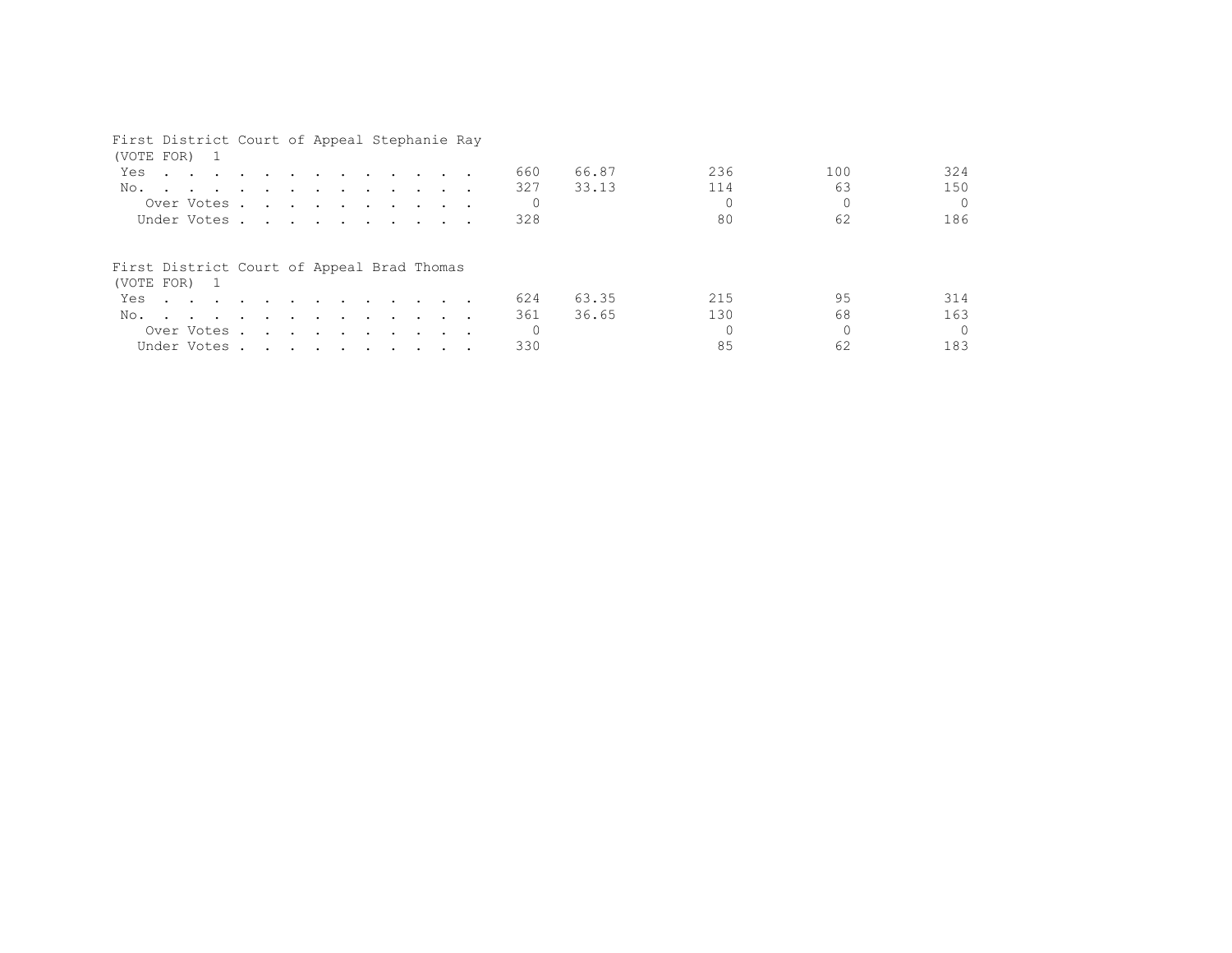PAGE 0012-03 RUN DATE:09/30/19 01:18 PM

0012 Precinct 12 TOTAL VOTES % AV-VBM EV-Early E-Day First District Court of Appeal Kemmerly Thomas (VOTE FOR) 1 Yes . . . . . . . . . . . . 638 64.77 228 228 102 308 No. . . . . . . . . . . . 347 35.23 118 62 167 Over Votes . . . . . . . . . . 0 0 0 0 Under Votes . . . . . . . . . 330 84 61 185 First District Court of Appeal Allen Winsor (VOTE FOR) 1 Yes . . . . . . . . . . . . 643 63.98 213 101 329 No. . . . . . . . . . . . . 362 36.02 130 130 76 156 Over Votes . . . . . . . . . . 1 0 1 0 Under Votes . . . . . . . . . 309 309 37 47 175 Soil & Water Conservation District Supervisor District 3 (VOTE FOR) 1 Justin Hilderbrandt . . . . . . . . 542 63.24 183 96 263 Paul McDavid . . . . . . . . . 315 36.76 114 60 141 Over Votes . . . . . . . . . . 0 0 0 0 Under Votes . . . . . . . . . . 458 133 69 256 Amendment 1 (VOTE FOR) 1 Yes . . . . . . . . . . . . 798 63.79 273 132 393 No. . . . . . . . . . . . 453 36.21 137 83 233 Over Votes . . . . . . . . . . 1 0 0 1 1 Under Votes . . . . . . . . . . 63 20 10 33 Amendment 2 (VOTE FOR) 1 Yes . . . . . . . . . . . 935 75.46 309 309 162 464 No. . . . . . . . . . . . 304 24.54 98 55 151 Over Votes . . . . . . . . . . 1 1 0 0

Under Votes . . . . . . . . . . 75 22 8 45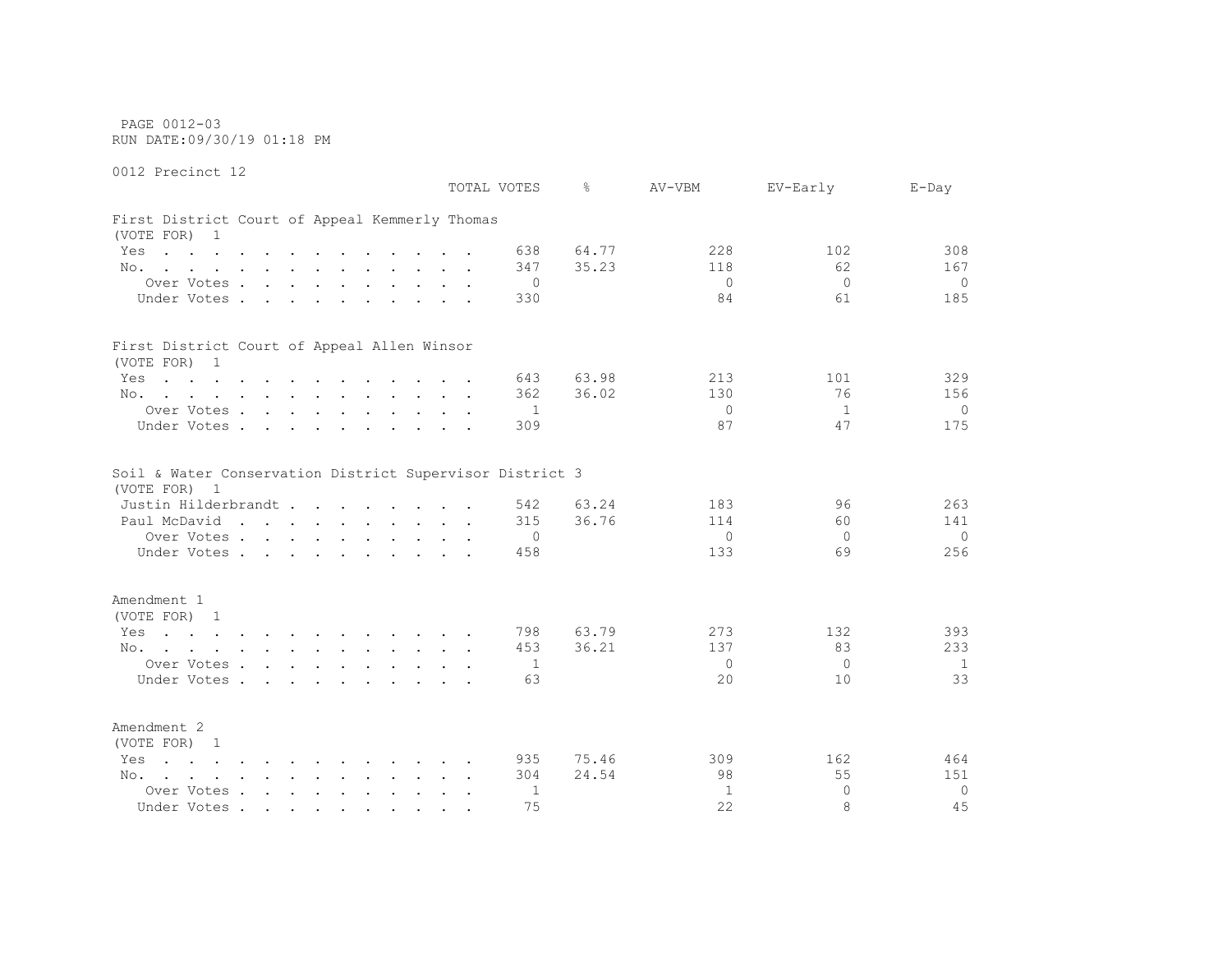## Amendment 3

| (VOTE FOR) 1                                                                                                           |                                                                                                                                                                                                                               |                                                           |               |        |                                                                                                                 |               |                                 |          |       |          |     |          |
|------------------------------------------------------------------------------------------------------------------------|-------------------------------------------------------------------------------------------------------------------------------------------------------------------------------------------------------------------------------|-----------------------------------------------------------|---------------|--------|-----------------------------------------------------------------------------------------------------------------|---------------|---------------------------------|----------|-------|----------|-----|----------|
| Yes<br>the contract of the contract of the contract of the contract of the contract of the contract of the contract of |                                                                                                                                                                                                                               |                                                           | $\sim$ $\sim$ | $\sim$ | $\sim$                                                                                                          |               |                                 | 948      | 74.53 | 332      | 153 | 463      |
| No.                                                                                                                    |                                                                                                                                                                                                                               |                                                           |               |        |                                                                                                                 |               |                                 | 324      | 25.47 | 86       | 63  | 175      |
| Over Votes.                                                                                                            | $\ddot{\phantom{0}}$                                                                                                                                                                                                          |                                                           |               |        | the contract of the contract of the contract of the contract of the contract of the contract of the contract of |               |                                 | $\circ$  |       | $\Omega$ |     |          |
| Under Votes .                                                                                                          | the contract of the contract of the contract of the contract of the contract of the contract of the contract of                                                                                                               |                                                           |               |        |                                                                                                                 |               |                                 | 43       |       | 12       | 9   | 22       |
| Amendment 4<br>(VOTE FOR) 1                                                                                            |                                                                                                                                                                                                                               |                                                           |               |        |                                                                                                                 |               |                                 |          |       |          |     |          |
| Yes<br>$\sim$ $\sim$ $\sim$ $\sim$ $\sim$                                                                              |                                                                                                                                                                                                                               |                                                           |               |        | $\sim$                                                                                                          | $\sim$ $\sim$ |                                 | 629      | 49.41 | 232      | 118 | 279      |
| No.<br>$\sim$ $\sim$ $\sim$ $\sim$ $\sim$                                                                              | $\cdot$                                                                                                                                                                                                                       | $\cdot$ $\cdot$                                           | $\sim$ $\sim$ | $\sim$ | $\sim$                                                                                                          | $\sim$ $\sim$ |                                 | 644      | 50.59 | 187      | 101 | 356      |
| Over Votes.                                                                                                            |                                                                                                                                                                                                                               | $\mathbf{r}$ , $\mathbf{r}$ , $\mathbf{r}$ , $\mathbf{r}$ |               | $\sim$ | $\sim$                                                                                                          | $\sim$ $\sim$ | $\cdot$ $\cdot$ $\cdot$ $\cdot$ | $\Omega$ |       |          |     | $\Omega$ |
| Under Votes .                                                                                                          | . The contract of the contract of the contract of the contract of the contract of the contract of the contract of the contract of the contract of the contract of the contract of the contract of the contract of the contrac |                                                           |               |        |                                                                                                                 |               |                                 | 42       |       |          | 6   | 25       |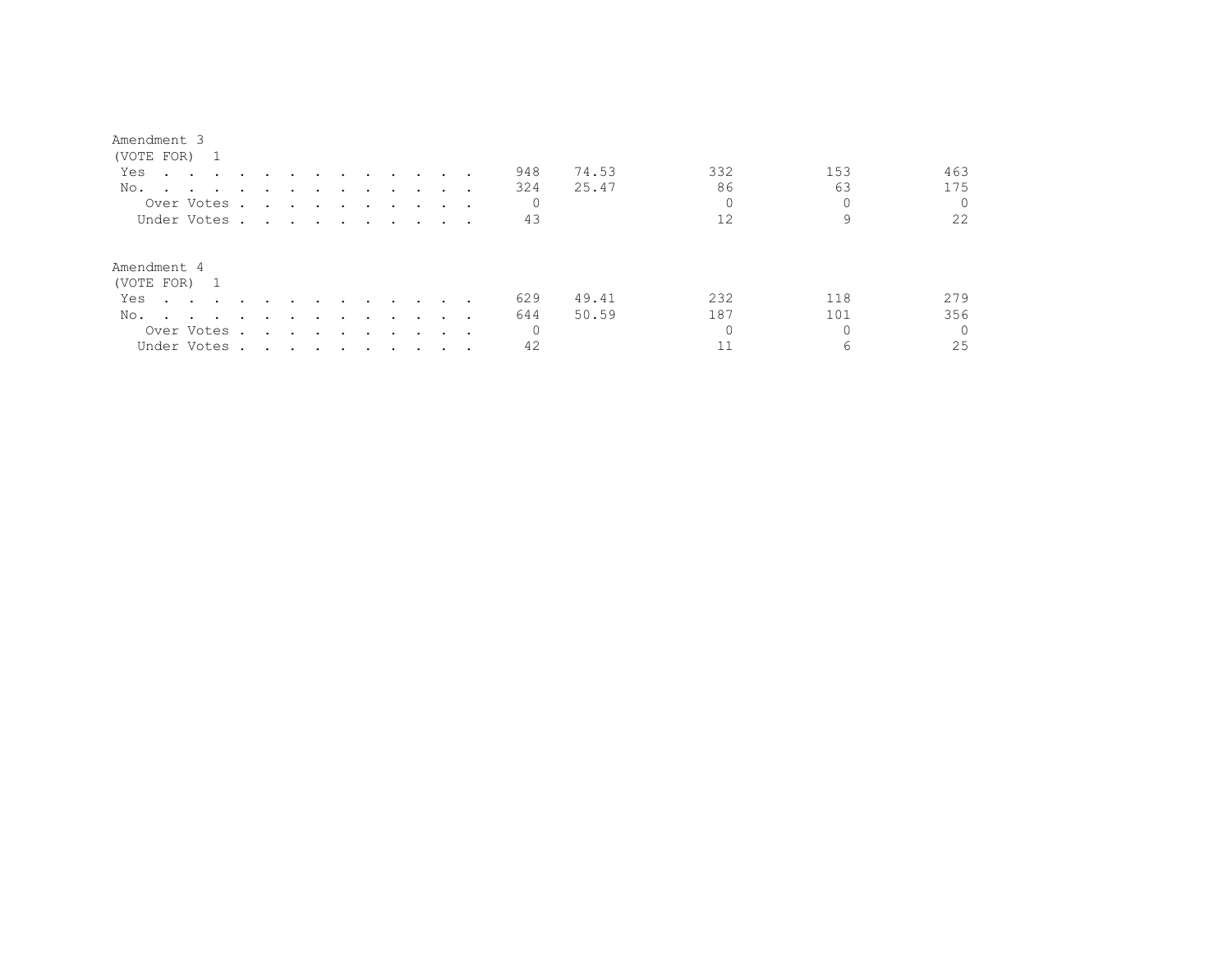PAGE 0012-04 RUN DATE:09/30/19 01:18 PM

|                                                                                                                                                                                                                                       |                   |        |        |        |  |                      | TOTAL VOTES    | ⊱     | AV-VBM       | EV-Early | $E$ -Day       |
|---------------------------------------------------------------------------------------------------------------------------------------------------------------------------------------------------------------------------------------|-------------------|--------|--------|--------|--|----------------------|----------------|-------|--------------|----------|----------------|
| Amendment 5<br>(VOTE FOR) 1                                                                                                                                                                                                           |                   |        |        |        |  |                      |                |       |              |          |                |
| Yes<br>the contract of the contract of the contract of the contract of the contract of the contract of the contract of                                                                                                                |                   |        |        |        |  |                      | 942            | 75.42 | 323          | 161      | 458            |
| No.                                                                                                                                                                                                                                   |                   |        |        |        |  |                      | 307            | 24.58 | 91           | 54       | 162            |
| Over Votes                                                                                                                                                                                                                            |                   |        |        |        |  |                      | $\Omega$       |       | $\mathbf{0}$ | $\Omega$ | $\Omega$       |
| Under Votes.                                                                                                                                                                                                                          | $\sim$            | $\sim$ |        |        |  |                      | 66             |       | 16           | 10       | 40             |
| Amendment 6<br>(VOTE FOR) 1                                                                                                                                                                                                           |                   |        |        |        |  |                      |                |       |              |          |                |
| Yes<br>the contract of the contract of the contract of the contract of the contract of the contract of the contract of                                                                                                                |                   |        |        |        |  |                      | 810            | 64.80 | 276          | 127      | 407            |
| No.                                                                                                                                                                                                                                   |                   |        |        |        |  |                      | 440            | 35.20 | 137          | 89       | 214            |
| Over Votes                                                                                                                                                                                                                            |                   |        |        |        |  |                      | -1             |       | $\mathbf{0}$ | $\Omega$ | $\mathbf{1}$   |
| Under Votes                                                                                                                                                                                                                           |                   |        |        | $\sim$ |  |                      | 64             |       | 17           | 9        | 38             |
| Amendment 7<br>(VOTE FOR) 1                                                                                                                                                                                                           |                   |        |        |        |  |                      |                |       |              |          |                |
| the contract of the contract of the contract of the contract of the contract of the contract of the contract of<br>Yes                                                                                                                |                   |        |        |        |  |                      | 760            | 61.69 | 262          | 113      | 385            |
| No.                                                                                                                                                                                                                                   |                   |        |        |        |  |                      | 472            | 38.31 | 137          | 100      | 235            |
| Over Votes                                                                                                                                                                                                                            |                   |        |        |        |  |                      | 0              |       | $\mathbf{0}$ | $\Omega$ | $\overline{0}$ |
| Under Votes .                                                                                                                                                                                                                         | $\sim$ 100 $\sim$ | $\sim$ | $\sim$ | $\sim$ |  |                      | 83             |       | 31           | 12       | 40             |
| Amendment 9                                                                                                                                                                                                                           |                   |        |        |        |  |                      |                |       |              |          |                |
| (VOTE FOR) 1                                                                                                                                                                                                                          |                   |        |        |        |  |                      |                |       |              |          |                |
| Yes<br>$\mathbf{r}$ , and $\mathbf{r}$ , and $\mathbf{r}$ , and $\mathbf{r}$ , and $\mathbf{r}$ , and $\mathbf{r}$                                                                                                                    |                   |        |        |        |  |                      | 727            | 57.88 | 274          | 101      | 352            |
| No.                                                                                                                                                                                                                                   |                   |        |        |        |  |                      | 529            | 42.12 | 141          | 115      | 273            |
| Over Votes                                                                                                                                                                                                                            |                   |        |        |        |  |                      | $\overline{0}$ |       | $\Omega$     | $\Omega$ | $\circ$        |
| Under Votes                                                                                                                                                                                                                           |                   |        |        |        |  |                      | 59             |       | 15           | 9        | 35             |
| Amendment 10<br>(VOTE FOR) 1                                                                                                                                                                                                          |                   |        |        |        |  |                      |                |       |              |          |                |
| the contract of the contract of the contract of the contract of the contract of the contract of the contract of<br>Yes                                                                                                                |                   |        |        |        |  |                      | 833            | 68.96 | 290          | 128      | 415            |
| No.<br>and the contract of the contract of the contract of the contract of the contract of the contract of the contract of the contract of the contract of the contract of the contract of the contract of the contract of the contra |                   |        |        |        |  |                      | 375            | 31.04 | 113          | 82       | 180            |
| Over Votes                                                                                                                                                                                                                            |                   |        |        |        |  | $\ddot{\phantom{0}}$ | 0              |       | $\mathbf{0}$ | $\Omega$ | $\overline{0}$ |
| Under Votes                                                                                                                                                                                                                           |                   |        |        |        |  |                      | 107            |       | 27           | 15       | 65             |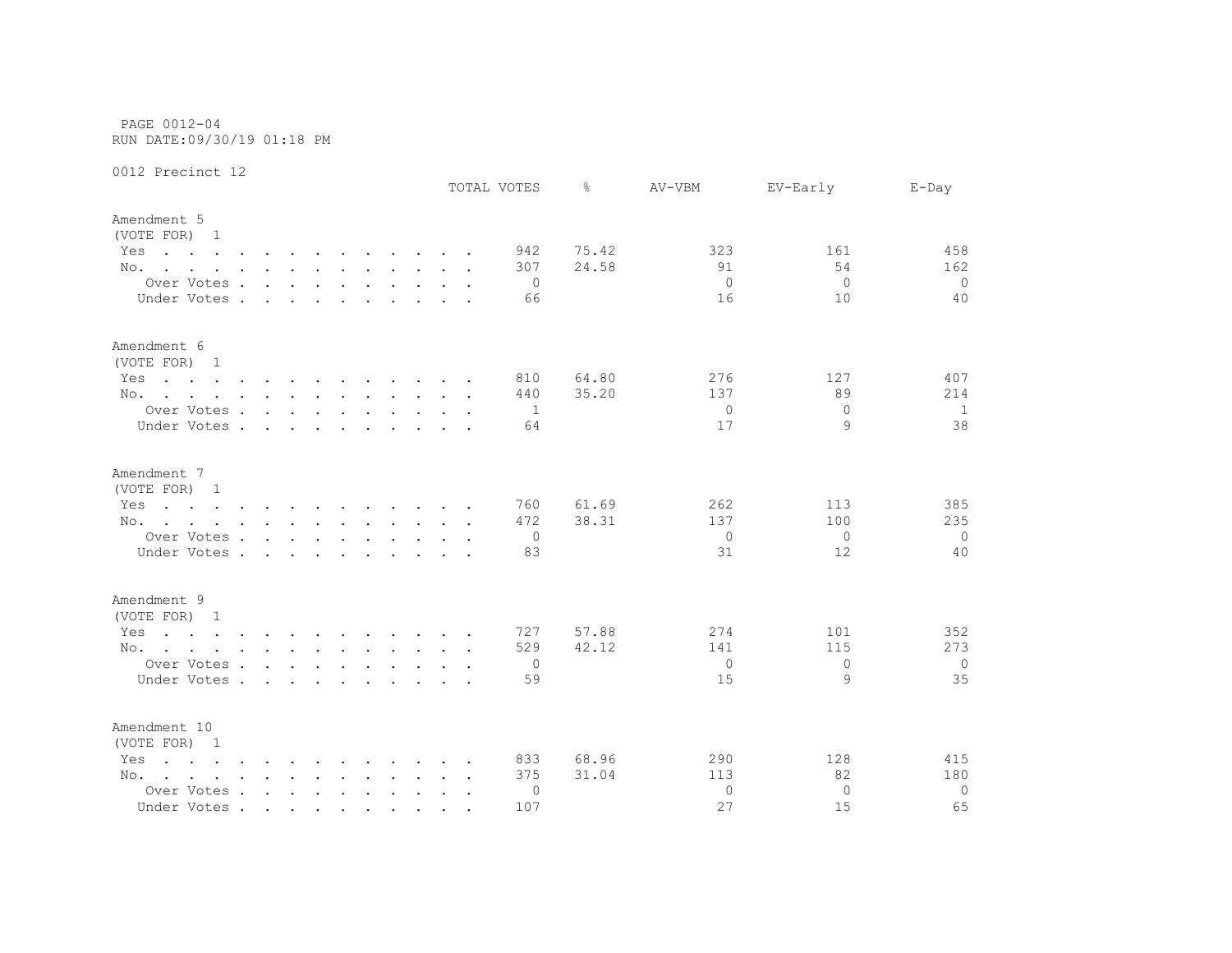| Amendment 11                              |               |                                                                                                                 |                          |                                    |               |                      |               |               |                          |     |       |          |     |          |
|-------------------------------------------|---------------|-----------------------------------------------------------------------------------------------------------------|--------------------------|------------------------------------|---------------|----------------------|---------------|---------------|--------------------------|-----|-------|----------|-----|----------|
| (VOTE FOR) 1                              |               |                                                                                                                 |                          |                                    |               |                      |               |               |                          |     |       |          |     |          |
| Yes<br>$\cdots$ $\cdots$                  | $\sim$ $\sim$ | $\sim$ $\sim$                                                                                                   |                          | $\sim$                             | $\sim$ $\sim$ | $\sim$ $\sim$        | $\sim$ $\sim$ | $\sim$ $\sim$ |                          | 729 | 61.83 | 283      | 114 | 332      |
| No.<br>$\mathbf{r} = \mathbf{r}$          |               |                                                                                                                 |                          |                                    |               |                      |               |               |                          | 450 | 38.17 | 116      | 92  | 242      |
| Over Votes                                |               | $\ddot{\phantom{0}}$                                                                                            | $\sim$ $\sim$            | $\sim$ $\sim$ $\sim$ $\sim$ $\sim$ |               |                      |               |               | $\cdots$                 |     |       | $\Omega$ |     | $\Omega$ |
| Under Votes.                              |               | the contract of the contract of the contract of the contract of the contract of the contract of the contract of |                          |                                    |               |                      |               |               |                          | 136 |       | 31       | 19  | 86       |
| Amendment 12<br>(VOTE FOR) 1              |               |                                                                                                                 |                          |                                    |               |                      |               |               |                          |     |       |          |     |          |
| Yes<br>$\sim$ $\sim$ $\sim$ $\sim$        |               |                                                                                                                 |                          |                                    |               |                      |               |               |                          | 953 | 77.29 | 334      | 150 | 469      |
| No.<br>$\sim$ $\sim$ $\sim$ $\sim$ $\sim$ | $\sim$ $\sim$ |                                                                                                                 |                          | $\cdot$                            | $\cdot$       | $\ddot{\phantom{0}}$ | $\cdot$       |               |                          | 280 | 22.71 | 74       | 61  | 145      |
| Over Votes                                |               | $\ddot{\phantom{a}}$                                                                                            | $\sim$                   | $\sim$                             |               |                      |               |               | $\overline{\phantom{a}}$ |     |       |          |     | $\Omega$ |
| Under Votes                               |               | $\sim$                                                                                                          | $\overline{\phantom{a}}$ | $\bullet$                          | $\sim$        | $\cdot$              |               |               | $\cdot$                  | 82  |       | 22       | 14  | 46       |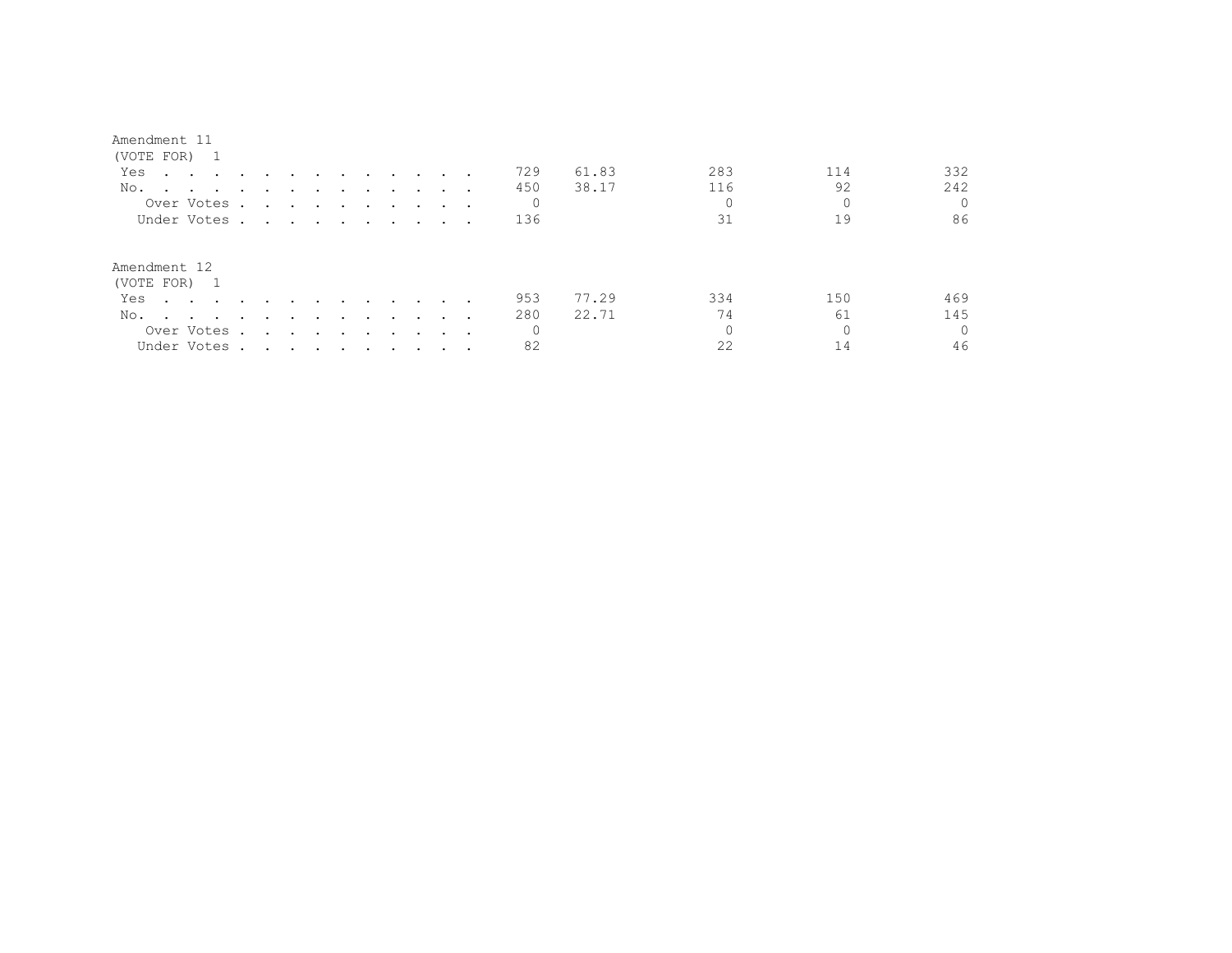PAGE 0012-05 RUN DATE:09/30/19 01:18 PM

|                              |  |             |  |  |  |  |  | TOTAL VOTES | ⊱     | AV-VBM | EV-Early | $E$ -Day |
|------------------------------|--|-------------|--|--|--|--|--|-------------|-------|--------|----------|----------|
| Amendment 13<br>(VOTE FOR) 1 |  |             |  |  |  |  |  |             |       |        |          |          |
| Yes.                         |  |             |  |  |  |  |  | 751         | 59.51 | 268    |          | 352      |
| No.                          |  |             |  |  |  |  |  | 511         | 40.49 | 144    | 82       | 285      |
|                              |  | Over Votes  |  |  |  |  |  |             |       |        |          | $\Omega$ |
|                              |  | Under Votes |  |  |  |  |  | 52          |       |        |          | 23       |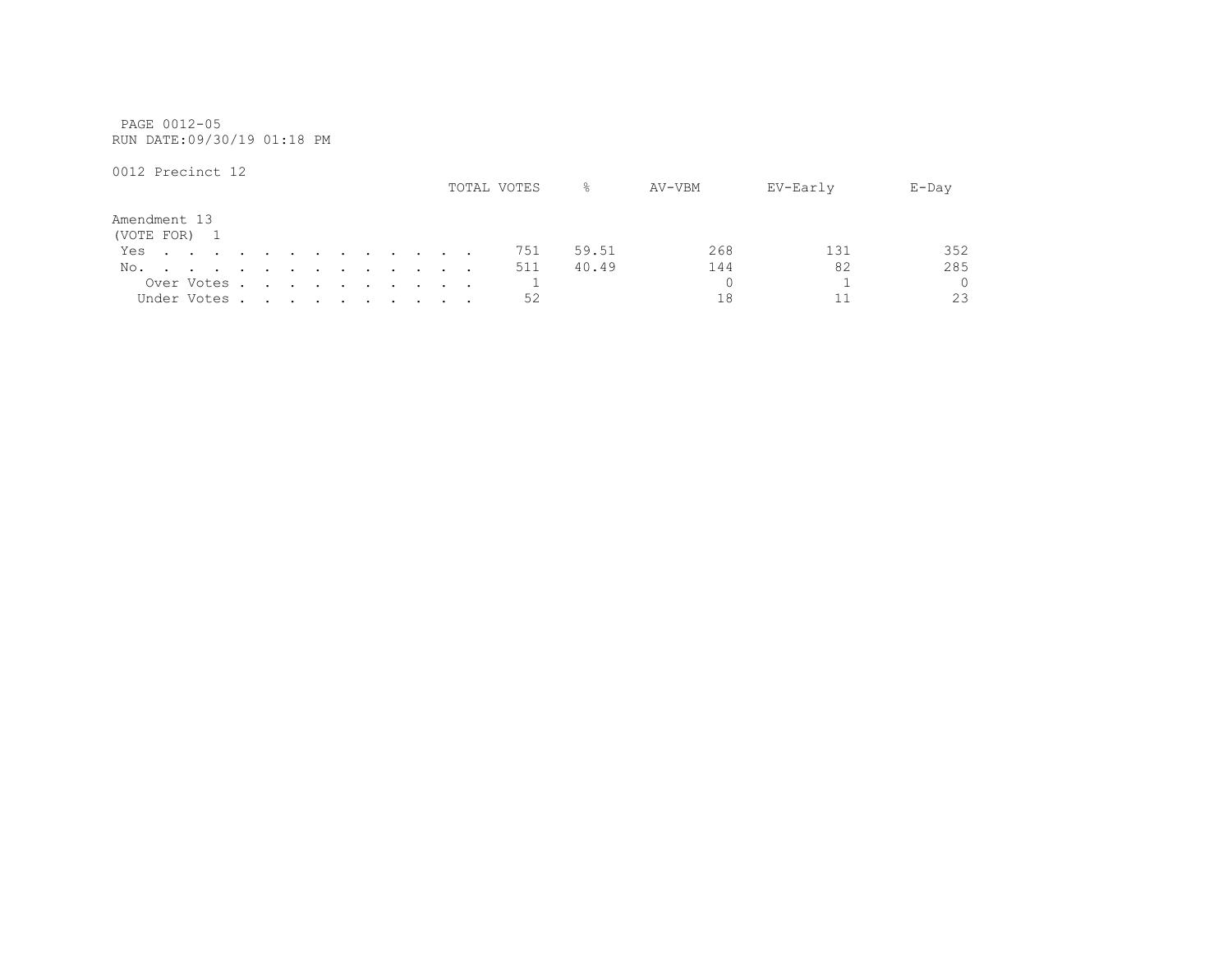PAGE 0013-01 RUN DATE:09/30/19 01:18 PM

0013 Precinct 13 TOTAL VOTES % AV-VBM EV-Early E-Day REGISTERED VOTERS - TOTAL . . . . . . 554 BALLOTS CAST - TOTAL. . . . . . . . 319 69 58 192 BALLOTS CAST - BLANK. . . . . . . . 0 0 0 0 VOTER TURNOUT - TOTAL . . . . . . . . . 57.58 VOTER TURNOUT - BLANK . . . . . . . United States Senator (VOTE FOR) 1 Rick Scott (REP) . . . . . . . . 272 85.53 59 49 164 Bill Nelson (DEM). . . . . . . . 44 13.84 10 10 8 26 WRITE-IN. . . . . . . . . . . . 2 .63 0 0 0 2 Over Votes . . . . . . . . . . 0 0 0 0 Under Votes . . . . . . . . . . 1 0 1 0 Representative in Congress District 3 (VOTE FOR) 1 Ted Yoho (REP). . . . . . . . . . 288 90.85 62 53 173 Yvonne Hayes Hinson (DEM) . . . . . 29 9.15 7 5 5 17 Over Votes . . . . . . . . . . 0 0 0 0 Under Votes . . . . . . . . . . . 2 0 0 2 2 Governor and Lieutenant Governor (VOTE FOR) 1 Ron DeSantis (REP) . . . . . . . 277 88.22 60 52 165 Andrew Gillum (DEM) . . . . . . . 29 9.24 4 5 20 Darcy G. Richardson (REF) . . . . . 3 .96 1 0 2 2 Kyle "K.C" Gibson (NPA). . . . . . 0<br>
Rvan Christopher Folev (NPA) . . . . . 3 96 3 0 0 0 Ryan Christopher Foley (NPA) . . . . 3 .96 3 0 0 0 0 Bruce Stanley (NPA) . . . . . . . . 2 .64 0 1 1 1 WRITE-IN. . . . . . . . . . . . 0 0 0 0 Over Votes . . . . . . . . . . 1 0 0 1<br>Inder Votes . . . . . . . . . . 1 0 0 1 3 Under Votes  $\cdots$  . . . . . . . . 4 1 0 Attorney General (VOTE FOR) 1 Ashley Moody (REP) . . . . . . 282 89.81 64 51 167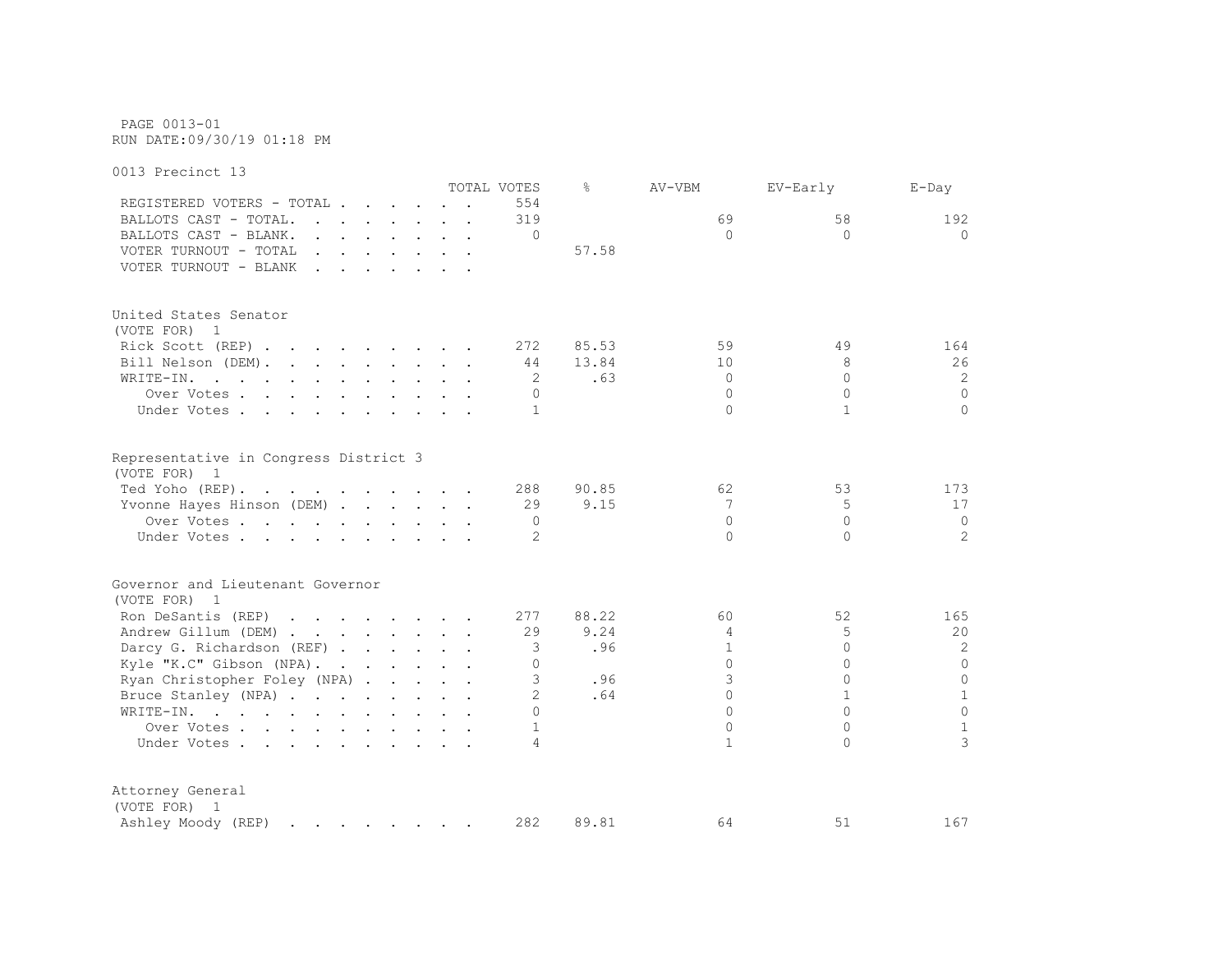| Sean Shaw (DEM)             |  |  | 26  | 8.28  |    |    | 19       |
|-----------------------------|--|--|-----|-------|----|----|----------|
| Jeffrey Marc Siskind (NPA). |  |  | 6   | 1.91  |    |    | 2.       |
| Over Votes.                 |  |  |     |       |    |    |          |
| Under Votes                 |  |  |     |       |    |    |          |
| Chief Financial Officer     |  |  |     |       |    |    |          |
| (VOTE FOR) 1                |  |  |     |       |    |    |          |
| Jimmy Patronis (REP).       |  |  | 281 | 91.23 | 63 | 51 | 167      |
| Jeremy Ring (DEM).          |  |  | 27  | 8.77  |    |    | 16       |
| WRITE-IN.                   |  |  |     |       |    |    | $\cap$   |
| Over Votes                  |  |  |     |       |    |    |          |
| Under Votes                 |  |  | 11  |       |    |    | 9        |
| Commissioner of Agriculture |  |  |     |       |    |    |          |
| (VOTE FOR) 1                |  |  |     |       |    |    |          |
| Matt Caldwell (REP)         |  |  | 280 | 89.46 | 63 | 52 | 165      |
| Nicole "Nikki" Fried (DEM). |  |  | 33  | 10.54 |    |    | 22       |
| Over Votes                  |  |  |     |       |    |    | $\Omega$ |
| Under Votes                 |  |  |     |       |    |    | 5.       |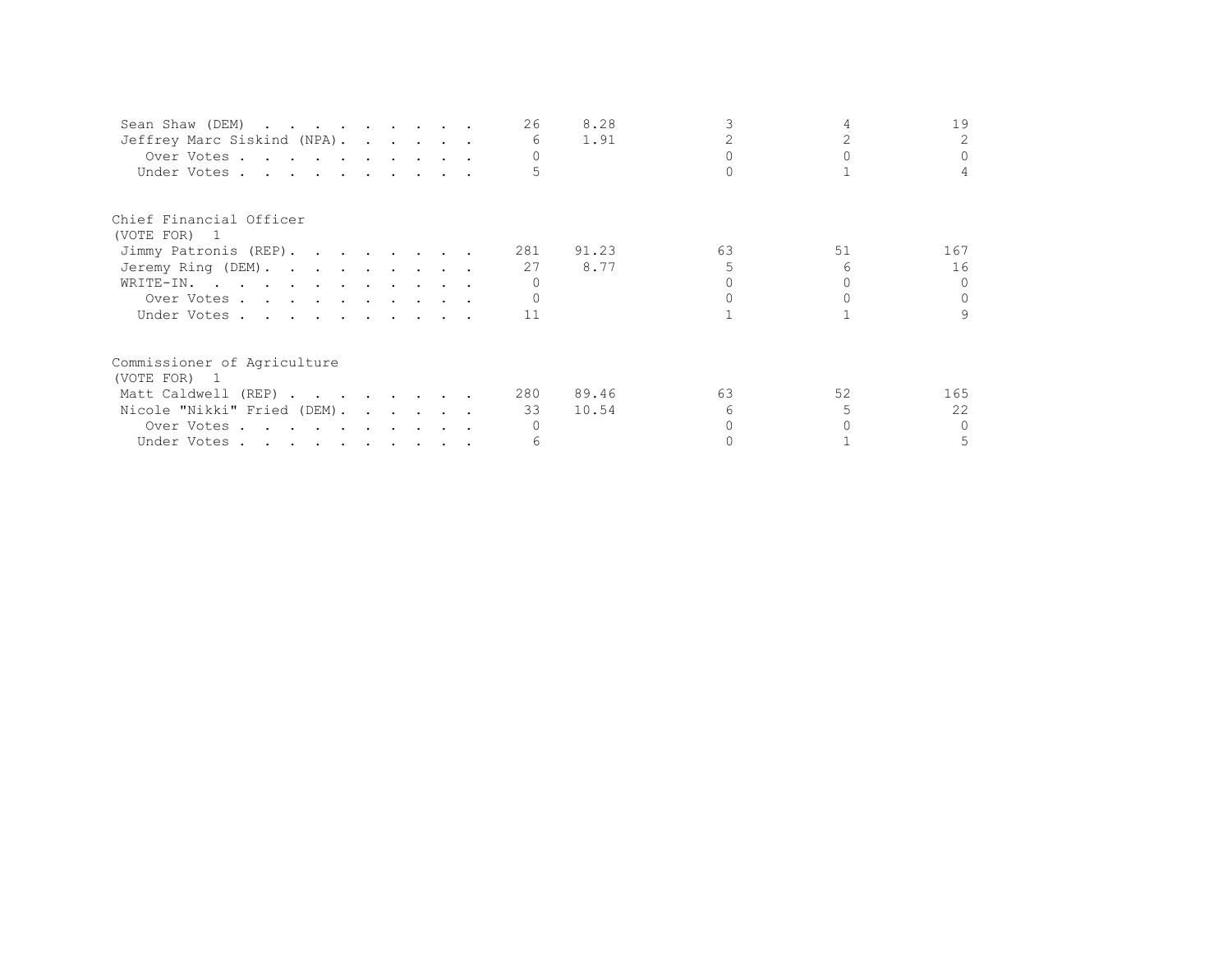PAGE 0013-02 RUN DATE:09/30/19 01:18 PM

|                                                                                                                        | TOTAL VOTES | ⊱              | AV-VBM   | EV-Early | $E$ -Day       |
|------------------------------------------------------------------------------------------------------------------------|-------------|----------------|----------|----------|----------------|
| State Representative District 19<br>(VOTE FOR) 1                                                                       |             |                |          |          |                |
| Bobby Payne (REP).                                                                                                     |             | 281<br>90.06   | 64       | 49       | 168            |
| Paul Still (DEM)                                                                                                       |             | 9.94<br>31     | 5        | 9        | 17             |
| Over Votes                                                                                                             |             | -1             | $\Omega$ | $\Omega$ | 1              |
| Under Votes                                                                                                            |             | 6              | $\Omega$ | $\Omega$ | 6              |
| Circuit Judge 8th Judicial Circuit Group 8                                                                             |             |                |          |          |                |
| (VOTE FOR) 1                                                                                                           |             |                |          |          |                |
| David Robertson                                                                                                        |             | 75.67<br>199   | 47       | 40       | 112            |
| Gloria Walker                                                                                                          |             | 24.33<br>64    | 15       | 6        | 43             |
| Over Votes                                                                                                             |             | $\overline{0}$ | $\Omega$ | $\Omega$ | $\circ$        |
| Under Votes                                                                                                            |             | 56             | 7        | 12       | 37             |
| Supreme Court Justice Alan Lawson<br>(VOTE FOR) 1                                                                      |             |                |          |          |                |
| the contract of the contract of the contract of the contract of the contract of the contract of the contract of<br>Yes |             | 70.79<br>189   | 54       | 39       | 96             |
| No.                                                                                                                    |             | 29.21<br>78    | 10       | 11       | 57             |
| Over Votes                                                                                                             |             | 0              | $\Omega$ | $\Omega$ | $\circ$        |
| Under Votes                                                                                                            |             | 52             | 5        | 8        | 39             |
| First District Court of Appeal Harvey Jay                                                                              |             |                |          |          |                |
| (VOTE FOR) 1                                                                                                           |             |                |          |          |                |
| Yes<br>the contract of the contract of the contract of the contract of                                                 |             | 67.80<br>179   | 52       | 40       | 87             |
| No.                                                                                                                    |             | 32.20<br>85    | 11       | 9        | 65             |
| Over Votes                                                                                                             |             | 0              | $\Omega$ | $\Omega$ | $\circ$        |
| Under Votes                                                                                                            |             | 55             | 6        | 9        | 40             |
|                                                                                                                        |             |                |          |          |                |
| First District Court of Appeal Stephanie Ray<br>(VOTE FOR) 1                                                           |             |                |          |          |                |
| $\mathbf{r}$ , and $\mathbf{r}$ , and $\mathbf{r}$ , and $\mathbf{r}$ , and $\mathbf{r}$ , and $\mathbf{r}$<br>Yes     |             | 175<br>67.31   | 51       | 38       | 86             |
| No.                                                                                                                    |             | 32.69<br>85    | 10       | 10       | 65             |
| Over Votes                                                                                                             |             | 0              | $\Omega$ | $\Omega$ | $\overline{0}$ |
| Under Votes                                                                                                            |             | 59             | 8        | 10       | 41             |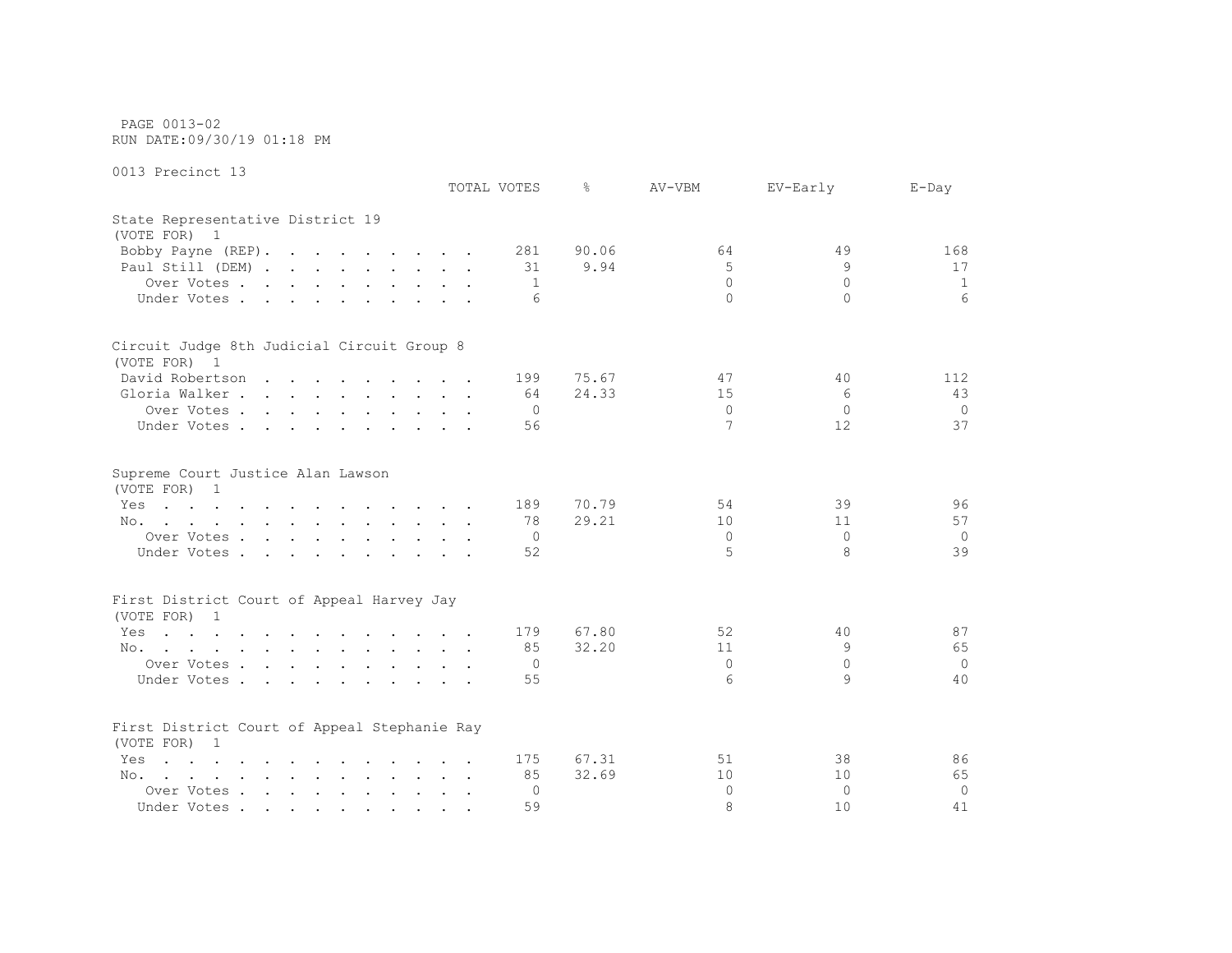### First District Court of Appeal Brad Thomas

| (VOTE FOR) 1                                                                                                                                                                                                                         |  |  |  |  |  |     |       |    |    |          |
|--------------------------------------------------------------------------------------------------------------------------------------------------------------------------------------------------------------------------------------|--|--|--|--|--|-----|-------|----|----|----------|
| Yes<br>the company of the company of the company of the company of the company of the company of the company of the company of the company of the company of the company of the company of the company of the company of the company |  |  |  |  |  | 171 | 66.02 | 45 | 36 | 90       |
| No.                                                                                                                                                                                                                                  |  |  |  |  |  | 88  | 33.98 |    | 12 | 59       |
| Over Votes                                                                                                                                                                                                                           |  |  |  |  |  |     |       |    |    | $\Omega$ |
| Under Votes                                                                                                                                                                                                                          |  |  |  |  |  | 60  |       |    |    | 43       |
| First District Court of Appeal Kemmerly Thomas<br>(VOTE FOR) 1                                                                                                                                                                       |  |  |  |  |  |     |       |    |    |          |
| Yes                                                                                                                                                                                                                                  |  |  |  |  |  | 172 | 66.93 | 48 | 38 | 86       |
| No.                                                                                                                                                                                                                                  |  |  |  |  |  | 85  | 33.07 | 13 | 10 | 62       |
| Over Votes                                                                                                                                                                                                                           |  |  |  |  |  |     |       |    |    | $\Omega$ |
| Under Votes                                                                                                                                                                                                                          |  |  |  |  |  | 62  |       |    |    | 44       |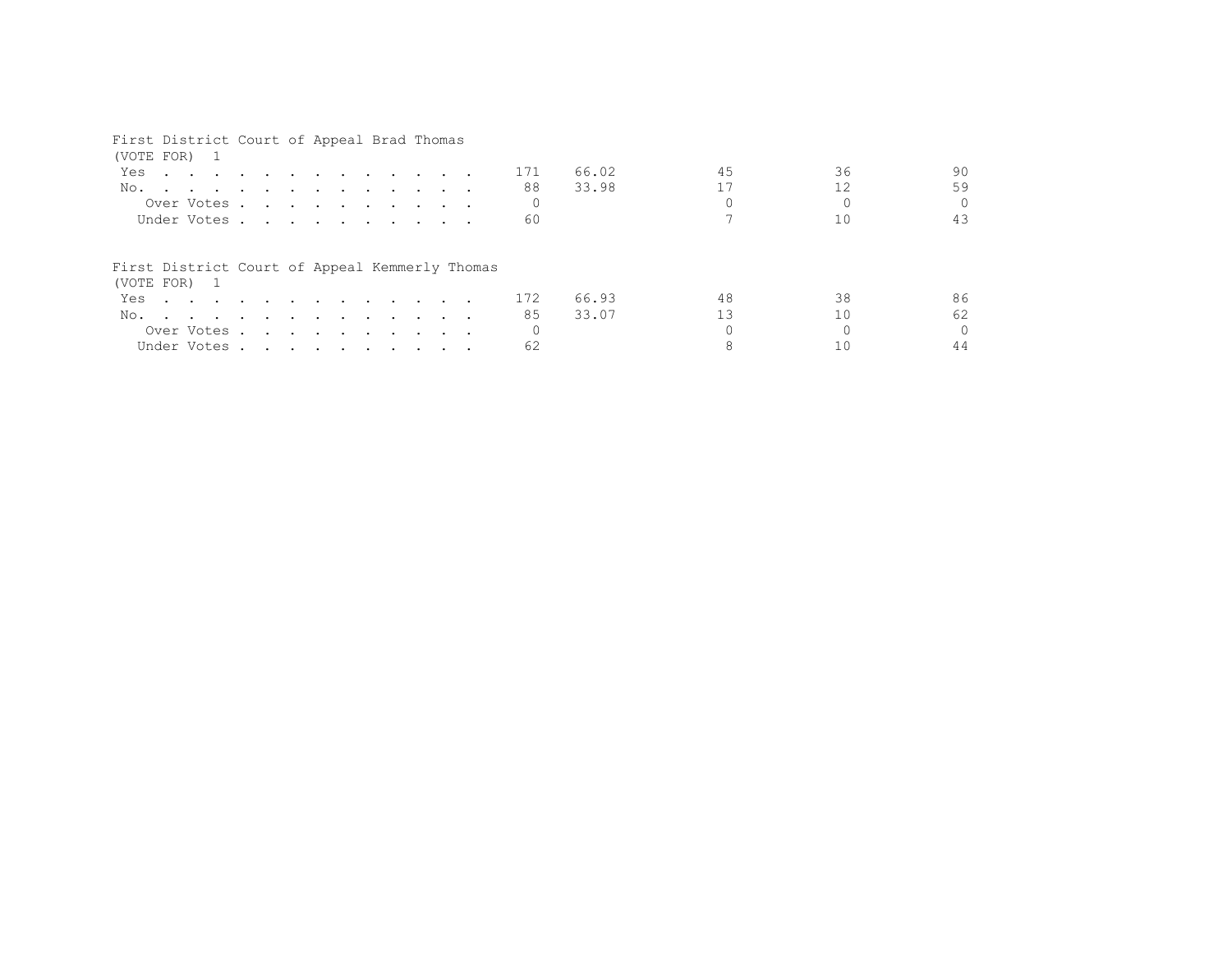PAGE 0013-03 RUN DATE:09/30/19 01:18 PM

0013 Precinct 13 TOTAL VOTES % AV-VBM EV-Early E-Day First District Court of Appeal Allen Winsor (VOTE FOR) 1 Yes . . . . . . . . . . . 173 65.53 51 39 83 No. . . . . . . . . . . . 91 34.47 12 11 68 Over Votes . . . . . . . . . . 0 0 0 0 Under Votes . . . . . . . . . . . 55 6 8 8 41 Soil & Water Conservation District Supervisor District 3 (VOTE FOR) 1 Justin Hilderbrandt . . . . . . . . 162 70.74 37 27 98 Paul McDavid . . . . . . . . . . 67 29.26 19 12 36 Over Votes . . . . . . . . . . 0 0 0 0 Under Votes . . . . . . . . . . 90 13 19 19 58 Amendment 1 (VOTE FOR) 1 Yes . . . . . . . . . . . 185 60.86 50 50 30 105 No. . . . . . . . . . . . 119 39.14 16 27 27 76 Over Votes . . . . . . . . . . 1 1 0 0 Under Votes . . . . . . . . . . 14 11 2 1 1 11 11 Amendment 2 (VOTE FOR) 1 Yes . . . . . . . . . . . 211 69.41 54 36 121 No. . . . . . . . . . . . . 93 30.59 13 20 60 Over Votes . . . . . . . . . . 0 0 0 0 Under Votes . . . . . . . . . . 15 2 2 2 11

Amendment 3 (VOTE FOR) 1 Yes . . . . . . . . . . . 215 68.69 52 38 125 No. . . . . . . . . . . . 98 31.31 16 20 62 Over Votes . . . . . . . . . . 1 1 0 0<br>
Inder Votes . . . . . . . . . . . 5 0 0 0 5 Under Votes . . . . . . . . . . 5 0 0 5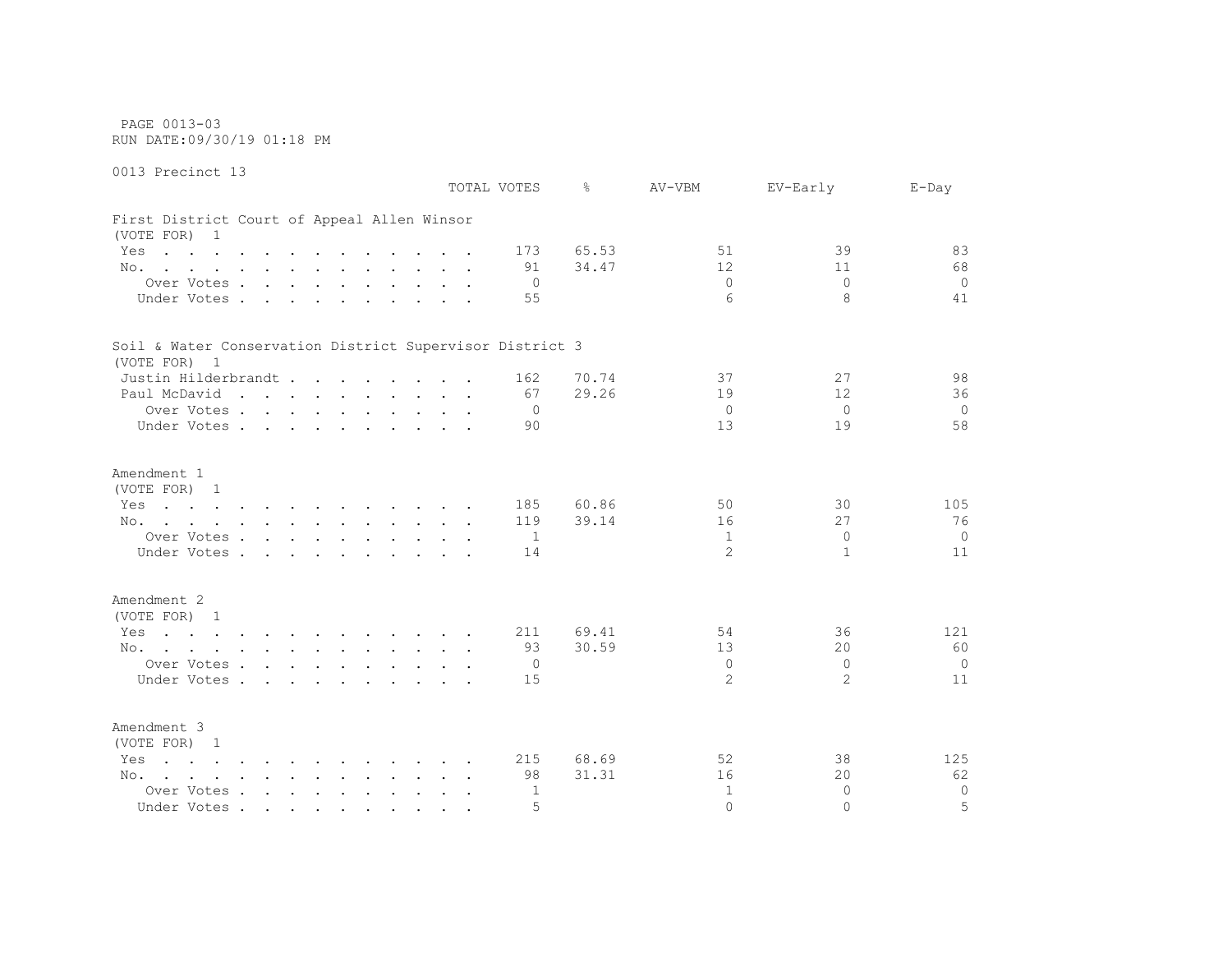#### Amendment 4

| (VOTE FOR) 1                                                                                                                                                                                                                          |                                                                                                                 |               |                                                                       |        |                      |  |                                 |     |       |    |    |          |
|---------------------------------------------------------------------------------------------------------------------------------------------------------------------------------------------------------------------------------------|-----------------------------------------------------------------------------------------------------------------|---------------|-----------------------------------------------------------------------|--------|----------------------|--|---------------------------------|-----|-------|----|----|----------|
| Yes<br>the contract of the contract of the contract of the contract of the contract of the contract of the contract of                                                                                                                |                                                                                                                 |               |                                                                       |        |                      |  |                                 | 149 | 48.22 | 35 | 27 | 87       |
| No.                                                                                                                                                                                                                                   |                                                                                                                 |               |                                                                       |        |                      |  |                                 | 160 | 51.78 | 29 | 31 | 100      |
| Over Votes.                                                                                                                                                                                                                           | the contract of the contract of the contract of the contract of the contract of the contract of the contract of |               |                                                                       |        |                      |  | $\sim$ $\sim$ $\sim$ $\sim$     |     |       |    |    |          |
| Under Votes.                                                                                                                                                                                                                          | the contract of the contract of the contract of the contract of the contract of the contract of the contract of |               |                                                                       |        |                      |  | $\cdot$ $\cdot$ $\cdot$ $\cdot$ |     |       |    |    |          |
| Amendment 5<br>(VOTE FOR) 1                                                                                                                                                                                                           |                                                                                                                 |               |                                                                       |        |                      |  |                                 |     |       |    |    |          |
| Yes                                                                                                                                                                                                                                   |                                                                                                                 |               |                                                                       |        |                      |  |                                 | 216 | 72.24 | 57 | 32 | 127      |
| No.<br>and the contract of the contract of the contract of the contract of the contract of the contract of the contract of the contract of the contract of the contract of the contract of the contract of the contract of the contra | $\sim$                                                                                                          | $\sim$ $\sim$ | $\sim$                                                                | $\sim$ | $\sim$ $\sim$ $\sim$ |  | $\cdot$ $\cdot$ $\cdot$ $\cdot$ | 83  | 27.76 |    | 24 | 50       |
| Over Votes .                                                                                                                                                                                                                          |                                                                                                                 |               | $\mathbf{r}$ , and $\mathbf{r}$ , and $\mathbf{r}$ , and $\mathbf{r}$ |        |                      |  | .                               | 0   |       |    |    | $\Omega$ |
| Under Votes.                                                                                                                                                                                                                          | the contract of the contract of the contract of the contract of the contract of the contract of the contract of |               |                                                                       |        |                      |  |                                 | 20  |       |    |    | 15       |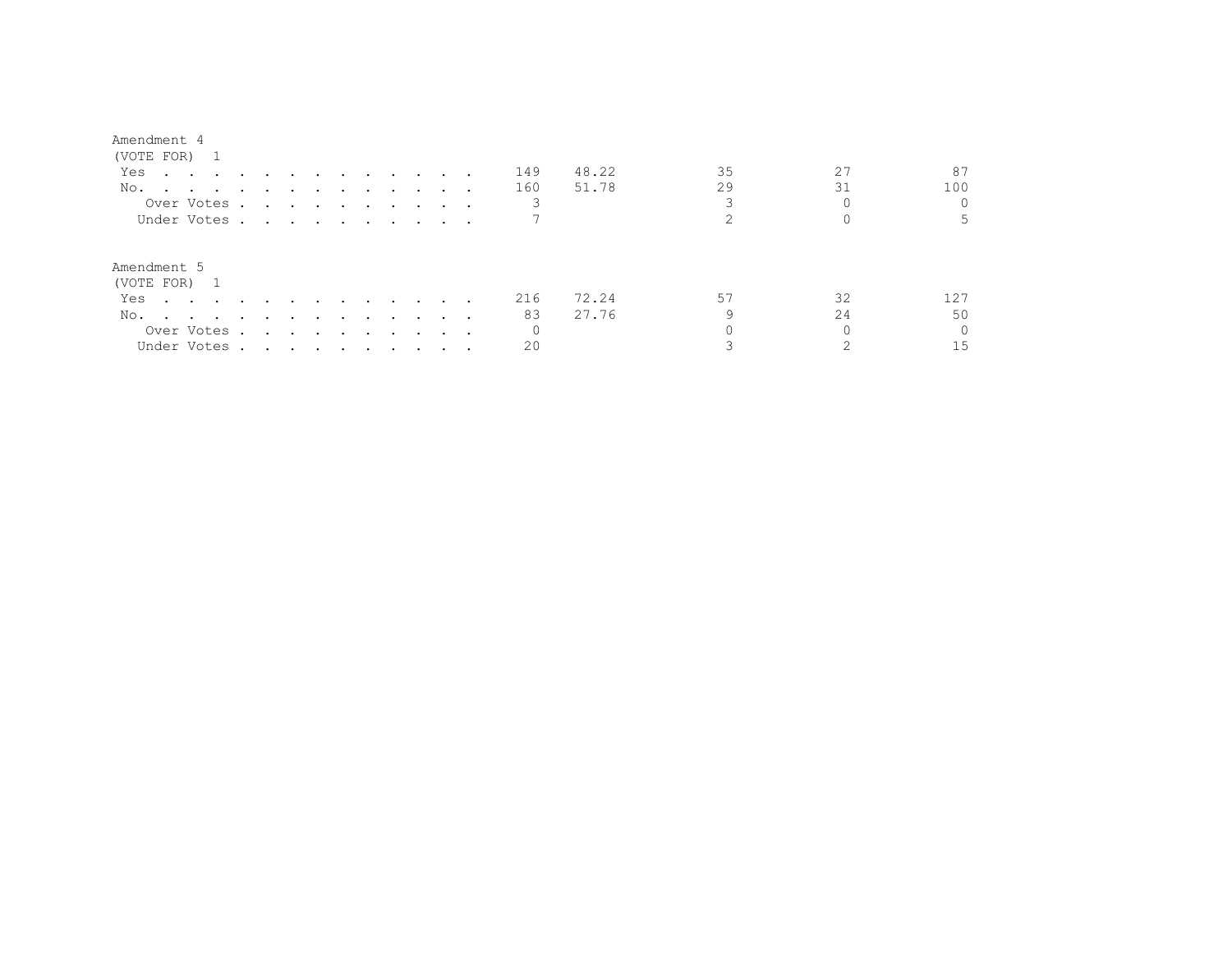PAGE 0013-04 RUN DATE:09/30/19 01:18 PM

0013 Precinct 13

|                                                                                                                        |                      |        |        |  |  | TOTAL VOTES    | ⊱     | AV-VBM       | EV-Early       | $E$ -Day       |
|------------------------------------------------------------------------------------------------------------------------|----------------------|--------|--------|--|--|----------------|-------|--------------|----------------|----------------|
| Amendment 6<br>(VOTE FOR) 1                                                                                            |                      |        |        |  |  |                |       |              |                |                |
| Yes<br>the contract of the contract of the contract of the contract of the contract of the contract of the contract of |                      |        |        |  |  | 186            | 61.39 | 46           | 30             | 110            |
| No.                                                                                                                    |                      |        |        |  |  | 117            | 38.61 | 22           | 26             | 69             |
| Over Votes                                                                                                             |                      |        |        |  |  | $\circ$        |       | $\Omega$     | $\Omega$       | $\overline{0}$ |
| Under Votes .                                                                                                          | $\sim$ $\sim$ $\sim$ | $\sim$ | $\sim$ |  |  | 16             |       | $\mathbf{1}$ | $\overline{2}$ | 13             |
| Amendment 7<br>(VOTE FOR) 1                                                                                            |                      |        |        |  |  |                |       |              |                |                |
| Yes<br>the contract of the contract of the contract of the contract of the contract of the contract of the contract of |                      |        |        |  |  | 193            | 63.70 | 52           | 40             | 101            |
| No.                                                                                                                    |                      |        |        |  |  | 110            | 36.30 | 16           | 17             | 77             |
| Over Votes                                                                                                             |                      |        |        |  |  | $\overline{0}$ |       | $\Omega$     | $\Omega$       | $\overline{0}$ |
| Under Votes                                                                                                            |                      |        |        |  |  | 16             |       | 1            | $\mathbf{1}$   | 14             |
| Amendment 9                                                                                                            |                      |        |        |  |  |                |       |              |                |                |
| (VOTE FOR) 1                                                                                                           |                      |        |        |  |  |                |       |              |                |                |
| the contract of the contract of the contract of the contract of the contract of the contract of the contract of<br>Yes |                      |        |        |  |  | 149            | 49.50 | 39           | 31             | 79             |
| No.                                                                                                                    |                      |        |        |  |  | 152            | 50.50 | 27           | 24             | 101            |
| Over Votes                                                                                                             |                      |        |        |  |  | 2              |       | 1            | 1              | $\circ$        |
| Under Votes.                                                                                                           | $\cdots$             |        |        |  |  | 16             |       | 2            | $\overline{2}$ | 12             |
| Amendment 10<br>(VOTE FOR) 1                                                                                           |                      |        |        |  |  |                |       |              |                |                |
| the contract of the contract of the contract of the contract of the contract of the contract of the contract of<br>Yes |                      |        |        |  |  | 198            | 67.35 | 51           | 42             | 105            |
| No.                                                                                                                    |                      |        |        |  |  | 96             | 32.65 | 17           | 14             | 65             |
| Over Votes                                                                                                             |                      |        |        |  |  | 0              |       | $\Omega$     | $\Omega$       | $\overline{0}$ |
| Under Votes                                                                                                            |                      |        |        |  |  | 25             |       | 1            | $\overline{2}$ | 22             |
|                                                                                                                        |                      |        |        |  |  |                |       |              |                |                |
| Amendment 11<br>(VOTE FOR) 1                                                                                           |                      |        |        |  |  |                |       |              |                |                |
| $\mathbf{r}$ , and $\mathbf{r}$ , and $\mathbf{r}$ , and $\mathbf{r}$ , and $\mathbf{r}$ , and $\mathbf{r}$<br>Yes     |                      |        |        |  |  | 150            | 52.45 | 41           | 29             | 80             |
| No.                                                                                                                    |                      |        |        |  |  | 136            | 47.55 | 23           | 26             | 87             |
| Over Votes                                                                                                             |                      |        |        |  |  | 1              |       | $\mathbf{1}$ | $\Omega$       | $\mathbf 0$    |
| Under Votes                                                                                                            |                      |        |        |  |  | 32             |       | 4            | 3              | 25             |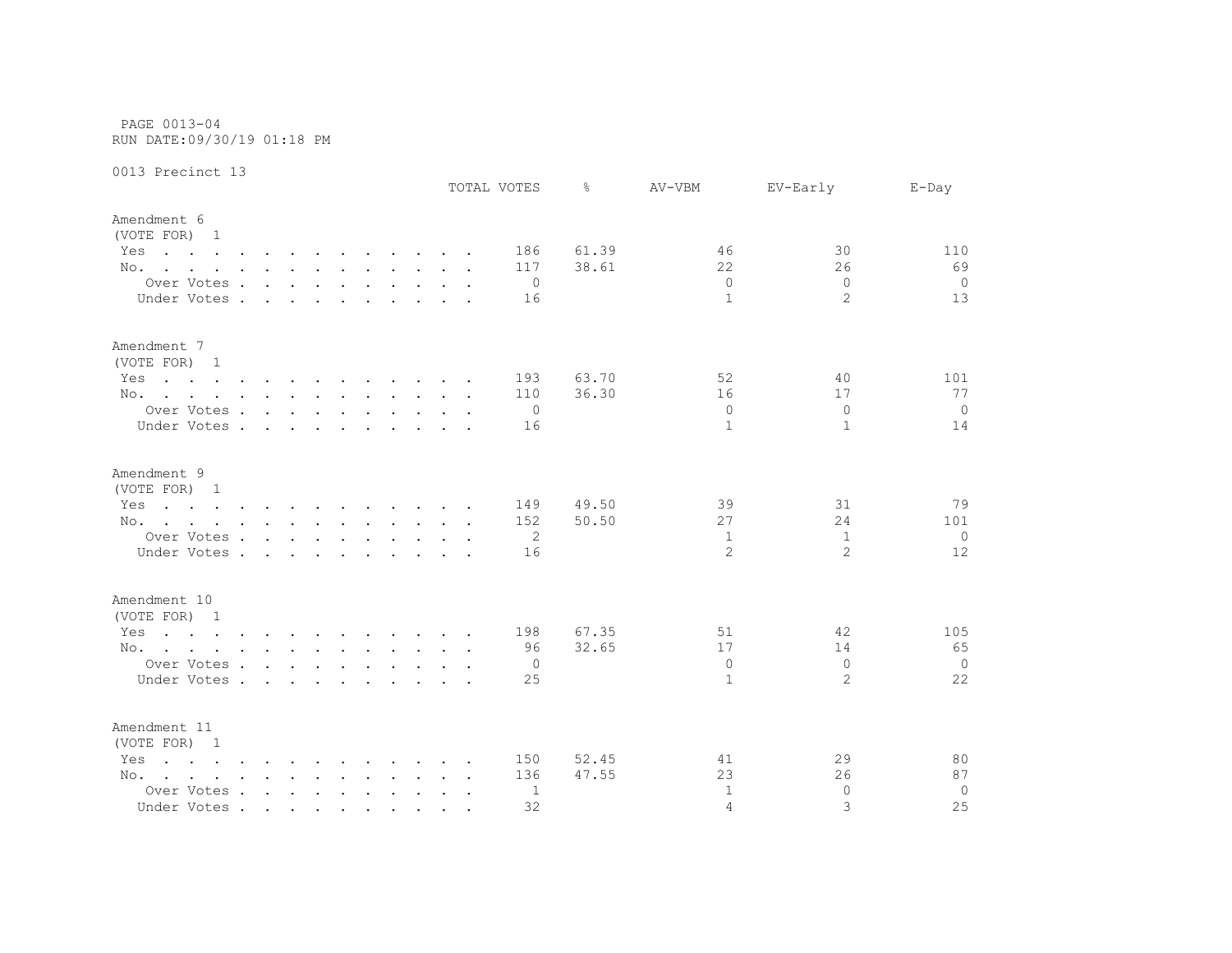## Amendment 12

| (VOTE FOR) 1                                                                                                                                                                                                                          |                                                                                                                                                                                                                               |                                 |                          |           |                                   |               |               |                             |     |       |    |    |          |
|---------------------------------------------------------------------------------------------------------------------------------------------------------------------------------------------------------------------------------------|-------------------------------------------------------------------------------------------------------------------------------------------------------------------------------------------------------------------------------|---------------------------------|--------------------------|-----------|-----------------------------------|---------------|---------------|-----------------------------|-----|-------|----|----|----------|
| Yes<br>$\mathbf{r}$ , and $\mathbf{r}$ , and $\mathbf{r}$ , and $\mathbf{r}$                                                                                                                                                          |                                                                                                                                                                                                                               |                                 | $\sim$ $\sim$            | $\sim$    | and the state of the state of the |               |               |                             | 222 | 74.75 | 56 | 41 | 125      |
| No.<br>$\cdots$                                                                                                                                                                                                                       |                                                                                                                                                                                                                               |                                 |                          |           |                                   |               |               |                             | 75  | 25.25 | 13 | 16 | 46       |
| Over Votes.                                                                                                                                                                                                                           |                                                                                                                                                                                                                               |                                 |                          |           |                                   |               |               |                             | 0   |       |    |    | $\Omega$ |
| Under Votes.                                                                                                                                                                                                                          | the contract of the contract of the contract of the contract of the contract of the contract of the contract of                                                                                                               |                                 |                          |           |                                   |               |               | $\cdot$                     | 22  |       |    |    | 21       |
| Amendment 13<br>(VOTE FOR) 1                                                                                                                                                                                                          |                                                                                                                                                                                                                               |                                 |                          |           |                                   |               |               |                             |     |       |    |    |          |
| Yes<br>$\cdots$                                                                                                                                                                                                                       | $\sim$                                                                                                                                                                                                                        |                                 |                          |           | $\sim$                            | $\sim$ $\sim$ |               | $\cdots$                    | 138 | 44.81 | 42 | 31 | 65       |
| No.<br>and the contract of the contract of the contract of the contract of the contract of the contract of the contract of the contract of the contract of the contract of the contract of the contract of the contract of the contra | $\ddot{\phantom{a}}$                                                                                                                                                                                                          |                                 | $\overline{\phantom{a}}$ | $\bullet$ | $\sim$ $\sim$ $\sim$              |               | $\sim$ $\sim$ |                             | 170 | 55.19 | 26 | 27 |          |
| Over Votes .                                                                                                                                                                                                                          | $\sim$                                                                                                                                                                                                                        | <b>Contract Contract Street</b> |                          | $\sim$    | $\sim$ $\sim$ $\sim$              |               |               | $\sim$ $\sim$ $\sim$ $\sim$ | 0   |       |    |    | $\Omega$ |
| Under Votes .                                                                                                                                                                                                                         | . The contract of the contract of the contract of the contract of the contract of the contract of the contract of the contract of the contract of the contract of the contract of the contract of the contract of the contrac |                                 |                          |           |                                   |               |               |                             |     |       |    |    | 10       |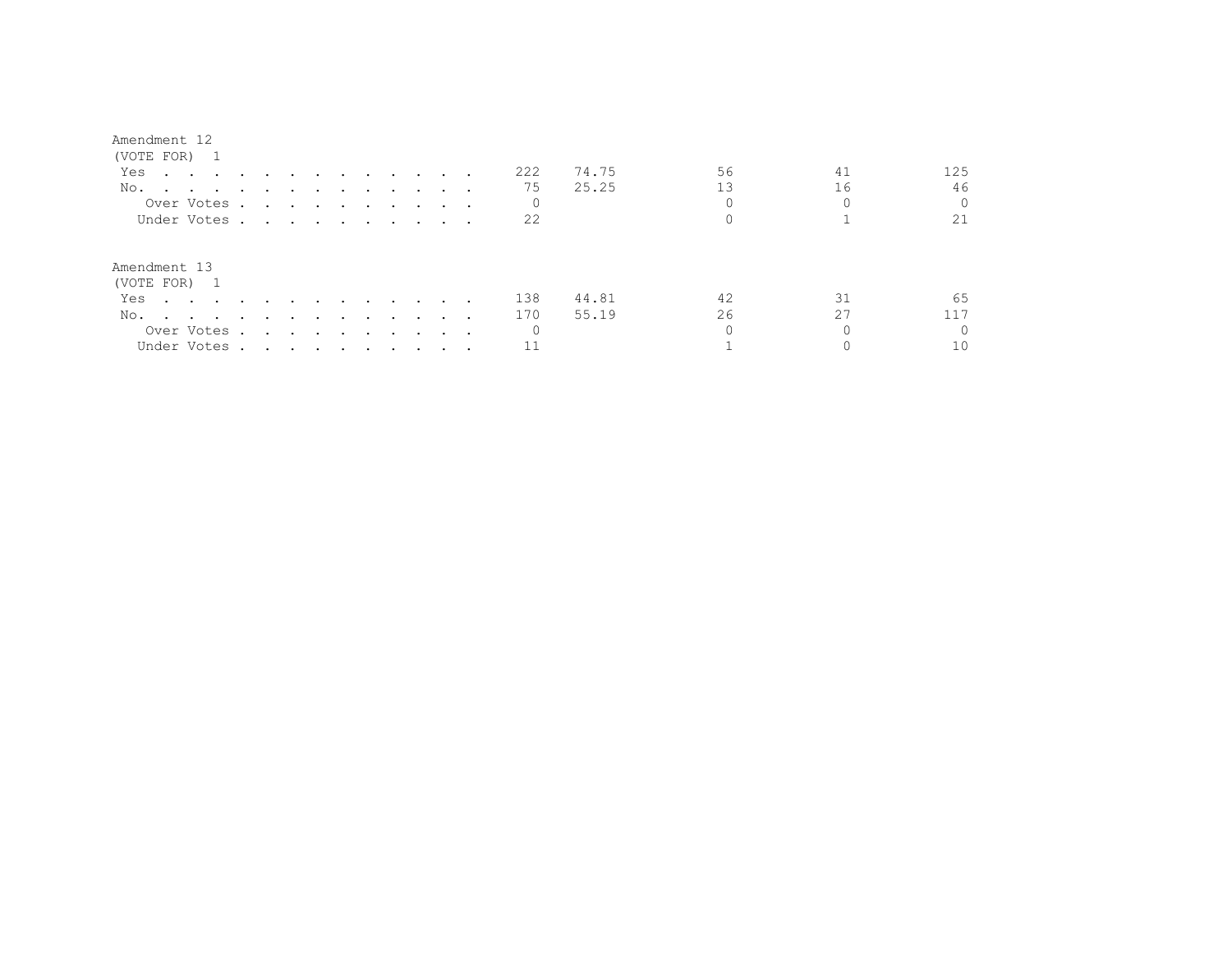PAGE 0014-01 RUN DATE:09/30/19 01:18 PM

0014 Precinct 14 TOTAL VOTES % AV-VBM EV-Early E-Day REGISTERED VOTERS - TOTAL . . . . . . 700 BALLOTS CAST - TOTAL. . . . . . . 511 130 130 71 310 BALLOTS CAST - BLANK. . . . . . . . 0 0 0 0 VOTER TURNOUT - TOTAL . . . . . . . 73.00 VOTER TURNOUT - BLANK . . . . . . . United States Senator (VOTE FOR) 1 Rick Scott (REP) . . . . . . . . 383 75.39 95 57 231 Bill Nelson (DEM). . . . . . . . 125 24.61 33 14 78 WRITE-IN. . . . . . . . . . . . 0 0 0 0 Over Votes . . . . . . . . . . 0 0 0 0 Under Votes . . . . . . . . . . 3 2 0 1 Representative in Congress District 3 (VOTE FOR) 1 Ted Yoho (REP) . . . . . . . . . . 405 80.20 102 57 246 Yvonne Hayes Hinson (DEM) . . . . . 100 19.80 25 13 62 Over Votes . . . . . . . . . . 0 0 0 0 Under Votes . . . . . . . . . . . 6 3 1 2 2 Governor and Lieutenant Governor (VOTE FOR) 1 Ron DeSantis (REP) . . . . . . . 399 78.85 100 59 240 Andrew Gillum (DEM) . . . . . . . 103 20.36 27 27 12 64 Darcy G. Richardson (REF) . . . . . . 0 0 0 0 Kyle "K.C" Gibson (NPA). . . . . . 1 . 20 0 0 1 Ryan Christopher Foley (NPA) . . . . 3 .59 0 0 3 3 Bruce Stanley (NPA) . . . . . . . . 0 0 0 0 WRITE-IN. . . . . . . . . . . . 0 0 0 0 Over Votes . . . . . . . . . . 1 0 0 1 1 Under Votes . . . . . . . . . . . 4 3 0 1 Attorney General (VOTE FOR) 1 Ashley Moody (REP) . . . . . . . 406 81.20 102 62 242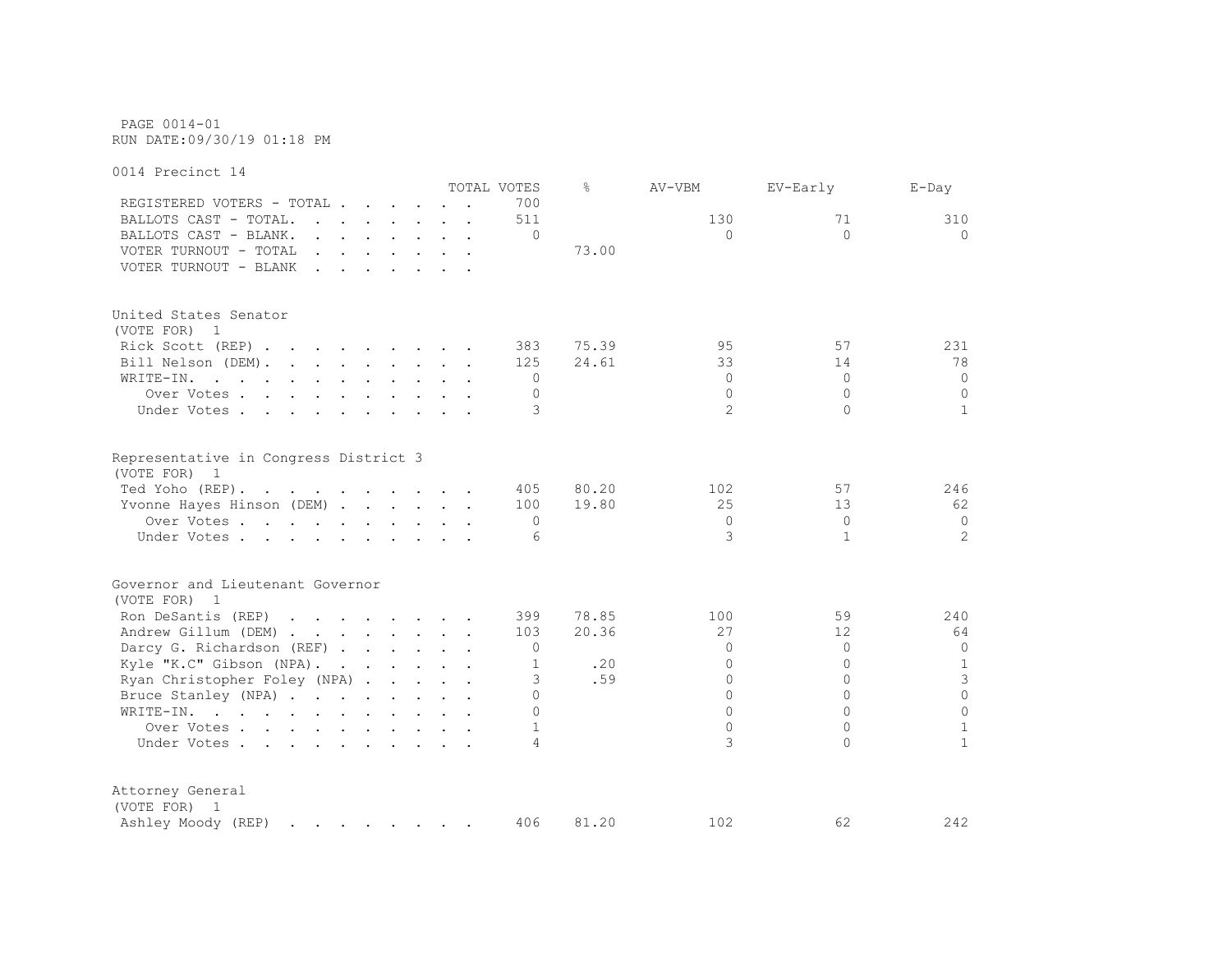| Sean Shaw (DEM)             |  |  | 88  | 17.60 | 22 |    | 57                |
|-----------------------------|--|--|-----|-------|----|----|-------------------|
| Jeffrey Marc Siskind (NPA). |  |  | 6   | 1.20  |    |    | 5.                |
| Over Votes                  |  |  |     |       |    |    | $\Omega$          |
| Under Votes                 |  |  | 11  |       |    |    | 6                 |
| Chief Financial Officer     |  |  |     |       |    |    |                   |
| (VOTE FOR) 1                |  |  |     |       |    |    |                   |
| Jimmy Patronis (REP).       |  |  | 387 | 79.30 | 96 | 56 | 235               |
| Jeremy Ring (DEM).          |  |  | 101 | 20.70 | 27 | 11 | 63                |
| WRITE-IN.                   |  |  |     |       |    |    | $\cap$            |
| Over Votes                  |  |  |     |       |    |    |                   |
| Under Votes                 |  |  | 22  |       |    |    | $12 \overline{ }$ |
| Commissioner of Agriculture |  |  |     |       |    |    |                   |
| (VOTE FOR) 1                |  |  |     |       |    |    |                   |
| Matt Caldwell (REP)         |  |  | 384 | 77.42 | 95 | 55 | 234               |
| Nicole "Nikki" Fried (DEM). |  |  | 112 | 22.58 | 30 | 15 | 67                |
| Over Votes                  |  |  |     |       |    |    | $\Omega$          |
| Under Votes                 |  |  | 15  |       |    |    | 9                 |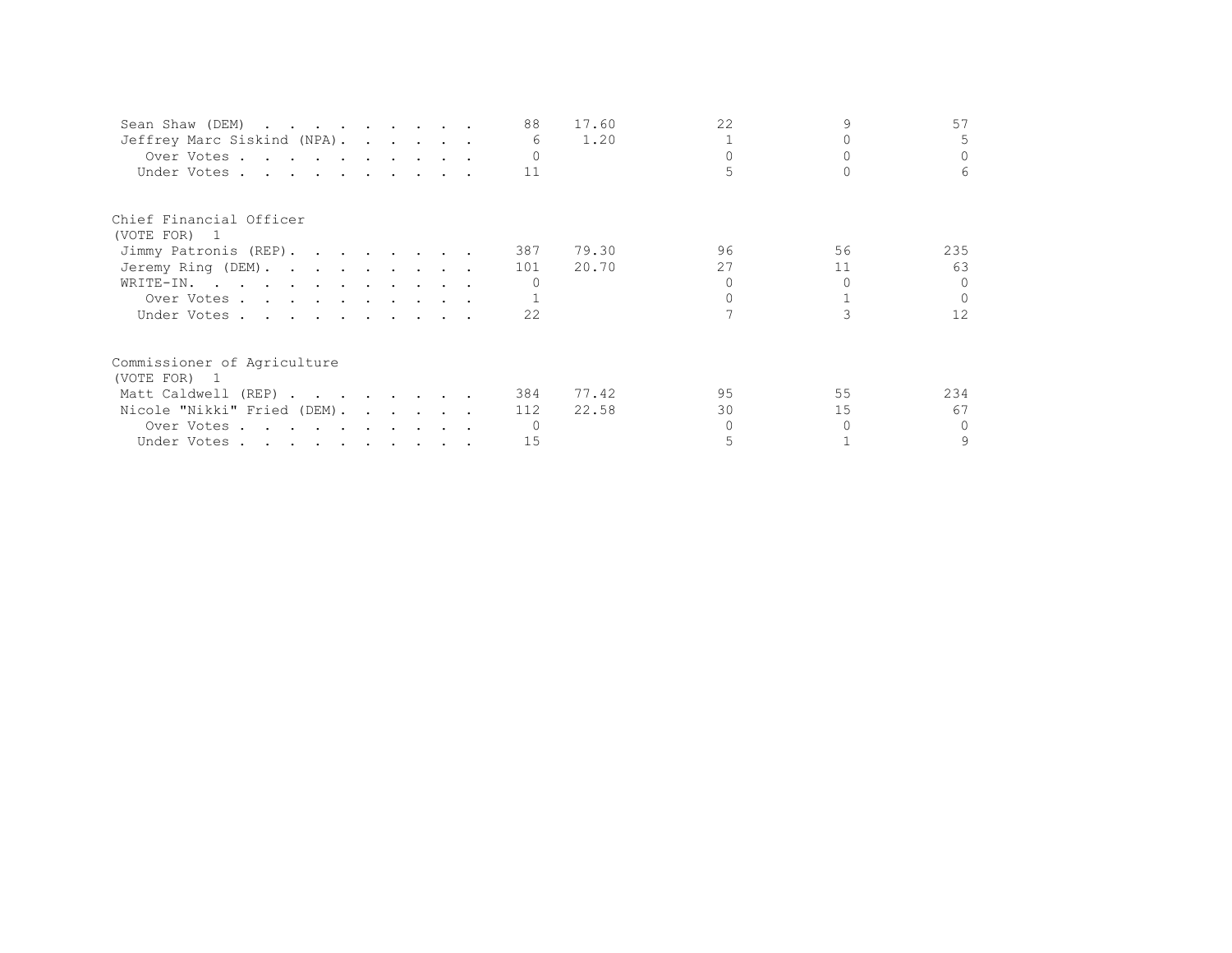PAGE 0014-02 RUN DATE:09/30/19 01:18 PM

0014 Precinct 14

|                                                                                                                        | TOTAL VOTES |                | ⊱     | AV-VBM         | EV-Early        | $E$ -Day       |
|------------------------------------------------------------------------------------------------------------------------|-------------|----------------|-------|----------------|-----------------|----------------|
| State Representative District 19<br>(VOTE FOR) 1                                                                       |             |                |       |                |                 |                |
| Bobby Payne (REP).                                                                                                     |             | 380            | 77.08 | 97             | 54              | 229            |
| Paul Still (DEM)                                                                                                       |             | 113            | 22.92 | 29             | 14              | 70             |
| Over Votes                                                                                                             |             | 0              |       | $\Omega$       | $\Omega$        | $\circ$        |
| Under Votes                                                                                                            |             | 18             |       | 4              | 3               | 11             |
| Circuit Judge 8th Judicial Circuit Group 8                                                                             |             |                |       |                |                 |                |
| (VOTE FOR) 1                                                                                                           |             |                |       |                |                 |                |
| David Robertson                                                                                                        |             | 326            | 74.60 | 91             | 47              | 188            |
| Gloria Walker                                                                                                          |             | 111            | 25.40 | 30             | 12              | 69             |
| Over Votes                                                                                                             |             | $\overline{0}$ |       | $\Omega$       | $\Omega$        | $\overline{0}$ |
| Under Votes                                                                                                            |             | 74             |       | 9              | 12 <sup>°</sup> | 53             |
| Supreme Court Justice Alan Lawson<br>(VOTE FOR) 1                                                                      |             |                |       |                |                 |                |
| the contract of the contract of the contract of the contract of the contract of the contract of the contract of<br>Yes |             | 297            | 69.72 | 74             | 39              | 184            |
| No.                                                                                                                    |             | 129            | 30.28 | 37             | 21              | 71             |
| Over Votes                                                                                                             |             | $\mathbf{0}$   |       | 0              | $\Omega$        | $\circ$        |
| Under Votes                                                                                                            |             | 85             |       | 19             | 11              | 55             |
| First District Court of Appeal Harvey Jay                                                                              |             |                |       |                |                 |                |
| (VOTE FOR) 1                                                                                                           |             |                |       |                |                 |                |
| Yes<br>the contract of the contract of the contract of the contract of the contract of the contract of the contract of |             | 274            | 66.50 | 71             | 36              | 167            |
| No.                                                                                                                    |             | 138            | 33.50 | 40             | 21              | 77             |
| Over Votes                                                                                                             |             | $\mathbf{0}$   |       | $\overline{0}$ | $\Omega$        | $\circ$        |
| Under Votes                                                                                                            |             | 99             |       | 19             | 14              | 66             |
| First District Court of Appeal Stephanie Ray<br>(VOTE FOR) 1                                                           |             |                |       |                |                 |                |
| $\mathbf{r}$ , and $\mathbf{r}$ , and $\mathbf{r}$ , and $\mathbf{r}$ , and $\mathbf{r}$ , and $\mathbf{r}$<br>Yes     |             | 269            | 65.93 | 77             | 36              | 156            |
| No.                                                                                                                    |             | 139            | 34.07 | 37             | 20              | 82             |
| Over Votes                                                                                                             |             | 0              |       | $\Omega$       | $\Omega$        | $\mathbf{0}$   |
| Under Votes                                                                                                            |             | 103            |       | 16             | 15              | 72             |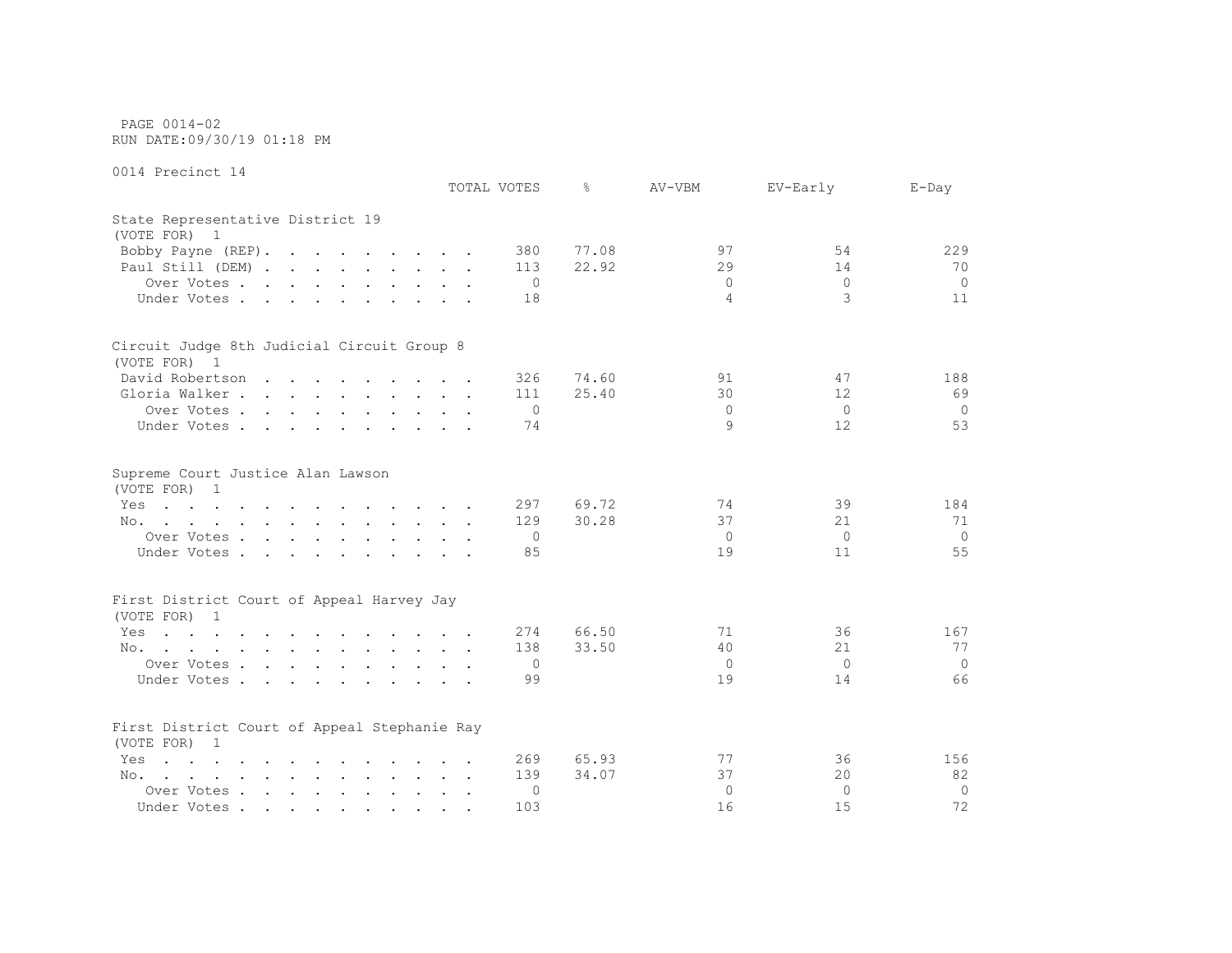## First District Court of Appeal Brad Thomas

| (VOTE FOR) 1                                                                                                                                                                                                                                |  |  |  |  |  |     |       |    |    |          |
|---------------------------------------------------------------------------------------------------------------------------------------------------------------------------------------------------------------------------------------------|--|--|--|--|--|-----|-------|----|----|----------|
| Yes<br><u>in the second contract of the second contract of the second contract of the second contract of the second contract of the second contract of the second contract of the second contract of the second contract of the second </u> |  |  |  |  |  | 269 | 65.93 |    | 35 | 163      |
| No.                                                                                                                                                                                                                                         |  |  |  |  |  | 139 | 34.07 | 41 | 21 | 77       |
| Over Votes                                                                                                                                                                                                                                  |  |  |  |  |  |     |       |    |    | $\Omega$ |
| Under Votes                                                                                                                                                                                                                                 |  |  |  |  |  | 103 |       | 18 | 15 | 70       |
| First District Court of Appeal Kemmerly Thomas<br>(VOTE FOR) 1                                                                                                                                                                              |  |  |  |  |  |     |       |    |    |          |
| Yes                                                                                                                                                                                                                                         |  |  |  |  |  | 257 | 62.99 | 68 | 35 | 154      |
| No.                                                                                                                                                                                                                                         |  |  |  |  |  | 151 | 37.01 | 45 | 20 | 86       |
| Over Votes                                                                                                                                                                                                                                  |  |  |  |  |  |     |       |    |    | $\Omega$ |
| Under Votes                                                                                                                                                                                                                                 |  |  |  |  |  | 103 |       |    | 16 | 70       |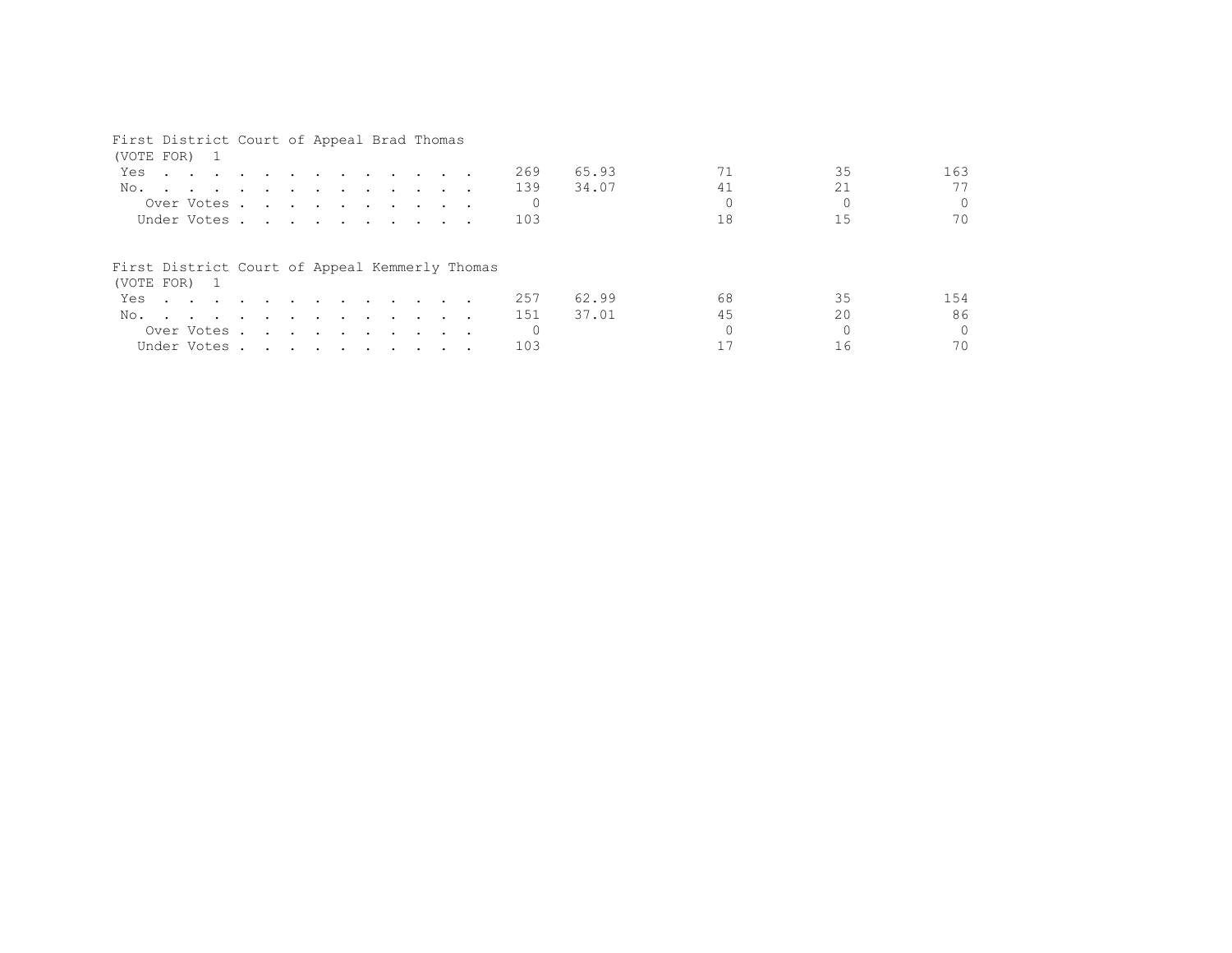PAGE 0014-03 RUN DATE:09/30/19 01:18 PM

0014 Precinct 14 TOTAL VOTES % AV-VBM EV-Early E-Day First District Court of Appeal Allen Winsor (VOTE FOR) 1 Yes . . . . . . . . . . . . 280 67.80 70 39 171 No. . . . . . . . . . . . 133 32.20 42 20 20 71 Over Votes . . . . . . . . . . 0 0 0 0 Under Votes . . . . . . . . . . 98 18 12 68 Soil & Water Conservation District Supervisor District 3 (VOTE FOR) 1 Justin Hilderbrandt . . . . . . 182 45.05 41 28 113 Paul McDavid . . . . . . . . . 222 54.95 70 30 122 Over Votes . . . . . . . . . . 0 0 0 0 Under Votes . . . . . . . . . . 107 19 13 13 75 Amendment 1 (VOTE FOR) 1 Yes . . . . . . . . . . . 280 57.14 61 61 41 178 No. . . . . . . . . . . . 210 42.86 62 28 28 120 Over Votes . . . . . . . . . . 0 0 0 0 Under Votes . . . . . . . . . . 21 2 2 2 12 Amendment 2 (VOTE FOR) 1 Yes . . . . . . . . . . . 348 72.35 85 85 49 214 No. . . . . . . . . . . . 133 27.65 37 19 19 77 Over Votes . . . . . . . . . . 0 0 0 0 Under Votes . . . . . . . . . . 30 3 3 3 19 Amendment 3 (VOTE FOR) 1 Yes . . . . . . . . . . . 368 74.34 94 53 221 No. . . . . . . . . . . . 127 25.66 34 16 77 Over Votes . . . . . . . . . . 0 0 0 0 Under Votes . . . . . . . . . . 16 2 2 2 12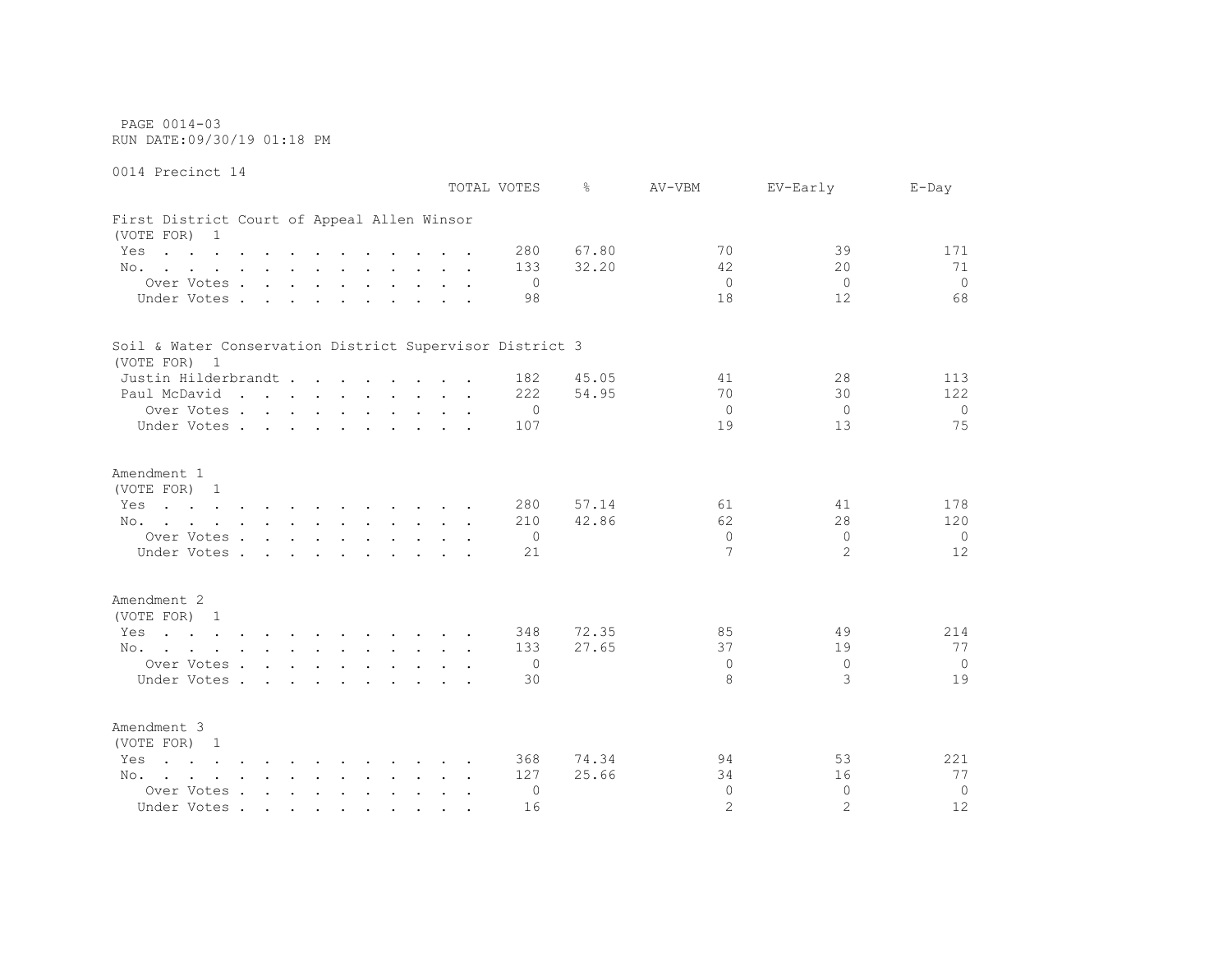## Amendment 4

| (VOTE FOR) 1                                                                           |                                                                                                                 |                                                                                                                 |        |                                   |                 |               |                                 |     |       |    |    |          |
|----------------------------------------------------------------------------------------|-----------------------------------------------------------------------------------------------------------------|-----------------------------------------------------------------------------------------------------------------|--------|-----------------------------------|-----------------|---------------|---------------------------------|-----|-------|----|----|----------|
| Yes<br>$\mathbf{r}$ , and $\mathbf{r}$ , and $\mathbf{r}$ , and $\mathbf{r}$           |                                                                                                                 | $\sim$ $\sim$                                                                                                   | $\sim$ | and the state of the state of the |                 |               |                                 | 214 | 43.32 | 47 | 33 | 134      |
| No.                                                                                    |                                                                                                                 |                                                                                                                 |        |                                   |                 |               |                                 | 280 | 56.68 | 78 | 37 | 165      |
| Over Votes.                                                                            | $\mathbf{r}$ , and $\mathbf{r}$ , and $\mathbf{r}$ , and $\mathbf{r}$                                           |                                                                                                                 |        |                                   |                 |               | $\cdot$ $\cdot$ $\cdot$ $\cdot$ | 0   |       |    |    |          |
| Under Votes.                                                                           | the contract of the contract of the contract of the contract of the contract of the contract of the contract of |                                                                                                                 |        |                                   |                 |               |                                 |     |       |    |    |          |
| Amendment 5<br>(VOTE FOR) 1                                                            |                                                                                                                 |                                                                                                                 |        |                                   |                 |               |                                 |     |       |    |    |          |
| Yes<br>$\sim$ $\sim$ $\sim$ $\sim$ $\sim$                                              |                                                                                                                 |                                                                                                                 |        | <b>Contract Contract</b>          | <b>Contract</b> | $\sim$ $\sim$ |                                 | 338 | 70.42 | 88 | 47 | 203      |
| No.<br>the contract of the contract of the contract of the contract of the contract of |                                                                                                                 | $\sim$ $\sim$                                                                                                   | $\sim$ | <b>Contract Contract</b>          | $\sim$ $\sim$   | $\sim$        |                                 | 142 | 29.58 | 36 | 19 | 87       |
| Over Votes .                                                                           | $\sim$                                                                                                          | the contract of the contract of the contract of the contract of the contract of the contract of the contract of |        |                                   |                 |               | $\cdots$                        | 0   |       |    |    | $\Omega$ |
| Under Votes.                                                                           | the contract of the contract of the contract of the contract of the contract of the contract of the contract of |                                                                                                                 |        |                                   |                 |               |                                 | 31  |       |    |    | 20       |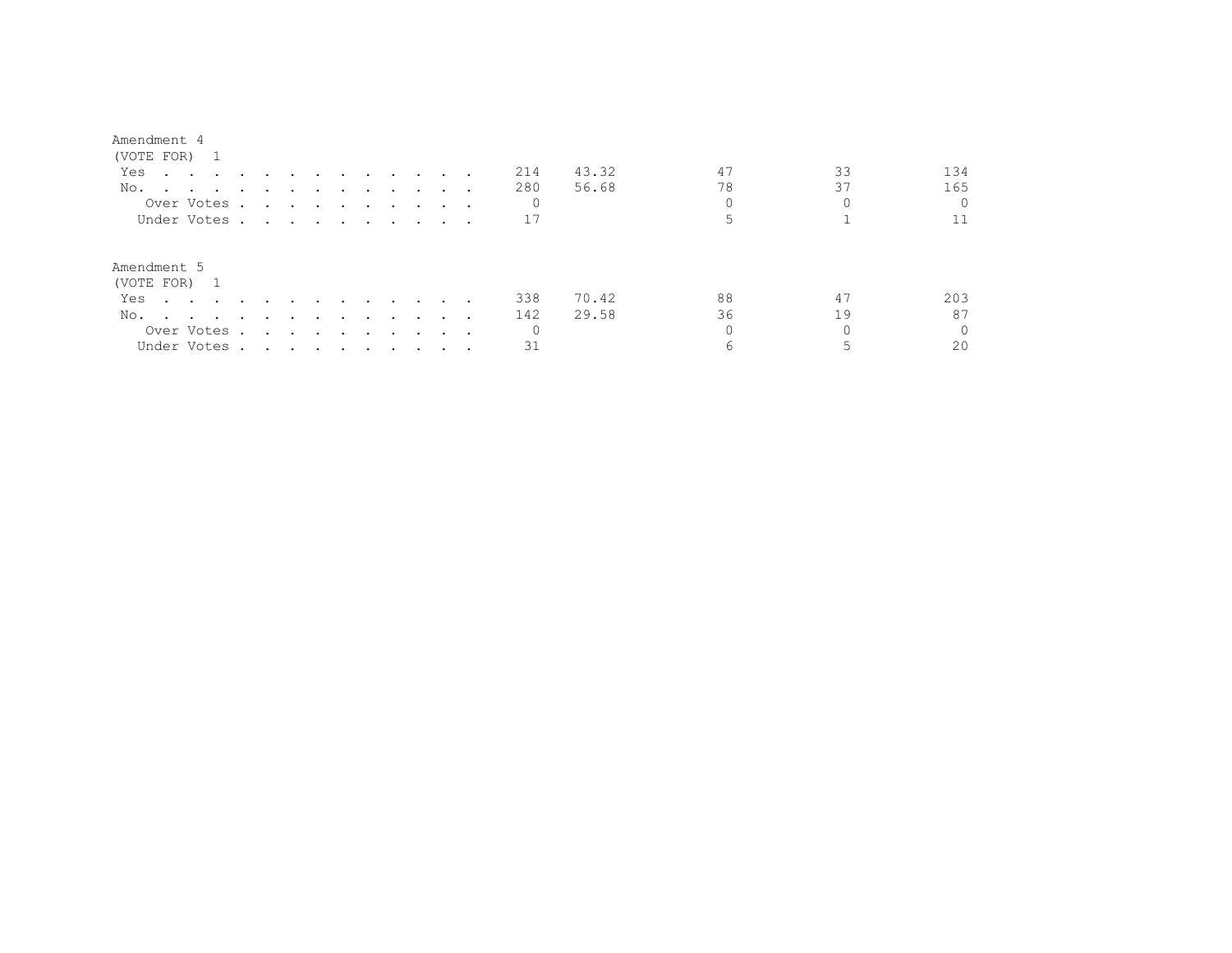PAGE 0014-04 RUN DATE:09/30/19 01:18 PM

0014 Precinct 14

|                                                                                                                        |                                        |        |        |               |                                                           |  |  | TOTAL VOTES  | ⊱     | AV-VBM        | EV-Early       | $E$ -Day       |
|------------------------------------------------------------------------------------------------------------------------|----------------------------------------|--------|--------|---------------|-----------------------------------------------------------|--|--|--------------|-------|---------------|----------------|----------------|
| Amendment 6<br>(VOTE FOR) 1                                                                                            |                                        |        |        |               |                                                           |  |  |              |       |               |                |                |
| Yes<br>the contract of the contract of the contract of the contract of the contract of the contract of the contract of |                                        |        |        |               |                                                           |  |  | 305          | 63.02 | 74            | 41             | 190            |
| No.                                                                                                                    |                                        |        |        |               |                                                           |  |  | 179          | 36.98 | 51            | 27             | 101            |
| Over Votes                                                                                                             |                                        |        |        |               |                                                           |  |  | 1            |       | $\Omega$      | $\mathbf{1}$   | $\overline{0}$ |
| Under Votes .                                                                                                          | $\sim$ $\sim$                          | $\sim$ | $\sim$ | $\sim$        |                                                           |  |  | 26           |       | 5             | $\overline{2}$ | 19             |
| Amendment 7<br>(VOTE FOR) 1                                                                                            |                                        |        |        |               |                                                           |  |  |              |       |               |                |                |
| Yes<br>the contract of the contract of the contract of the contract of the contract of the contract of the contract of |                                        |        |        |               |                                                           |  |  | 312          | 63.93 | 73            | 49             | 190            |
| No.                                                                                                                    |                                        |        |        |               |                                                           |  |  | 176          | 36.07 | 49            | 21             | 106            |
| Over Votes                                                                                                             |                                        |        |        |               |                                                           |  |  | $\mathbf{0}$ |       | $\Omega$      | $\Omega$       | $\overline{0}$ |
| Under Votes                                                                                                            |                                        |        |        |               | $\mathbf{r}$ , $\mathbf{r}$ , $\mathbf{r}$ , $\mathbf{r}$ |  |  | 23           |       | 8             | $\mathbf{1}$   | 14             |
| Amendment 9                                                                                                            |                                        |        |        |               |                                                           |  |  |              |       |               |                |                |
| (VOTE FOR) 1                                                                                                           |                                        |        |        |               |                                                           |  |  |              |       |               |                |                |
| the contract of the contract of the contract of the contract of the contract of the contract of the contract of<br>Yes |                                        |        |        |               |                                                           |  |  | 275          | 56.35 | 64            | 30             | 181            |
| No.                                                                                                                    |                                        |        |        |               |                                                           |  |  | 213          | 43.65 | 59            | 40             | 114            |
| Over Votes                                                                                                             |                                        |        |        |               |                                                           |  |  | 0            |       | $\Omega$<br>7 | $\Omega$       | $\overline{0}$ |
| Under Votes.                                                                                                           | $\mathbf{r}$ . The set of $\mathbf{r}$ |        | $\sim$ | $\sim$ $\sim$ |                                                           |  |  | 23           |       |               | $\mathbf{1}$   | 15             |
| Amendment 10<br>(VOTE FOR) 1                                                                                           |                                        |        |        |               |                                                           |  |  |              |       |               |                |                |
| the contract of the contract of the contract of the contract of the contract of the contract of the contract of<br>Yes |                                        |        |        |               |                                                           |  |  | 322          | 68.22 | 84            | 43             | 195            |
| No.                                                                                                                    |                                        |        |        |               |                                                           |  |  | 150          | 31.78 | 39            | 25             | 86             |
| Over Votes                                                                                                             |                                        |        |        |               |                                                           |  |  | 1            |       | $\Omega$      | $\Omega$       | $\mathbf{1}$   |
| Under Votes                                                                                                            |                                        |        |        |               |                                                           |  |  | 38           |       | 7             | 3              | 28             |
| Amendment 11<br>(VOTE FOR) 1                                                                                           |                                        |        |        |               |                                                           |  |  |              |       |               |                |                |
| $\mathbf{r}$ , and $\mathbf{r}$ , and $\mathbf{r}$ , and $\mathbf{r}$ , and $\mathbf{r}$ , and $\mathbf{r}$<br>Yes     |                                        |        |        |               |                                                           |  |  | 250          | 54.95 | 58            | 39             | 153            |
| No.                                                                                                                    |                                        |        |        |               |                                                           |  |  | 205          | 45.05 | 55            | 26             | 124            |
| Over Votes                                                                                                             |                                        |        |        |               |                                                           |  |  | 0            |       | $\Omega$      | $\Omega$       | $\circ$        |
| Under Votes                                                                                                            |                                        |        |        |               |                                                           |  |  | 56           |       | 17            | 6              | 33             |